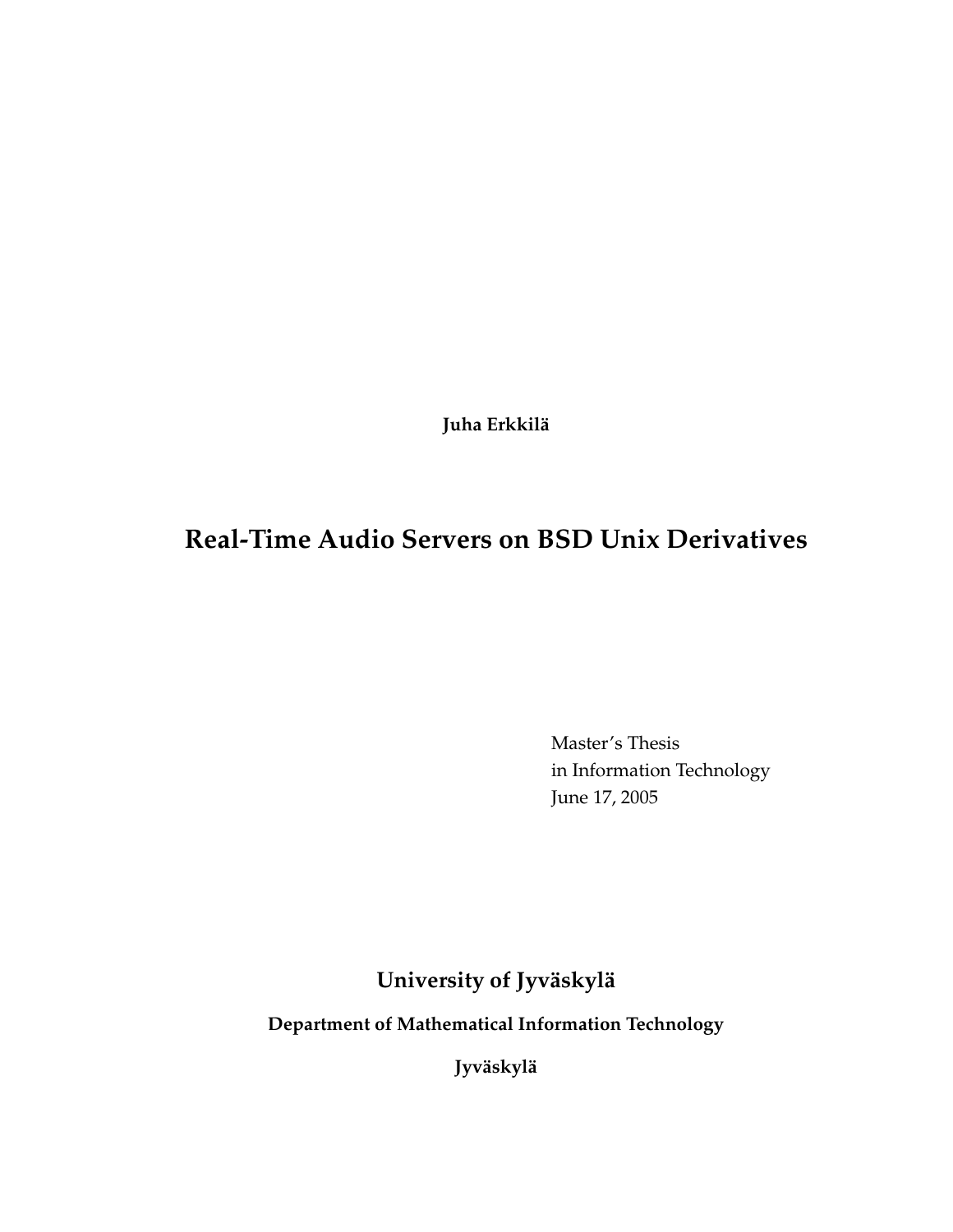#### **Author:** Juha Erkkilä

**Contact information:** erkkila@cc.jyu.fi

**Title:** Real-Time Audio Servers on BSD Unix Derivatives

**Työnnimi:** Reaaliaikaiset äänipalvelinsovelluksetBSDUnix -johdannaisjärjestelmissä **Project:** Master's Thesis in Information Technology

**Page count:** [146](#page-145-0)

**Abstract:** This paper covers real-time and interprocess communication features of 4.4BSD Unix derived operating systems, and especially their applicability for realtime audio servers. The research ground of bringing real-time properties to traditional Unix operating systems (such as 4.4BSD) is covered. Included are some design ideas used in BSD-variants, such as using multithreaded kernels, and schedulers that can provide real-time guarantees to processes. Factors affecting the design of realtime audio servers are considered, especially the suitability of various interprocess communication facilities as mechanisms to pass audio data between applications. To test these mechanisms on a real operating system, an audio server and a client utilizing these techniques is written and tested on an OpenBSD operating system. The performance of the audio server and OpenBSD is analyzed, with attempts to identify some bottlenecks of real-time operation in the OpenBSD system.

**Suomenkielinen tiivistelmä:** Tämä tutkielma kattaa reaaliaikaisuus- ja prosessien väliset kommunikaatio-ominaisuudet, keskittyen 4.4BSD Unix -johdannaisiin käyttöjärjestelmiin, ja erityisesti siihen kuinka hyvin nämä soveltuvat reaaliaikaisille äänipalvelinsovelluksille. Tutkimusalueeseen sisältyy reaaliaikaisuusominaisuuksien tuominen perinteisiin Unix-käyttöjärjestelmiin (kuten 4.4BSD:hen). Mukana on suunnitteluideoita, joita on käytetty joissakin BSD-varianteissa, kuten säikeistetyt kernelit, ja skedulerit, jotka voivat tarjota reaaliaikaisuustakeita prosesseille. Huomioon otettavina seikkoina ovat myös reaaliaikaisten äänipalvelimien suunnitteluun vaikuttavat tekijät, erityisesti erilaisten prosessien välisten kommunikaatiomekanismien soveltuvuus sovellusten väliseen äänidatan välitykseen. Näiden mekanismien testaamista varten tutkielmaa varten on kirjoitettu yksi palvelinsovellus sekä asiakassovellus, joita testataan OpenBSD-käyttöjärjestelmän päällä. Analyysin kohteena ovat testipalvelinsovelluksen ja OpenBSD:n suorituskyky, tarkoituksena on erityisesti löytää reaaliaikaisen suorituskyvyn pullonkauloja OpenBSDkäyttöjärjestelmästä.

**Keywords:** real-time distributed BSD unix kernel audio scheduling **Avainsanat:** reaaliaikainen hajautettu BSD unix kernel ääni skedulointi

No copyright, this work is in public domain.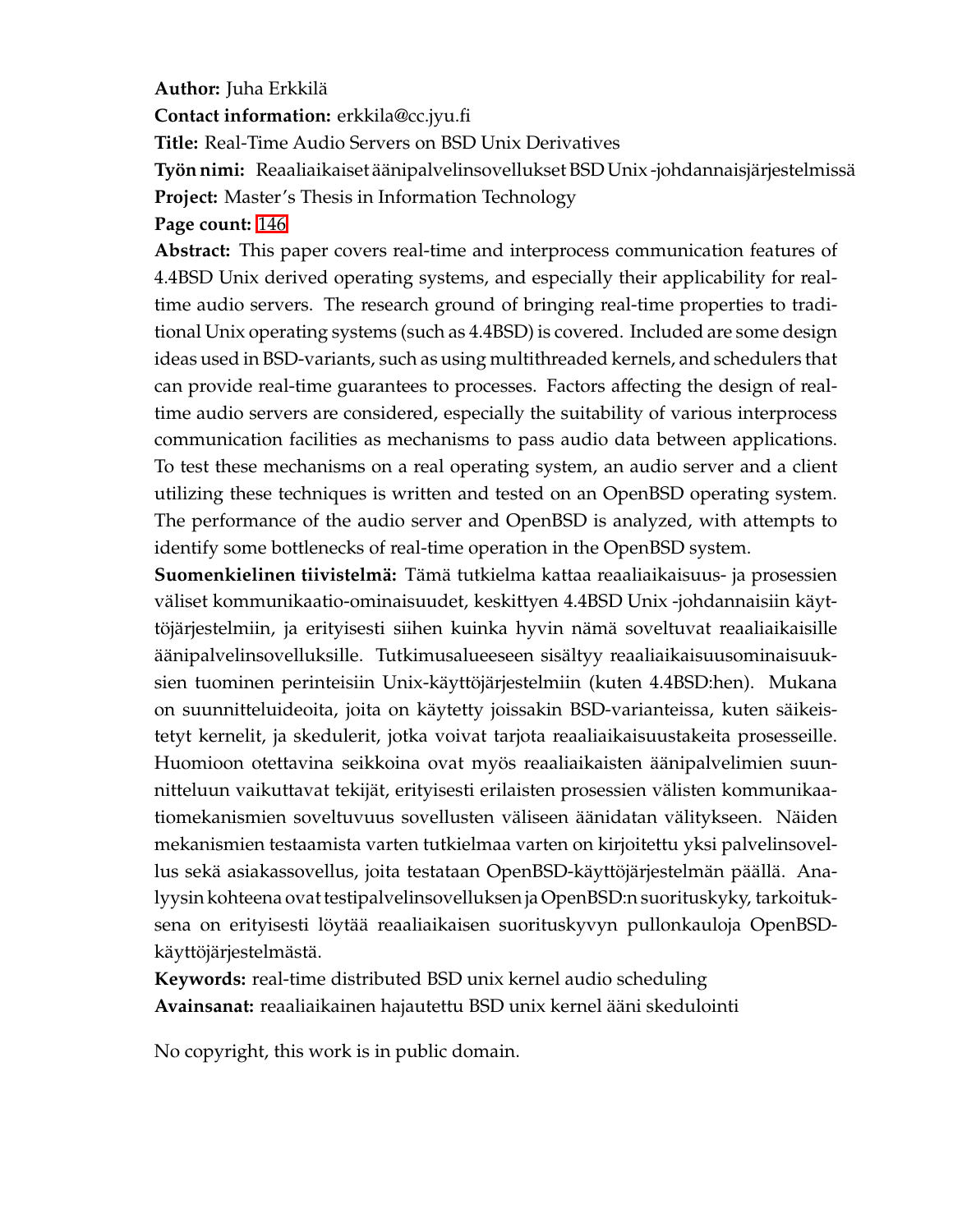## <span id="page-2-0"></span>**Preface**

You might already know this, but in case you're reading some treeware edition, you might want to learn that this work can also be found on a server that speaks that famous "http"-protocol too. At address *http:*//*[www.cc.jyu.fi](http://www.cc.jyu.fi/~erkkila/thesis/)*/∼*erkkila*/*thesis*/ you should be able to find the LATEX sources, the test software code that has been typeset into the appendices, test scripts, and some other related things. If you ever find them useful, that's great, as that's more than I could ever expect ;-)

As is pretty much obvious, this work is heavily inspired by the work that the whole BSD community is doing. While the main reasons for that are actually quite political, it is also because of the way that the community handles politics: it's not in what they say, but in what they do. Thus, if this work inspires anyone to hack on something, anything, it would be interesting to know about that, as that would be the best reward I can ever get.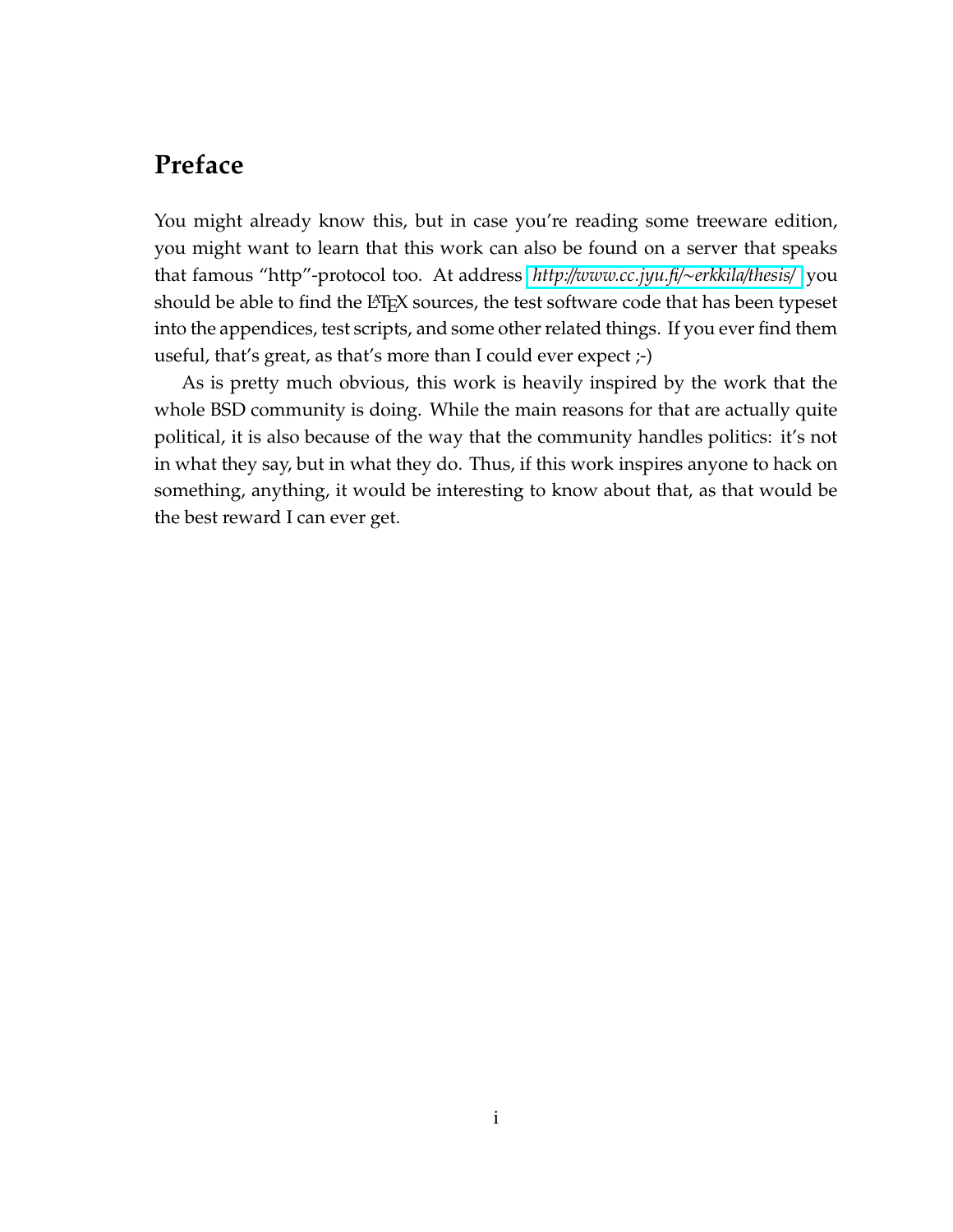## <span id="page-3-0"></span>**Glossary**

- **API** Application Programming Interface. Whatever rules a programmer must abide in order to use some other software component from another software component
- **Asynchronous I**/**O** With asynchronous I/O, I/O operations proceed independently from the execution of the process that initiated them
- **BSD Unix** Berkeley Software Distribution Unix, the branch of Unix that was developed in University of Berkeley, California. OpenBSD is a derivative of BSD Unix, like other systems such as NetBSD, FreeBSD, and Macintosh OS X
- **Exokernel** A kernel of an operating system model, where the kernel is reduced to merely controlling access to hardware resources. All higher level functionality (such as device drivers and the abstractions they offer) are provided by application libraries
- **Fork** The act of a software project splitting off from another project. Also the project that does the forking. The term comes from the Unix *fork()* system call that creates a new process from the current one
- **GUI** Graphical User Interface
- **IPC** Interprocess communication. Means exchange of data between processes. Facilities for IPC in practically all Unix system include signals, (anonymous and named) pipes, files, sockets, and shared memory
- **IPL** Interrupt Priority Level. Hardware and software interrupts are associated with a level, and kernel can delay interrupt handling ("mask" interrupts) until it is ready to deal with interrupts that have happened on some specific level. This way access to critical data in the kernel can be protected
- **Kernel** The core of an operating system. A kernel handles accessing hardware, and provides a uniform interface to hardware for application software
- **Kqueue** A generic kernel event notification mechanism, common in BSD variants. It provides an extensible framework for various kernel events, and a notification interface for applications interested in those events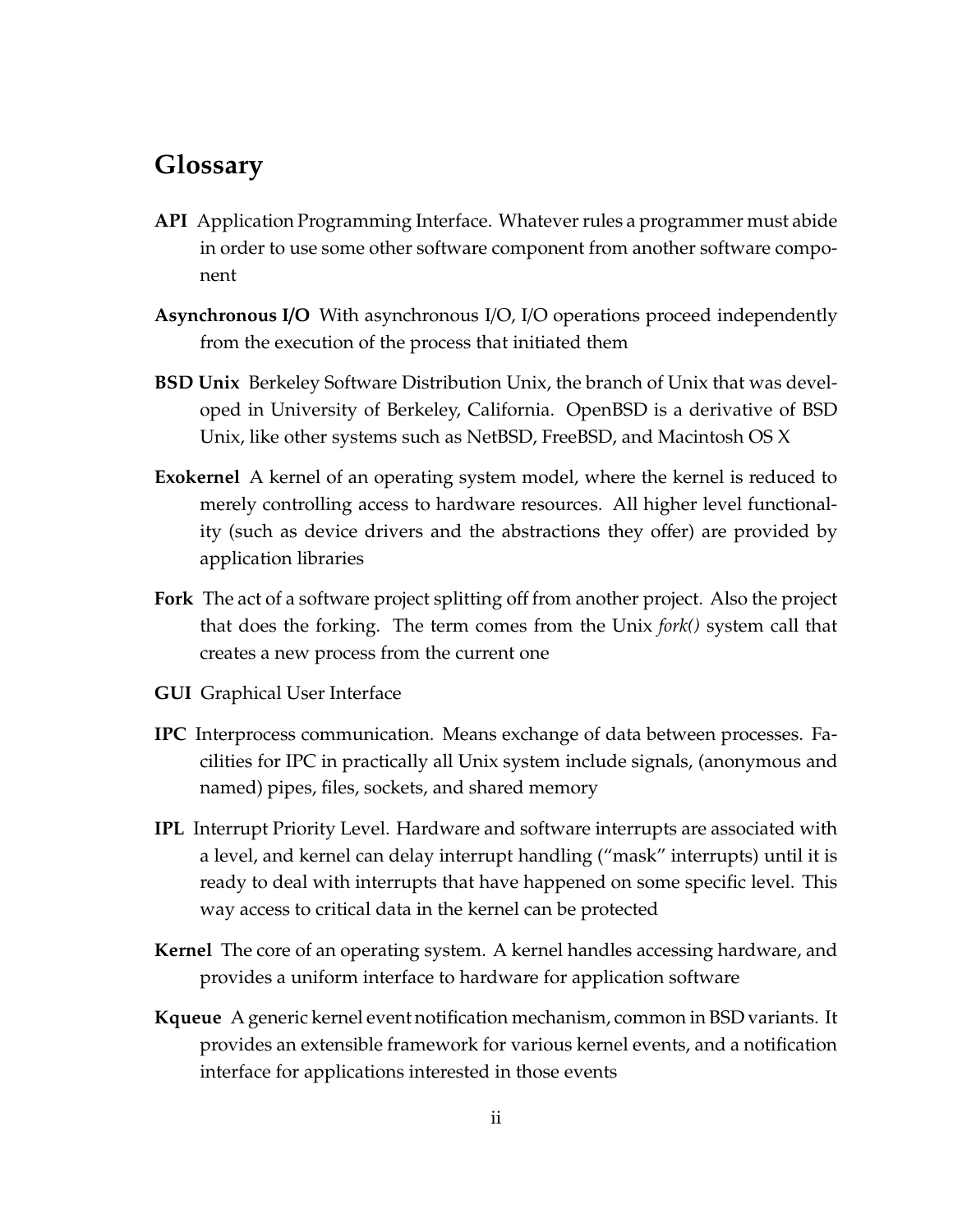- **JACK** Jack Audio Connection Kit. A low-latency audio server project for Unix systems
- **Preemptive scheduling** Preemptive scheduling means a kindof multitasking, where scheduler may interrupt the execution of a process in order to switch to another process. Preemptive kernel means that a kernel can allow this to happen also when the process is executing in kernel mode
- **QNX** A fault-tolerant, real-time, distributed operating system that is based on a microkernel architecture
- **Scheduler** The part of the operating system that apportions CPU time to processes
- **SMP** Symmetric Multi-Processing. Means that operating system and its processes run on more than one CPU, where CPUs have symmetrical relation to each other, that is, no CPU is treated special
- **SMT** Simultaneous multithreading. A performance improvement technique in hardware, which means that a CPU can have several threads executing in parallel. Does not usually provide any benefit unless the operating system knows how to utilize this feature. The system could see deal with it as a variation of SMP
- **SUSv3** Single Unix Specification version 3, the most prevalent standard for the interfaces of Unix systems. Current version combines SUSv2 and the POSIX standard (the older Unix standard published by IEEE), and also in many ways supersedes POSIX
- **System V** The version of Unix created by AT&T, first released in 1983. Historically the two major flavors of Unix were considered to be System V and BSD, from which most of the Unix flavors were derived from
- **Thread** A thread is a kind of process that shares some execution context with other threads. A process can be viewed as a thread that has its execution context totally isolated from other processes. What this means in practice may be partially system-dependent
- **Unix** Originally a system developed at Bell Labs at AT&T. In this paper the term is used to mean a family of operating systems. Unix is a trademarked term, so its use is controlled and for correctness, all occurrences of it in this paper should possibly be replaced with "Unix-like". This, however, is ridiculous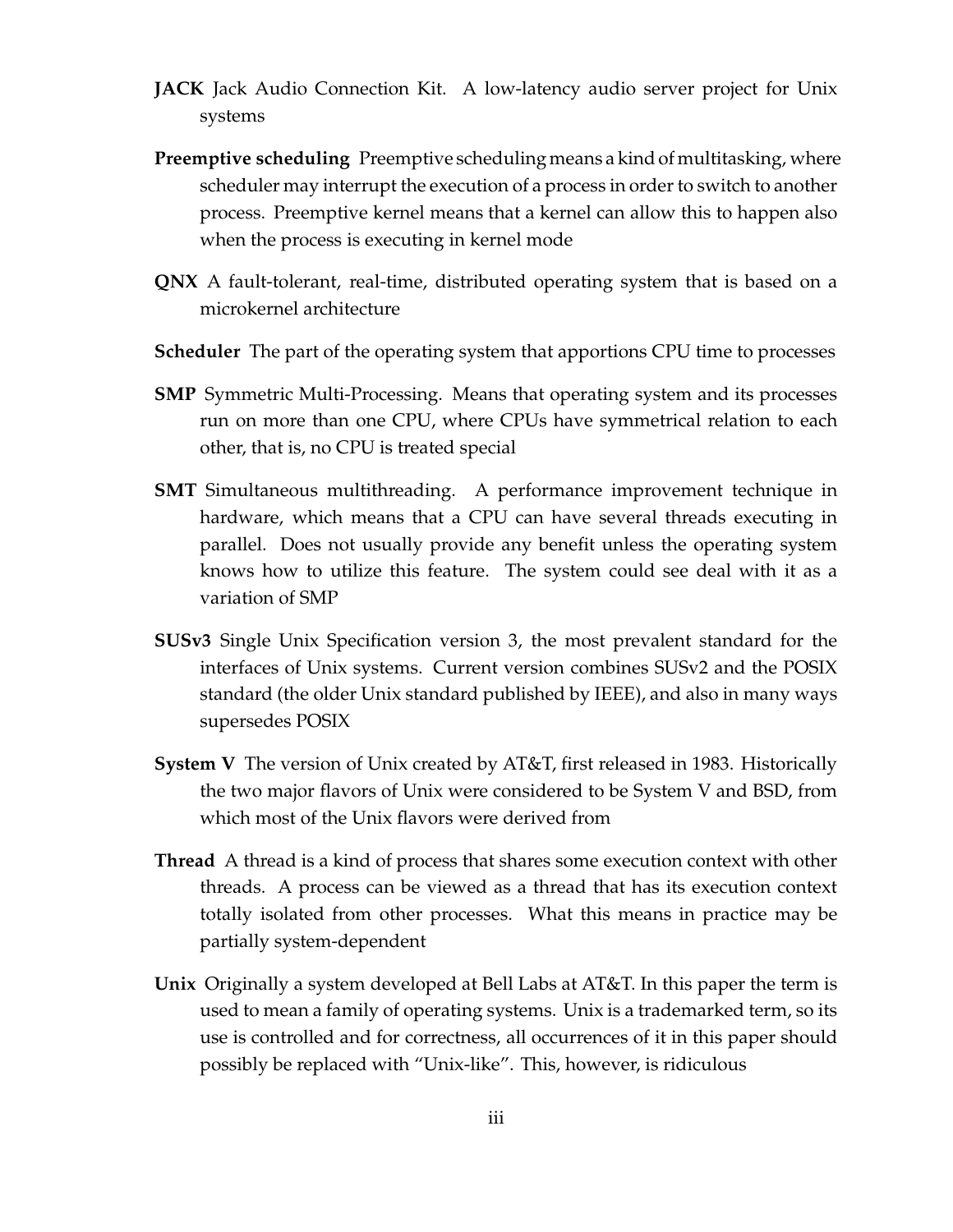**X Window System** The mostly commonly implemented graphics system in most Unix operating systems. It has client-server architecture, where server accesses the underlying graphics hardware and clients send requests to the server to draw things to the screen. Often referred to simply as "X"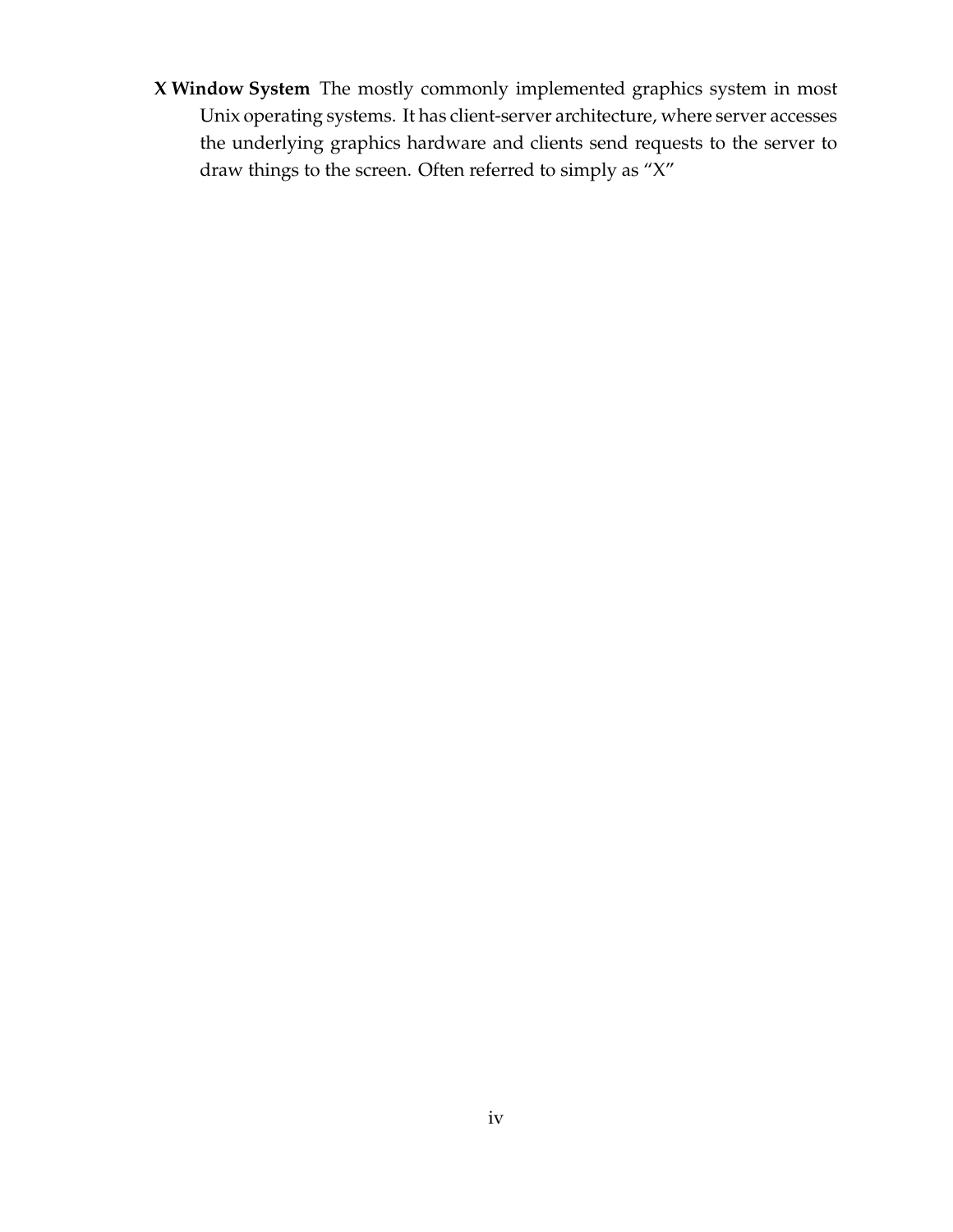# **Contents**

| Preface        |                                       |                                                 |                |  |  |  |
|----------------|---------------------------------------|-------------------------------------------------|----------------|--|--|--|
| Glossary       |                                       |                                                 |                |  |  |  |
| 1              | Introduction                          |                                                 |                |  |  |  |
|                | 1.1                                   |                                                 | $\overline{2}$ |  |  |  |
|                | 1.2                                   |                                                 | 5              |  |  |  |
| $\overline{2}$ | System design in BSD Unix derivatives |                                                 |                |  |  |  |
|                | 2.1                                   |                                                 | 8              |  |  |  |
|                | 2.2                                   |                                                 | 10             |  |  |  |
|                | 2.3                                   |                                                 | 11             |  |  |  |
|                | 2.4                                   |                                                 | 12             |  |  |  |
|                | 2.5                                   |                                                 | 13             |  |  |  |
|                |                                       | NetBSD/OpenBSD kernel audio internals<br>2.5.1  | 15             |  |  |  |
| 3              | <b>Real-Time audio servers</b>        |                                                 |                |  |  |  |
|                | 3.1                                   |                                                 | 20             |  |  |  |
|                | 3.2                                   |                                                 | 21             |  |  |  |
|                | 3.3                                   |                                                 | 22             |  |  |  |
|                | 3.4                                   |                                                 | 24             |  |  |  |
|                | 3.5                                   |                                                 | 25             |  |  |  |
|                |                                       | Working around the context switches<br>3.5.1    | 29             |  |  |  |
|                | 3.6                                   |                                                 | 30             |  |  |  |
|                |                                       | 3.6.1                                           | 31             |  |  |  |
|                | 3.7                                   |                                                 | 33             |  |  |  |
|                | 3.8                                   |                                                 | 35             |  |  |  |
|                | 3.9                                   |                                                 | 37             |  |  |  |
| 4              | Real-Time Unix design<br>39           |                                                 |                |  |  |  |
|                | 4.1                                   |                                                 | 40             |  |  |  |
|                | 4.2                                   |                                                 | 41             |  |  |  |
|                | 4.3                                   | Preemption in kernels with fine-grained locking | 43             |  |  |  |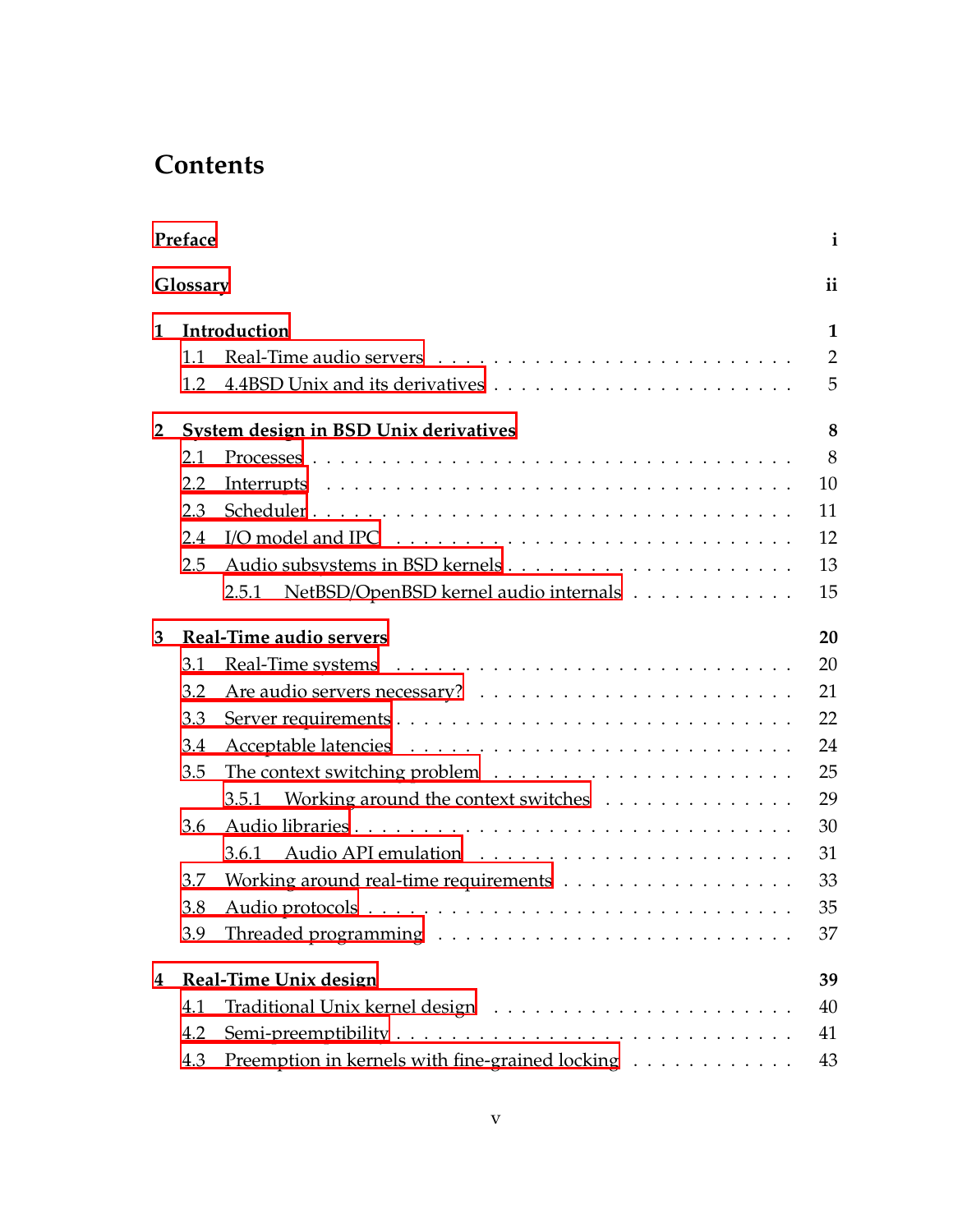|   | 4.4                     |                                                              | 48 |  |  |  |  |  |  |  |
|---|-------------------------|--------------------------------------------------------------|----|--|--|--|--|--|--|--|
|   | 4.5                     |                                                              | 52 |  |  |  |  |  |  |  |
|   | 4.6                     | Real-Time features of operating systems                      | 54 |  |  |  |  |  |  |  |
|   |                         | 4.6.1                                                        | 54 |  |  |  |  |  |  |  |
|   |                         | 4.6.2                                                        | 55 |  |  |  |  |  |  |  |
| 5 |                         | 56<br>Real-Time scheduling                                   |    |  |  |  |  |  |  |  |
|   | 5.1                     | 56<br>Traditional Unix scheduling and real-time applications |    |  |  |  |  |  |  |  |
|   | 5.2                     |                                                              | 59 |  |  |  |  |  |  |  |
|   | 5.3                     |                                                              | 61 |  |  |  |  |  |  |  |
|   |                         | 5.3.1                                                        | 61 |  |  |  |  |  |  |  |
|   |                         | 5.3.2                                                        | 63 |  |  |  |  |  |  |  |
|   |                         | 5.3.3<br>Some problems in scheduler implementations          | 64 |  |  |  |  |  |  |  |
|   |                         | 5.3.4                                                        | 64 |  |  |  |  |  |  |  |
|   |                         | 5.3.5<br>Scheduling of client-server systems                 | 65 |  |  |  |  |  |  |  |
|   |                         | 5.3.6<br>Security and scheduler partitioning                 | 68 |  |  |  |  |  |  |  |
|   | 5.4                     |                                                              | 69 |  |  |  |  |  |  |  |
|   |                         | Fair-Share scheduling algorithms<br>5.4.1                    | 71 |  |  |  |  |  |  |  |
|   |                         | Approaches based on partitioning<br>5.4.2                    | 73 |  |  |  |  |  |  |  |
| 6 |                         | 76<br>Interprocess communication                             |    |  |  |  |  |  |  |  |
|   | 6.1                     |                                                              | 76 |  |  |  |  |  |  |  |
|   |                         | 6.1.1                                                        | 78 |  |  |  |  |  |  |  |
|   | 6.2                     |                                                              | 79 |  |  |  |  |  |  |  |
|   |                         | 6.2.1                                                        | 79 |  |  |  |  |  |  |  |
|   |                         | 6.2.2                                                        | 80 |  |  |  |  |  |  |  |
|   |                         | 6.2.3 Synchronous and asynchronous $I/O$                     | 82 |  |  |  |  |  |  |  |
|   |                         | 6.2.4                                                        | 84 |  |  |  |  |  |  |  |
|   | 6.3                     |                                                              | 86 |  |  |  |  |  |  |  |
|   |                         | 6.3.1<br>Techniques in Mach IPC                              | 90 |  |  |  |  |  |  |  |
|   |                         | 6.3.2<br>Solaris doors                                       | 91 |  |  |  |  |  |  |  |
|   | 6.4                     |                                                              | 92 |  |  |  |  |  |  |  |
|   |                         | 6.4.1                                                        | 92 |  |  |  |  |  |  |  |
|   |                         | 6.4.2                                                        | 94 |  |  |  |  |  |  |  |
| 7 | Servers and tests<br>96 |                                                              |    |  |  |  |  |  |  |  |
|   | 7.1                     |                                                              | 96 |  |  |  |  |  |  |  |
|   |                         | JACK — Jack Audio Connection Kit<br>7.1.1                    | 97 |  |  |  |  |  |  |  |
|   |                         |                                                              |    |  |  |  |  |  |  |  |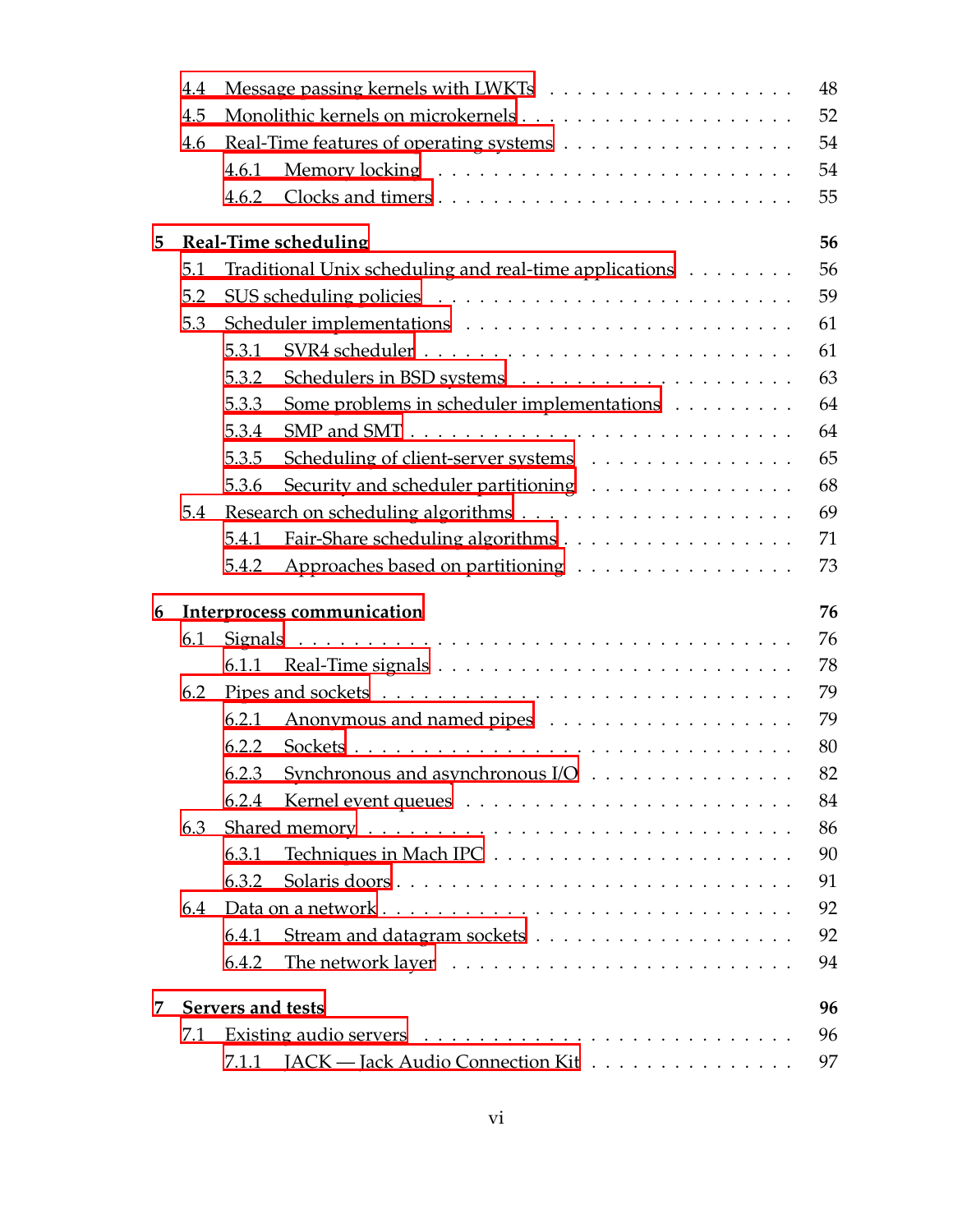|                             | 7.2                  |  |                                                                                             |     |  |  |  |  |  |
|-----------------------------|----------------------|--|---------------------------------------------------------------------------------------------|-----|--|--|--|--|--|
|                             |                      |  |                                                                                             | 102 |  |  |  |  |  |
|                             | 7.3                  |  |                                                                                             | 104 |  |  |  |  |  |
|                             |                      |  | 7.3.1 The results $\dots \dots \dots \dots \dots \dots \dots \dots \dots \dots \dots \dots$ | 106 |  |  |  |  |  |
| 8                           | Conclusion           |  |                                                                                             |     |  |  |  |  |  |
| 9                           | References           |  |                                                                                             |     |  |  |  |  |  |
| Appendices                  |                      |  |                                                                                             |     |  |  |  |  |  |
|                             | A Server source code |  |                                                                                             |     |  |  |  |  |  |
| B.                          | Client source code   |  |                                                                                             |     |  |  |  |  |  |
| $\mathcal{C}_{\mathcal{C}}$ | <b>Other files</b>   |  |                                                                                             |     |  |  |  |  |  |
|                             |                      |  | C.1 Common definitions for server and client                                                | 135 |  |  |  |  |  |
|                             | C.2                  |  |                                                                                             | 135 |  |  |  |  |  |
|                             |                      |  |                                                                                             |     |  |  |  |  |  |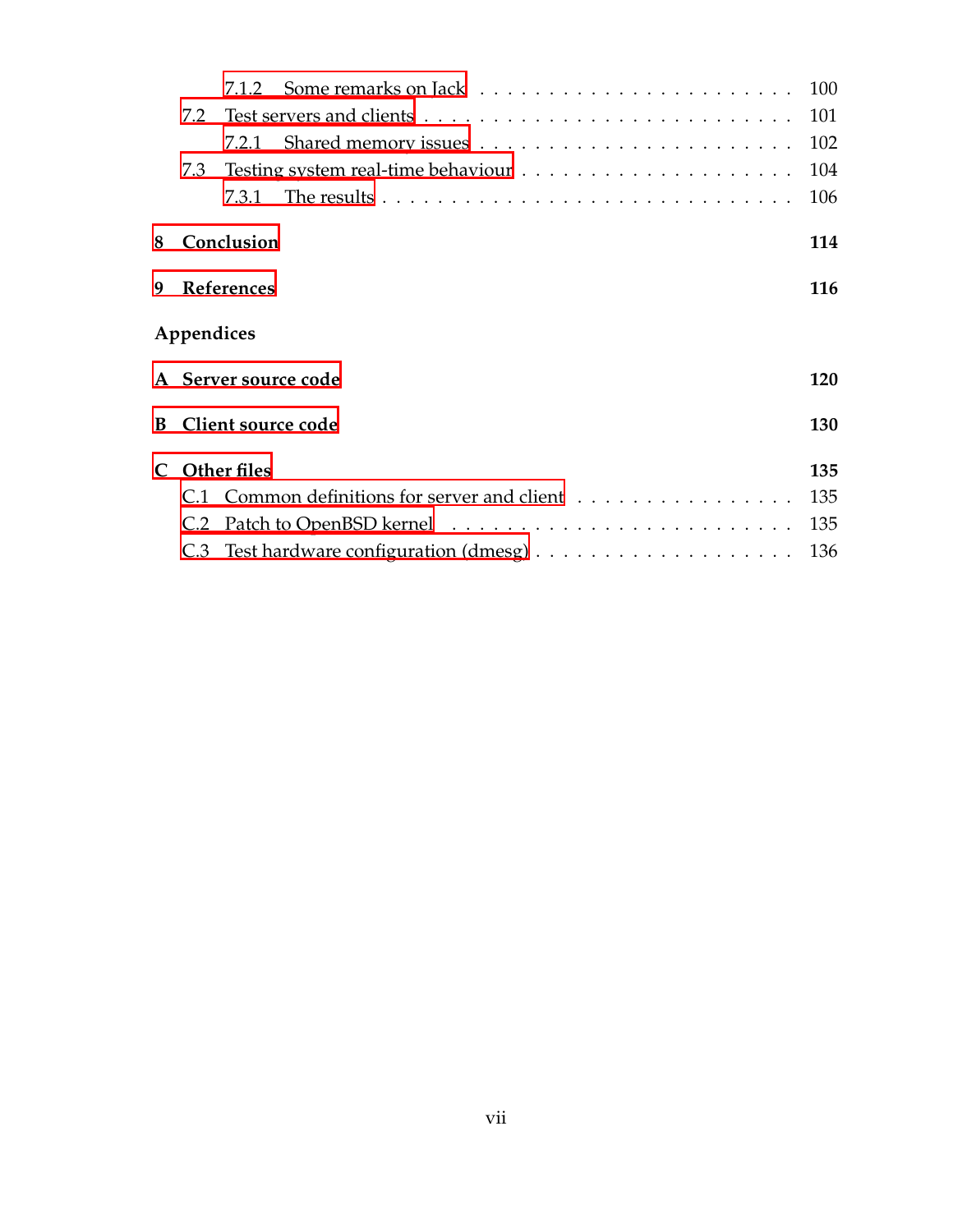## **1 Introduction**

One of the primary features of Unix has always been that it should be easy to connect applications together, for the purpose of creating larger applications. When applications find unexpected uses as parts of some larger system, that is a sign of synergy at work, and that something has been done right in their design.

In most software engineering, the deconstructionist model of reducing the functionality of software components to their core tasks, and then tying them together to create larger software systems, has been considered a practical virtue. One of the distinguishing characteristics of Unix culture has been (in all honesty, only to some extent and not totally lacking in others), that this principle is not considered valid only within applications, but also between applications. "Design programs to be connected with other programs." [\[32,](#page-126-0) Basics of Unix Philosophy] While it is sometimes necessary to create big applications that do not communicate a lot with their environment, it is the deconstructionist approach applied to the whole system that is the main source of flexibility and robustness in Unix systems.

In this thesis, we are concerned about distributed real-time audio systems, where each system is made of independent applications, which can be combined by a user in arbitrary configurations. The applications need to co-exist with other applications, some of the parts of the audio system may be distributed over a network, while the audio system as a whole still has to meet real-time deadlines. And the primary task of the operating system should be to not only schedule the applications correctly, but also to provide the means of communication between independent parts of the system.

However, we are not interested in these systems on the context of embedded real-time operating systems, but on systems that are not designed for any particular purpose. And for this thesis, those systems mean Unix, concentrating on the BSD branch of the Unix system family. Yet in operating system design, some compromises always have to be made, because of conflicting goals. For example, in system design maximizing system throughput is often a contradictory goal with minimizing system latency. In Unix, the former has traditionally been favored at the expense of the latter. But audio systems are such that, while good real-time performance is a very important requirement, the common usage context is such that dedicated real-time systems are not interesting for our purposes.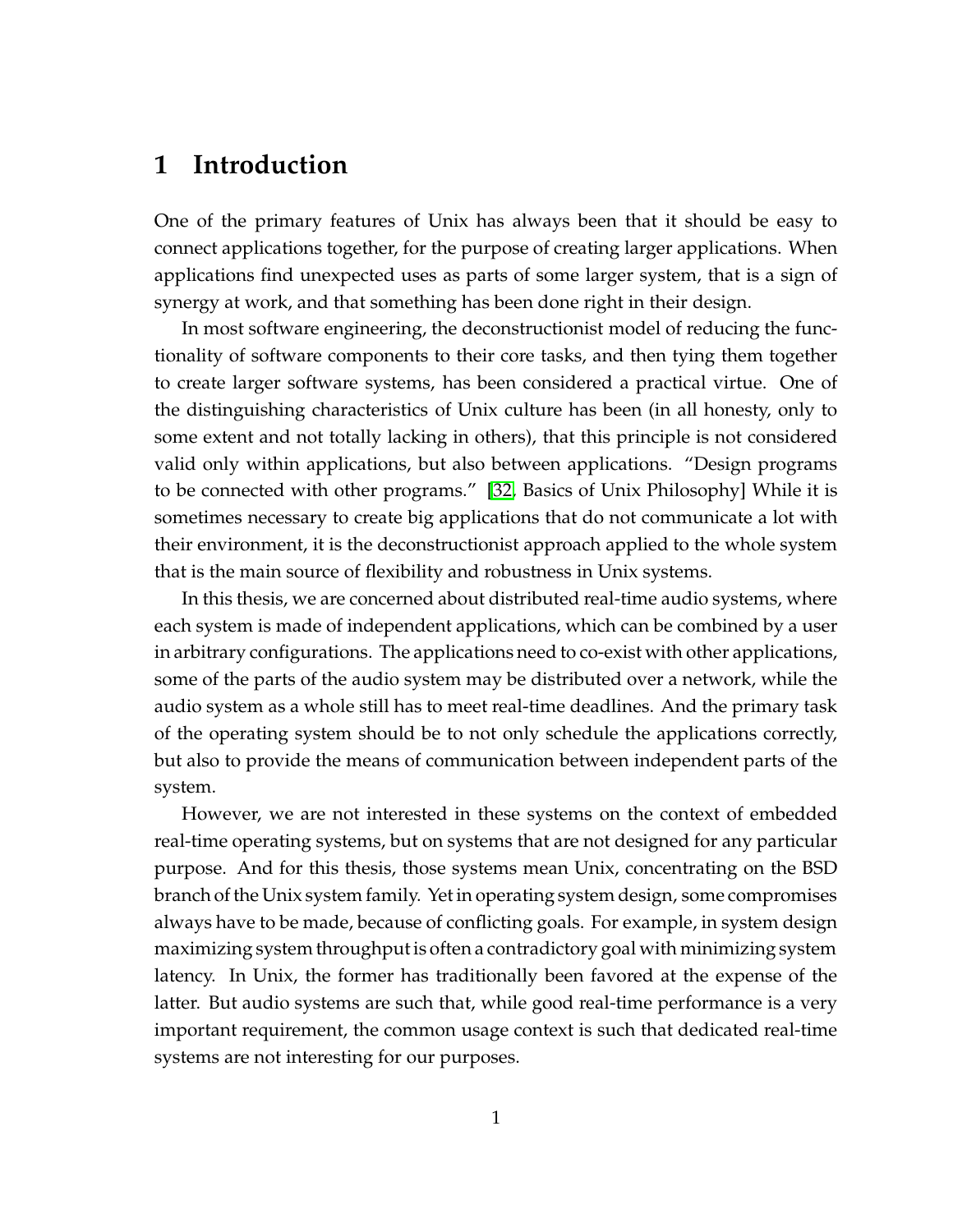Real-Time applications have a characteristic that they can not be considered totally separately from the underlying operating system. If an operating system is not real-time, the application can not be, and it is critical for the application to know how to use the operating system properly, so that its real-time requirements can be met. Thus, if we chose to use some dedicated real-time system, our problem would be a lot easier from a purely real-time perspective. But as we are interested in real-time audio systems, we need also a system that has strong interprocess communication and networking capabilities. It would also be very beneficial if the system could be used for a wide range of typical "desktop" activities, such as browsing the web, because audio systems should be especially useful when used with common application software.

The BSD family of Unix operating systems fulfill these requirements, with the exception of real-time performance. Now that is not quite true, as some of the current variants of BSD have fairly good real-time properties, and all of them can be quite adequate for many soft real-time applications. But historically Unix was not designed for real-time in mind, and the design decisions made still affect many current systems. It should also possibly be so, as the effects of the design are still be beneficial in many usage contexts. Traditional Unix design had the objective of achieving good "best effort" performance, which translates to, for example, high throughput for networking and fast execution time of scientific computations. This should happen while also providing good response times for interactive applications. Real-Time audio systems are a demanding application area, because they prefer systems with good networking built-in, are often used with interactive applications, and also require good real-time guarantees.

### <span id="page-10-0"></span>**1.1 Real-Time audio servers**

While the phrase "distributed real-time audio system" has already been thrown here to scare some people off, perhaps a more detailed explanation of what is being meant by it is in place. First of all, the word "distributed" will be used quite loosely throughout this thesis, meaning only that audio components execute independently. They *may* be running in geographically separate locations, or may not — for most cases, it is not essential for us to consider if it is so. In addition, because the systems that we consider will all adhere to client-server -model, it is probably a better idea to use the term *real-time audio servers* instead. The term "server", after all, implies a distributed system model, as the purpose of a server is to coordinate other audio applications (clients) and handle communication between them.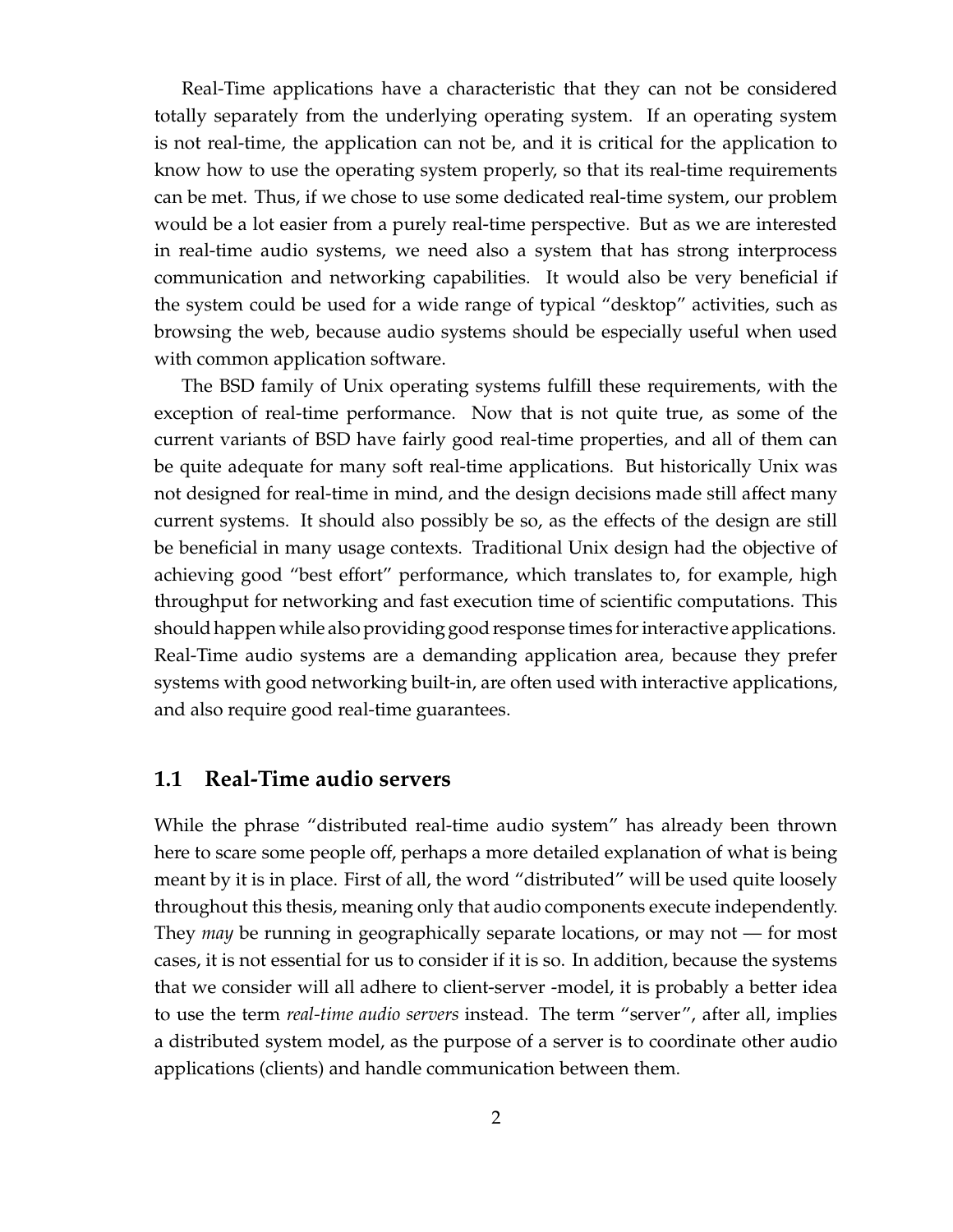But even then, the term "real-time audio servers" possibly deserves some more detailed explanation, so we will start with what is *not* meant by it. We are not considering the kind of streaming audio client-server -systems, where the point is only to keep downloading the audio from a server to a client, while the user is listening to the transmitted audio. These systems typically use audio buffering to achieve an interrupt-free audio stream, and this buffering adds latency. The latency may typically be somewhere around five seconds, meaning that clients plays the audio five seconds after it has been sent by the server. These systems have a rather narrow application range, they are not real-time in the sense we are interested in, and thus we are not interested in them.

What we also do not mean are the so called "teleconferencing" related software packages, such as software using VoIP (Voice over Internet Protocol) to transmit audio data through the network. These do have some similar problems to solve, as they should function over the network while achieving a fairly low latency for transmission. Too long delays in transmitting voice in phone calls, for example, is rather an awkward effect and is disruptive to normal flow of conversations. However, the problem domain for real-time audio servers is more complex than simply "how to pass audio data through the network as fast as possible". In fact the networking perspective is not of particular interest in this thesis. The point of this thesis is not the problem of building some specific type of audio software, but how servers can be used to glue together the audio I/O of a wide range of different applications.

This means that audio servers should be useful even when used only in one computer. To make this more clear, consider some of the problems that are prevalent in contemporary Unix audio programming. First of all, many different Unix variants have different kernel level audio APIs. Open Sound System API might possibly be the most widespread, used by FreeBSD, Linux and others, but systems such as NetBSD, OpenBSD and Solaris have a different API, and even Linux is in transition phase to a new API. To program portably one has to write the audio interface separately for different systems.

Other problem with most kernel level audio APIs is that applications have exclusive access to audio device. A simple task of mixing the audio streams of two or more applications into the audio device, real-time, is not typically possible, unless the system works around this with "virtual audio devices" (as in FreeBSD), or some other way. Neither is it easy to capture audio output of an application, to process it before it goes to the device or a file, or route it as input for another application. In Unix, one can not associate a special file with a device of another computer. Thus, it is not possible to run an audio application on one computer and listen to its output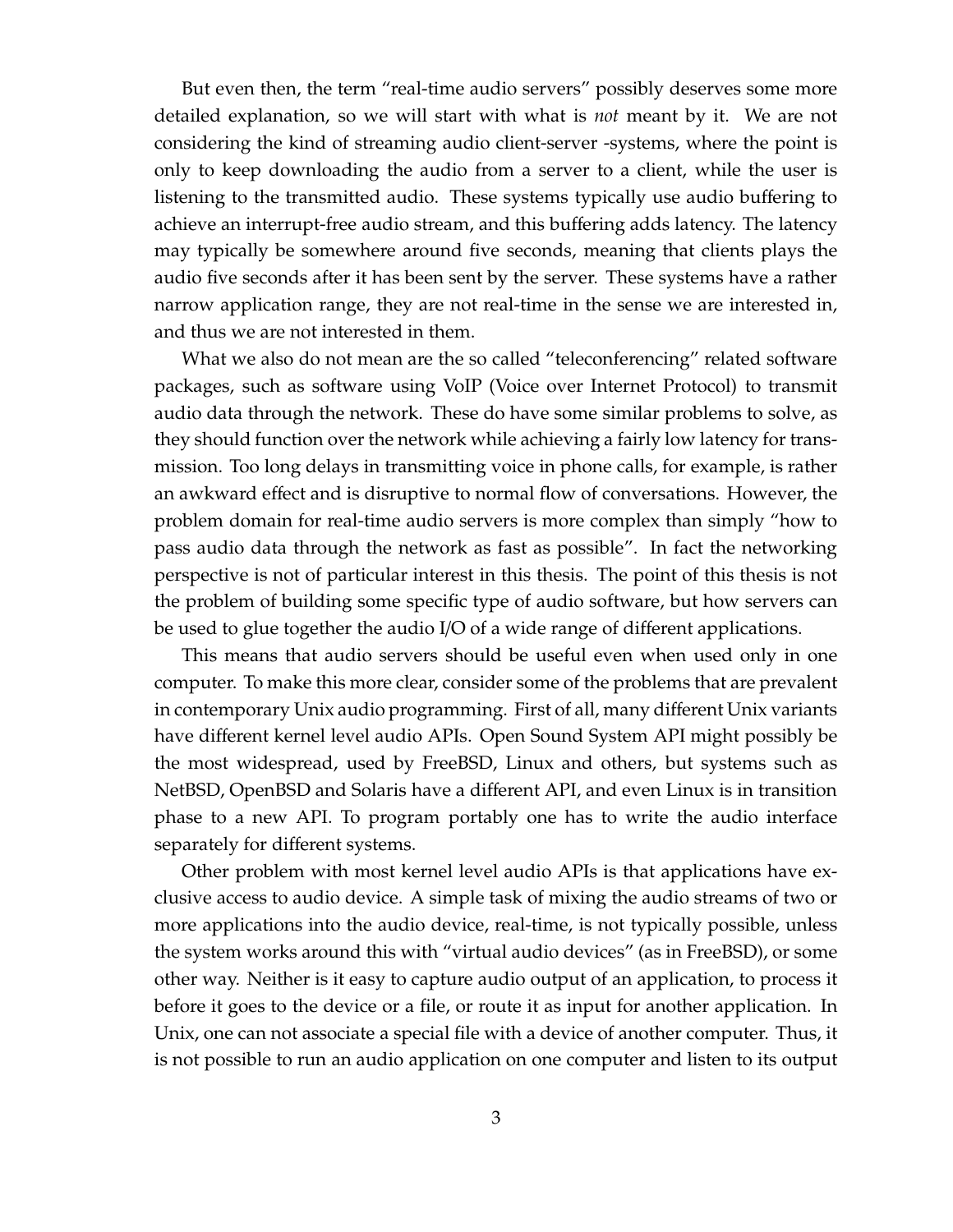on another. One other possibly problematic issue is proper synchronization with the primary graphics system on Unix systems, the X Window System.

Audio servers can provide a solution to the above problems. By using a server that is portable across many platforms, one can write applications to use only that one server-provided API, and have it work on all of those platforms. If a server has an exclusive access to an audio device, it can serve as a proxy for client applications, and also enables flexible processing and routing of audio streams. Furthermore, if a client-server system uses sockets or some similar technique to pass audio data, doing audio I/O becomes a network transparent operation for clients, and server and clients can be distributed over a network.

X Window System makes an interesting comparison point, because it solves the same or very similar issues for graphics in Unix systems. It includes an X server, and X libraries that clients utilize to connect to the server. The server has an exclusive access to a video device, that clients can access by communicating with the server using the X protocol, that consists mostly of drawing requests for the server. Programs can be run in different computers than where their actual display is, and X implementations are mostly compatible with each other, with some running on many different computing platforms. Almost all software that have GUIs and are written for Unix systems utilize X as their underlying graphics engine.

X Window System, however, is not concerned about audio. X Consortium had a project called X Audio System[\[42\]](#page-127-0) in the early nineties to complement it the windowing system, but it was halted in August 1996. Among the current projects, the Media Application Server -project at address *http:*//*[www.mediaapplicationserver.net](http://www.mediaapplicationserver.net/)*/ might be closest to the idea of the X Audio System, working in conjunction with the windowing system. There are other audio server projects as well, which will be briefly introduced in chapter [7.](#page-104-0) Their main purpose is to provide a network transparent system for mixing together audio streams.

However, most servers have not primarily been designed for real-time, in the most strict sense of the term. Real-Time audio servers have at least two additional requirements, that can be quite difficult to achieve. The server and its clients should be able to operate in low latency. In addition, the system should ensure that the audio streams of all clients are kept synchronized, preferably with an accuracy of a single audio sample. There is a project known as JACK (Jack Audio Connection Kit), that tries to achieve these goals. JACK, however, uses shared memory to achieve them, and thus trades off the ability to distribute the system over a network, which is probably a fairly reasonable design decision when real-time is of especial importance.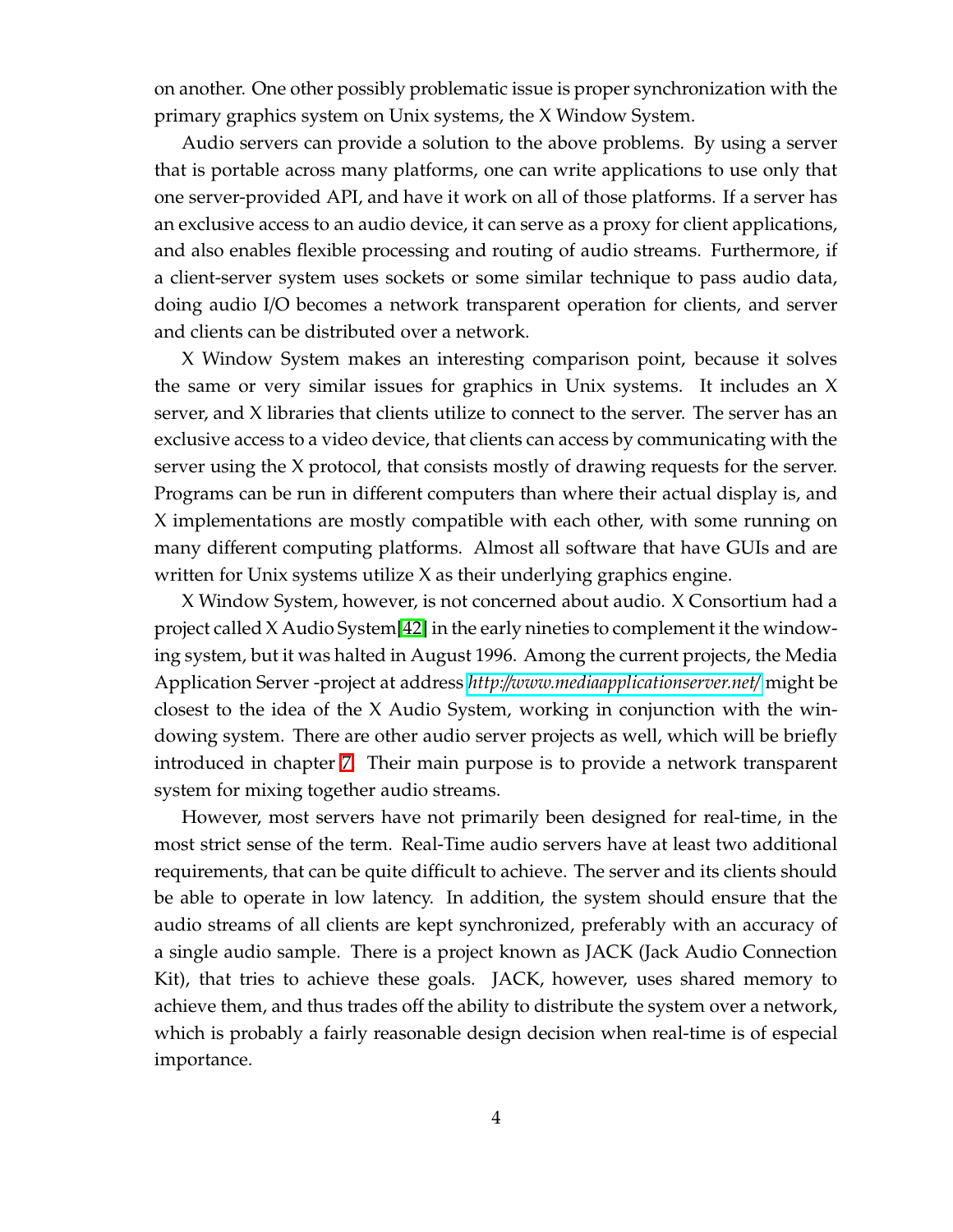An important part of client-server systems is the protocol used to exchange data between processes. Sound can be fairly straightforwardly represented as samples of variations in air pressure, with a small amount of information about the used encoding, such as mono/44.1kHz/16bit/linear/little-endian. Because even simple protocols can be perfectly adequate for these systems, it is not an objective of this thesis to consider protocol design issues except as they relate to the core problems of this thesis. Internally real-time audio servers can be fairly simple, but it turns out that they depend on operating system in their essential characteristics. This means that building them — if we want to consider the task as a whole — becomes also an issue of operating system design.

#### <span id="page-13-0"></span>**1.2 4.4BSD Unix and its derivatives**

The operating system family that we are primarily interested in is 4.4BSD Unix and its derivative systems. BSD Unix was an operating system developed in University of Berkeley, California, in United States. It has been quite influencial in the history of Unix systems, for example the widespread use of the Internet protocols can probably be attributed to the fact that their reference implementation code was written into BSD, which has mostly been rather liberally licensed. The liberal licensing policy has also meant that the last "real" BSD system, the 4.4 release, has served as a basis for fully open source variants of the system. The current major BSD variants are OpenBSD, NetBSD, FreeBSD and DragonFlyBSD. The open source -nature of the these systems, coupled with a history of an academic research system, should make them as ideal systems for practical academic systems' research. Though rooted in 4.4BSD, they have taken somewhat different development paths, with designs that have some interesting consequences to real-time applications.

As previously mentioned, the original BSD was not designed for real-time applications. Among the current variants, the OpenBSD system is possibly the most faithful follower of the historical design. On the other hand, NetBSD shares a lot of code and similarities with OpenBSD, which is only partially due to the fact that OpenBSD was forked from NetBSD in 1995. Both systems still lack features that are commonly associated with real-time systems. It could be mentioned that the systems have other goals, such as portability for NetBSD and security for OpenBSD, which might be considered more important than real-time by their developer groups. Bringing real-time to systems with traditional Unix design often involves some serious redesign of the system kernel, which can be a problematic change for some Unix systems. But then, this does not necessarily mean that developing real-time features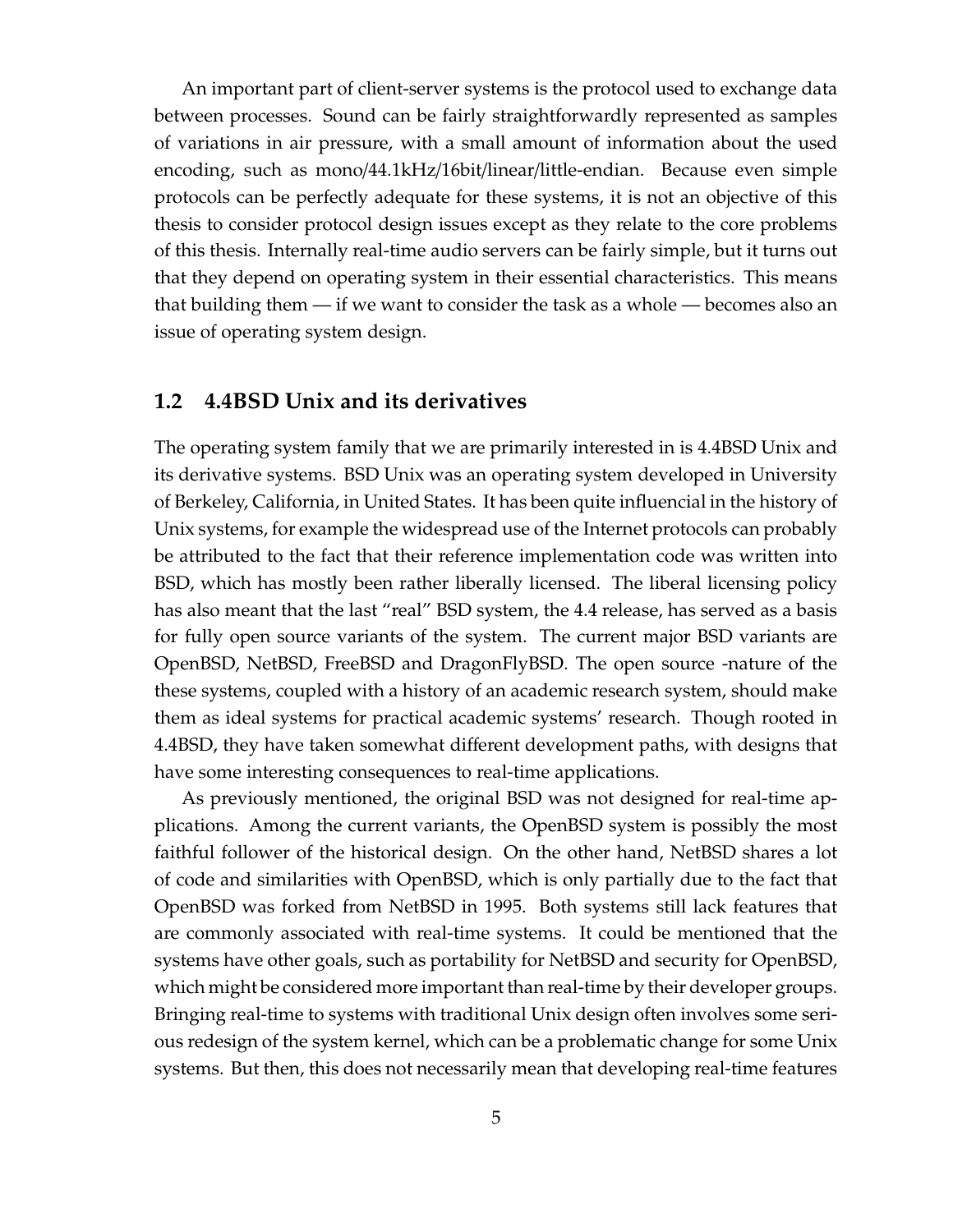to a system would lead to compromising other possible goals of the system.

OpenBSD is of particular importance to this paper, because it is used as a testbed for a test server and client applications, written for this thesis. The purpose of these programs is to gain some insight into the suitability of various IPC mechanisms for passing audio and related control data between applications. Because the test applications have purposefully been kept fairly simple, this means that the test results should tell more about the suitability of OpenBSD for real-time, than about the used test software. The reasons for choosing OpenBSD for this work are not of any special significance, it should be considered merely as a "good, somewhat typical Unix system".

The other two open source variants of BSD, the FreeBSD and DragonFlyBSD systems, have paid more attention to real-time performance issues. DragonFlyBSD is actually a fairly recent fork of FreeBSD, so it shares most of the code with FreeBSD, but is developed into a rather different direction. These systems have more of the features that are typically expected from real-time systems, and probably offer considerably better real-time performance than NetBSD and OpenBSD. It would be interesting to do testing with the test servers on FreeBSD or DragonFlyBSD as well. This would, however, involve at least some rewriting of the used test software to work on a different kernel audio API. Furthermore, if software used the real-time interfaces provided by these systems, the software would be less easy to port to systems such as OpenBSD.

BSD has also had some influence on other systems, and even spawned some commercial derivatives. SunOS by Sun Microsystems was based on BSD, until the advent of Solaris 2 that adopted System V as its base. Early Solaris systems took real-time issues into consideration in its design, which means that bringing realtime to BSD was a treaded ground even ten years ago. The design steps taken in contemporary FreeBSD resemble the ones taken in Solaris. Contemporary Macintosh OS, the Mac OS X, is also based on BSD and especially FreeBSD, even though the base system has code from Mach and NextStep as well. Nevertheless, Mac OS X has some ways to better its real-time performance, which points out another set of possible solutions for current BSDs. Unfortunately, this paper is sorely lacking in presenting these solutions.

Because this thesis examines real-time audio servers from operating system perspective, an introduction to BSD system design, as it is relevant for audio servers, is given in the next chapter. It is followed by a chapter of explanation of issues related to real-time audio servers. The next three chapters focus on the main factors in operating system design that have high relevance to real-time audio servers. The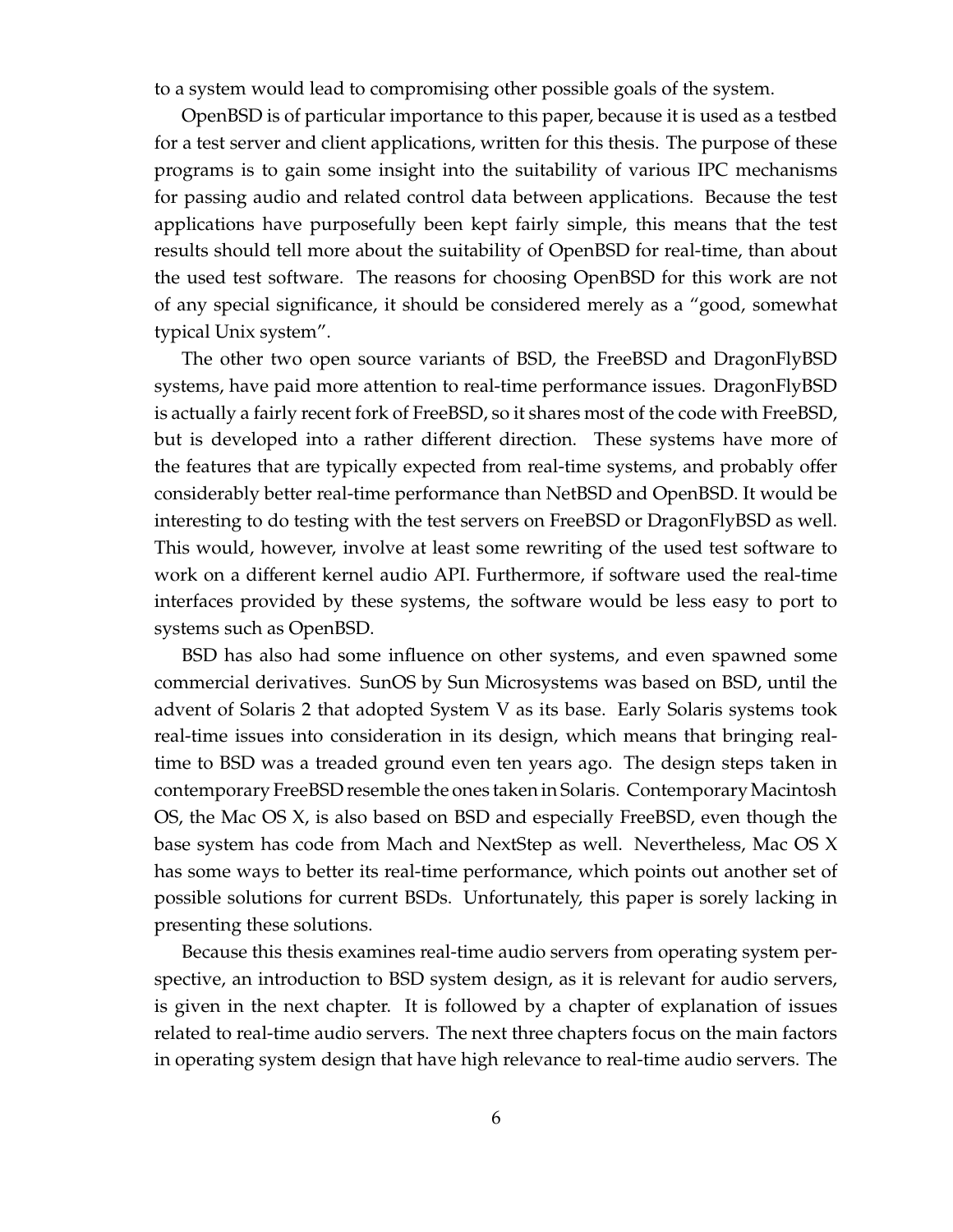first one mainly discusses process dispatch latencies and how they relate to kernel design, but also includes some other concepts that are often useful for real-time applications. The second one of these chapters is about process scheduling algorithms, and the third focuses on interprocess communication. These chapters are followed by a chapter on real audio servers and testing, followed by conclusions.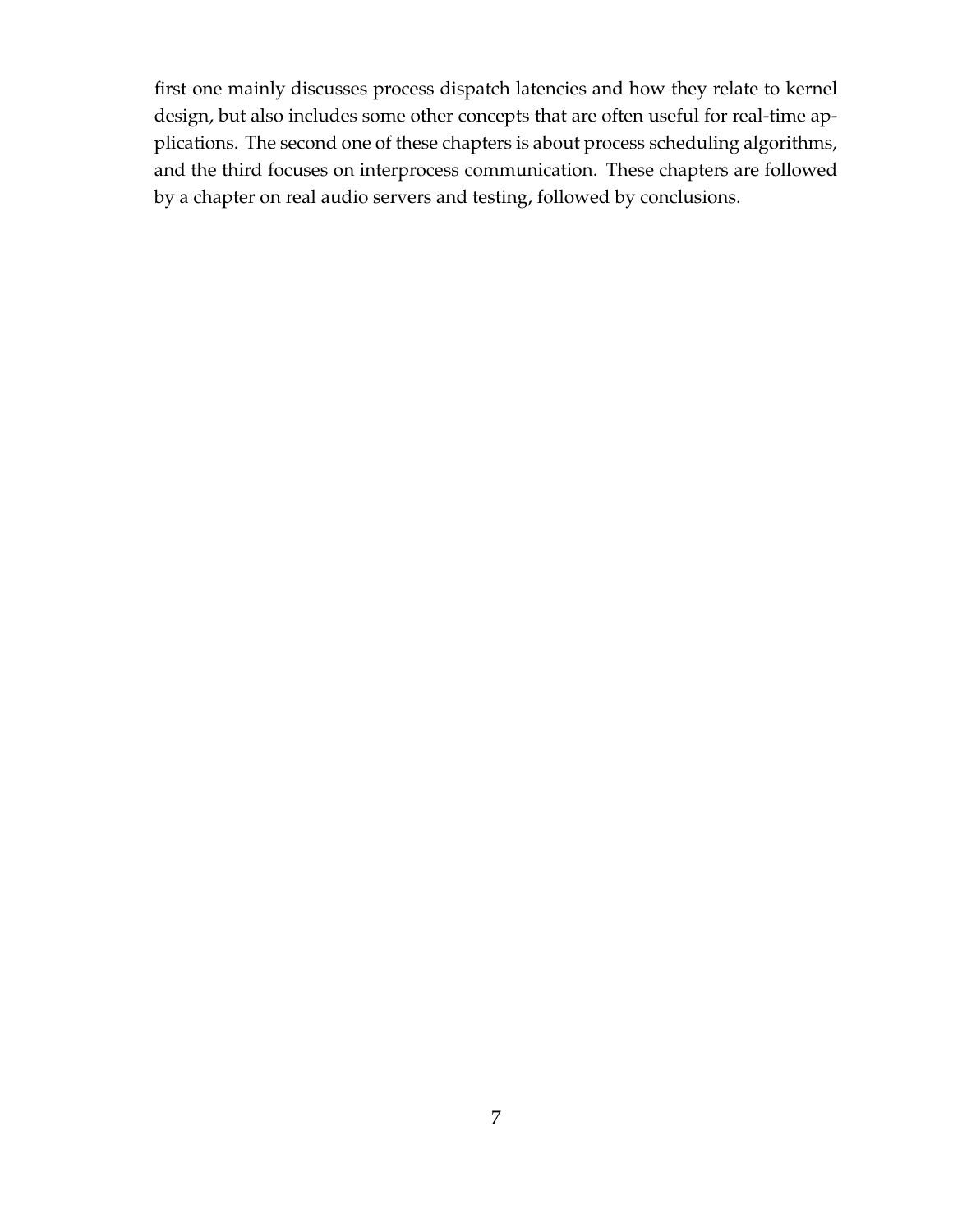### **2 System design in BSD Unix derivatives**

The 4.4BSD system follows the traditional design decisions in Unix-like systems it could also be said that in many cases it was the system that set those designs. In 4.4BSD, the operating system is split between a kernel and a userland. The kernel runs while processor is in a privileged mode, able to access memory directly, and userland programs run in unprivileged mode. The kernel controls access to various resources needed by user programs, that can access these resources by calling the kernel with system calls. These mean requests, where a process execution suspends for the time the kernel executes some code on behalf of the process.

4.4BSD kernel is a monolithic kernel, meaning that various subsystems, such as filesystems, device drivers and networking code, that could technically be written as userland programs, are part of the kernel. Thus, they run in kernel mode, and share the same address space, having access to the whole of physical memory. Parts of the kernel form the "bottom half of kernel", which means code that gets executed only as hardware devices demands it, through hardware level interrupts. Some services or background work that the kernel must handle are written as processes that spend their whole execution time (typically the whole time a system is up) in kernel mode. Most parts of the kernel form the "top half of kernel", and run when processes execute system calls. 4.4BSD has a preemptive scheduler, which means that the execution of any user process may be suspended as it is executing in user mode, after which processor resources can be given to other processes.

The above are common design decisions in most non-Unix operating systems as well, and are shared by all the current open source 4.4BSD derivatives. What follows is a closer look at processes, interrupts, and some basic principles of the 4.4BSD scheduler, I/O model and interprocess communication. It is pointed out if some things differ significantly in current BSD variants, and some more complex concepts are deferred for closer discussion in later chapters.

#### <span id="page-16-0"></span>**2.1 Processes**

Processes are executions of images in memory, where an image means a computer execution environment that "includes a memory image, general register values, status of open files, current directory and the like."[\[33,](#page-126-1) p. 7] Processes are isolated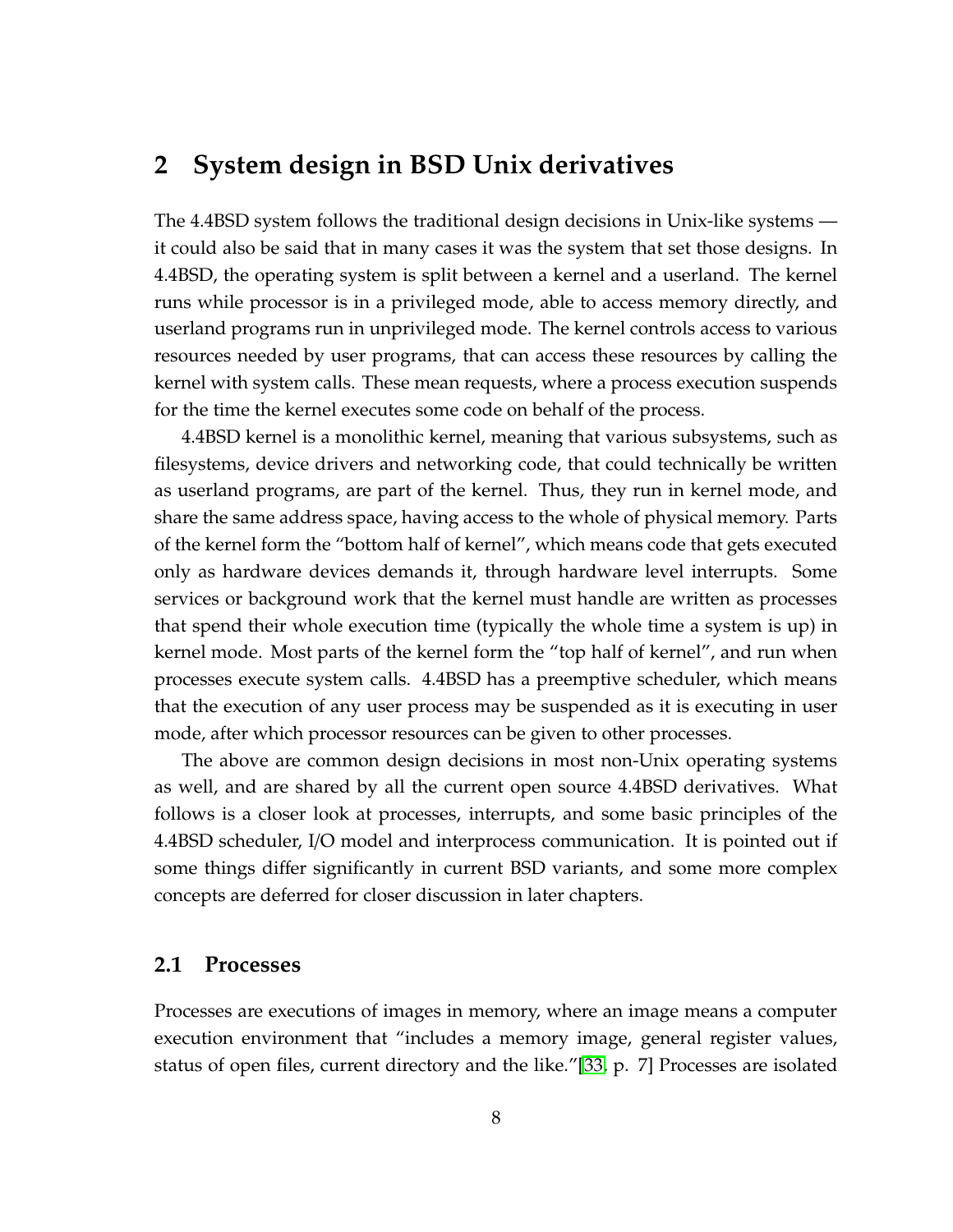both from the system and each other by means of a virtual address space, provided by the kernel. Thus critical system data is protected from direct access by programs, and programs also can not directly manipulate each others' execution.

Processes are typically created through the use of *fork(2)*[\[3\]](#page-124-1) system call. The first program loaded into memory by kernel is always init, and all the other processes are descendants of this process. When a process forks, it is split into two independent processes, that have their own copies of the original memory image. However, the virtual memory subsystem in BSDs implement *fork()* by using copy-on-write -semantics, meaning that data does not actually get copied except when either the child or parent process tries to modify it. The two processes also have their own process IDs and can control their actions depending on whether they are a child or a parent process. This is the basis for multitasking in all Unix systems.

4.4BSD provided another system call for process creation, the *vfork(2)*[\[3\]](#page-124-1) call. It is an optimization of *fork()*, with the difference that it will not create a separate address space for a new process, yet also mandates that the child process executes a new program immediately after the fork. It was historically more useful when *fork()* was less efficient, yet all current BSD derivatives include it. The contemporary BSDs, with the exception of NetBSD (that has a similar *clone()* call), also include *rfork(2)*[\[26\]](#page-126-2) system call, that allows more control over which resources are shared between parent and child processes. It is, for example, possible for them to share an address space.

Even though *rfork()* can be used as a simple way to create processes that have some shared memory segments, a more typical way to achieve similar effect is to use threads. A process may contain one (implicit) thread or many threads, which mean separate executions of a process, and they share the process address space. This terminology is not, however, totally consistent among Unix systems. 4.4BSD did not have support for threads, except for some preliminary work towards them: "The 4.4BSD distribution did not have kernel-thread support enabled, primarily because the C library had not been rewritten to be able to handle multiple threads"[\[19,](#page-125-0) p. 81] The current BSD derivatives include some kind of a threading library, implementing the *pthreads(3)*[\[26\]](#page-126-2) commonly used in Unix. On the other hand, it is also possible to base a threading system on top of *rfork()*.

The implementations differ on whether the operating system kernel is aware of any separate threads in process address space, or whether it is not. It is also possible for separate processes to share only a part of their address space. This can happen via the *mmap(2)*[\[3\]](#page-124-1) call, or through some implementation of System V IPC interface. The former facility was already a part of the 4.4BSD system, the System V interface can only be found in current BSD variants. The use of threads and shared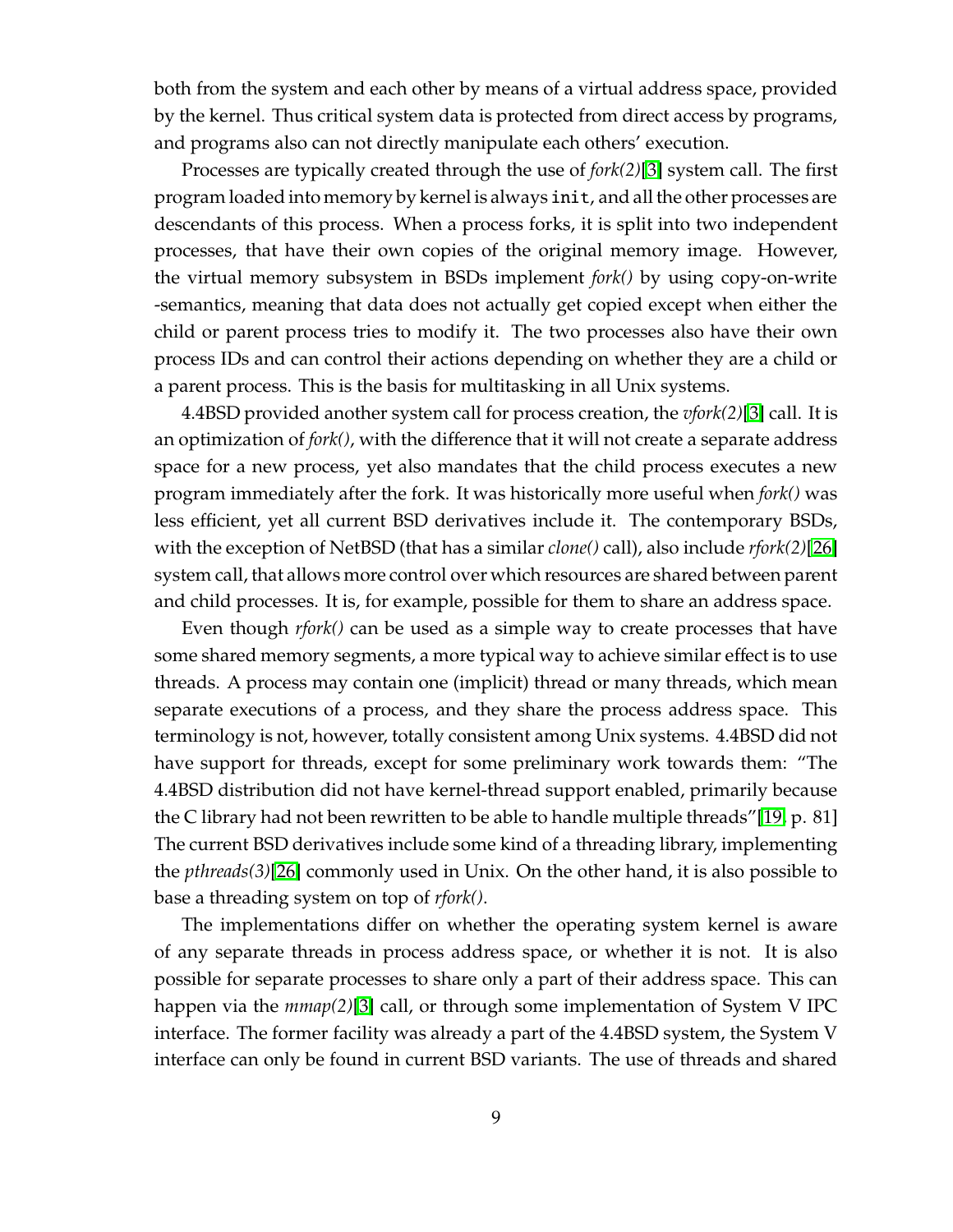memory typically demands more complex programming techniques, sometimes also meaning less robust programs.

#### <span id="page-18-0"></span>**2.2 Interrupts**

Interrupts are events that change the normal flow of execution of a running process. There are essentially three kinds of interrupts that can occur in 4.4BSD. Hardware traps are a kind of interrupt that occurs when a process does something that the system should react on, such as trying to divide by zero. System calls are implemented as hardware traps on most system architectures. Device interrupts occur as hardware devices demand some action from the system, typically related to I/O between the device and the kernel. Another class of interrupts are software interrupts, which mean interrupts not generated by hardware events, but which the system still uses in order to arrange task priorities.

For every interrupt the kernel has associated an interrupt handler. Interrupts are prioritized, so that a high priority interrupt can preempt or delay the execution of low priority interrupts. Each interrupt has an interrupt priority level (IPL) determining the priority of the interrupt. The system execution always happens on some priority level, normally zero. Processes executing in kernel can modify this level. Interrupts of some IPL are blocked (or, deferred for later handling) until system priority level drops below that IPL. Interrupt blocking is necessary to ensure that interrupt handler code can not access or modify data which may be used by some process:

Therefore, whenever the base-level code is about to update a data structure that is shared with an interrupt handler, it first disables interrupts, executes the critical section, and then reenables interrupts. The act of disabling and reenabling interrupts implements mutual exclusion. [\[36,](#page-126-3) p. 163]

As blocking interrupts too frequently and too a long time may disrupt proper functioning of the system, the number of critical sections should be low and their length short. However, proper use of IPLs and interrupt blocking ensure that interrupts will be served in a controlled manner: important tasks will be made on time, and system structures are properly protected from interrupt handling code.

Clock interrupts are specific kinds of interrupts that are very central to system operation. Interrupts are called *ticks*, and a typical frequency for clock interrupts is 100Hz. This interrupt frequency also sets the accuracy that the system can provide for processes that depend on proper timing for correct execution, even though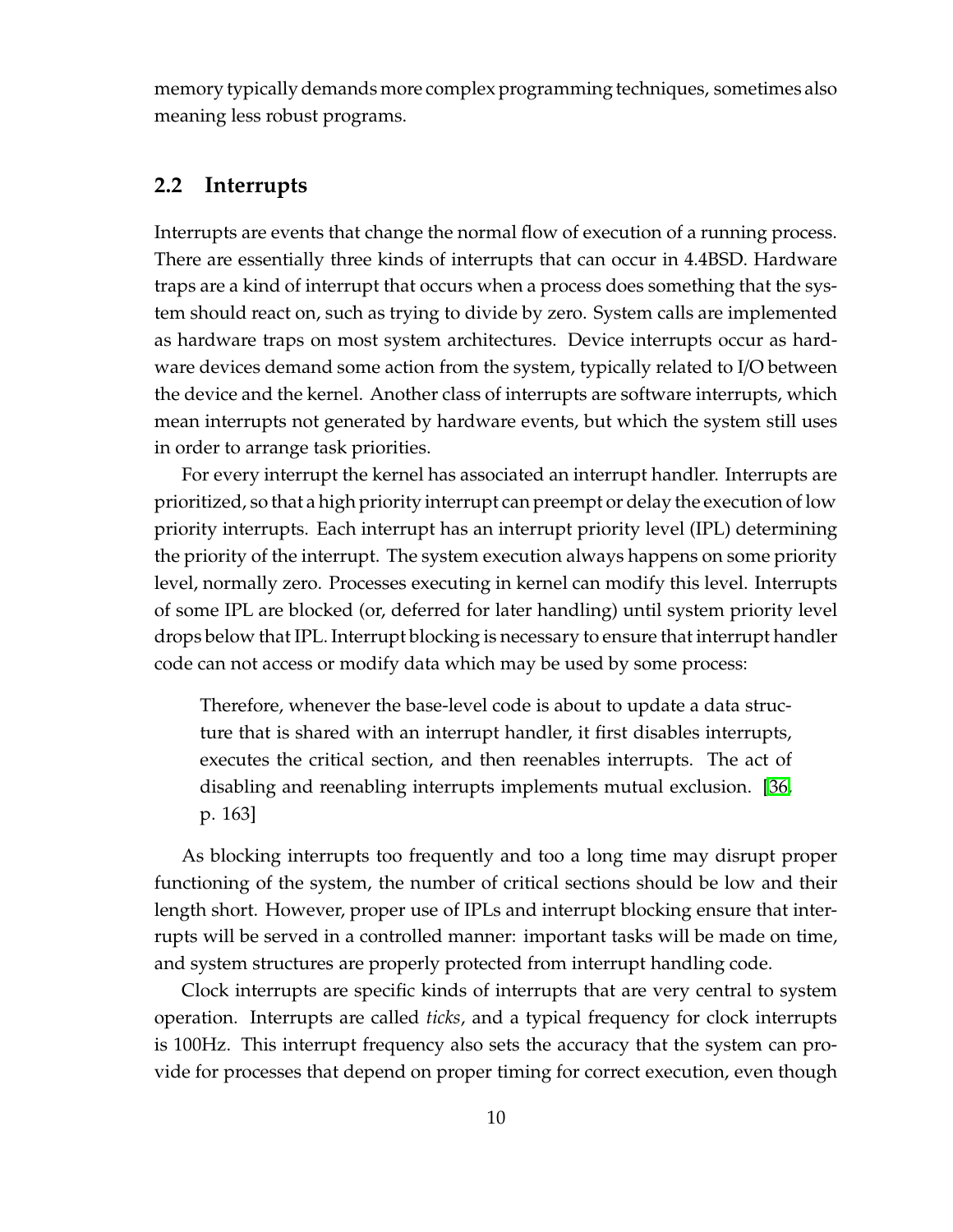modern BSDs provide a *nanosleep(2)*[\[26\]](#page-126-2) system call to get around this limitation. Clock interrupt handling drives many important system tasks, such as accurant timekeeping, process scheduling and statistics gathering. It also drives the processing of periodic events, among them posting a real-time timer signal to processes requesting it.

Hardware interrupts have a parallel on process level, implemented by the system, and these are called signals: "The system defines a set of*signals*that may be delivered to a process. Signals in 4.4BSD are modeled after hardware interrupts."[\[19,](#page-125-0) p. 27] Signals are thus like virtual interrupts to a process "virtual machine", having a similar relation as virtual memory to a process memory space. Normally, when a process receives a signal, its normal execution is halted until the signal is handled by the process, or some default action is taken. Signals can also be blocked just like hardware interrupts.

#### <span id="page-19-0"></span>**2.3 Scheduler**

Scheduler is the part of the kernel that apportions CPU time to processes. The scheduling algorithm in 4.4BSD is very much the same as the one known as traditional Unix scheduling algorithm. It is designed for timesharing systems, where each process should have a fair share of CPU, while favouring interactive processes over computing intensive processes. The scheduler uses several run queues, each containing runnable processes that have the same priority. The processes are chosen to be run from the highest priority queue that contains processes, with a time quantum of 0.1 seconds for each in its turn. Processes are, however, moved between queues depending on their resource usage. Processes that have to wait for I/O operations to complete typically are moved to higher priority queues, whereas processes that consume lots of CPU time are moved to lower priority queues. This means that applications with a typical interactive usage pattern will be given higher priorities, and thus will have a better interactive response.

Scheduler uses two values of the process structure to calculate process priorities: *p*\_*estcpu* and *p*\_*nice*. *p*\_*estcpu* is an estimation of the process CPU usage, and *p*\_*nice* is an adjustable factor that affects priority calculation. New user-mode process priorities (*p*\_*usrpri*) are calculated using the following equation:

$$
p_{\perp} \text{usrpri} = \text{PUSER} + \frac{p_{\perp} \text{estcpu}}{4} + 2 \cdot p_{\perp} \text{nice} \quad [19, p.94] \tag{2.1}
$$

In case the resulting *p*\_*usrpri* value is not between PUSER and 127, it is then raised up to PUSER or lowered to 127. This priority calculation occurs every four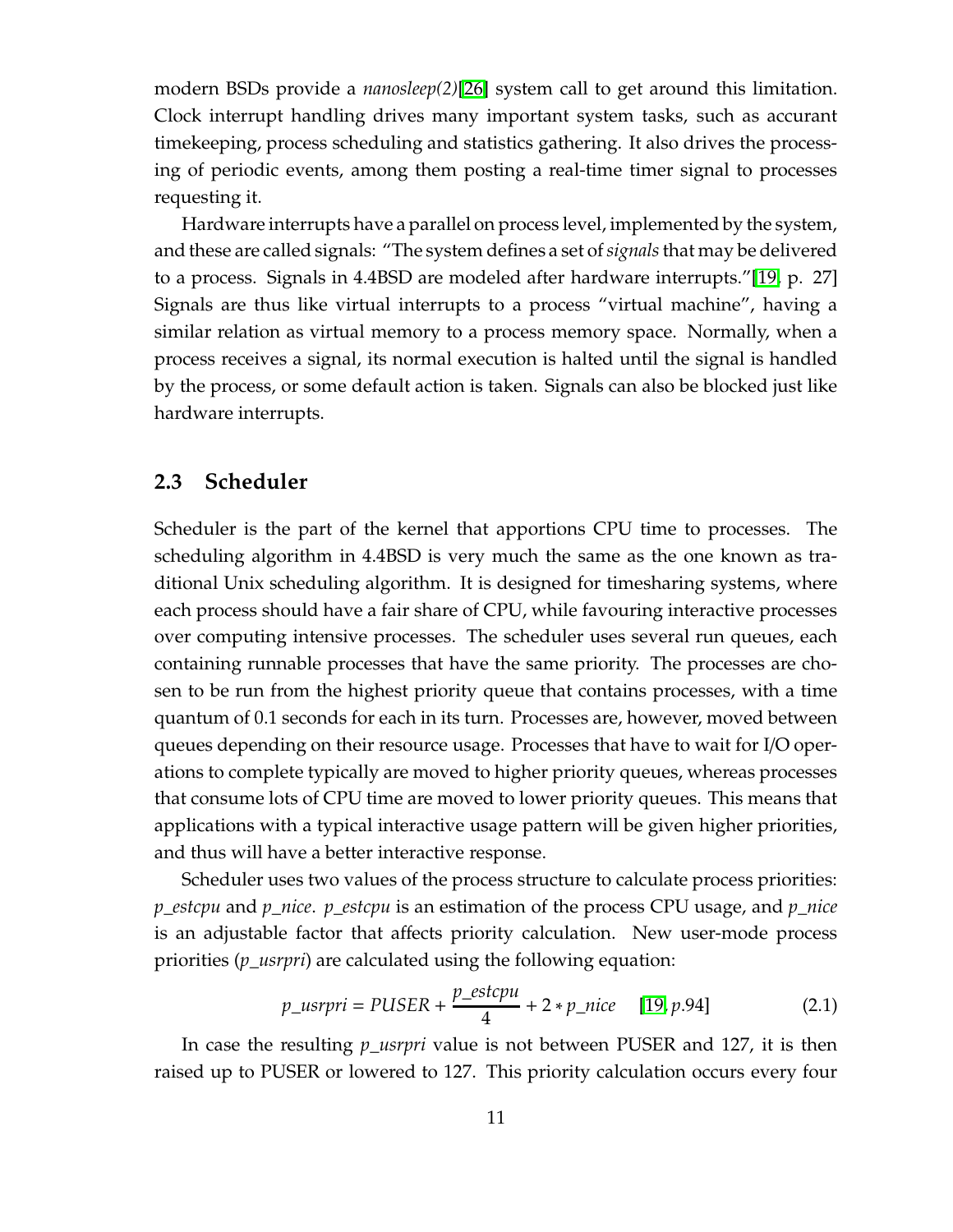clock ticks (that means every 40ms with normal clock rate). Higher values mean lower priorities, meaning also that low *p*\_*nice* values will result in higher process priorities. User-mode priorities, however, are not used when the process is in kernel mode. As a process enters a kernel, it will execute until it returns to user-mode, or, if it needs to wait for some activity to occur, its priority value is temporarily lowered below its user-priority. This kernel level priority depends on the activity that the process is involved in. Because low priority values correspond to higher priorities, processes blocked in kernel mode will have priority over other processes, and this way the time the process reserves kernel resources can be kept to minimum.

While the scheduler treats the *p*\_*nice* value is a constant that can only be modified by the user, the scheduler does adjust the *p*\_*estcpu* value, by incrementing it at each clock tick if the process is the one currently executing on the CPU. In addition, the *p*\_*estcpu* is adjusted each second by

$$
p\_estcpu = \frac{2 * load}{2 * load + 1} p\_estcpu + p\_nice \quad [19, p.94] \tag{2.2}
$$

Here, *load* is the average number of processes in all the scheduler run queues. The point of this adjustment is that the CPU usage of a process is gradually forgotten, at a rate depending on system load. The above equation translates to forgetting ninety percent of the usage by the time of 5 ∗*load* seconds. In case the process has slept over one second, a slightly modified equation is used to calculate *p*\_*estcpu* that takes note of the time the process has spent sleeping.

Modern BSD versions still follow this traditional algorithm. FreeBSD has added real-time scheduling policies in their scheduler, and has "idle" priorities for processes that should not run except when the system is otherwise idle. FreeBSD is also currently in the process of replacing this traditional algorithm with a new one, that should be more suitable for SMP and SMT systems, and offer better scalability.

#### <span id="page-20-0"></span>**2.4 I**/**O model and IPC**

A very central concept in Unix has always been the filesystem, and the idea of representing many different entities of the system as files. 4.4BSD adheres to this idea to a reasonable degree. File descriptors may refer to objects such as ordinary files, pipes, sockets, physical devices such as hard drives, or virtual devices that provide access to kernel level subsystems. Depending on its function, each file descriptor is associated with some part of the kernel — possibly a filesystem implementation, a device driver, or the networking layer.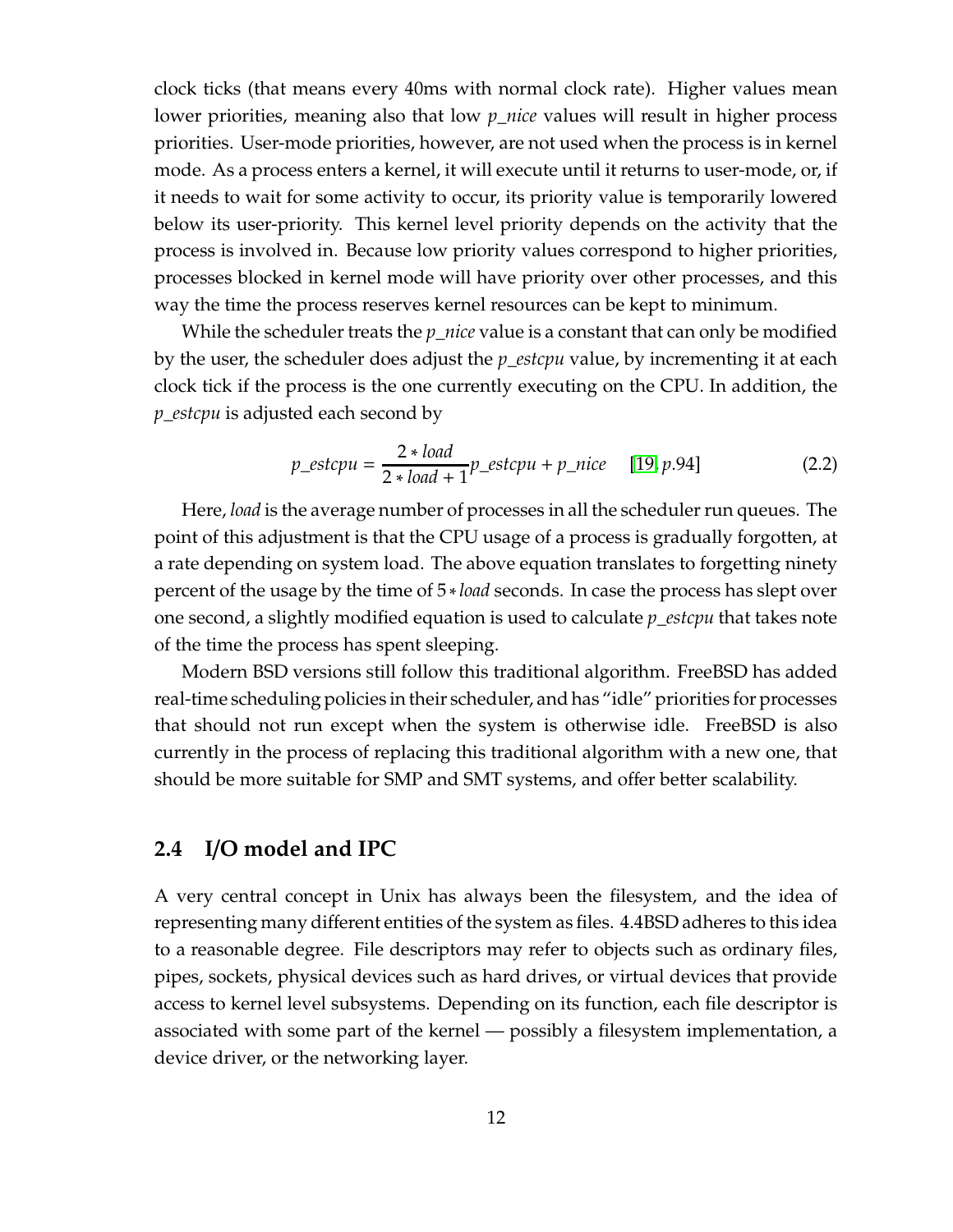The subsystems implement methods that correspond to various I/O system calls, such as *open(2)*[\[3\]](#page-124-1), *close(2)*[\[3\]](#page-124-1), *read(2)*[\[3\]](#page-124-1), *write(2)*[\[3\]](#page-124-1) and *ioctl(2)*[\[3\]](#page-124-1). Programs that want to operate on files (or anything represented as files) in the system, obtain a file descriptor with the *open()* system call, and use it for subsequent operations. *ioctl()* is the system call that provides a device specific way of controlling device behaviour, and it is typically used when general I/O calls such as *read()* and *write()* are not adequate in performing some special operations.

A closely related concept is interprocess communication, or IPC, which means exchanging messages between processes through some communication facilities. It is possible to simply use the filesystem for this purpose, but 4.4BSD provided facilities such as pipes and sockets to do it more efficiently. When comparing pipes and sockets, sockets have the advantage of enabling communication between unrelated processes, nhat may also run on different computers on a network. One other way of doing IPC in BSD systems is using shared memory to pass data between processes. Processes may agree on common memory segments by obtaining file descriptors (by using *mmap()* in BSD) referring to the same memory resident file or by using a token constructed from a filesystem pathname (as in System V IPC).

#### <span id="page-21-0"></span>**2.5 Audio subsystems in BSD kernels**

The original 4.4BSD system lacked an audio subsystem. Since then, the contemporary BSD systems have built audio systems into their kernels. NetBSD chose to implement the audio API used in SunOS, with a few differences. The FreeBSD Project wrote their audio subsystem to implement the audio API used in Open Sound System,[\[29\]](#page-126-4) a commercial audio driver architecture for various Unix systems. The NetBSD audio subsystem has been inherited by OpenBSD, and the FreeBSD one by DragonFlyBSD. Both NetBSD and OpenBSD also contain an *ossaudio(3)*[\[26\]](#page-126-2) library to emulate the OSS API on top of the native kernel API.

Because the graphics subsystem in Unix is customarily implemented in userland, as is the case with The X Window System, this raises an interesting question why audio subsystems are commonly implemented in OS kernels. There are at least two reasons why this can be a reasonable design decision. The complexity level demanded by a useful audio subsystem is considerably less than is the case with a graphics subsystem, and thus it can be well fitted into a kernel. The other reason relates to the fact that disruptions in audio streams typically result in awkward silences (or twitching sound loops with most audio hardware) that are commonly more disconcerting than sluggish motion in video. Thus, it can be desirable that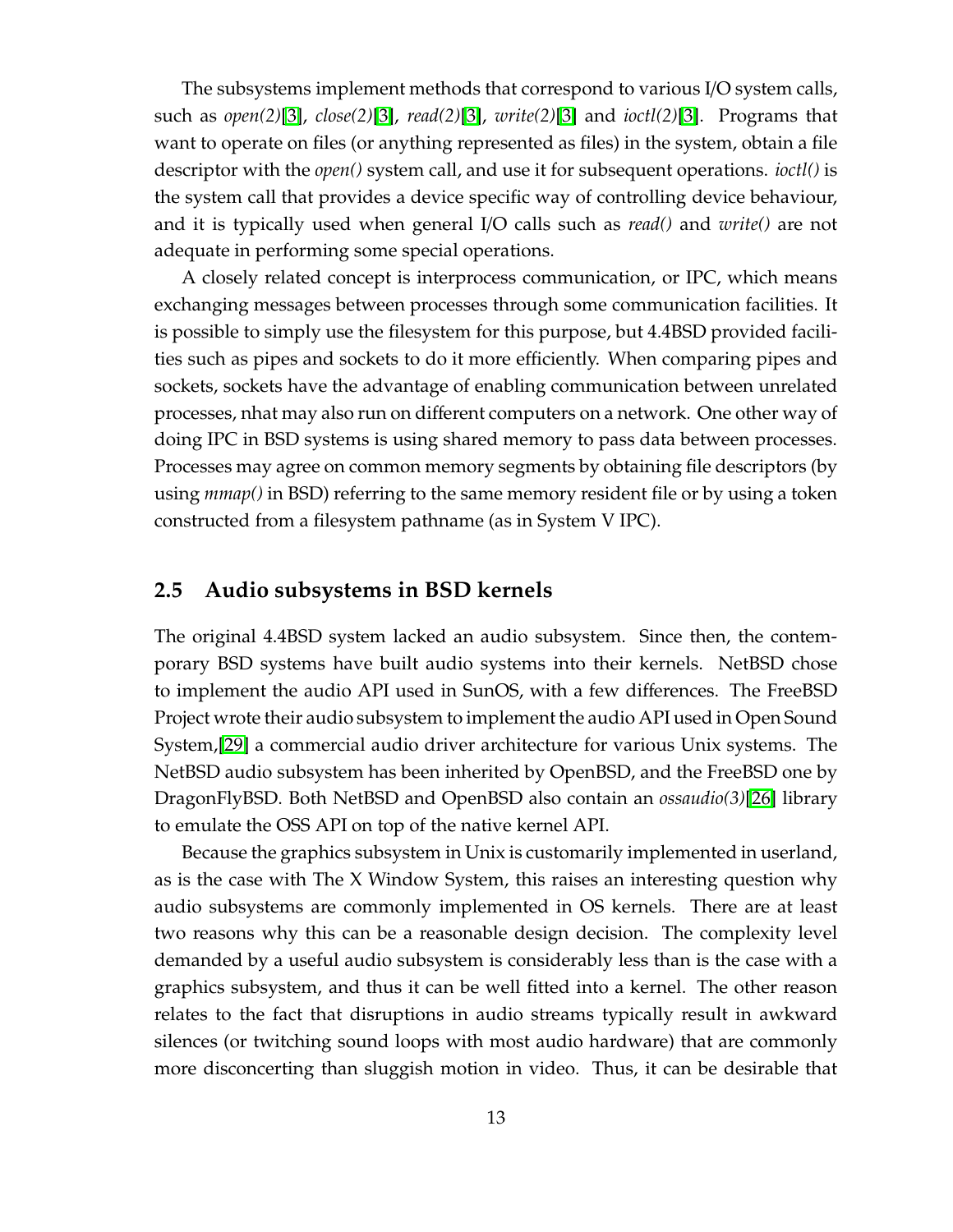audio processing code is run at a somewhat higher priority than is the case with other code. Because the code that runs in a kernel is running at a higher priority than most application code (most, because some Unix systems make an exception with real-time processes), writing audio processing into the kernel alleviates this problem to some extent.

On the other hand, it should be noted that while writing an audio subsystem into the kernel may help with some real-time performance issues, such a design rationale is probably rather weak in any system that support real-time process scheduling, and possibly in others as well. In addition, the phrase "useful audio system" used above does not mean "adequate for all purposes". The kernel level audio systems in BSDs mostly provide a way for applications to use the essential features of audio hardware. They may compensate for the lack of audio encodings in some hardware devices by converting audio from one sample rate and/or encoding to another, but generally do little more than that regarding real audio processing. Some hardware devices provide features to process audio, such as reverberation effects, but to access these on BSDs one usually has to bypass the audio API.

These shortcomings are probably not too serious. More problematic is the fact that access to audio devices is exclusive. Following the traditional Unix I/O model as explained in the previous section, audio devices are represented as files in the filesystem. Files such as /dev/sound0, /dev/sound1 and /dev/sound2 each represents an *audio(4)*[\[26\]](#page-126-2) device. To play audio, an application opens an audio device file, and writes some audio data to it. To record audio, an application reads from the same file. In case the system would allow two or more applications to open the device for playback, normal filesystem semantics imply that applications have to contest for the device. The device would then play audio from the application that simply "got there first" — likely resulting in sheer cacophony.

This problem could be solved by device cloning, where each application opening the audio device would gain access to some "virtual instance" of the device instead. To make this possible, the audio system would have to at least mix the audio streams into one and then write the mixed stream into the real hardware device.

However, modifying the audio system to do this might prove to be somewhat difficult to do cleanly if compatibility with the current audio API is necessary. This is because the current API has many features that specifically affect the behaviour of actual hardware devices. This concept of virtual audio devices have been implemented in FreeBSD slightly differently: the filesystem contains special files for each virtual audio device. But, even though virtual devices are a solution to the exclusive property of audio devices, they alone do not provide the kind of flexibility from the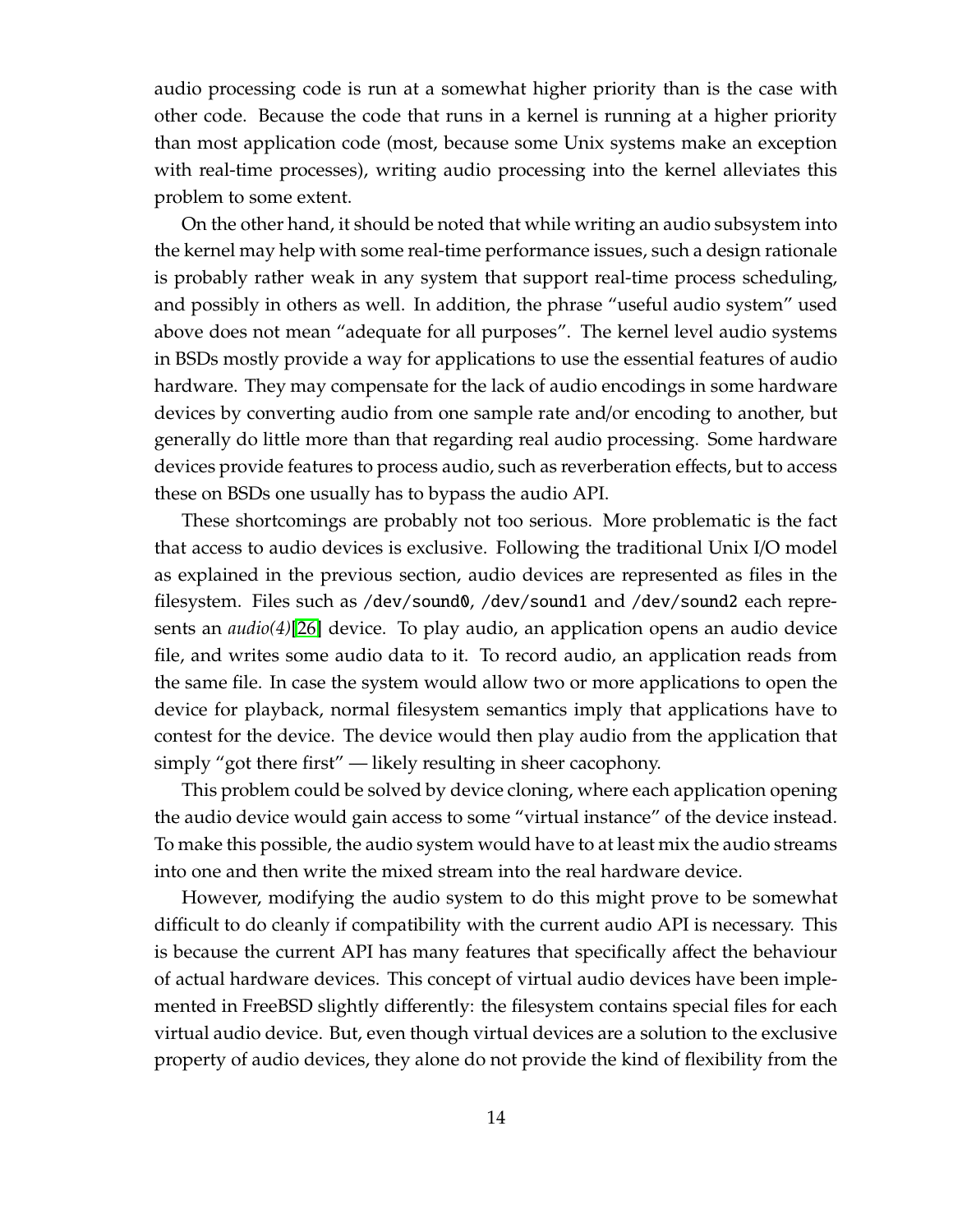audio system that some applications may demand.

Using audio devices is not limited to reading and writing. An interesting feature provided by some audio hardware and drivers is mapping the device to process virtual memory. After a mapping is done via *mmap()* system call, a process can read from and write to an audio device simply by accessing a part of its own memory space. As a hardware device is using the same physical memory space to do its I/O, doing this requires some care. Consequently a process can request information from the audio system about how a device is using a mapped memory segment, for example about the memory offset at which the device is currently doing I/O.

Applications can also control audio devices with *ioctl()* to change used audio encoding, set half or full duplex operation and other device behaviours. Kernel level audio systems also implement devices such as /dev/mixer0 and, in NetBSD and OpenBSD, /dev/audioctl0. These devices are not exclusive, but can be opened and used by several processes concurrently. /dev/audioctl\* devices are like /dev/audio\*, but only accept *ioctl()* calls.

The mixer device is used to control channel volumes with *ioctl()*. Related to audio subsystem is also the MIDI subsystem, as MIDI devices are commonly found in audio hardware. MIDI can be used to control the internal synthesizers on some audio hardware, or to drive external instruments or other audio devices supporting the MIDI protocol. MIDI is supported by all BSDs to some extent. However, as mixers and MIDI are not particularly relevant to the main topic of this thesis, they are not discussed further.

#### <span id="page-23-0"></span>**2.5.1 NetBSD**/**OpenBSD kernel audio internals**

In NetBSD and OpenBSD kernels, the *audio(9)*[\[25\]](#page-126-5) subsystem is split into two layers: the hardware independent upper layer, and the hardware dependent lower layer. The upper layer is a general audio framework that handles buffering, and provides the necessary glue from system calls to specific audio drivers. The lower layer contains drivers for audio hardware. During system startup, drivers in lower layer for each found audio hardware device will attach to the upper layer. It does this by hooking (that is, setting C function pointers to appropriate memory addresses) a required set of its functions to the audio interface structure provided by the upper layer.

The audio subsystem code gets executed in both of the following situations: a process makes a system call that should be handled by the audio subsystem, or a real audio device makes a hardware interrupt. Interrupts are handled as they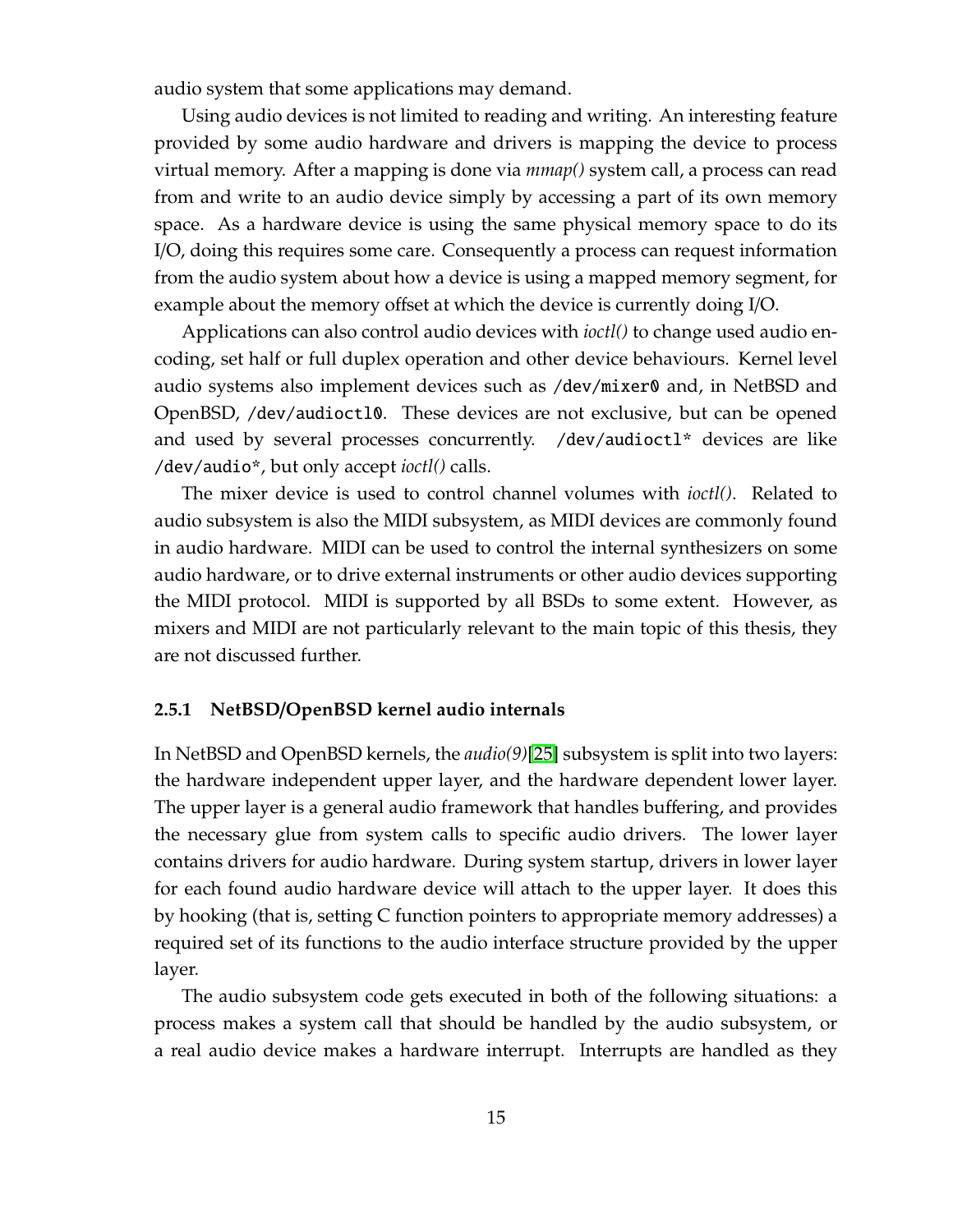happen, except when the effective IPL is higher than IPL\_AUDIO, in which case the handling is deferred until the IPL is lowered below IPL\_AUDIO. Interrupt handling may be interrupted only by interrupts that have higher priority than audio interrupts, but these include basically only clock interrupts and anything that manipulates scheduler run queues. [\[28,](#page-126-6) /sys/arch/i386/include/intrdefs.h]

System calls are also handled as they happen, except that they are subject to interruption from all hardware interrupts, and in case they block, they need to wait until required resources are free and higher priority kernel tasks are completed. Thus, the most urgent activities should occur at interrupt handling. Everything else should be done at ordinary system level, since those sections should still be kept as short as possible in order to not interfere with normal kernel operation.

Audio interrupts occur as audio hardware copies data from kernel audio buffers when playing, or as it needs to copy data to buffers when recording. Hardware devices use DMA (Direct Memory Access) to access physical memory. As DMA I/O has completed moving a block of audio data, an interrupt is generated and handled by the audio subsystem. It might seem preferable to copy each sample from audio hardware immediately as it is recorded or it is needed for playing, but this would mean that audio interrupts should happen at a sample rate, typically 44100 times per second. However, this per-sample copying would be quite ineffective and infeasible. This means some buffering is necessary. Kernel maintains a buffer for both playback and recorded audio, used as "rings", so that when audio is read from (written to) the end, the reader (writer) has to jump back to the beginning. These buffers are used as audio data is copied between kernel and hardware, by using DMA.

Buffering, however, introduces latency. As audio is moved in blocks, the used blocksize sets the lower limit of average input and output latency. After a block has been read/written by audio hardware, an interrupt is generated. For the time the interrupt is handled, and especially because handling may be delayed by other interrupts, the hardware needs to be able to read more audio: it will be reading another audio block. For this reason kernel audio buffers have to be of the size of at least two audio blocks, one to be currently read by hardware, and the other for audio that follows. For example, if a process writes data to an audio device, it will write into a buffer segment that is currently not read by hardware using DMA, and latency depends on how close to the block the DMA copying occurs. There might be ways to get around this limitation in kernel level, or using *mmap()*, but that is problematic.

Working around such latencies introduced by blocksizes is also unnecessary. The default blocksize in OpenBSD is set to correspond to 50 milliseconds of audio, which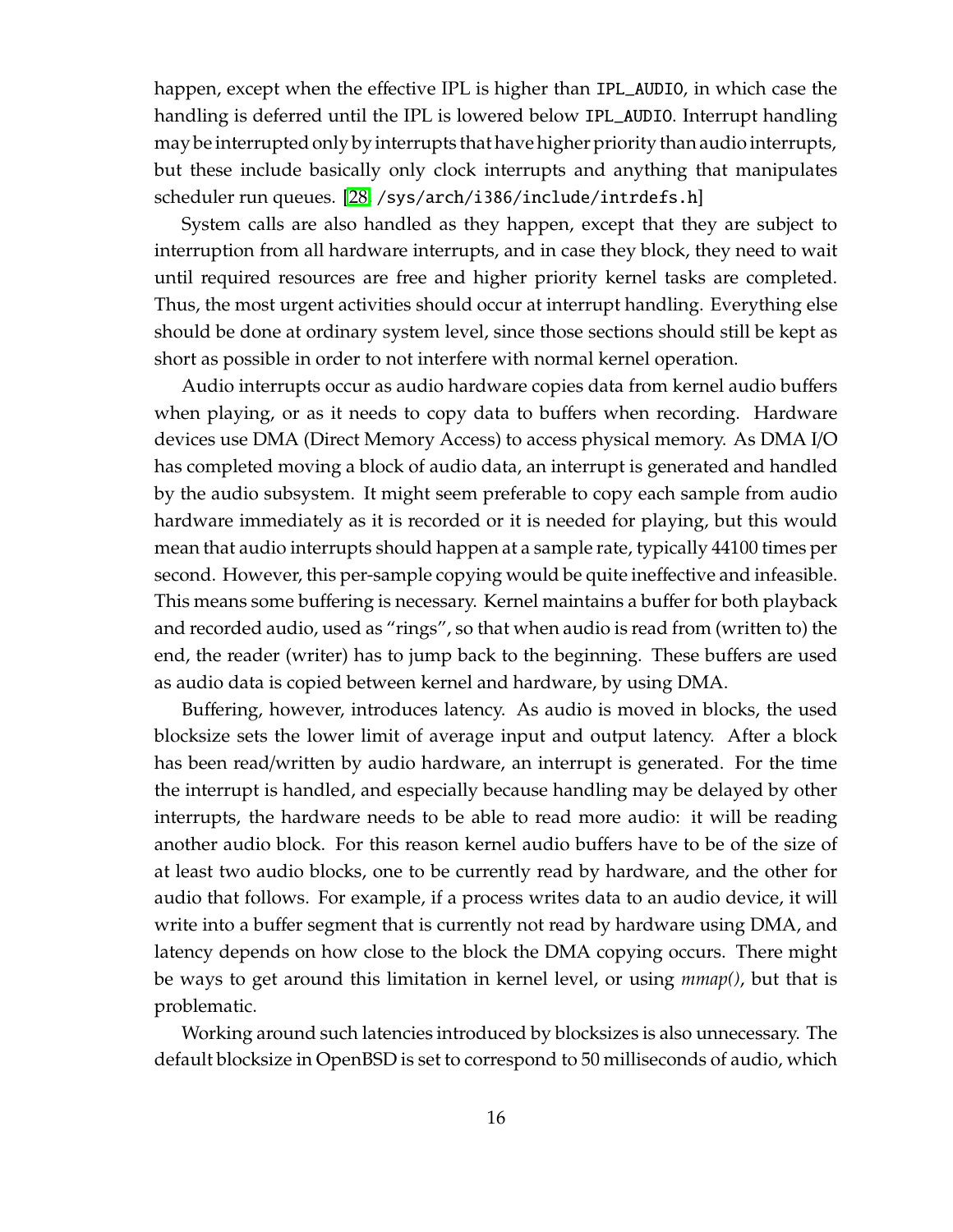means approximately 8800 bytes of data in CD-quality audio. Nevertheless, the system allows to set it to as low as 32 bytes, corresponding to audio of about 180 microseconds. [\[28,](#page-126-6) /sys/dev/audiovar.h] That should be perfectly acceptable for even the most demanding audio applications. On the other hand, using blocksizes as low as this may not be possible in practice: for example, various audio hardware may have some limitations, and audio interrupts occur so frequently that associated inefficiencies will outweight the latency benefits.

Besides the blocksize used, another factor that affects latency is how kernel audio buffers are used. There are separate buffers for playback and recorded audio data. Their size is patchable, but have to be at least 512 bytes, and buffer size also sets the upper limit for blocksize, because at least two audio blocks need to fit into buffer. Normally, when a process writes to an audio device, the buffer takes in as much data as it can take. This means that each byte written will be read by audio hardware after an average number of *bu f fersize* − *blocksize*  $\frac{ksize}{2}$  bytes are read first. Because audio data size corresponds to playing time, it is possible to calculate the audio latency introduced by buffering:

$$
buffer size - block size / 2
$$
\naudio data bytes each second

\n
$$
(2.3)
$$

The number of audio data bytes per second depends on audio encoding. For example, a second of CD-quality audio data has 44100 samples, where each sample is represented by sixteen bits, or two bytes. Because CD-quality audio has two channels, this means  $2 \times 2 \times 44100 = 176400$  bytes of audio each second. As the default playback buffer size in OpenBSD is 65536 bytes, while the default blocksize is 8800 bytes, we can calculate that the audio latency introduced by the kernel level audio system is approximately

$$
\frac{65536 - 8800/2}{176400} \approx 0.347\tag{2.4}
$$

seconds. Using large buffers helps ensuring interrupt free audio stream, because an audio application can now take a longer time between writes to an audio device. This is good for applications such as media players, but highly undesirable for interactive applications such as games, software synthesizers, or internet telephony.

For this reason, it is possible to control buffer use by setting watermarks. The high watermark sets the upper bound to buffer use. The low watermark controls the amount of data that is considered to be enough — writes to an audio device will block until data in the buffer will drop below this level. Watermarks are expressed as integers, and they are multiplied by the used blocksize to get the number of bytes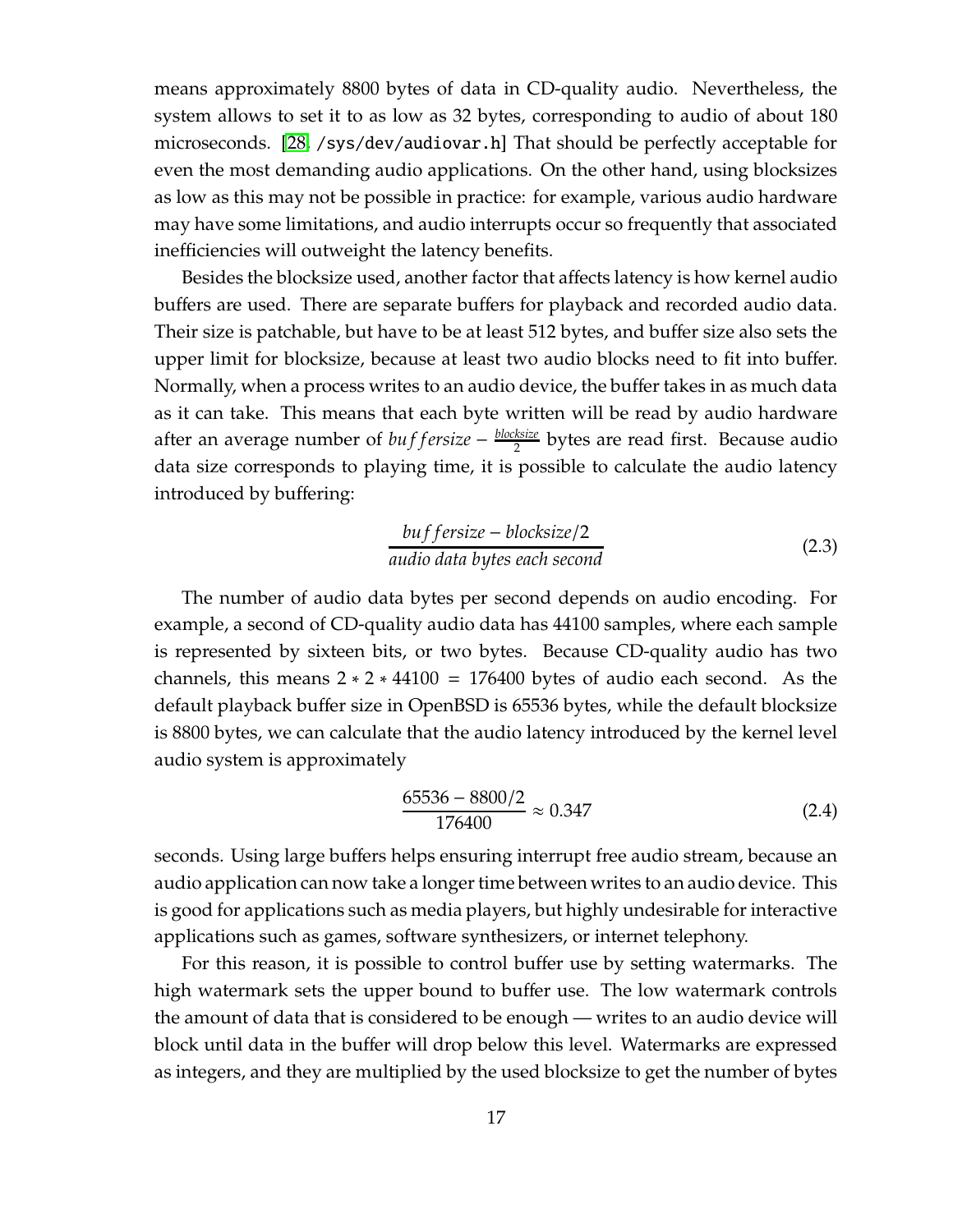they correspond to. Obviously, a low watermark value has to be at least one smaller than a high watermark value. Setting it less than that has the benefit that less writes are needed to write to an audio device, but this also increases the risk of buffer underruns (resulting interrupted audio).

Therefore, to ensure good latency in kernel level audio system, the high watermark may to be set to a low value, so that for each audio sample the time spent in the buffer can be minimized. This should be assisted by setting a low watermark to the highest possible value to decrease the likelihood of buffer underruns. Watermarks control only playback behaviour, recorded data can be returned to processes as soon as the audio hardware DMA write operation has completed. On the other hand, processes do not require such restrictions on buffer use if they itself enforce low latency. For example, if a process reads from audio device, processes it and then writes back to audio device, the output buffer should not get filled past two blocks of audio, because the process is not producing audio quickly enough to fill it totally. Here, the audio input functions as a timer controlling process audio output flow, but this timer could just as well be a system clock or some other external synchronizer.

While watermarks can affect latencies and setting them properly is useful, it may be more important to adjust the audio blocksize appropriately, as it determines the minimum for latency introduced by the kernel level audio subsystem. Real-Time processes should set the blocksize to a relatively low value. Audio hardware may adjust that value to better fit what it can support, however. It can be useful for audio applications to query the used blocksize and use that (or possibly its multiples) when writing audio to kernel, as this will minimize the number of needed system calls.

Considering the above points, it seems that audio dropouts should happen only on three occasions:

- IPL is above IPL\_AUDIO for a longer time than it takes from an audio device to read a block of audio data
- an audio output system call blocks, for example when trying to write to a full buffer and some kernel activity occurs above the audio handling priority level, and this activity will take such a long time that the audio buffers will be drained before the system call execution may resume again
- the application writing to kernel audio buffers is not getting enough CPU time to output audio data

The corresponding situations may also occur with audio recording, for example a buffer overrun may occur if an application can not read from a recording buffer in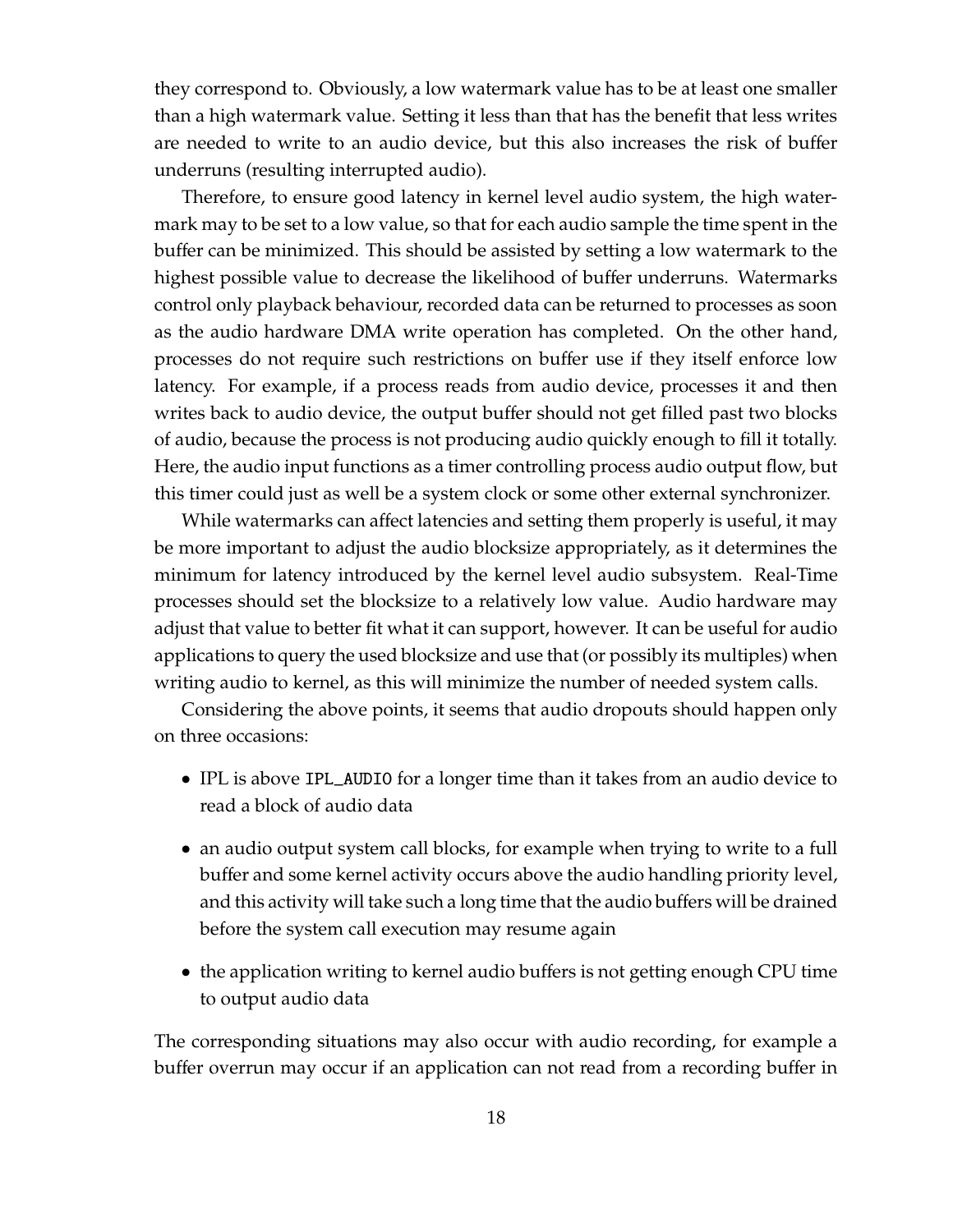time. The first one of these is highly unlikely, and should only result because of a kernel bug in interrupt handling. The second occasion should also be rare, because buffers are generally sized well enough to ensure they are not drained before audio related system calls may resume.

The third occasion, however, is most surely the most probably reason for audio dropouts. Two major factors contribute to this. First of all, the process scheduling policies may not be giving enough CPU time to the reader/writer process, or processes that affect its execution. The other reason is that the process dispatch latency provided by the kernel to the process may be suboptimal. Aiming at low latency will highly increase the risk of audio dropouts, which is why ensuring good real-time reliability necessarily involves proper scheduler and kernel designs. For these reasons, this thesis will focus on kernel designs as they relate to process dispatch latencies in chapter [4,](#page-47-0) and on various scheduling algorithms in chapter [5.](#page-64-0) However, before these issues are tackled, some consideration of the problems involved in real-time audio servers might be in place. This is the focus of the next chapter.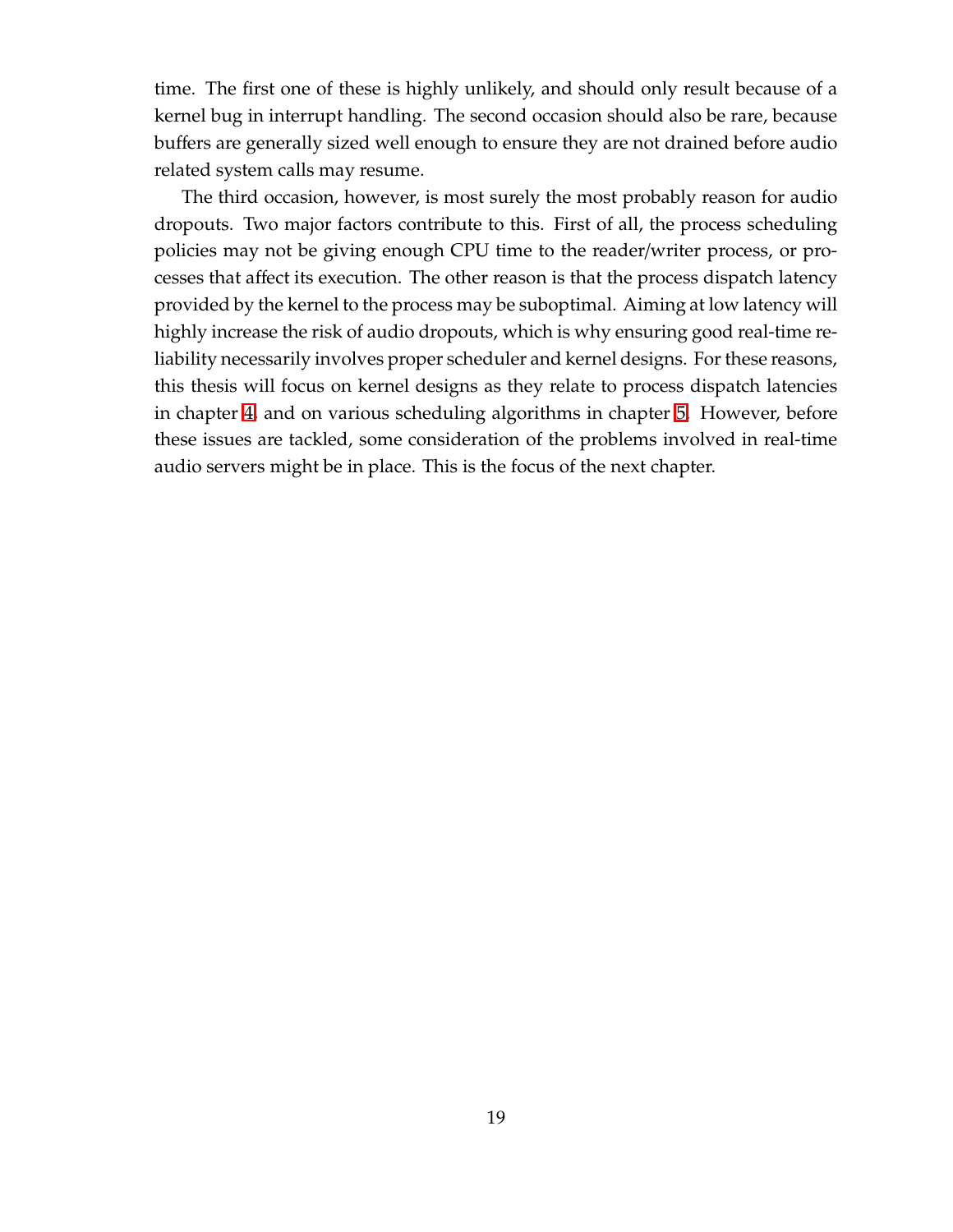## **3 Real-Time audio servers**

The introduction already covered some of the reasons why real-time audio servers might be a good idea. A server can help in providing a unified audio API across platforms, it can give flexibility for audio processing that can be difficult to achieve in kernel subsystems, and it can be used to provide network transparency for applications. Such servers should be useful as a part of any end-user desktop environment, but application areas that can benefit from them may include anything from teleconferencing to virtual music studios.

Since the concept of real-time system is very central to this thesis, it is probably worth to consider what we mean by it and how it relates to audio systems in general.

#### **3.1 Real-Time systems**

Real-Time systems differ from non-real-time systems in that "the correctness of a real-time system depends not only on the logical result of the computation, but also on the time at which the results are produced." [\[4,](#page-124-2) p. 2] Real-Time systems may be categorized whether or not the real-time requirements are absolute or merely important but not absolutely essential. Systems which are at fault if task deadlines are missed are called hard real-time systems. Systems where the system can still function correctly even if some deadlines are missed are known as soft real-time systems. Soft real-time systems are not the same as interactive ones, in that in interactive tasks there are no explicit deadlines, but merely a wish of fast response times.

Audio systems fit well into the category of soft real-time systems. The system has deadlines to produce audio output within some given time, and if those deadlines are not met, the practical effect is typically a sudden silence in perceived sound. However, the system can not be characterized as hard real-time, because breaks in sound are merely annoying but not critical faults, and the system can still produce correct audio output even after missing an occasional deadline. This also means that for purposes of real-time audio it is enough if the system (meaning the operating system and the audio system that runs on it) can guarantee low latency with some reasonable probability. Reasonable, though, for most uses means something very high, such as about 99.99% of all processing time.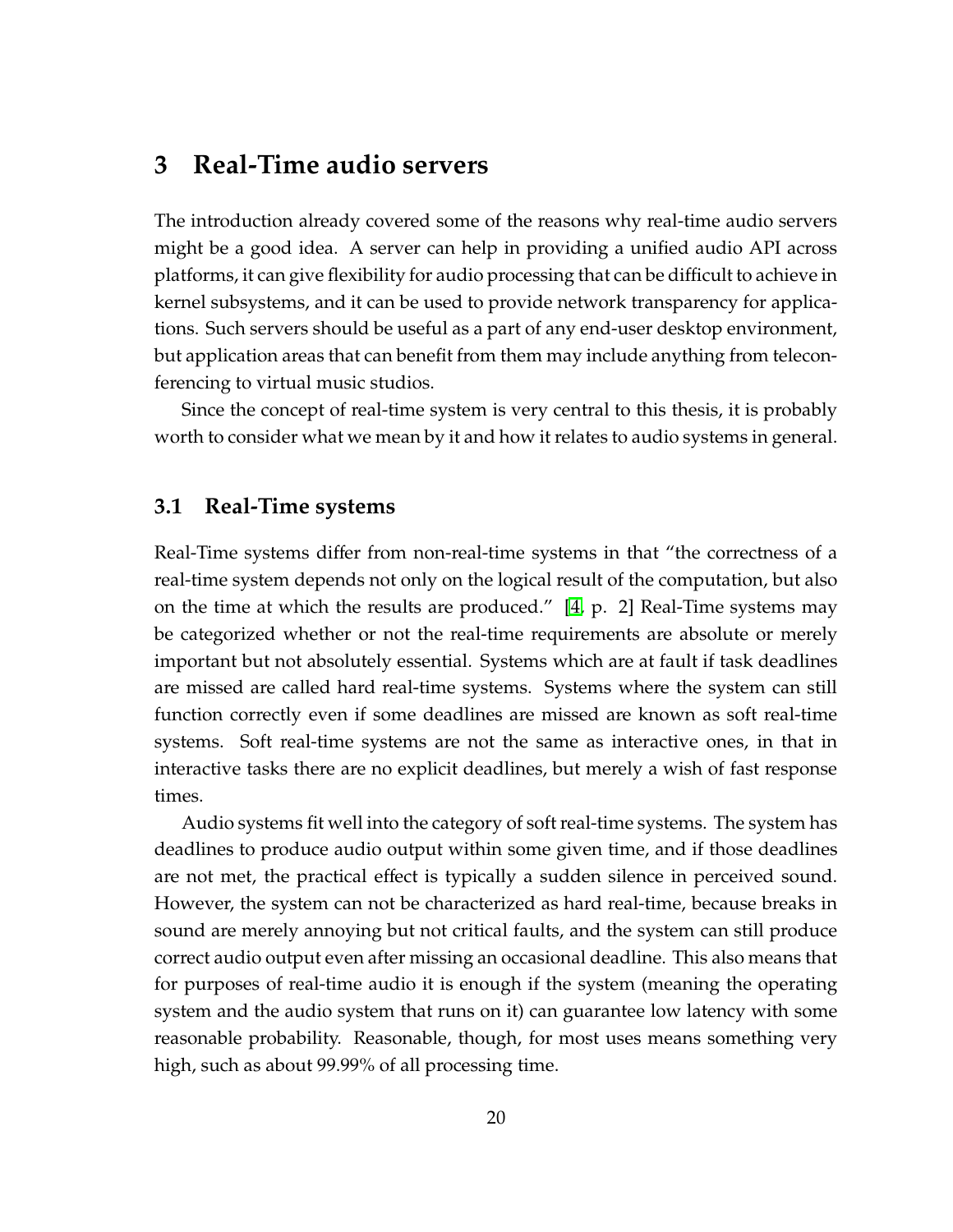Software audio systems typically process the digitized sound data in some way, accepting input and producing processed output. The lag from input time to output time, or in other words, the audio latency, should be kept fairly small. On a programming level this involves a question of choosing buffer sizes for audio data processing, where large buffer sizes cause higher latency, which is of course less satisfactory from real-time perspective. But higher latencies associated with larger buffer sizes also mean longer deadlines, which reduces the risk of sudden silences in system output. Typically simple audio playback operations use high buffer sizes, because there are no input events and thus latency is irrelevant — low latency can be traded off for achieving a non-interrupted audio output stream.

Many techniques like Rate-Monotonic Analysis, that are used in implementing hard real-time systems, are not very well applicable when improving some generic operating system's soft real-time performance. Hard real-time systems can and have to assume, that tasks' periods, frequencies, resource usage patterns, deadlines and other such attributes are known, and can be used when considering job scheduling and task priorities. However, in many soft real-time systems such as servers and workstation audio systems, resource usage can not be predicted beforehand. Users can request the system to handle possible and impossible loads, and the system should be made to handle them as efficiently as possible, and degrade gracefully when necessary. To some extent it can also be left to user's responsibility to ask the system to perform only tasks that are feasible, and possibly also advise the system on tasks priorities. Some of this responsibility might be handled by the applications using system resources.

#### **3.2 Are audio servers necessary?**

It is a reasonable question to ask why bother with servers at all. Technically, an audio server is merely glue that connects together other applications and a kernel level audio system. But such functionality may be provided by other means as well. One alternative way of doing it is to make applications into plugins that can be dynamically loaded into a host application. The host would then handle the actual passing of audio data among application components. This design might reasonably be called "the monolithic host application"-style. It has the benefit of efficiency, as passing data does not need to be done or assisted by the operating system. An application can also exercise greater freedom in deciding how the audio data is passed among components. Furthermore, problems of scheduling applications correctly should be less problematic, as the host application can have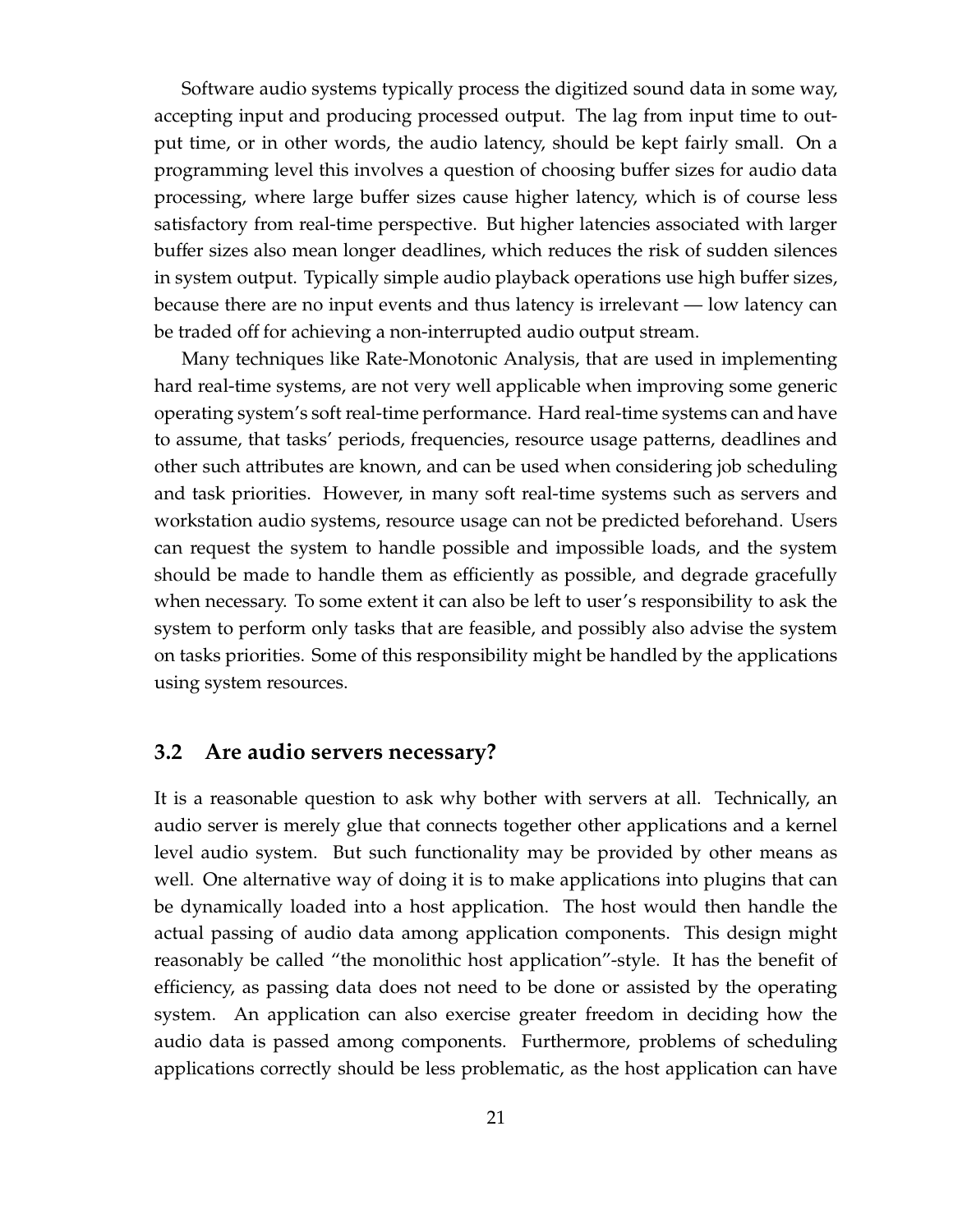full control over shared object application scheduling.

This kind of shared object based approach is indeed the dominant paradigm in performance sensitive audio work. Most audio interconnection technologies used in pro audio applications in Windows and Macintosh platforms use this paradigm.

The downside of this architecture is that applications — that are shared objects — share an address space, meaning that a single misbehaving application may disrupt the proper functioning of others. Moreover, separate applications can not be distributed over a network and put to communicate together, because they need to be loaded dynamically into a single host application. Some other additional flexibility, that could be achieved with better modularity and with ability to interfere with data flows from outside the application, is possibly also traded off. Conceptually this designs is quite alien to Unix, which has had a culture of small tools that can be connected in novel ways using operating system facilities.

The basic difference between the plugin approach and using a server is their relation to operating system IPC mechanisms. The plugin approach is fairly operating system agnostic, as it does not depend on the system for passing audio data, and the operating system is not aware of what happens inside applications. In contrast, the server approach depends on the system to communicate with clients.

Drawing a line between these approaches, however, may not be always be clear, because a server may have a role of only assisting the communication. If shared memory is used, the operating system may have only a secondary function in communication, as it is mainly needed to arrange the shared memory segments for applications. Nevertheless, in this paper we are primarily interested in real-time audio servers from an operating system perspective. Unix has historically had a stronger background of integrating IPC facilities into the system than Macintosh or Windows has had, and there is no reason that its audio interconnection systems should mirror those of other systems.

### **3.3 Server requirements**

Ideally, a properly designed RT audio server should fulfill the following requirements:

- run as a user process
- have exclusive access to audio device
- provide a common API for audio programming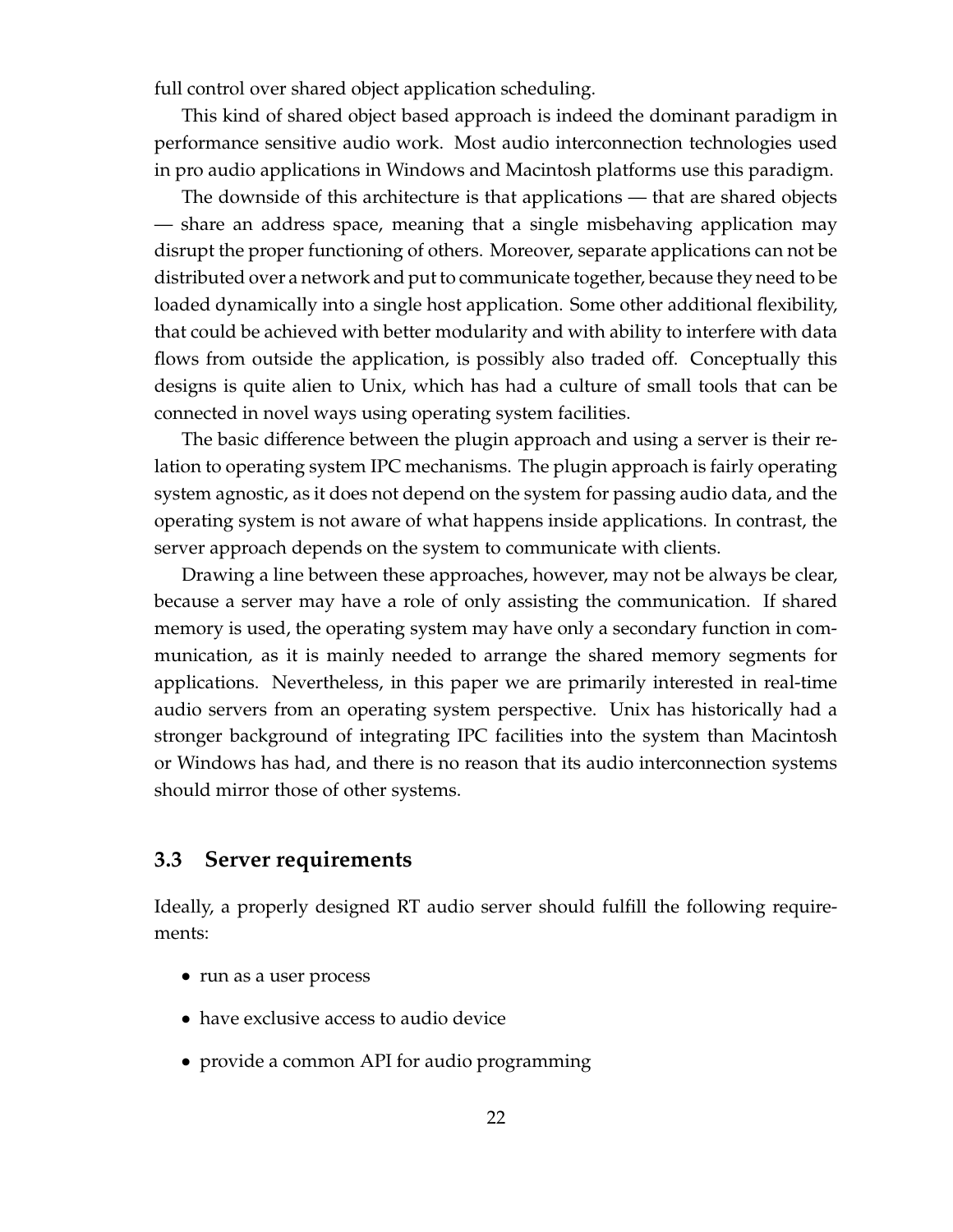- provide a way to control its operation
- be able to multiplex audio streams from clients
- be able to route audio between clients
- be network transparent
- be extensible, for example to offer some audio processing features

Some of the points presented above are debatable. It might be reasonable to provide these features from a kernel level subsystem. However, the complexity level demanded by these features is such that providing them from an application running in user space seems clearly a saner way than doing it in kernel. This is especially true if extensibility through some shared object interface is called for.

Nevertheless, implementing the equivalent software in kernel is more difficult to code, difficult to debug and risks system stability. Some of the features such as communicating with clients over a network are more naturally done in userspace. The overall development trend in operating systems, albeit it being slow, has long been towards providing services from userland processes, instead of them being in kernel.

For these reasons, it is assumed from this point on, that audio servers should be written to run as userspace processes, and that kernel level functionality should not be extended except when it is necessary to help the proper functioning of a userspace server. Moreover, a feature such as network transparency should be useful, but not necessarily an important requirement. Audio servers can be useful in a local setting only, and designing for network transparency may have a detrimental effect on latency.

In addition to the requirement list above, audio servers that have real-time correctness requirements should also be able to

- operate with low latency
- synchronize its clients
- synchronize with other servers, if any
- keep sync with graphics system, if any

The ability to synchronize clients may not be a relevant feature for a common desktop audio system, but it is necessary in case a server is used to mix and route audio streams that have interrelated timing requirements. This is the case with music,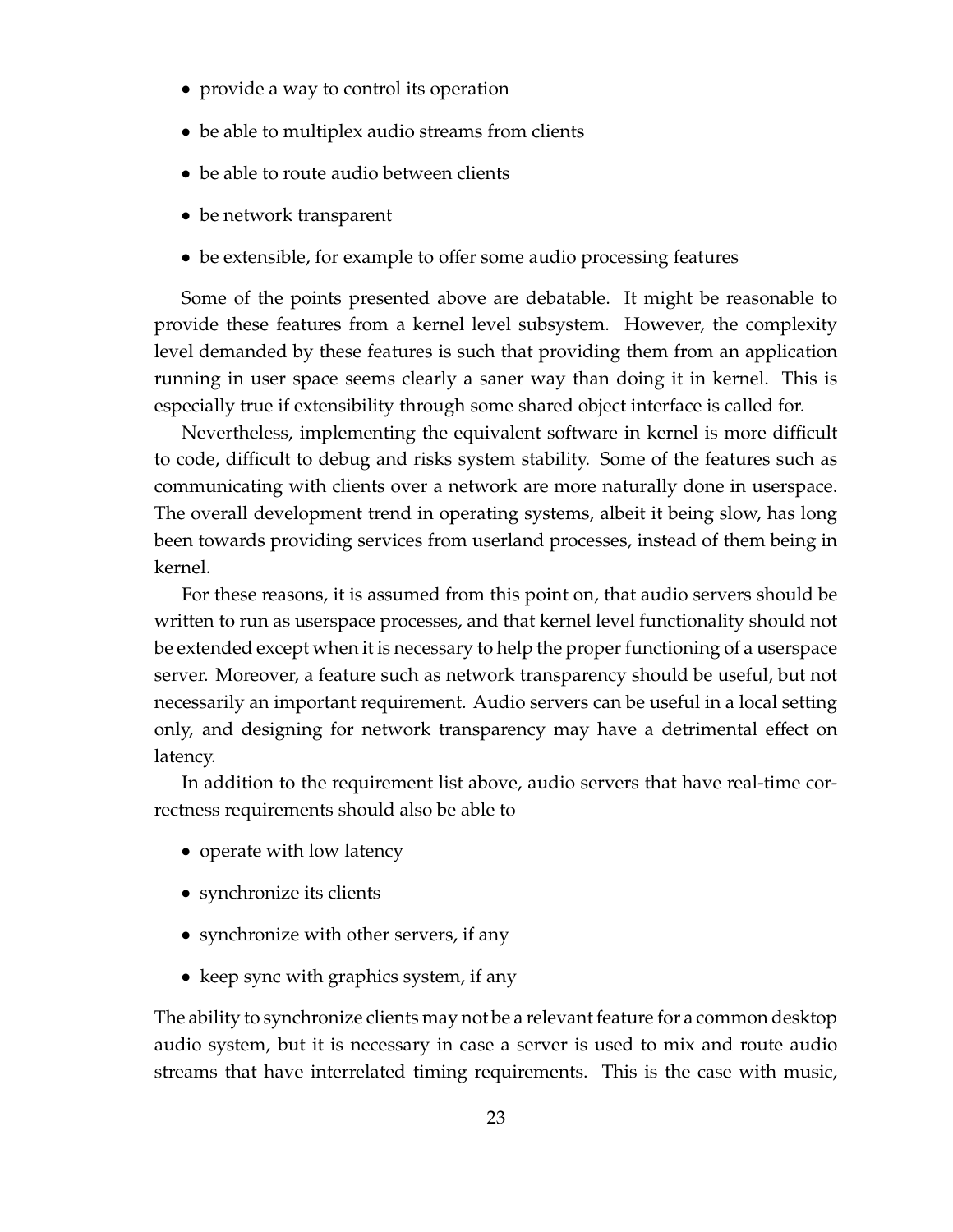where each audio stream may contain a separate instrument. The capability of running several servers concurrently is probably not nearly as useful, but can be, for example in cases where each server accesses a separate physical audio device, and servers need to co-operate.

It is also useful that server has some kind of synchronization mechanism with graphics system, commonly The X Window System. This is necessary, as, because of audio buffering, the audio sent to kernel audio system may not reach the actual physical device except after a noticeable delay. It is possible to get good audio/video sync by using only a little buffering for audio data, because that results in low latency.

However, because buffering is useful for interrupt-free audio, an application should possibly know about which part of the audio stream is actually being played at any moment, instead of merely being sent to the kernel. The application could then use that data to co-ordinate its actions with graphics server. The kernel level audio subsystem can provide such information, but if the audio is sent via the server, the server should pass the information to the audio client. It may also be argued that, instead of handling the synchronization problem in the application, the audio and the graphics server should co-ordinate to provide an adequate audio/video sync, transparently to the application.

While the other requirements are more inherent to the actual server design and implementation, the latency requirements are much more dependent on the realtime features that the underlying operating system can provide. A central question here is: how much latency is acceptable?

#### <span id="page-32-0"></span>**3.4 Acceptable latencies**

As sound travels through some substance, be it air, electrical wires, or computer memory, some delay is always introduced. Inside a computer, the main source of latency is buffering, but using small buffers yields a greater risk of interruption. How short latencies are achievable depends on the characteristics of operating system and the audio application software. But how good should operating system real-time performance be in order to be useful for various tasks?

When considering simple playback of audio streams, possibly combined with video, the acceptable maximum for latency is mostly defined by the interactivity demands of the media player. That is, when a user presses "play" or does some equivalent action, latency means the response time to start the actual playback of the audio stream. This delay should probably not be more than half a second, so that the interaction does feel smooth enough to the user. Unless a system is under a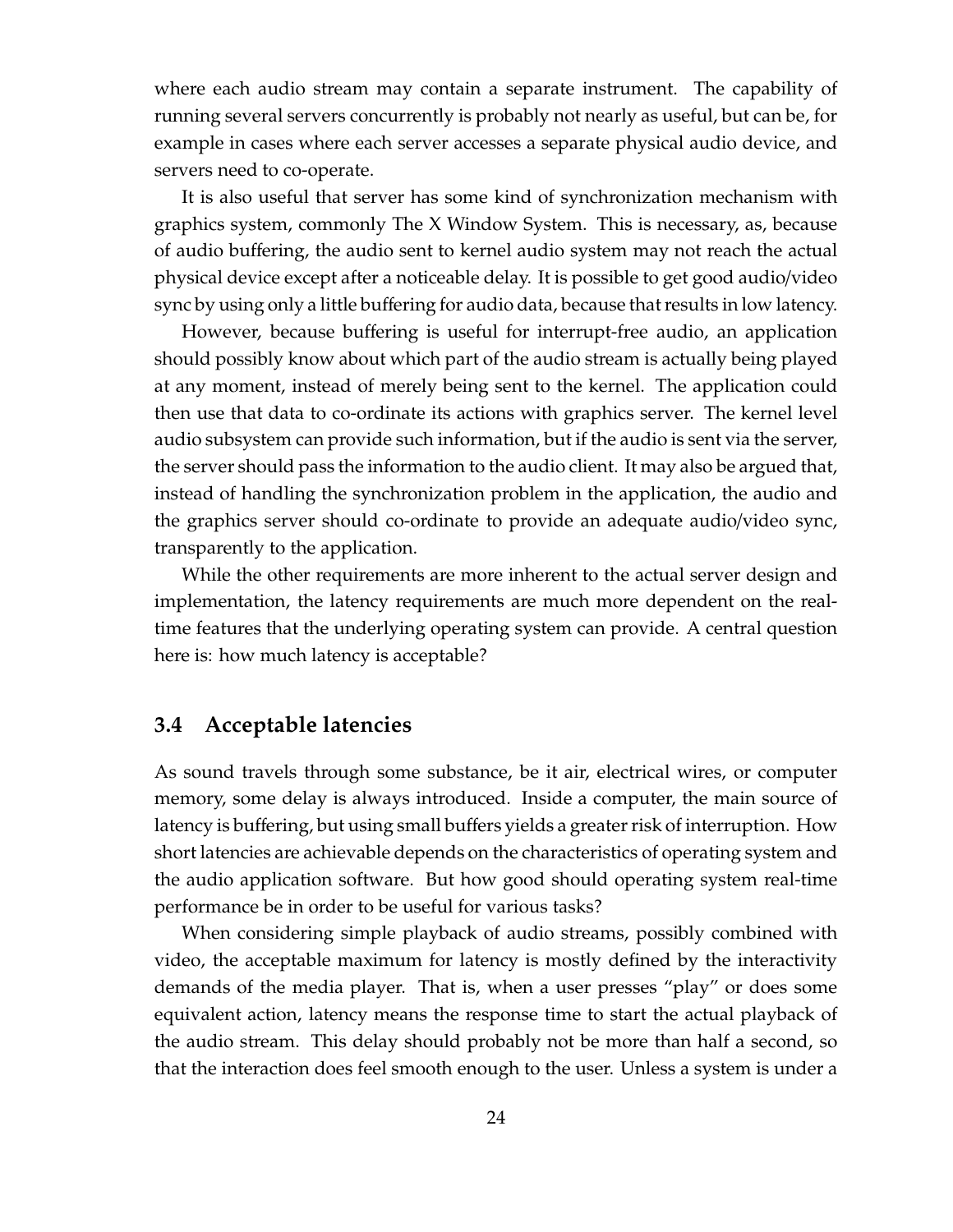heavy load, no commonly used operating system is incapable of accomplishing this level of latency.

Another interesting task where latency is relevant is internet telephony. In telephone conversations, if the delay introduced by audio transmission gets higher than about 0.2-0.3 seconds, the delay starts interfering with normal flow of conversation, while participants also take notice of it. The latency in internet telephony occurs, because audio has to pass through many computers which all add some delay to the stream. However, latency may also be added by computers at both end points, and should ideally be kept fairly low.

Another class of applications is the wide range of interactive applications, that resemble the media player situation above, but where audio should respond to user actions more or less immediately. These include games, desktop audio effects, and synthesizers where user has direct control over what can be heard from speakers. For these applications, 0.2 second latency is often too much, and desirable response time may be well below 50 milliseconds. An article on Sound On Sound suggests, that, while some musicians may be comfortable with longer latencies, "musicians will be most comfortable with a figure of 10mS or less — the equivalent latency you get between pressing a key on a MIDI keyboard and hearing the sound"[\[38\]](#page-127-1)

There are even more critical cases, for example when a computer is used for real-time audio processing and the output audio stream gets mixed together with the original audio stream. In these cases, the soundwaves may cancel each other in a special way, creating a comb-filter effect, that is perceived as if the sound is somehow weirdly distorted. Paul Davis suggests that "when the latency or the delay between action and effect gets above about three milliseconds you start to make it hard for musicians and audio engineers to do the work".[\[6,](#page-124-3) 13:52-13:59] Furthermore, if an audio track is shifted relative to other tracks, even shifts of a millisecond can have a perceptual effect on listeners. Nevertheless, three milliseconds should be a good guideline, because that is about the extent of the latency that the best current Unix systems can provide, when considering that some time needs to be spent also for doing the actual audio work. And for many applications, longer latencies can be totally acceptable as well.

### <span id="page-33-0"></span>**3.5 The context switching problem**

One characteristic of the client-server model is that clients are independent applications running in their own virtual address spaces. While this has its benefits, it means that each time a client should run, the system has to perform a context switch.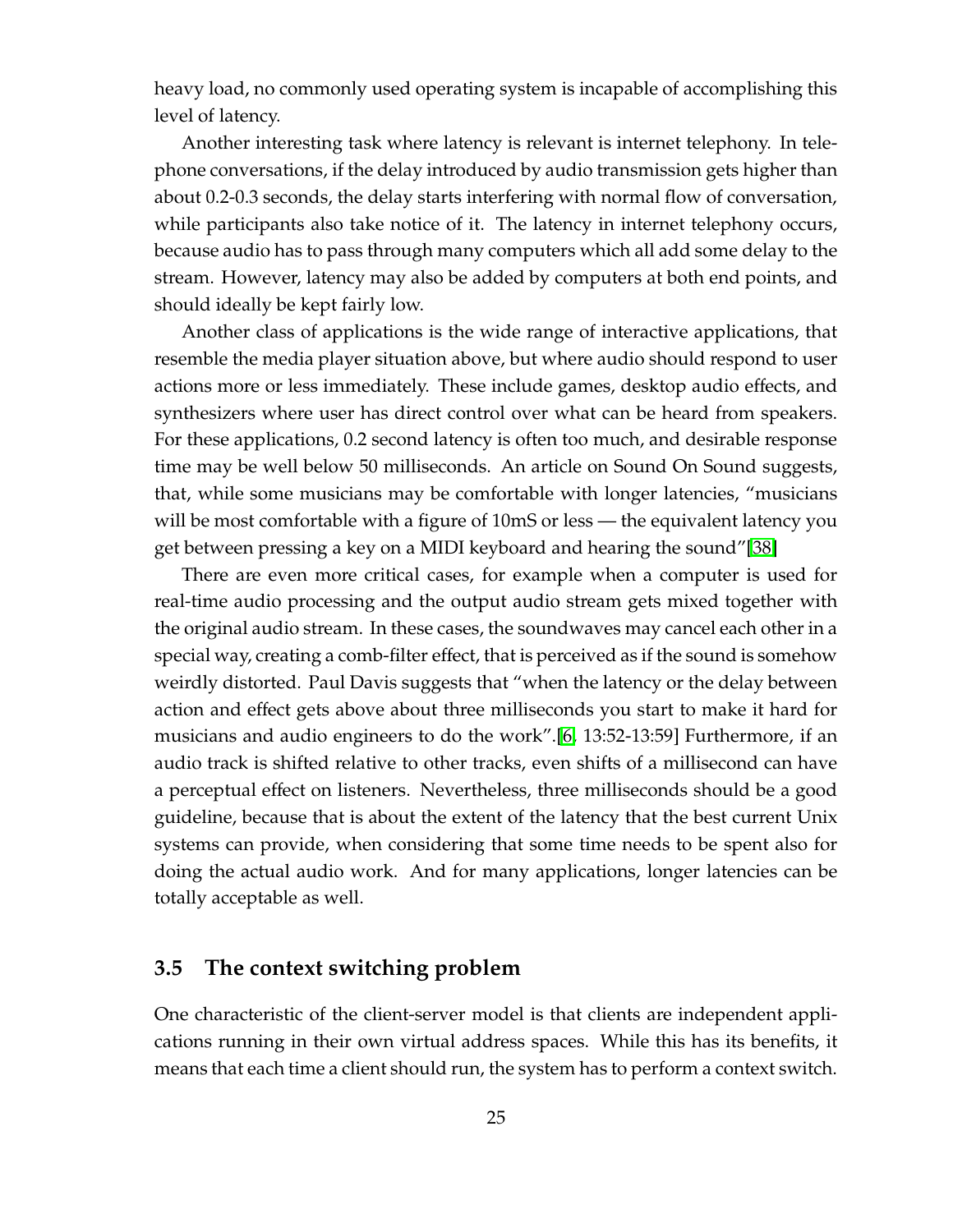This means changing the processor state so that it contains and can access only data that is part of the execution environment of the client process. If the process tries to read or write some other data, a page fault is triggered, and the kernel is called to handle the situation. This offers protection to other processes running on the same machine.

Let us assume that we have a goal of designing and implementing a real-time audio interconnection system using this model. Each client processes audio data that corresponds to what we are actually hearing at the same time. This means that, within the same time interval, each client should have a little bit of CPU time to do its audio processing. This, in turn, results in at least one context switch per client within each interval.

If system calls are involved, as is true in most cases where data needs to be passed between processes, there needs to be more context switching. This is necessary, because in order to handle system calls, execution has to step into the kernel, which involves a context switch, and out, which involves another. The monolithic host application model does not have this problem, because there is no need to do context switching so that clients can execute or pass data between themselves — because they share their address space.

Now, assume that we also want to achieve a latency of about three milliseconds. This means that all this context switching should occur in the timeframe of three milliseconds, and in between the clients should also have some time to do their real work. So, depending on what the context switching times are, we can see that this might become a real problem if we want to achieve very low latencies. But what is the cost of context switching then?

Context switching involves changing a CPU's state, which means changing register values to fit the new execution environment (a program thread). Switching between threads in user space involve mostly only this cost, and it is relatively cheap. System calls involve switching between user and kernel level, which means also changing the CPU privilege level. According to Coulouris et al., in this case "the cost is therefore greater but, if the kernel is mapped into the process's address space, it is still relatively low." [\[5,](#page-124-4) p. 224] This is commonly the case with operating systems, most probably including the BSDs. But Coulouris et al. continue:

When switching between threads belonging to different execution environments, however, there are greater overheads. Longer-term costs of having to acquire hardware cache entries and main memory pages are more liable to apply when such a domain transition occurs.[\[5,](#page-124-4) p. 224]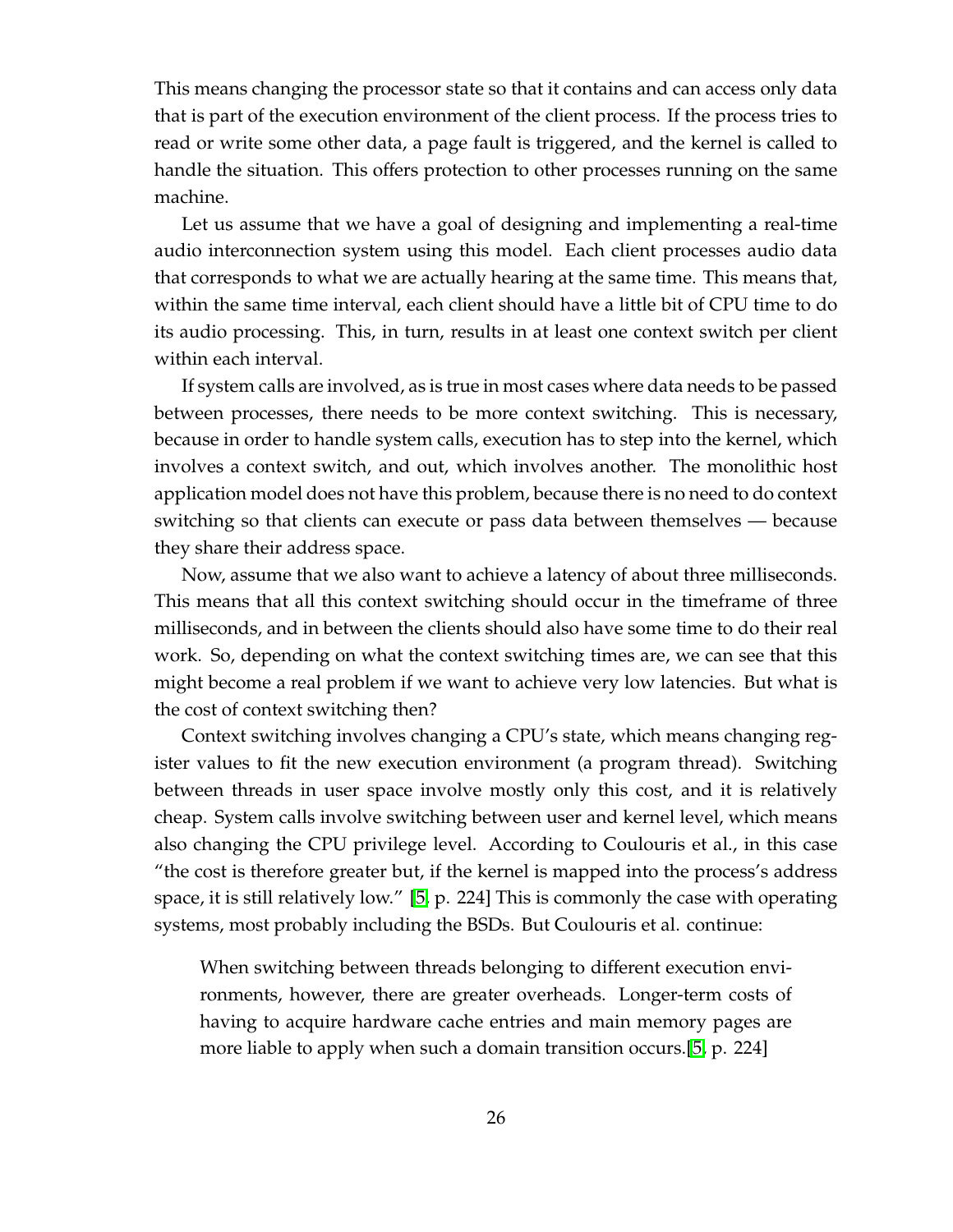This means that the cost of the context switch is not only the time it takes to swap CPU register values. Modern CPUs use caches to speed up their performance, and at context switch time some cached data has to be invalidated. This is because processes run in their virtual address spaces, and when the CPU switches to run another process, the process should not be able to use cached data that belongs to another process. Thus, context switching between processes is potentially much slower than between threads within a same process, but this actually depends on several factors. But in most cases this may not matter, as Vahalia affirms: "the difference in performance between the two types of context switches may be insignificant, depending on the hardware and applications involved"[\[43,](#page-127-2) p. 139]

One factor is the cache implementation, that depends mostly on hardware. However, some cache designs may need management by the operating system at each context switch. In case of virtual caches, where cache contains virtual addresses, the same addresses may be used by different processes, and thus the system needs to flush the cache at each context switch. Curt Schimmel explains:

If context switches happen too frequent, as can happen with highly interactive UNIX applications, then the benefit of having the cache in the system will be reduced because of the low hit ratio and the operating system overhead required to flush the cache. Large virtual caches are best suited for compute-bound, batch-oriented application environments where context switching is infrequent.[\[36,](#page-126-3) p. 68]

In an alternative cache architecture, virtual caches are associated with keys. These keys are associated with entries in CPUs Translation Lookaside Buffer, which contains cross-references between real and virtual addresses. Each key may correspond to a different process, meaning that cache can contain data from many processes at the same time. Schimmel explains, that this cache usage pattern can eliminate cache flushing at context switch times. Whether this is possible is very much processor architecture dependent: at least the early processors of the i386-architecture (standard PCs) had the previous cache usage pattern, where flushing is necessary. In contrast, on processor architectures such as MIPS, the cache architecture may contain a fair number of keys. For example, MIPS R4000 can contain 48 keys tagging cache addresses, and caches need to be flushed only when address translations change, and not during a typical context switch.

Another example of using keys with virtual caches are most Sparc processors commonly used with Solaris operating system. In Sparc, the Translation Lookaside Buffer (TLB) can contain tags that allow identifying different contexts, which means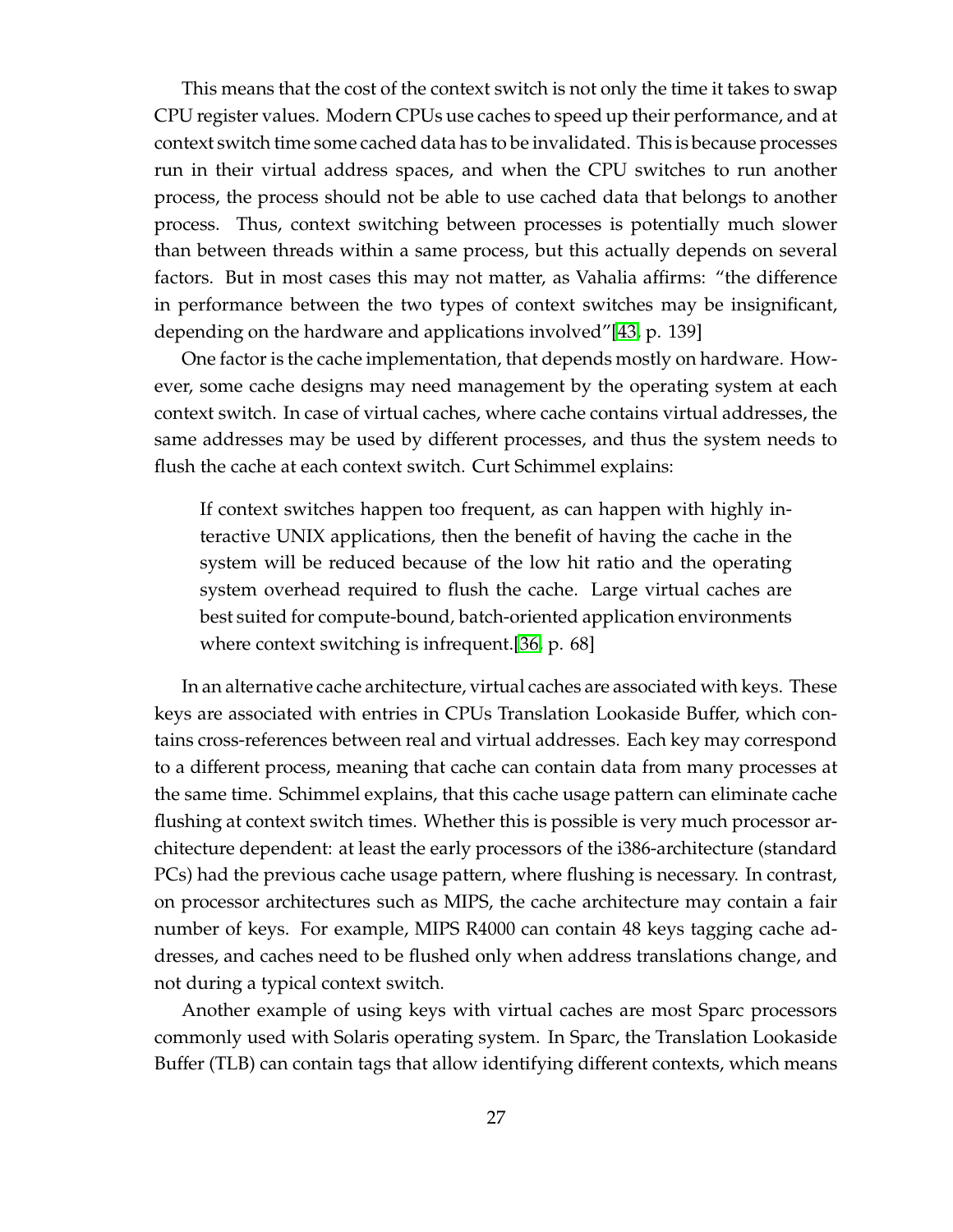that they be simultaneously active in TLB. In a book on Solaris internals, the authors Jim Mauro and Richard McDougall explain this:

This behavior offers a major performance benefit because traditionally we need to flush all the TTEs for an address space when we context-switch. Having multiple TTE contexts in the TLB dramatically decreases the time taken for a context switch because translations do not need to be reloaded into the TLB each time we context-switch."[\[21,](#page-125-0) p. 195-196]

A third cache architecture is using different cache pages for unrelated processes. This architecture also has the benefit of not requiring cache flushing at context switch time, but it can lead to less optimal cache usage, as processes can use only a subset of the whole available cache.

Thus, a critical factor that affects context switch times is cache usage patterns. In practice, this means that context switch times may considerably increase depending on how much memory do processes touch before a context switch. If a process uses a lot of memory, and thus a lot of cache, updating TLB and invalidating cache pages takes a longer time, resulting in a higher context switch latency. Moreover, the number of processes involved in context switches is a relevant factor, because the number of possible contexts that can be simultaneously active in cache varies among CPUs.

None of this should matter if the context switch latency performance was adequate to run several isolated clients, scheduling them rapidly to achieve distributed (on a process level), low latency audio processing system. Some look into benchmarks is therefore necessary to gain insight into this issue. Lmbench is a widely used benchmark to test the performance of computers running various versions of Unix. A paper[\[22\]](#page-125-1) explaining the benchmark methodology shows also some context switch performance results. A curve showing the context switch performance of Intel Pentium Pro system (running Linux) shows that context switching times remain below ten microseconds even with a fair number of processes, if processes do not use memory almost at all between the switches. Ten microseconds can be considered to be low enough to cause no problems for real-time audio. However, if the memory area used by processes between switches is at the level of 64Kb, then, as the number of processes increase, a single context switch can take as much as 350 microseconds.

This means that if we want to run several isolated clients, and these need a fair amount of memory to do their work, achieving a latency of about three milliseconds can become difficult. Three milliseconds of CD-quality audio data take about 265 bytes per channel, so in practice the memory area touched by audio applications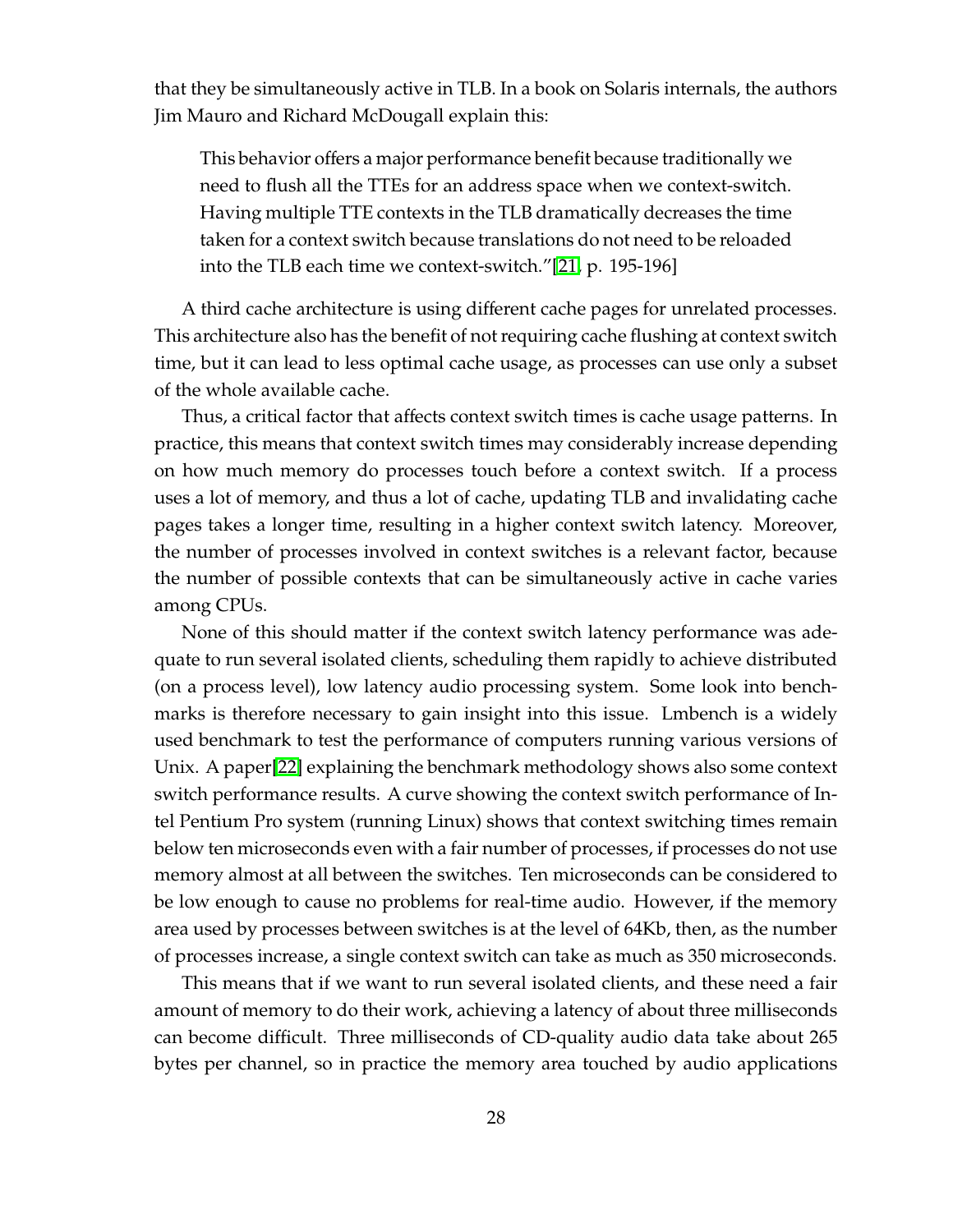does not necessarily need to be high. In practice, it depends on the number of channels involved, on how complicated processing the audio applications perform, and on other possible tasks they might have. Nevertheless it is totally possible that a rapidly context switching client-server system might spend a considerable amount of its time on those context switches, seriously affecting the real-time performance of the system.

From the same Lmbench-paper it can also be seen, that memory usage does not affect the context switch performance of other CPUs as badly as it does in the case of Pentium Pro. In fact all tested CPUs do worse than Pentium Pro when the number of processes and memory usage remain low, but in cases where these attributes are higher, they perform considerably better. Because the benchmark results (published in 1996) may not reflect the currently used generation of CPUs, a more detailed analysis is probably pointless — nevertheless, the architectural differences between CPU families are still likely to exist.

The problem can also partially be attributed to the common computing model, where a large application instruction set is used to process a small data-set. Most CPUs in desktop computers are generally designed to optimize for this, and depend on data caches (capable of storing the used data set) to perform efficiently. In most media processing, however, the requirements are backwards, as a small instruction set is used to process large amounts of data. This model demands a different architecture, where fast memory bandwidth is preferred over data caches. This is the architecture model that current game consoles have been moving to.[\[41\]](#page-127-0)

It is probably necessary to do real benchmarks before it can be said how seriously the context switch times may affect real-time performance. Unfortunately, the benchmarks used in this paper do not measure the context switch times, and as such are not adequate to gain insight on this issue.

#### **3.5.1 Working around the context switches**

Since context switching between processes that run in their own virtual memory spaces might be a problem, it can be a good idea to see if the issue could be worked around. One way of doing this would be to adopt the "monolithic host application" model. Here, when an application is executed, it would only contact the server to instruct it to dynamically load the application image into itself. The host would create a new thread for the application, and load it with *dlopen(3)*[\[26\]](#page-126-0) or some equivalent function.

It appears that the issue when doing this is that an application may disrupt the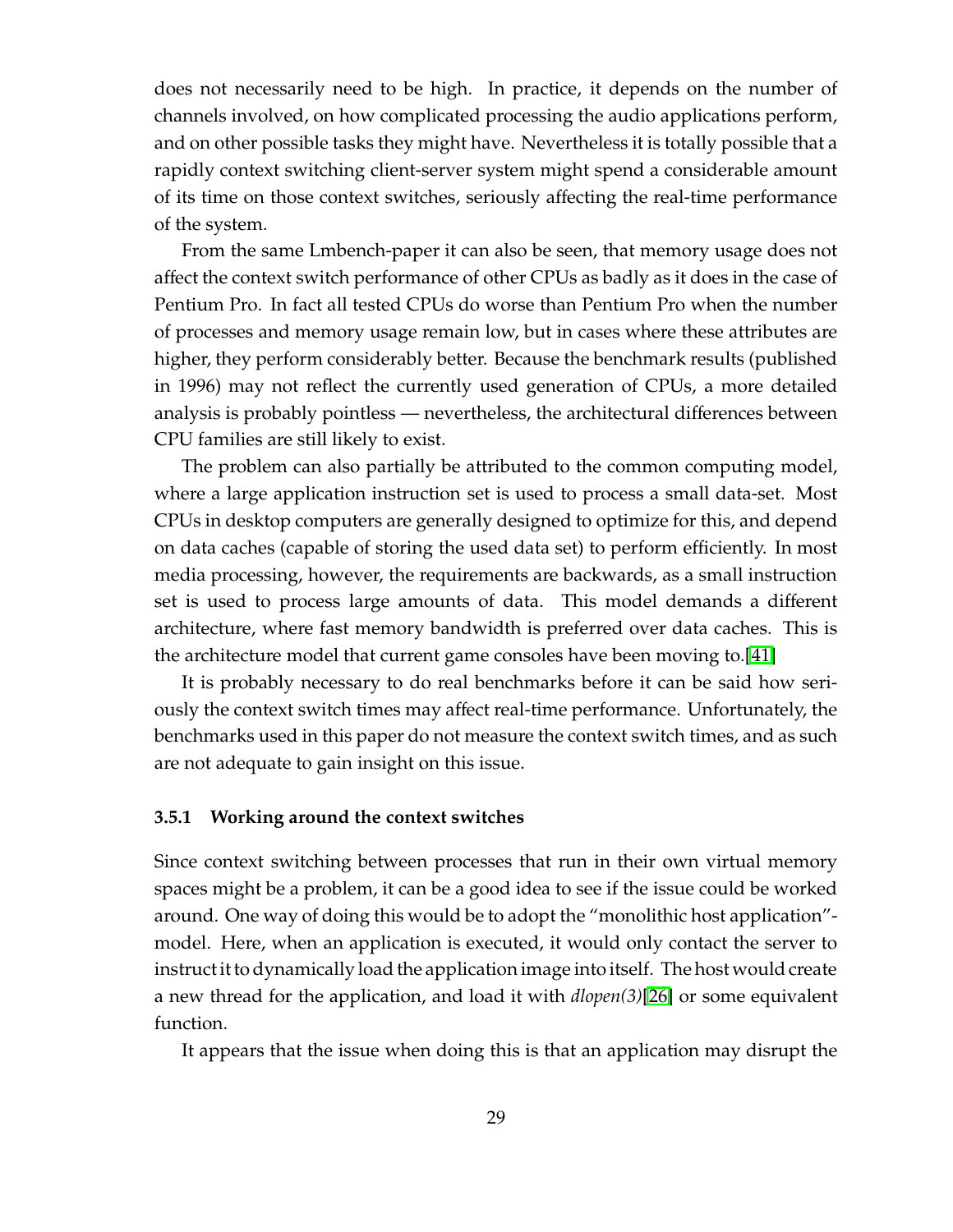execution of another application, for example causing it to crash. In this case it is also pointless to run the applications with differing user credentials, which might also provide some security benefits in some rare cases. This procedure also can not be used if applications reside in different machines. Nevertheless, this technique does not affect the actual IPC methods chosen, so applications may still communicate with sockets or any other techniques they choose to use.

Unfortunately it appears that, at least in some threading implementations, applications need to be especially designed for this technique to work. This does not mean simply how the actual startup and dynamic loading is handled. It appears that a process cannot simply share an address space with another (in other words become a thread of another process) in order to save on context switch times. An example of this is given by GUI toolkits for X Window System, pointed out by Paul Davis.[\[6,](#page-124-0) 18:30–18:35] It appears that a process can not use two different GUI toolkits, with one thread using one and another thread using some other toolkit. This is probably because in most implementations, threads of a process share signals, PIDs and possibly some other attributes that GUI toolkits need in order to function properly. On the other hand, some other factors may also affect their concurrent use.

In OpenBSD and FreeBSD it is, however, possible to use *rfork()* to fork a process that shares an address space with its parent, yet has its own process structure. NetBSD has a similar *clone()* system call, whose use is discouraged. The GUI toolkit and some other similar problems may not occur in this case. It should also be possible to do a context switching between these processes without cache management overhead. Whether or not processes can share address spaces this way without any side effects is unclear. On the other hand, it does seem reasonable that separate applications should be run in different address spaces, and making applications share address spaces only because of some efficiency reasons does not look like good design. Working around bad CPU architectures with software hacks is not a good long-term solution, and ideally the efficiency problem should be solved where it exists (if it exists): in the CPU.

## **3.6 Audio libraries**

By libraries we do not mean collections of audio samples, but shared objects that can application can link to and use. In typical Unix audio programming the audio device is accessed directly and controlled through *ioctl()* system calls, which can be adequate for many purposes. Yet building audio libraries is still a useful approach when creating features into an audio system.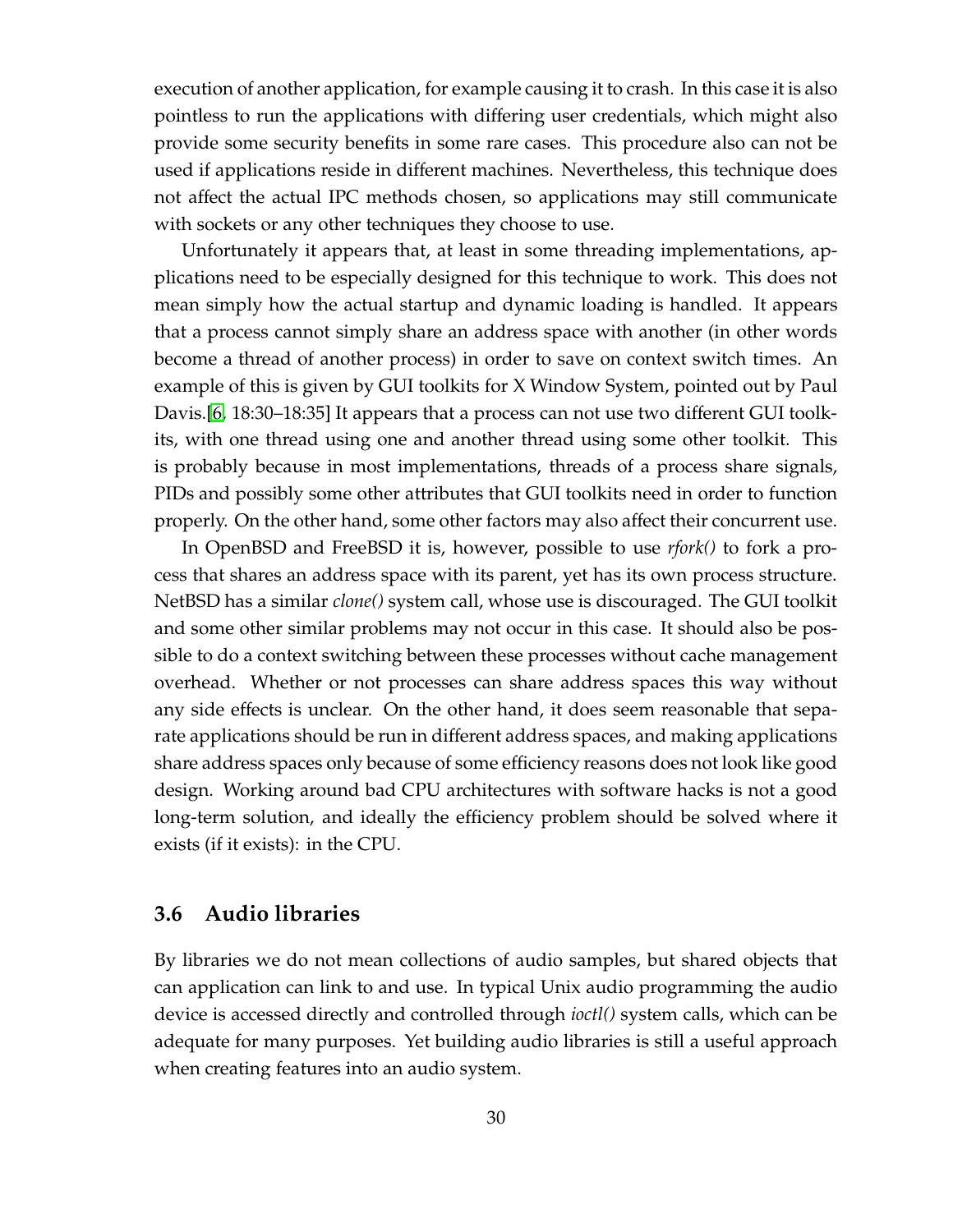One such benefit can be portability across platforms: if applications were written to use an audio API offered by a library, porting that library to different platforms would enable using the same API in many platforms. Audio libraries can also contain some useful audio processing functions, whose implementation in kernel might not be reasonable. Another benefit they can provide is API emulation. For example, OpenBSD and NetBSD have a library, that translates the audio API of Open Sound System (OSS) to their native API. This can be tricky. In the OSS emulation case, *ioctl()* calls used by OSS need to be redefined to use the library instead of the system call interface, which can actually cause some slight problems.

Audio libraries are relevant to audio servers, because they can be used to conveniently handle the communication between applications. This is what the X Window System does: it includes an X library that provides a convenient API for applications to use, and handles the actual communication with the X server. This technique should be useful for audio servers as well. Real-Time requirements do not change this situation significantly, but would benefit if the library has a low overhead, and ideally be thread-safe, since many real-time applications prefer a threaded programming model.

#### **3.6.1 Audio API emulation**

Audio servers also have a practical problem due to the fact that applications typically access the kernel audio devices directly. The proper long-term solution would probably be modifying these applications to use the audio server instead. However, this would mean that running an audio server would be mandatory. By using an application library, it could be made possible to modify applications to use the library instead, and the library could handle whether the kernel should be accessed directly or the audio server is used. Application library could also provide emulation of the kernel level audio interface, as is the case with OSS emulation library in both NetBSD and OpenBSD, and in ALSA (Advanced Linux Sound Architecture).

This technique is actually used by many current audio servers, except in a slightly different way. In systems supporting dynamically loadable libraries, which includes all BSDs on most CPU architectures, it is possible to achieve this by affecting the library loading mechanism. Applications that link to shared libraries, can be made to link to a modified version so that some of the functions are replaced with ones that redirect the audio data to the server instead of the kernel. The main problems with this technique are that it can not be easily made transparent for users, it does not work with statically linked binaries, and is difficult to use with application plugins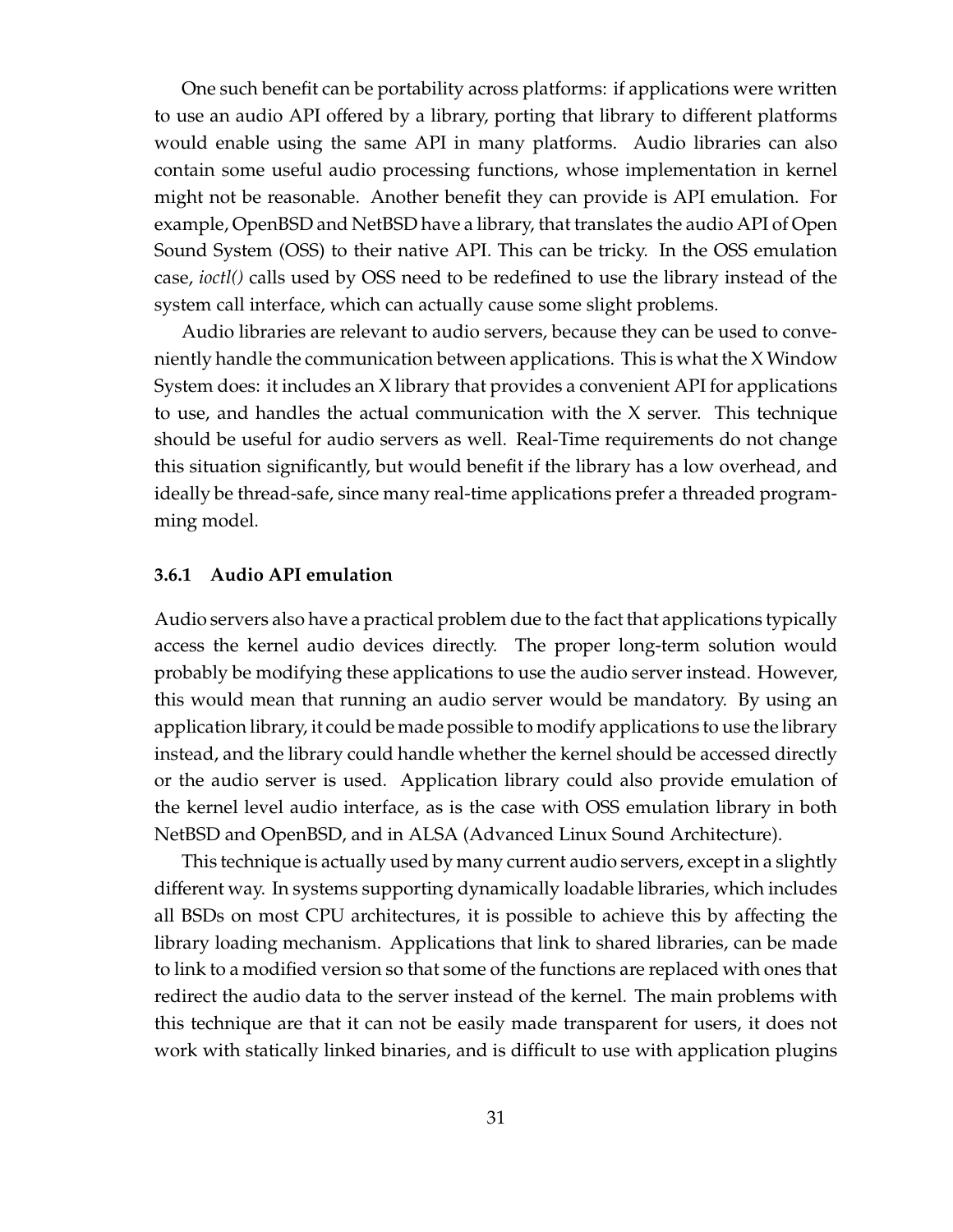that want to access audio device.

A better solution would be that the actual device file be directly handled by a server process. Forthis, BSDs provide a special portal file system, where a directory is mounted so that accesses to it can be completely handled by some process. Marshall Kirk McKusick et al. explain the operation of this filesystem:

When a pathname that traverses the location of the portal is used, the remainder of the path is passed to the process mounted at that point. The process interprets the path in whatever way it sees fit, then returns a descriptor to the calling process. This descriptor may be for a socket connected to the portal process. [\[19,](#page-125-2) p. 237]

It should be possible to write a server that implements files in this directory that behave exactly or almost exactly like the kernel audio device. This actually resembles the designs used in Plan9 operating system, and seems like a reasonable path to take in some areas of BSDs as well. The downsides to using the portal file system is that it is not generally used by any applications at all, and as such it is uncertain how practical this scheme really is.

Another way to solve this problem is to slightly extend kernel functionality so that processes could implement parts of a kernel, such as device drivers. One example of this used with Linux is FUSD[\[7\]](#page-124-1) — a Linux Framework for User-Space Devices. As an audio device is accessed, kernel can simply pass the access information to the responsible process. This technique actually allows going even further and implementing an audio subsystem entirely in userspace. It can provide some of the benefits of running code in userspace, such as flexibility, and better system stability. On the other hand, because user space drivers need some extra privileges to the kernel, strict error checking of their operations at kernel boundary is necessary.

Similar developments have been going on in DragonFlyBSD, that has implemented in-kernel message passing system that should be usable by userspace programs. This should allow implementing whole filesystems and other kernel subsystems, which would also allow implementing a unified audio subsystem/server in userspace. In this case, a server could implement the kernel level API with no problems, and applications need not necessarily concern themselves whether they are accessing the kernel or some audio server.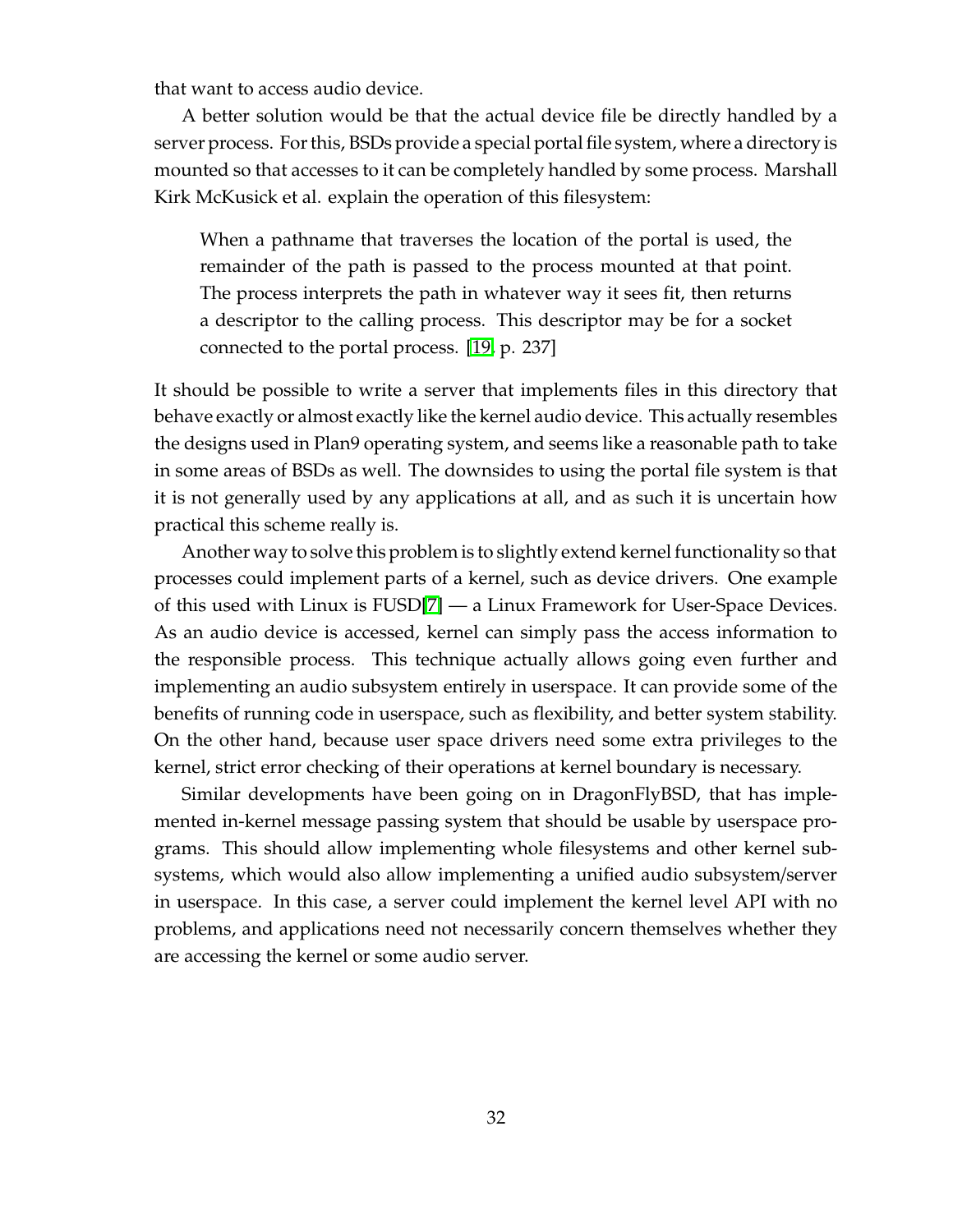# **3.7 Working around real-time requirements**

It is obvious that a system that is not real-time can not emulate a real-time system, but in some cases it is useful to try to work around the system limitations. One simple case is the use of buffering, which is used to guarantee interrupt free audio stream, that would otherwise need a real-time system to support itself. In addition, features of audio hardware can sometimes help. For example, most audio hardware allows mixing of audio input to audio output, possibly with some processing, while audio recording can still be done by the system. Later the recorded audio can be played back while being processed at the same time, and this playback can use buffering. This essentially relies on bypassing the operating system for real-time critical work, which can sometimes be acceptable.

For audio processing it is in fact useful to separate two classes of real-time, based on whether the occurring real-time activities are deterministic or non-deterministic. In "determistic real-time", the audio stream can be precalculated based on some data that is already accessible. However, it is necessary that the audio stream is still played back at a correct point of time. This class might be called "pseudo realtime". In "non-deterministic real-time" the audio stream can not be precalculated, but instead some data from the outside world (such as audio input or a press of a button) affects the stream. In this case, the audio stream needs to be calculated within some delay period, depending on the latency requirements of the application.

This separation is relevant to real-time servers, because it can be necessary to distinguish between these stream classes. A server may be connected to clients that have different expectations about when their audio streams are played. Some clients may not care when playback occurs — such could be the case with music players. Some others may expect that playback occurs after certain delay period, so that audio is properly synchronized with video or some other audio. Yet another group of clients may expect as low delay as possible. It is also good to note that classes should not be client-specific, because we can imagine a client that has several audio I/O streams belonging to different stream classes.

A simple solution to this problem might be simply ignoring the non-deterministic class at server level. Clients can pre-calculate audio as much as they like, if they can, but give it out only at the moment the audio needs to be played out. The problem with this is that this needs a real-time operating system to work properly, with realtime scheduling priorities for all clients. Because most clients need to do work not related to audio, audio processing should ideally be isolated to separate threads that have real-time priorities. In addition, this also means wasting resources in real-time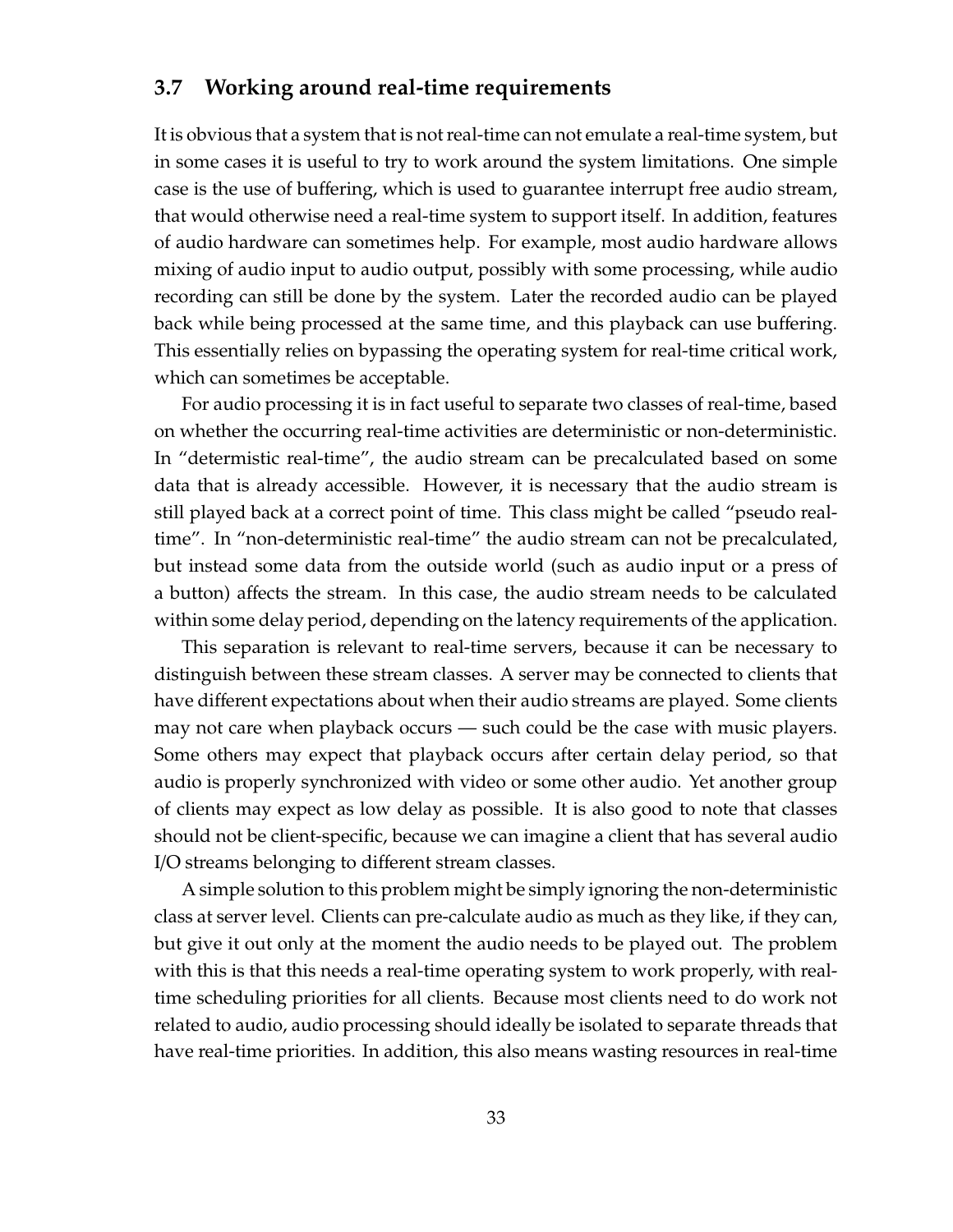systems as well, because using buffering is a more efficient solution when real-time is not an objective. In case audio bandwidth is a constant, optimizing for latency for no reason leads to unnecessary inefficiency.

Thus, it seems reasonable that a server should be able to deal with clients that have different latency requirements. This will actually bring about an interesting problem, regarding how a server should interface with the kernel level audio subsystem. A server commonly sends and receives audio streams, while routing, mixing and otherwise processing audio data, and its goal is to calculate a block of audio data that it can write out to the kernel level subsystem. But sometimes a server may not be able to calculate the audio block in time it should be sent to the kernel — it might be delayed by some client or for some other reason. In this case a server may simply wait until it has the audio block and then send it even though it arrives late — causing an interrupt in heard audio stream.

This is not an optimal solution, because in many real-time tasks it is actually better to simply throw away data instead of using it late. It should be a better idea to prioritize audio calculation so that there is always at least some data to be sent to the kernel. Therefore, a server should schedule audio streams according to their latency requirements. As clients can request some delay, or will simply accept some default delay, latency requirements for streams are known.

A consequence of this is that the Earliest Deadline First (EDF) scheduling algorithm should be adequate for the purpose of scheduling client streams. With EDF, the stream with the nearest deadline should always be chosen to be processed before others. This means that the processing of audio data related to low latency clients has the highest priority. However, when data processing related to low latency clients is finished, processing related to high latency clients can occur. The data from high latency clients can be buffered, ready to be sent to the kernel later at a correct time. This allows for graceful degradation of audio processing, as, in case streams with low latency requirements can not be processed in time, the streams that accept high latencies can still benefit from buffering and will not be interrupted.

To illustrate this, consider the case where a media player and an interactive game are running concurrently, using the same audio server. A media player can accept relatively high latencies, whereas an interactive game demands low latencies. It is the server's task to mix their outputs together and send the mixed stream to the kernel. If the streams are prioritized adequately, the stream from media player can benefit from audio buffering, and remain uninterrupted even if the audio stream from the game is not received in time, or otherwise can not be properly processed.

Because some audio buffering is used in the server, a question remains whether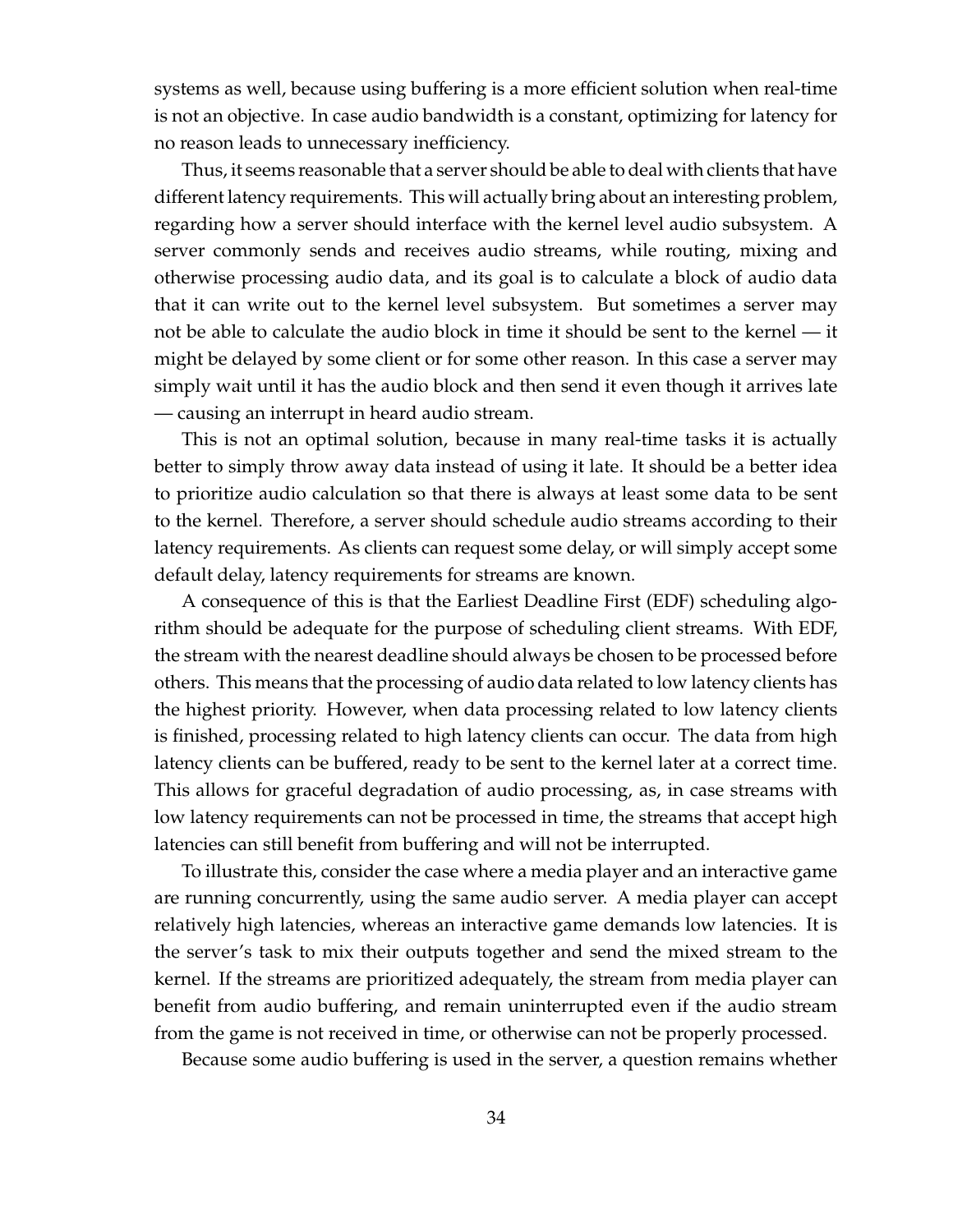any buffering should happen in the kernel. Depending on what clients demand, some kernel level buffering may be used, but in case any client requires low latency then kernel buffering should be kept as low as possible. This means a higher risk of dropouts, which should be unnecessary because a server has some audio data buffered, only it should be accessible by kernel level audio system. One solution to this problem is to run a server with real-time priority, which actually only drops the dropout risk, and works only if a system has support for real-time scheduling. However, the problem can be properly solved in non-real-time systems as well, by making the server and the kernel audio system to share the output audio buffer. This can be done by using *mmap()* system call to map the audio buffer to the server address space.

## **3.8 Audio protocols**

It is not the purpose of this thesis to consider audio protocol design, and in fact most of the concepts presented here are relevant for any kind of distributed realtime system. Indeed, an audio server does not need to concern itself whether or not it is passing audio data or something totally different. As long as a client-server system implements low latency message passing, where message processing can use synchronization to some virtual clock, the system is theoretically useful for realtime audio. This idea is somewhat related to end-to-end -argument in distributed system design, which says that "functions placed at low levels of a system may be redundant or of little value when compared with the cost of providing them at that low level."[\[35\]](#page-126-1)

Thus, when designing a client-server audio system, it can be useful to design the system so that it could potentially be useful for non-audio work. Alternatively, we could imagine an audio system implemented on top of some general system, by adding features that are inseparably audio related. And this is in fact what we do if we implement audio systems that use operating system features for their basic operations.

Nevertheless, it is still relevant to consider some points in protocol design. First of all, audio data representation is a fairly simple issue. For many purposes of audio servers, complex encodings such as *ogg vorbis* data format or *mp3* are not necessary. They can be useful only when bandwidth issues are a concern, which does not happen in settings where audio server serves only local clients.

When passing data through a network, such data compression encodings often become useful, but these situations not commonly associated with low latency re-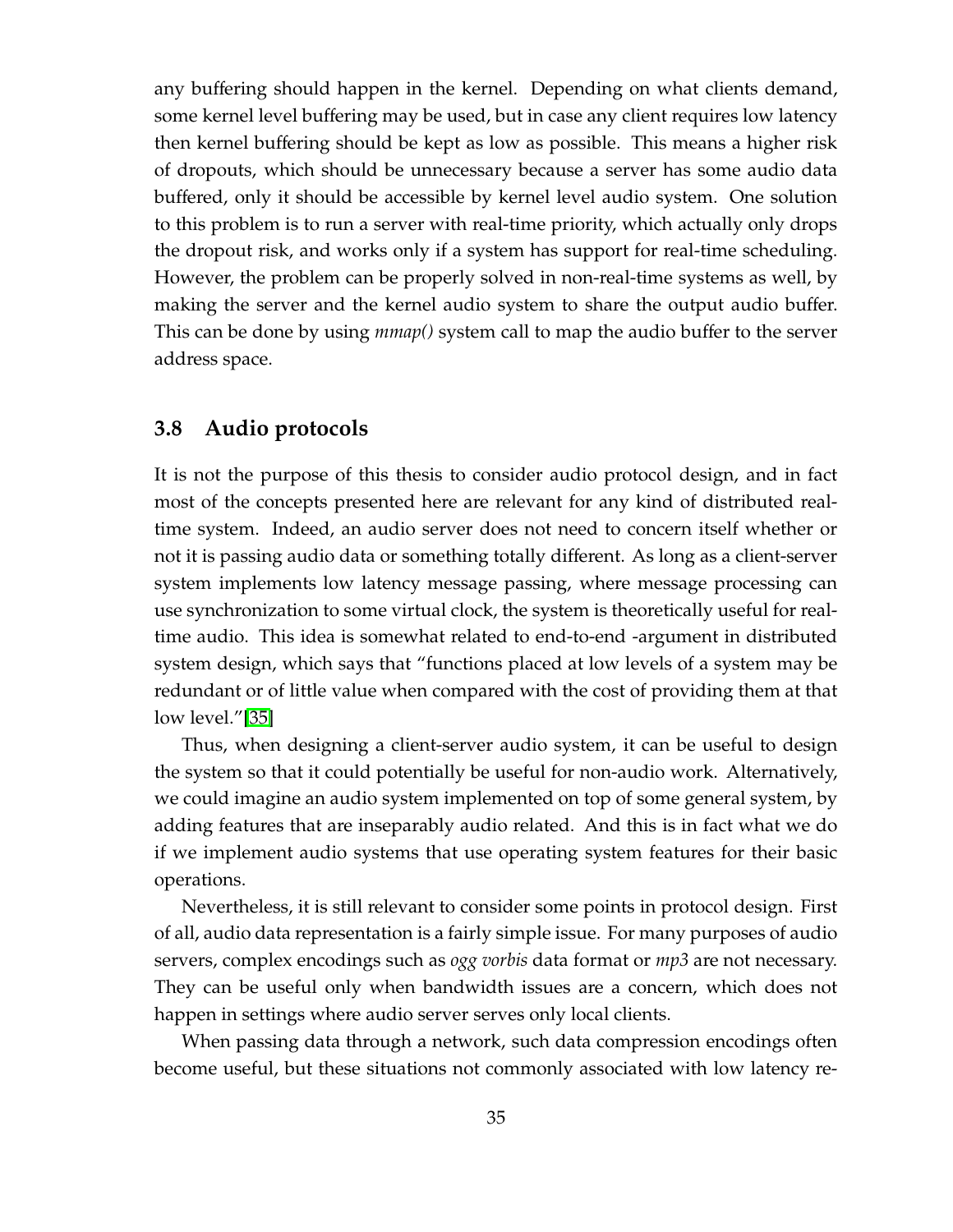quirements. These requirements does not, however, mean that these formats can not be used: this mostly depends on the minimum size of data chunks that is needed by the encoding and decoding processes. Encoding audio data in different audio formats does not introduce latency in itself, but encodings create a limit for obtainable latency, depending on the size limits of data chunks. Commonly used formats probably do not have serious restraints on blocksize, meaning that they can be adequate for low latency audio.

Simple encodings such as using samples that correspond to fluctuations in air pressure are therefore adequate for most purposes. In these cases, audio protocol involves exchange of information about sample rates, bitdepth, channel count (if audio data is interleaved) and byte order, and then using this negotiated data representation. Questions about data representation are not, however, all that there is to procotol design. Some applications may require sending control information between a server and its clients: the format and content of this information should be decided in the protocol. An ideal protocol should also include a method for clients to inform a server about their latency requirements regarding the audio streams they produce.

A more important question in protocol design is, however, how should exceptional situations be handled by the server and clients. For example, what should a client do if the server needs to be restarted, or in general, what if the server asks for a client to use another server (running on a another computer) instead? Being able to do this can be a useful feature for a client-server audio system.

A more commonly occurring problem is that clients can fall out of synchronization, if the system can not schedule them correctly or for some other reason. Audio data sent between the server and clients may miss its deadline, and this may occur independently of the progress of either. The server should take a note of this happening, and inform clients about it. A properly written client should then take steps that ensure that it is in sync with other clients, if required, or otherwise make necessary changes to its behaviour.

For example, if the system can not ensure some level of latency for a client's streams, this means missing audio deadlines and manifests itself as frequent audio dropouts. For each dropout, a client may want to skip some audio processing and not send the corresponding data to server, so that it remains properly synchronized. The perceived result is that the client only appears silent for the duration of dropouts, instead of dropping behind the audio flow. Furthermore, if dropouts occur frequently, the client might be satisfied with higher latency, if that can mean less dropouts.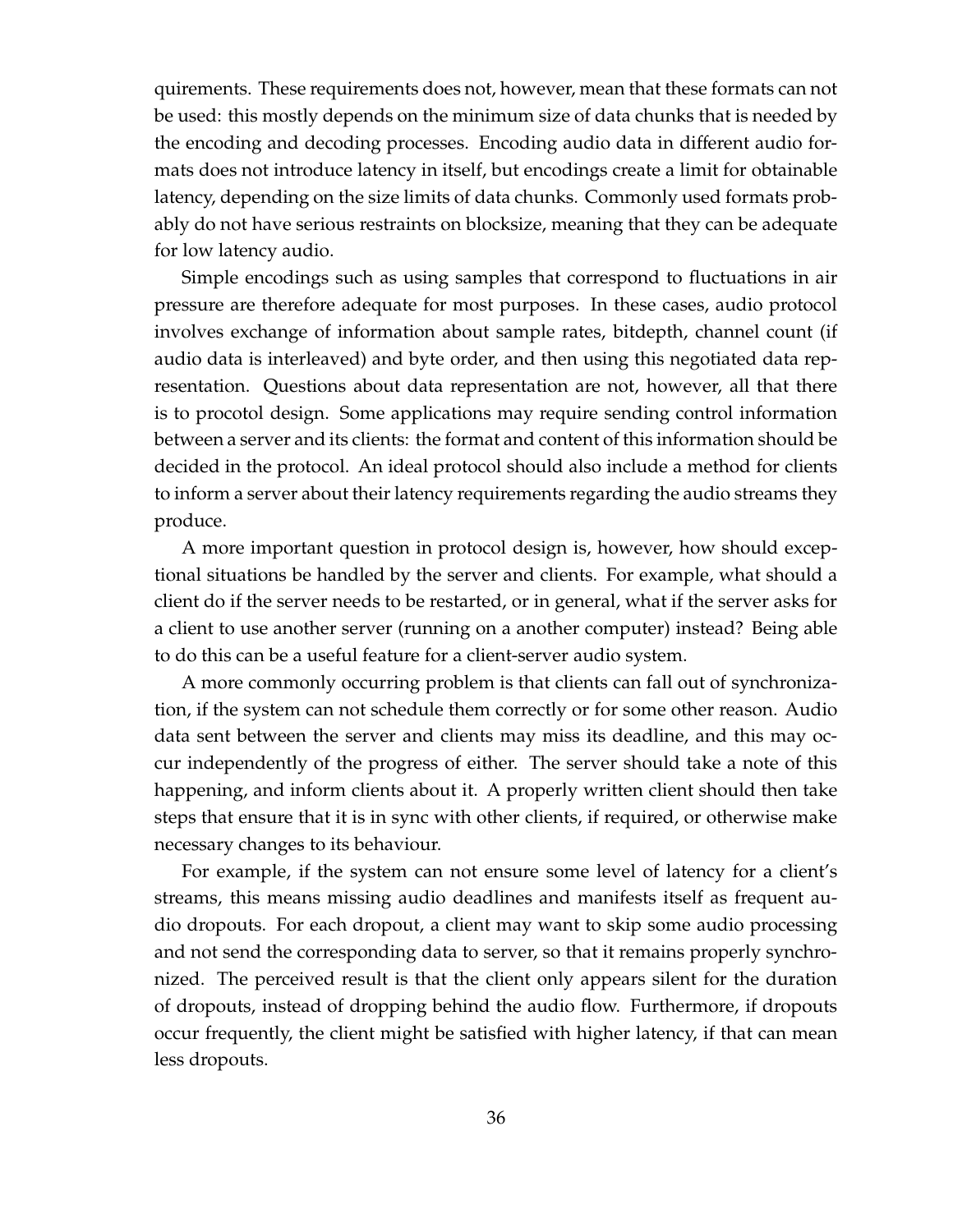For this to work, the protocol should contain a method for a client to inform the server about its revised latency requirements. Thus, to ensure a robust client-server audio system, the audio protocol needs to cover some exceptional situations, and contain a way to pass control information between server and clients. This can mean such protocol complexity that implementing some parts of client-server protocols should possibly be done in a shared library that clients can link to.

# **3.9 Threaded programming**

Writing real-time systems commonly demands a programming style that uses different threads within an application. If a program has two or more tasks, where some task is time critical and some other task may occasionally take a longer time to finish, then using threads may be necessary to ensure that the time critical task does not miss its deadline. Therefore, we should look whether threaded programming is necessary to do some real-time audio work, or if it can sometimes be avoided. Generally this is an application design issue, which this paper does not want to be overly concerned with. However, the design behind an operating system threading implementation can affect the suitability of threaded programming for real-time applications. In addition, an operating system may have features that make threaded programming an unnecessary venture on some cases.

In Unix programming, using threads have generally been avoided, and forking separate processes to do concurrent tasks has been a preferred technique, when this has been reasonable. The design of representing various objects as file descriptors allows for a more event-based programming style, where a program waits for an event to occur on a file descriptor (representing a file, socket, device etc.), and then can react to that event. The addition of kernel event subsystem and related system calls allows using this efficient programming model with a wider range of system events.

The event-driven programming model is generally used to create high-performance servers, including the most common implementations of the X Window System, XFree86 and its fork, X.org. The technique is efficient, because a server is always either serving a request or is waiting for a request. It also means that if a request is being served, another request has to wait in a queue until the server is ready to take a look at it. This is a problem for real-time work, because previous request may need work that takes a long time to finish, and new request may have a short and a strict deadline. Threading can solve this problem, but on the other hand may not be necessary, depending on tasks that a server is required to handle.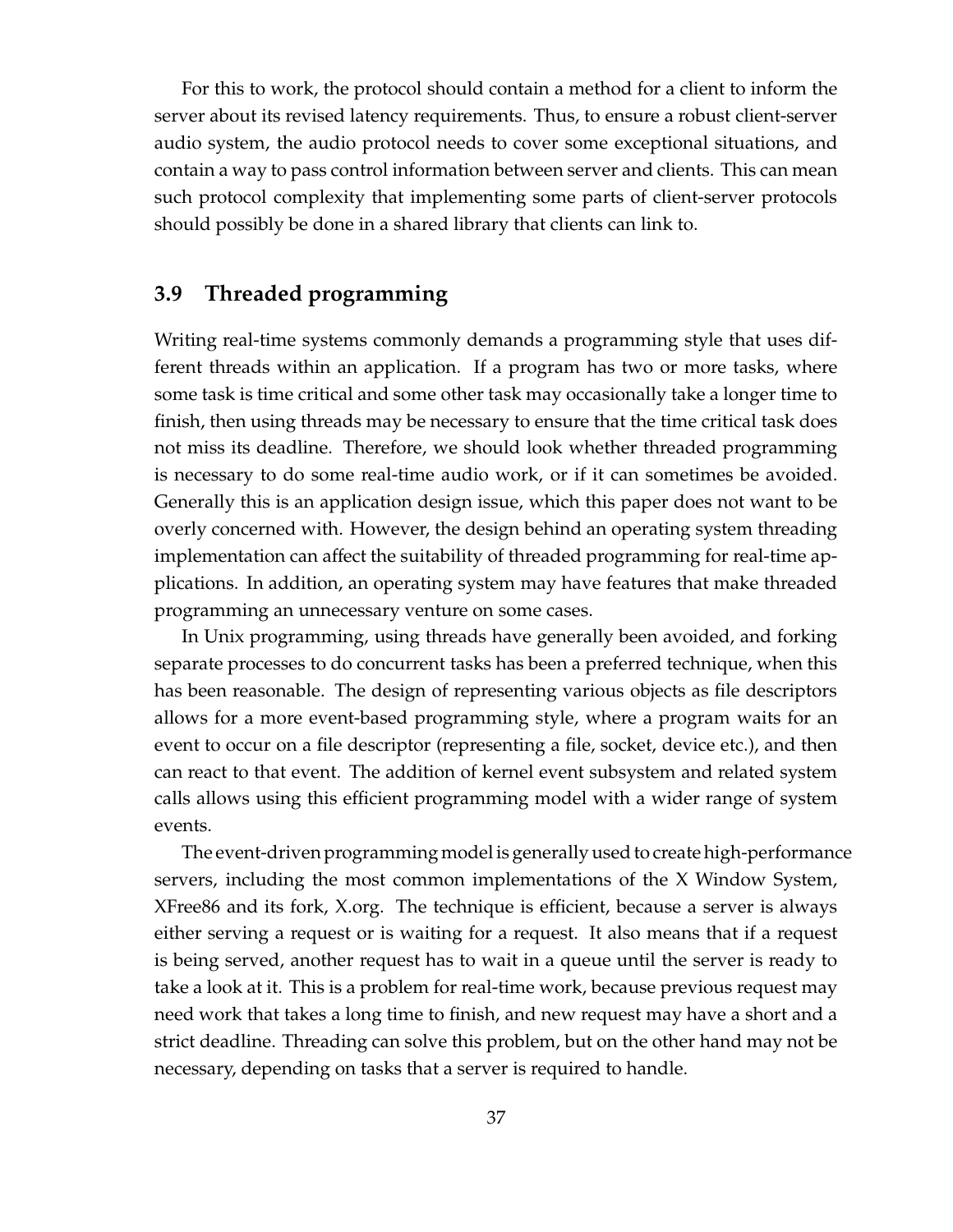Threaded programming can thus be useful for servers, but it is probably more important model for clients. This surely depends on what clients do. But most audio clients probably have other tasks in addition to audio processing, such as handling GUI interaction with user, loading and saving files and so on. The audio task often has some real-time requirements, and therefore should have a higher priority than others. To solve this issue, threading can be used to ensure, that other tasks will not interfere with audio tasks. Threads are obviously not strictly necessary, because it is possible to use forking processes communicating through socketpairs, but for many programs it can still be a more practical programming model.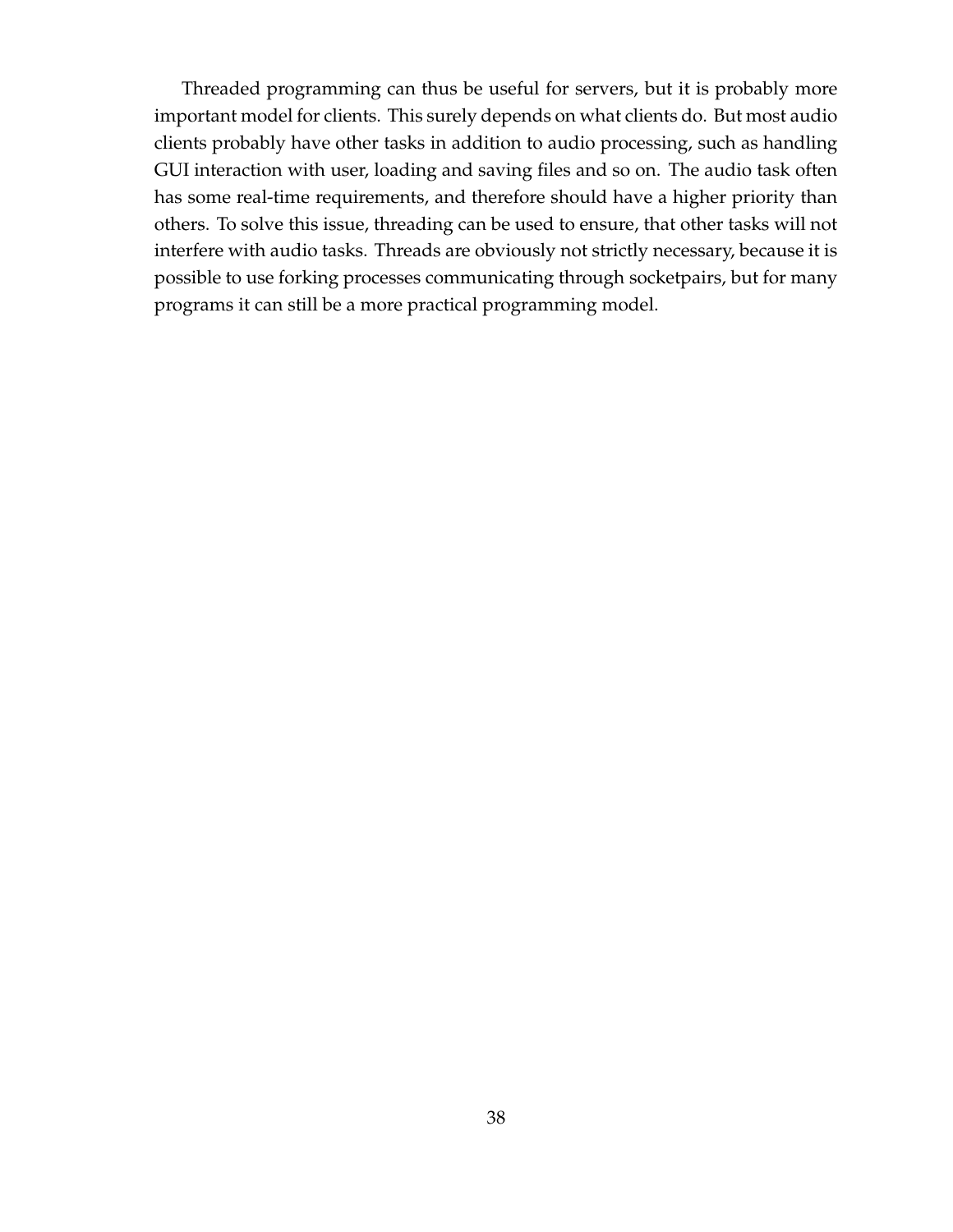# **4 Real-Time Unix design**

When considering real-time client-server systems, we need to keep in mind that the response times of clients and the server can never be determined only by application behaviour. In fact, the operating system usually plays a greater part in response times. If applications rely on the system for some of their operations, such as passing data between them, the role of the operating system becomes even more pronounced.

There are some features that are typically expected from a real-time operating system. Some way to affect scheduling priorities is necessary, typically by requesting static, real-time priorities for processes that require them. But scheduling issues can be considerably more complex than this, which is why the topic is discussed thoroughly in the next chapter. Another feature often associated with real-time Unix systems is real-time signals, which is covered in chapter [6.](#page-84-0) In addition, memory locking and especially timers are useful for many real-time applications, which is why these are briefly considered at the end of this chapter.

However, none of these features matter if the kernel can not guarantee short dispatch latencies to processes. This means the time it takes to continue the execution of a process having the highest execution priority in the system, after an event has occurred that demands that execution. Typically this event is an interrupt that should trigger the execution of a process. Process dispatch latency consists of the time it takes to handle the interrupt, the time it takes for the kernel to rearrange its state so that the process execution can proceed, and performing a context switch to that process context. These latency delays are unimportant for non-real-time processes, but if they are unbounded or otherwise high, the system can not guarantee good real-time performance for applications that need it.

Process dispatch latencies are a tricky issue, because they are intimately related to kernel design. It has been said that Unix can not be made to do hard real-time tasks without re-designing it from the ground up. While this may not be entirely true, the claim deserves serious consideration, and hopefully the following sections explain why.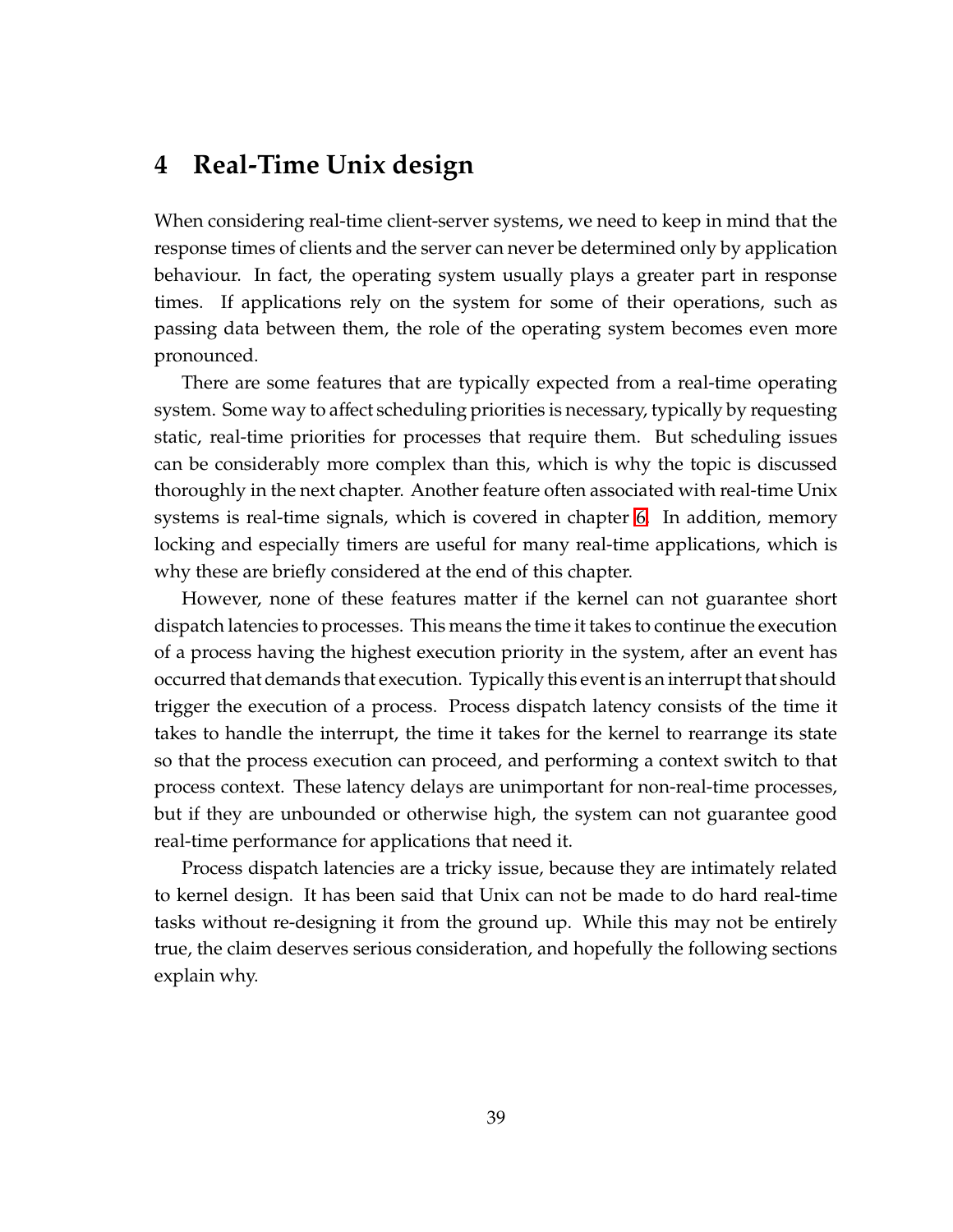# **4.1 Traditional Unix kernel design**

Process scheduling in Unix has always been preemptive, meaning that the scheduler will always choose to run the highest priority process, interrupting the currently running one. But the traditional Unix kernel was designed so that switching to another process can not always occur immediately. This design was adopted by the BSD strain of Unix, and was also present in 4.4BSD. Marshall Kirk McKusick et al. explain it:

Because 4.4BSD does not preempt processes executing in kernel mode, the worst-case real-time response to events is defined by the longest path through the top half of the kernel. Since the system guarantees no upper bounds on the duration of a system call, 4.4BSD is decidedly not a realtime system.[\[19,](#page-125-2) p. 97]

What this means is that processes may make a system call, which will all take some non-determinate time to execute. The execution can not switch to userspace processes, until the system call has finished, or it voluntarily sleeps, waiting for some event to occur. It does not matter if the quantum for process execution has expired — the system call can not be interrupted. Thus, a kind of priority inversion occurs: kernel is performing a service to a process irrespective of process priority and its quantum, thus delaying the execution of higher priority processes, or any other process waiting for its turn.

This reason for this model is that it offers a simple way to ensure that kernel data structures are always in a stable state, when a switch to other process context occurs. If preemption would occur when the kernel is manipulating some data structure, then some other process might want to manipulate the very same data, and chaos would ensue. This makes kernel programming easier, but it has serious consequences to real-time, because a real-time task needs to wait for some less urgent kernel processing to finish. Thus, in this design model, process dispatch latencies may be quite high, depending on the kind of processing that occurs in kernel.

It is interesting that if a machine had only one process using the kernel, this system model could mostly guarantee real-time execution to this process. However, if any other process was making kernel calls, some priority inversion would likely occur. In typical situations, however, there are always several processes blocking in kernel at any time, potentially interrupting the execution of some real-time processes. If the system supported assigning a high static priority to some process, this process would have real-time guarantees only if it totally monopolized the CPU(s). Giving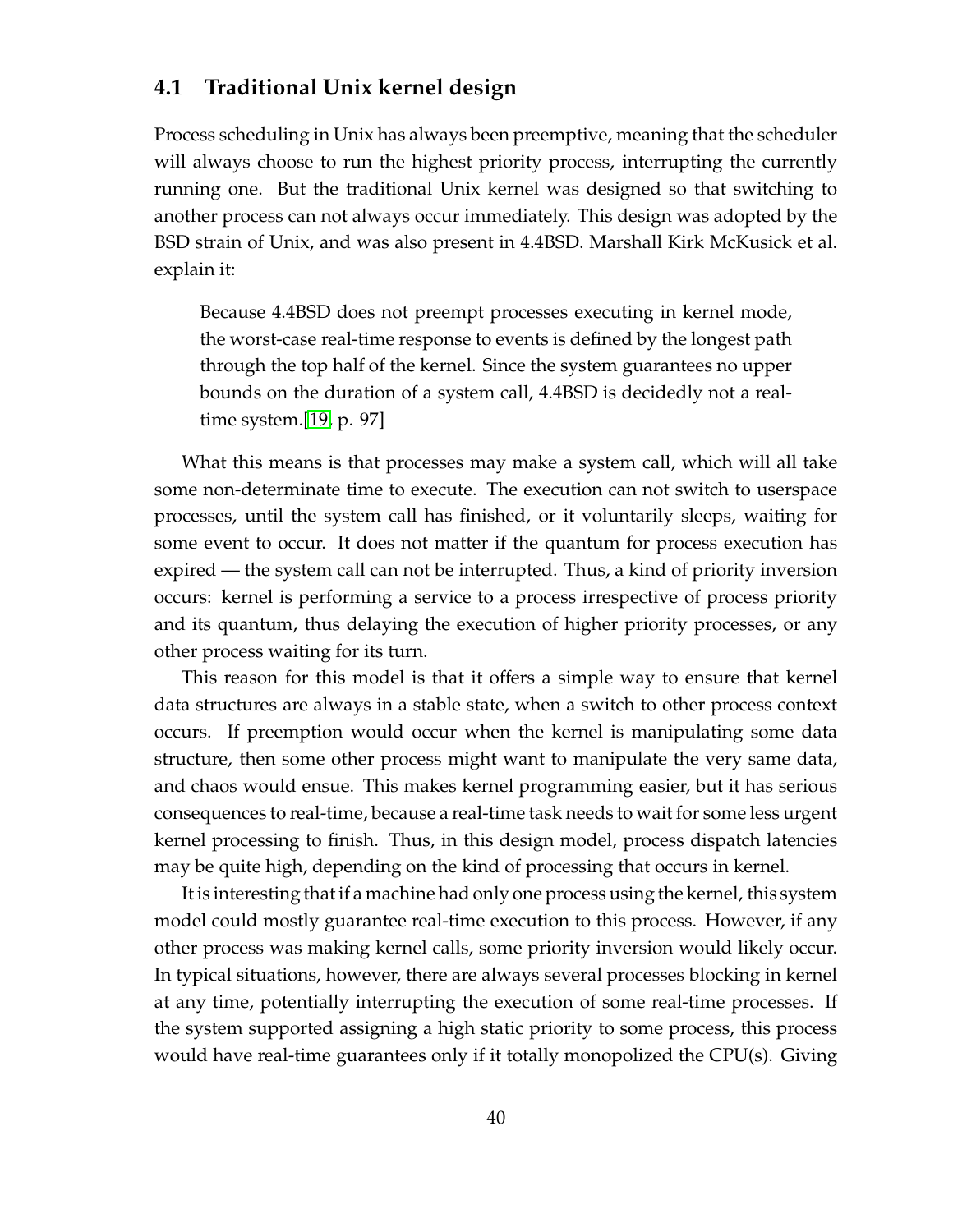CPU time to any other processes would mean that these processes could execute system calls, leading to a risk of priority inversion.

The above system behaviour is slightly complicated by the fact, that system calls will actually be preempted by hardware interrupts, but once interrupts are handled, system call execution will (and must) continue. System calls may temporarily delay interrupt handling by using *spl(9)*[\[25\]](#page-126-2) kernel functions, and sometimes need this to ensure that interrupt handlers can not access some kernel data that is being manipulated by the system call. Interrupt handlers, on the other hand, can be interrupted only by higher level interrupts. This means there may be several interrupt handlers active at the same time, and depending on the tasks they need to do, finishing them all may delay all other kernel level processing.

In practice, interrupt handlers are not a significant source of latency, because they need to finish quickly in order to not interfere with other interrupts and kernel tasks. They are likely to become an issue only when the system needs to achieve latencies below a millisecond or so. However, the non-preemptive nature of the kernel is a serious source of high process dispatch latency, meaning latencies on the range of about a few hundred milliseconds.

Of the current 4.4BSD derivatives, the NetBSD and OpenBSD systems still follow this model, meaning that they can not be considered real-time systems. This does not mean that it is not possible to achieve a totally satisfactory performance for some soft real-time tasks, such as watching videos or playing games. But because this real-time is "fragile", the users must be careful to not disrupt the real-time tasks by running other tasks. This can be rather difficult in applications where many processes are necessarily involved, such as in the case of several audio clients connected to an audio server.

# **4.2 Semi-preemptibility**

What could be changed in traditional Unix design to achieve a guarantee of a short process dispatch latency? Interrupting a system call at any time will not work, unless there is some other level of protection for the data structures that kernel is manipulating during system call execution. In traditional design, some locks are used to protect things such as file I/O queues, but the vast majority of kernel data is not protected by any kind of explicit locking mechanism. The non-interruptible nature of system calls functions as a simple and implicit locking mechanism for all kernel data.

In a kernel design without explicit locks, one method of improving process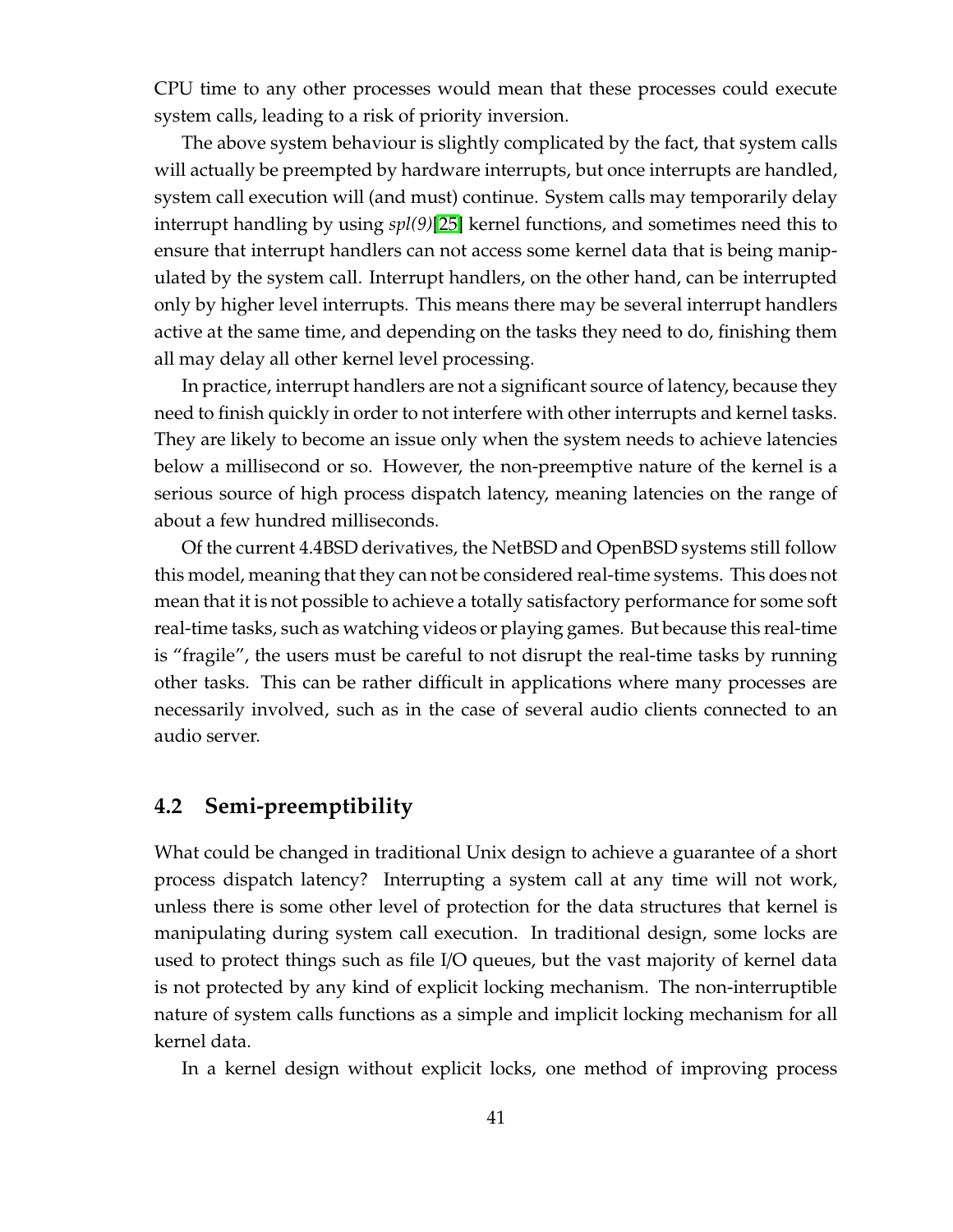dispatch latency is to separately deal with each case where high delays related to kernel processing may occur. This might be called as "semi-preemptible" kernel design, and it was used in System V Release 4 kernel:

The SVR4 kernel defines several *preemption points*. These are places in the kernel code where all data structures are in a stable state, and the kernel is about to embark on a lengthy computation. When such a preemption point is reached, the kernel checks a flag called kprunrun. If set, it indicates that a real-time process is ready to run, and the kernel preempts the current process.[\[43,](#page-127-1) p. 123]

In SVR4, system calls are interrupted only if a real-time process needs to be run, and execution switches to that process. Because system calls are interrupted only when kernel structures are consistent, problems of data corruption do not occur. After reconsidering some implementation details, this technique should not limited to switching to real-time processes only, but be adequate for interrupting processes whose time quantum has expired.

Semi-preempting a kernel can also provide a very good process dispatch latency, because basically all the kernel sections that may cause high latencies can be dealt separately, and changed so that their execution can be safely interrupted. The process of improving kernel latency then becomes a question of identifying the problematic sections of kernel code, and modifying them so that they use conditional scheduling. In-between performing the task that any particular section of the code is doing, at some intervals the code should check if some other process should be run instead, and then make a switch to that.

The problem with this approach is that it is a rather messy solution to the latency problem. In this model, real-time is not an inherent characteristic of the kernel, but rather a feature that has been "bolted in", by re-writing problematic sections. This also means that finding out and fixing the problematic sections is a time-consuming task, and will never be properly finished, as it needs to track all other developments in the kernel.

System V is not the only Unix system where this concept has been tried out. There have been some "low-latency patches" for Linux versions 2.2 and 2.4 written by Ingo Molnar and Andrew Morton, that are based on this concept. The effectiveness of these patches were tested by a Red Hat Linux employee Clark Williams, and he concludes that: "the low-latency patches really make a difference in the latency behaviour of the kernel. The maximum observed latency value is 1.3ms, the mean latency value is 54.2µ*s*, and 96.66% of the samples occurred below 100µ*s*." [\[45\]](#page-127-2) This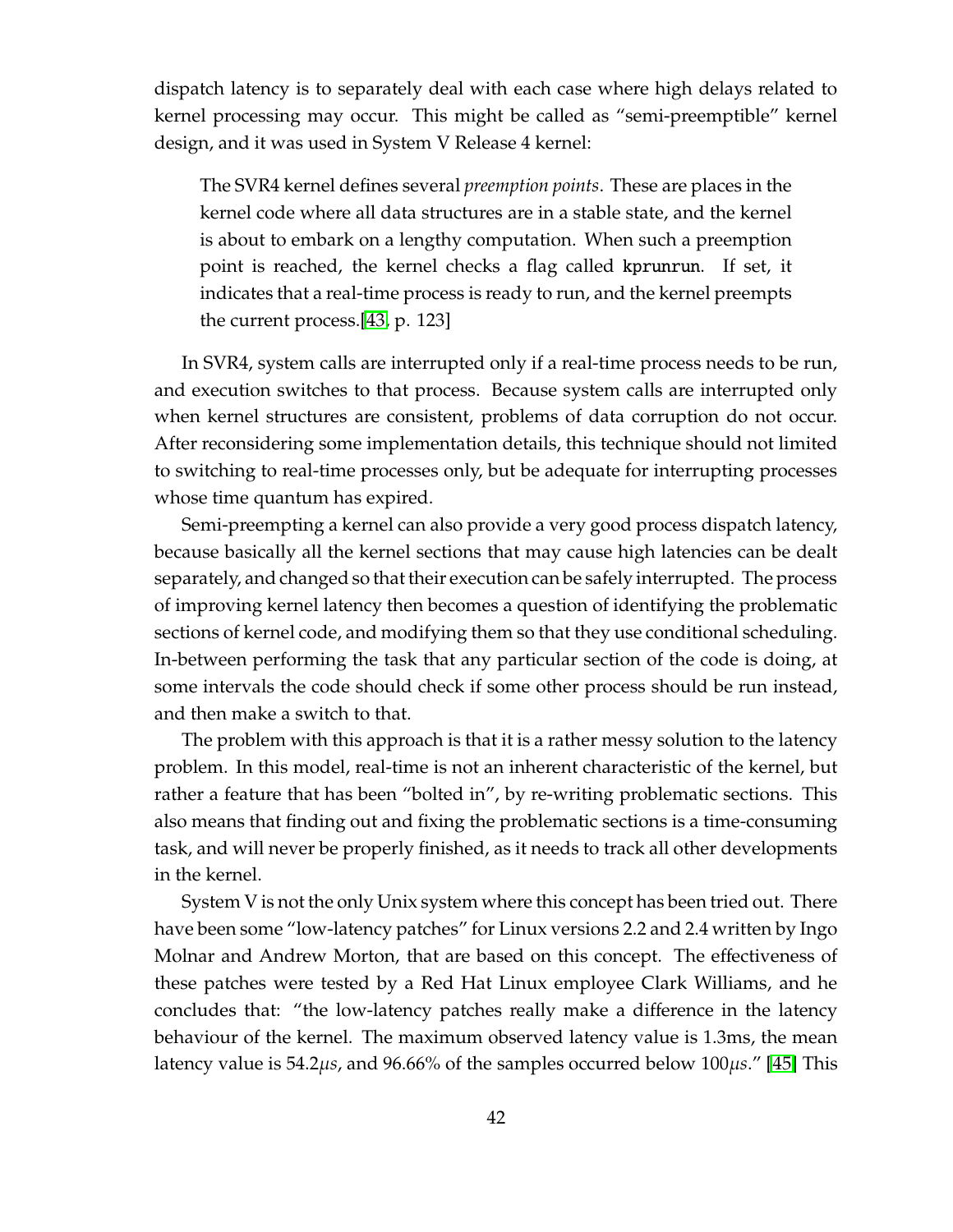was in contrast to maximum latency of 232.6*ms* with vanilla 2.4.17 Linux kernel.

This model has not been tried out with any of the major BSD kernels, and possibly never will. It has no apparent benefit for server systems, and instead unnecessary complicates many sections of kernel. The low-latency patches for Linux were never merged into the official version — instead, Linux has chosen another design path to deal with latency issues, that relates to their symmetric multiprocessor design.

# **4.3 Preemption in kernels with fine-grained locking**

The traditional kernel design has another serious drawback: that the implicit locking model works is based on an assumption that the system will be run on uniprocessor machines only. If the system were run on a multiprocessor machine, then, because of the lack of an explicit lock, more than one CPU could be simultaneously running kernel code. The result is the same as when preempting a system call, because nothing can ensure the consistency of kernel data.

The simplest way to adjust the traditional design to multiprocessor systems is to put an explicit lock that controls access to the whole kernel. One way to do this is to adopt the master-slave SMP model:

A simple technique for doing this on an MP system is to require that all kernel execution occur on one physical processor, referred to as the *master*. All other processors in the system, called *slaves*, may execute user code only. A process executing in user mode may execute on any processor in the system.[\[36,](#page-126-3) p. 176]

A variant of this model is a "giant lock" model, where any CPU can execute kernel code, but only if it first grabs a lock that functions as an access control mechanism to the whole kernel. Many historical Unix systems adopted this model for SMP, and among the current BSD variants it is used by NetBSD and OpenBSD systems.

In both models an operating system becomes multiprocessor ready, and in such a way that it demands no changes to most kernel subsystems such as the audio system. On the other hand, it is clear that the design can waste some CPU time, and the unefficiency becomes more drastic with a higher number of CPUs. If one process is running in kernel mode, and other processes need to access the kernel, they can not run concurrently on other CPUs. Instead the CPUs have to sit idle until the process that reserves the kernel has finished its system call.

Considering multiprocessor machines is interesting for our purposes, because of the way they relate to real-time kernel design. But it should possibly be made clear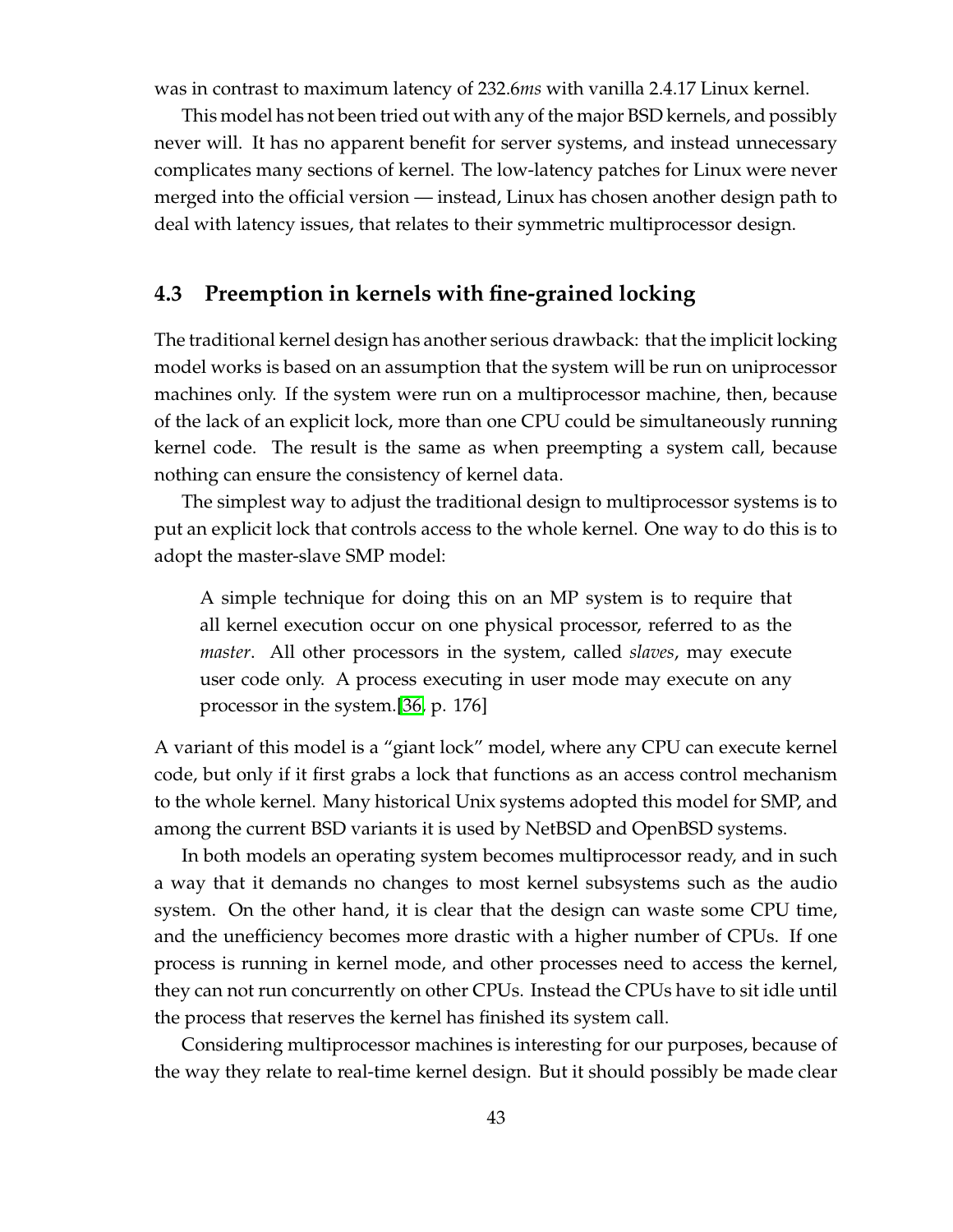that they do not, by itself, offer a simple way to get a good real-time performance. At first sight, it might seem that the system could achieve latency guarantees simply by dedicating one or more processors for real-time work. Because nothing else would be run on those processors, the real-time processes could be run immediately, and the process dispatch latency would thus be effectively zero. The emergence of dualcore CPUs (containing two processors in one chip), and especially SMT (hardware simulation of several processors within one processor) would make this scheme quite lucrative.

Unfortunately this view is too simplistic. SMP and SMT will not significantly help real-time performance, because the issue of high process dispatch latency is caused by the fact that the kernel data structures are inconsistent. These structures exist in the same physical memory, and are thus shared by the processors. This means that a process executing in one CPU can delay the execution of a process executing in another CPU, in case they both need to access the kernel.

While multiple processors can not help with high process dispatch latency, these ideas are still linked together. The main cause for process dispatch latency is the non-preemptive kernel design. With SMP, however, it becomes possible to make the kernel preemptive. Schimmel explains this:

Since short-term mutual exclusion has now been made explicit, the old UP approach of not preempting processes executing in kernel mode can be relaxed. Anytime a process is not holding a spin lock and has not blocked any interrupts, then it is not executing in a critical region and can be preempted. When a kernel process is preempted under these circumstances, it is guaranteed that it is only accessing private data. This observation is useful on real-time systems, for example, as it can reduce the dispatch latency when a higher priority process becomes runnable.[\[36,](#page-126-3) p. 209]

To put more simply, with SMP locks the system calls can be interrupted and execution can switch to another process context, because the locks protect access to the kernel. Processes can not enter the kernel, until the lock is released by the process that holds it. Thus, when some process tries to execute a system call, it will block, and execution has to switch back to the process holding the lock. This process then needs to finish the system call, and then the other process can continue, by grabbing the giant kernel lock, and starting its execution in kernel mode.

Technically, we can see that by creating an explicit kernel lock, it becomes possible to make the kernel preemptive, and low process dispatch latency can be achieved. However, whether or not this would really be useful for real-time process is debat-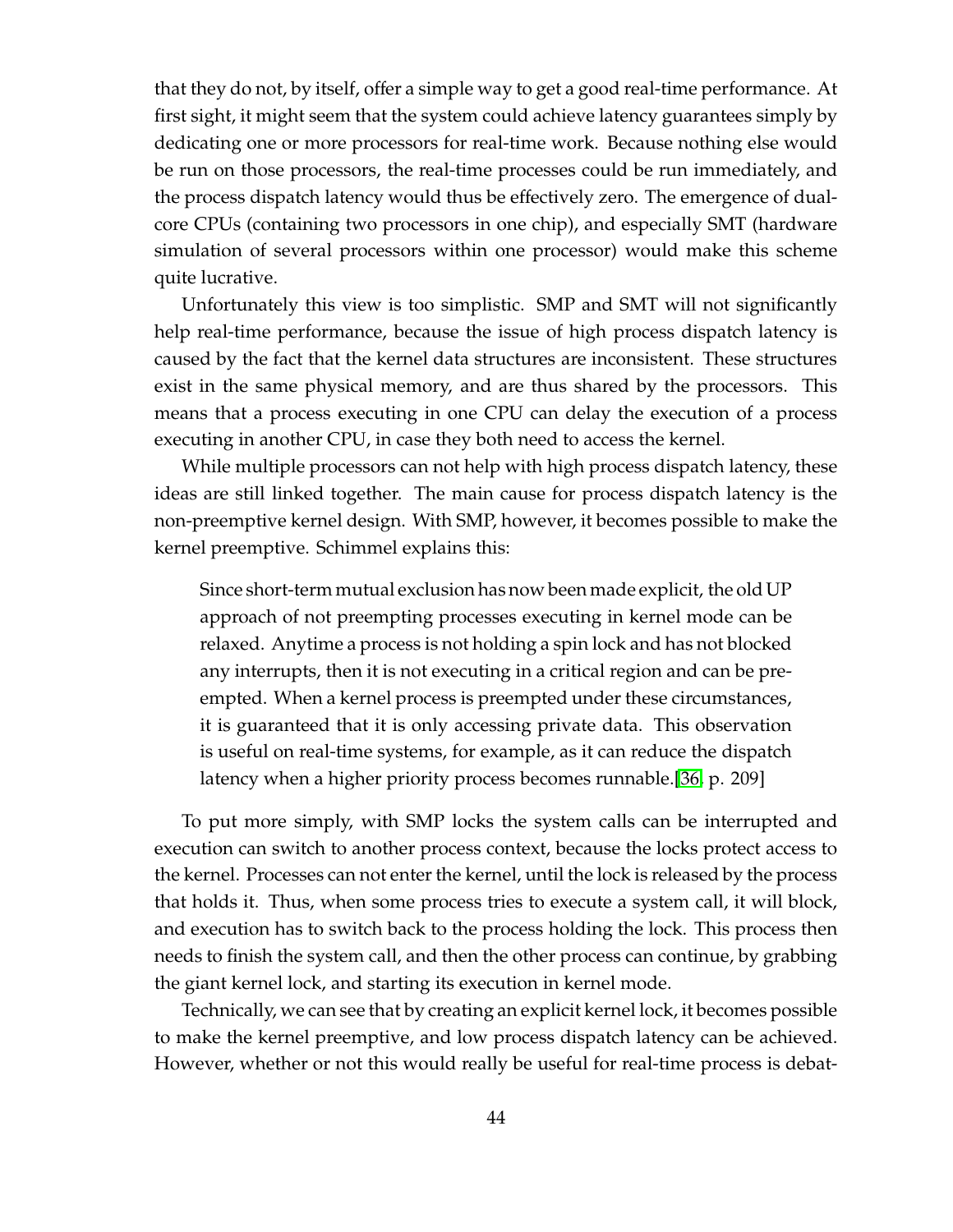able. The real-time process may get to run almost as soon as it needs to, but in case it needs to access the kernel, it will have to wait for the process holding the giant lock anyway. This does not mean that it can not have any effect outside the machine. For example, reading and writing to an audio device normally is done by using system calls, but in case the kernel audio buffers are mapped to process virtual memory, the real-time process can affect audio output without accessing the kernel.

For this reason, the Unix kernels that use the giant lock model for SMP, do not typically enable kernel preemption. Implementing kernel preemption in most kernels is probably not very difficult, but the benefit is also limited. But the situation would be different if, instead of using a one giant lock protecting the kernel, there were several ones protecting smaller subsystems of the kernel.

This is in fact the design path that has been taken by most commercial Unix implementations, such as Solaris, as well as Linux and FreeBSD. In these kernels, some kind of giant lock may exists for legacy kernel code, but generally system calls do not need to grab it if the kernel code only needs to access subsystems protected by other locks.

To accomplish this, FreeBSD has introduced some lock types, or *synchronization primitives*, that were unnecessary in 4.4BSD kernel. *Spin mutexes* and *sleep mutexes* provide short term exclusion for data objects. The difference between these is that requesting a sleep mutex will cause a context switch if the requesting process can not get the mutex immediately, whereas requesting a spin mutex will cause the CPU to "spin" on requesting the lock until the request can be satisfied. Whether or not to use either a spin or a sleep mutex depends mostly on the kernel context. The choices made may have some direct effects on real-time performance, as noted by John Baldwin: "spin mutexes block interrupts while they are held. Thus, holding spin mutexes can increase interrupt latency and should be avoided when possible."[\[1\]](#page-124-2)

FreeBSD has also introduced condition variables, which provide a mechanism to block a thread waiting for some condition to occur. Shared/exclusive locks can be used to let threads share some resource, but allow only one thread to have exclusive access to it. Basically data locked using a shared lock should only be read, and if data needs to be written, a thread needs to request an exclusive lock.

The differences between particular synchronization primitives and their usage patterns are not very interesting for our purposes. But it is interesting to note that these synchronization primitives can be useful for uniprocessor machines as well, if good real-time performance was a serious goal for operating systems targeting these computers. It seems that many Unix variants have only introduced them, because not using them results in serious shortcomings in the throughput of multiprocessor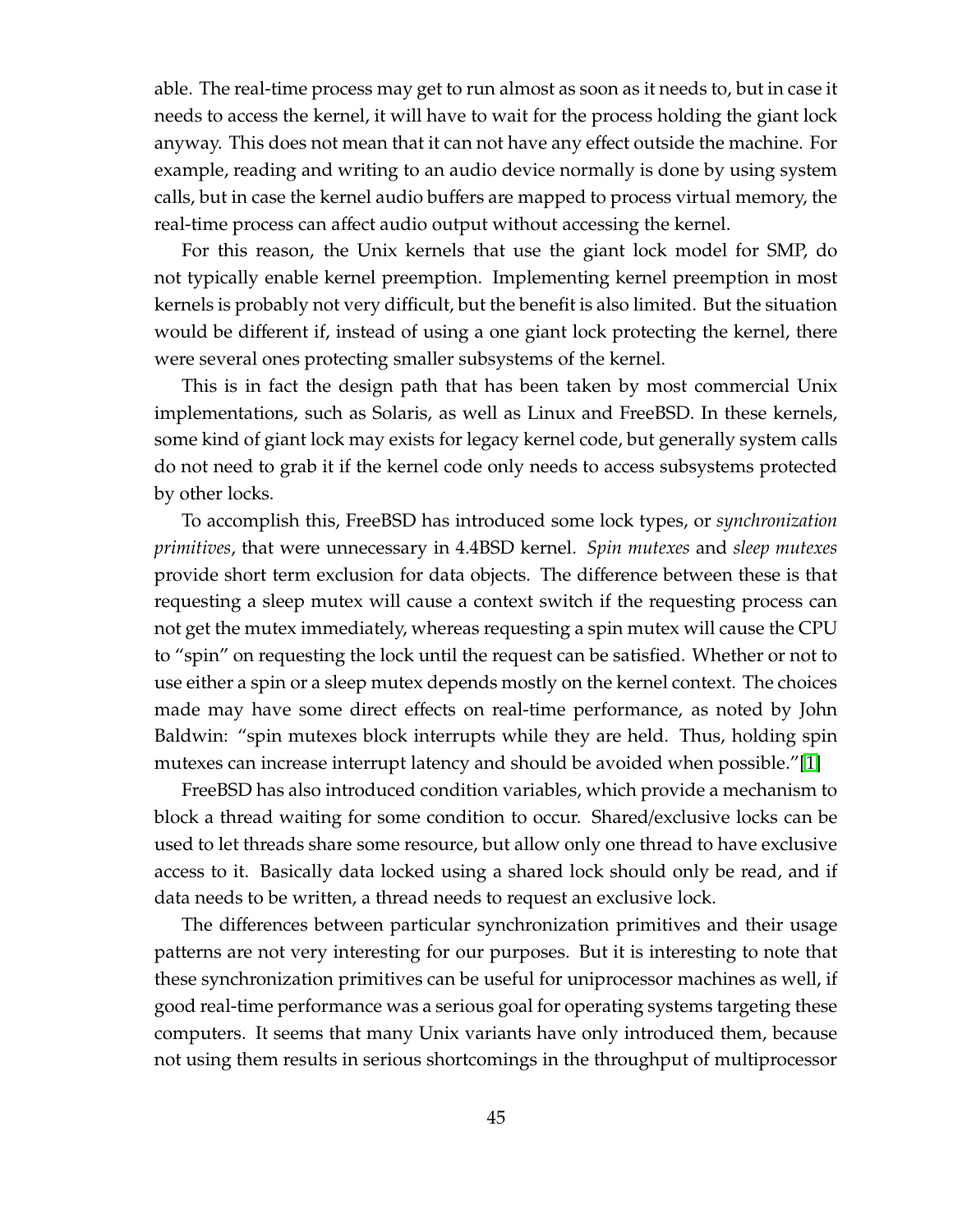machines.

While commonly optimizing for both throughput and latency are somewhat contradictory goals, in this case it is curiously so that the introduction of these primitives also has beneficial side effects to system's real-time performance. While the introduction of this kind of "fine-grained kernel locking" lessens the system throughput for uniprocessor machines, it will provide a better process dispatch latency, while the throughput for multiprocessor systems still increases.

On the other hand, the tradeoff between throughput and latency still exists, it is only different with different classes of machines. The efficiency of fine-grained locking design depends on locking granularity. A kernel with a small number of locks (protecting large subsystems) will run inefficiently on machines with many CPUs. Increasing locking granularity by creating more locks (that each protects smaller amounts of kernel data) will give better throughput for systems with a higher number of CPUS, and better latency for every class of machines. But this can occur only up to a certain point, as Uresh Vahalia explains:

Clearly, that is not the ideal solution either. The locks would consume a large amount of memory, performance would suffer due to the overhead of constantly acquiring and releasing locks, and the chances of deadlock would increase because it is difficult to enforce a locking order for such a large number of objects"[\[43,](#page-127-1) p. 212]

Thus, given any machine with a particular number of CPUs, both its throughput and latency can be increased by up to a certain point by more fine-grained locking. After that, the throughput will suffer and process dispatch latencies will be better. This turning point will depend mostly on the number of CPUs.

We can see that a desire to scale Unix to multiprocessor systems can provide latency benefits for uniprocessor systems. But this can happen only if the kernel is made preemptive. Once all kernel data structures are protected by some locks, preemption needs only fairly small changes to the kernel. These changes typically mean testing if process rescheduling is needed, in situations such as releasing spin mutexes and returning from interrupt handlers, because these occur frequently and may cause sleeping processes to become runnable.

Interestingly, experiments done by Clark Williams with Linux kernel suggest that preemption does not offer as good latency behaviour as semi-preemptible strategy of Linux low latency patches: "while both patches reduce latency in the kernel, the low-latency patches are the biggest single win." [\[45\]](#page-127-2) On the other hand, the difference is mostly negligible for the purposes of real-time audio, because Linux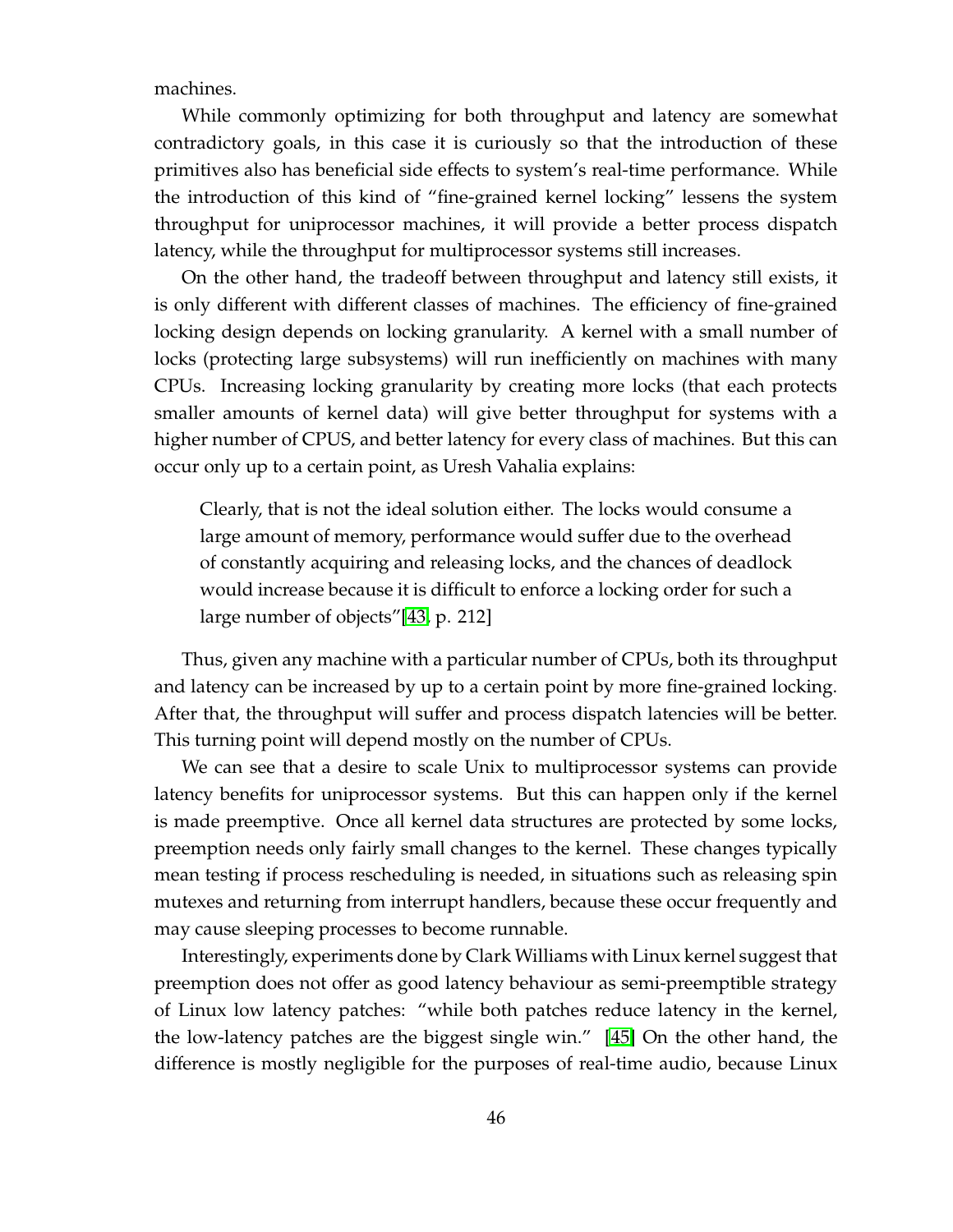preemption patches could achieve latencies below one millisecond for 99.99% of time. The maintainability in kernel preemption is also considerably better than in the semi-preemptible approach.

Would there be some way to analyze the connections between some particular locking pattern and process dispatch latency? In a general case, it can be said that a real-time process can always proceed unless there is another process runnable with a higher priority, and the kernel subsystems it needs are not locked by any other process. With smaller sized locks, it is less likely that a process has to stop waiting for some other process to release the resource it needs. We could consider audio servers. These need access to audio subsystem, as well as some parts of the IPC and networking layers, and possibly the filesystems. For these, the ideal locking granularity should be moderate or high, but other subsystems hardly matter, as long as they do not use the giant lock.

Nevertheless, situations where a high thread requests a lock that is held by a lower priority thread may still occur, irrespective of the locking granularity. What should the kernel do in these situations? Unless this situation is specifically handled by the kernel, the wrong thing happens: the high priority thread needs to wait for the low priority thread until it releases the lock. What makes this worse is that

These periods of time are potentially very long  $-$  in fact, they are unbounded, since the amount of time a high priority thread must wait for a *mutex* to become unlocked may depend not only on the duration of some critical sections, but on the duration of the complete execution of some threads. [\[16\]](#page-125-3)

This problem is known as *priority inversion*. There are various solutions for this problem, such as *priority ceiling protocol* and *priority inheritance*, that are commonly used in real-time operating systems. At least priority inheritance is possible to implement in Unix kernel without very serious difficulties: Solaris kernel had it as a part of their multiprocessor designs over ten years ago.

Even though the use of fine-grained locking can lead to better real-time performance, and this design is proven to work fine in many Unix variants, not everyone is totally content with it. The main problem is that locking brings some additional complexity to the kernel, which increases risk of race conditions and deadlocks. In addition, the concurrency model is probably not as easy to reason about as would be the case with with co-operating threads. Thus, we want to take a look at an alternative model in making Unix multiprocessor ready, and consider the effect that it could have on real-time performance.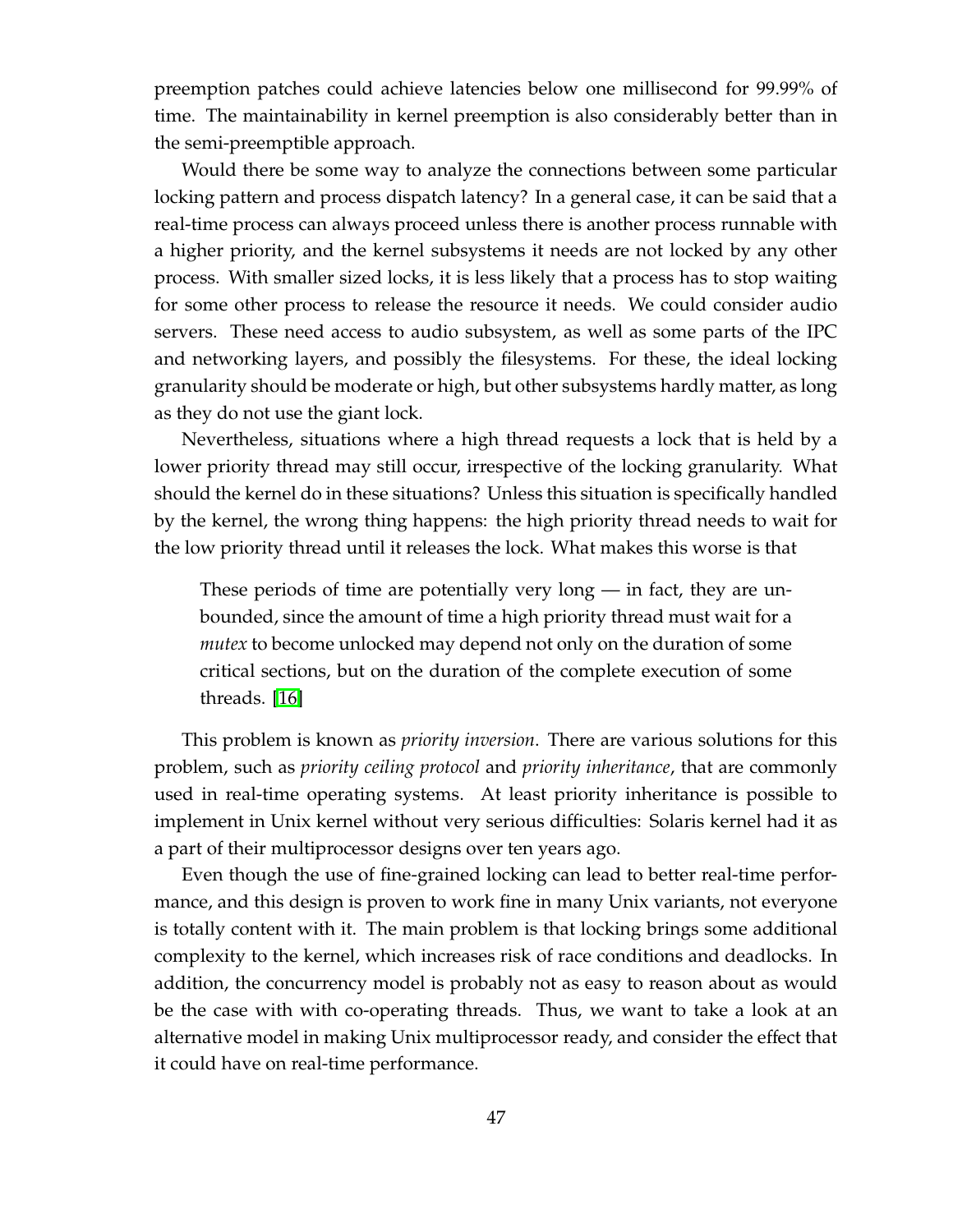## **4.4 Message passing kernels with LWKTs**

A necessary prerequisite for kernel preemption is that all kernel data structures must be protected by locks, so that interrupting kernel processing can be made safely. A typical development path for Unix kernels has been to increase the number of those locks, covering smaller parts of kernel subsystems. This leads to better performance, but typically only worsens kernel stability and security, which is why systems such as NetBSD and OpenBSD have not adopted the fine-grained locking model.

But the issue can be considered from another point of view as well. Maybe the real problem is not the lack of kernel locks, but perhaps there are too many global kernel data structures that are directly accessible by kernel subsystems. Instead of writing more locks to protect data structures, those data structures could be hidden behind some abstraction that should be used to get access to them. In this scenario, the multiprocessor and latency performance problems could be addressed by reducing the *need* for explicit kernel locks, instead of by writing *more* of them.

It should be feasible to use this idea in kernels with fine-grained locking, but it is possibly simpler to go directly from giant kernel lock to this SMP model. Among BSD variants, this is in fact one of the main ideas behind DragonFlyBSD. Similar philosophy can be observed in microkernel designs, where the kernel only performs some very basic operations, that include message passing between other operating system components. There is no need for a huge number of locks, because subsystems can run concurrently in their own address spaces, and can coordinate their actions by message passing provided by the kernel.

The goal of the DragonFlyBSD is not to become a microkernel, but it clearly borrows some ideas from them. In contrast to microkernel concepts, the kernel subsystems in DragonFlyBSD should in most cases share an address space, and use their own Light Weight Kernel Thread (LWKT) infrastructure instead of moving functionality into userspace. This can have clear performance benefits, because there is no need to switch between execution contexts when switching between kernel threads.

The structure of LWKTs differs from commonly used kernel level threads in that they have no process context involved, and thus creating and switching between them should be faster. The communication with LWKTs happens through a message passing API associated with them. There is also a plan export the API to userspace, so that parts of the kernel could optionally be moved to userspace, similarly as in microkernels:

We want to go further along these lines and decouple some of the depen-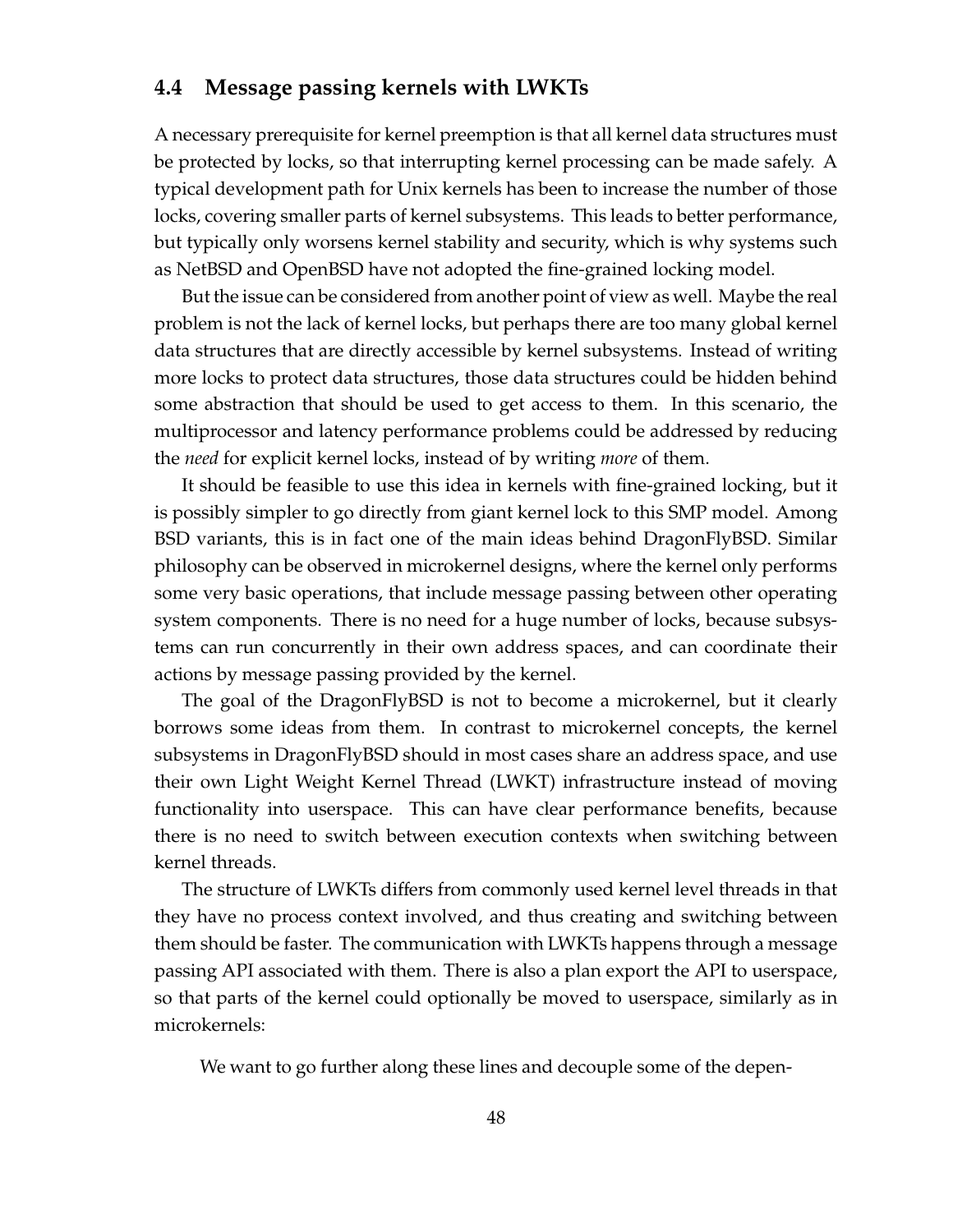dencies in the I/O subsystem on the current address space, generalizing them to work with virtual memory objects instead. The end goal is to be able to run device drivers and large subsystems such as the VFS layer in userland.[\[15\]](#page-125-4)

Thus, the DragonFlyBSD project plans to partition the FreeBSD kernel into subsystems that run on LWKTs, and are mostly isolated from each other. This makes it possible to run several instances of each subsystem on its own thread, these threads being mostly bound to some particular CPU. This way, DragonFlyBSD can achieve the SMP goal of running kernel subsystems concurrently in different CPUs, and makes this more explicit than is the case in fine-grained locking model. To make this work, subsystems should be mostly decoupled from the current kernel address space, and instead put to using message passing to co-operate with other kernel subsystems. Furthermore, because the communication between subsystems happens through the message passing API, it is possible to export parts of the kernel functionality to userspace. This carries with it the benefits of better reliability and better debuggability of system components.

The DragonFlyBSD model seems to require somewhat more radical changes to kernel than is the case in FreeBSD model of fine-grained locking. On the other hand, it does seem like a clean and coherent design, that may prove itself superior to the convential Unix SMP model of threading the kernel with locks. But the real interesting question for our purposes is: how does this model affect the real-time performance of the system?

The answer has to be that most of what is true with kernel preemption in the finegrained locking model is true in the DragonFlyBSD model as well. Consider the case where a programs makes a system call. A system call executes some kernel code, and it needs to use some kernel subsystem (or possibly many). To do this, it sends a message to the subsystem, subsystem does some work on its behalf, it receives an answer, and returns to userspace. The messaging may occur asynchronously so that system call may do some other things before receiving the answer, but this complication is not relevant for our purposes.

The condition for preemption is that a system call should not do anything where it can not be cleanly preempted. When it sending and receiving messages with a subsystem running on some LWKT, preemption is possible. This is because the subsystem has its own thread, and message passing provides an access control mechanism to that subsystem, so that kernel data structures can be kept stable. And when a system call is not communicating with a subsystem on LWKT, it should not change any kernel data that has no access controls. If that area of kernel data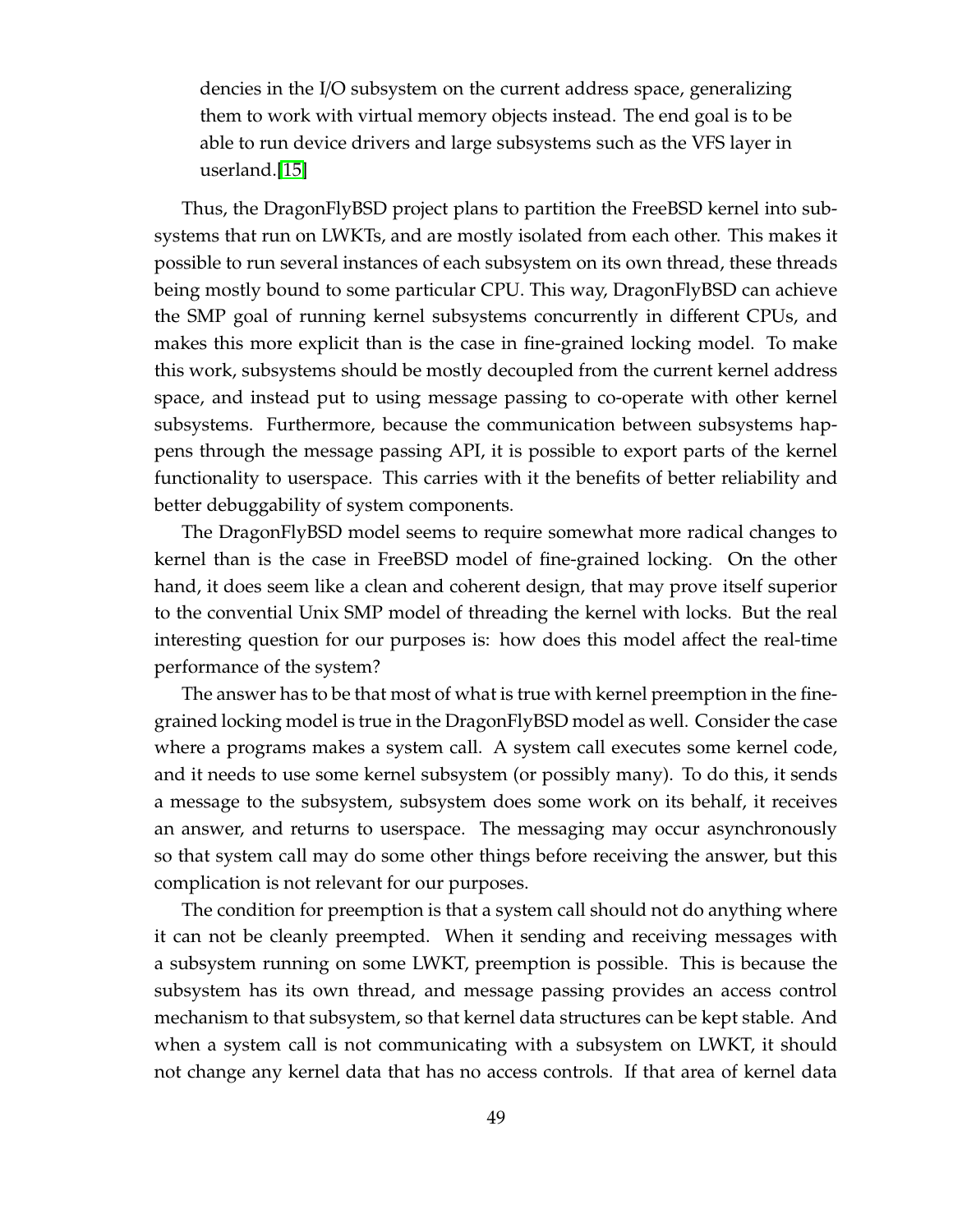needs to be frequently modified, that should be candidate to be hidden behind some LWKT that handles the task of modifying that data. Alternatively, for structures that change only infrequently, a giant kernel lock could be used.

Doing this is in fact necessary if DragonFlyBSD model wants to reach both SMP safety and good performance. This makes kernel preemption a more useful feature to implement, as the ability to get good real-time responses through preemption is simply a natural byproduct of these goals. A part of the real-time response time is determined by process dispatch latency, which should always be very short with kernel preemption. The other part of response time is determined by the time it takes to execute the real-time task. The kernel usually plays a part in this time, and in finegrained locking model this depends mostly on locking granularity and handling of priority inversion. In most cases, with kernels using fine-grained locking, the latency added by kernel is usually very low, on the order of two milliseconds. As preemption itself does not tell much about real-time performance, it should be interesting to consider if DragonFlyBSD model can also be as good as fine-grained locking in this front as well.

In DragonFlyBSD, the concept that mostly corresponds to locking granularity is subsystem size. The benefits of a higher locking granularity are that it is less likely for a real-time process to request a lock that is already reserved, and as that happens, the time it takes for the reserving process to release that lock will likewise be shorter. Hence the system can deliver a better real-time response. Similarly, if the subsystems running on LWKTs are smaller (they are more fine-grained, covering a smaller set of kernel functionality), the system should perform better regarding real-time. This is because as there will be more LWKTs running, they will be doing less work, and thus should be faster to pick up any new tasks they need to accomplish.

Priority inversion can be a problem with LWKTs as well. The message passing system works so that processes will queue their requests to LWKTs. If a LWKT would simply process these requests in the order that they came, the requests of low priority processes might be handled before the requests of high priority processes. Thus, priority inversion would occur. In fact it could occur if a LWKT were in the middle of processing a request, and a higher priority request arrived on its message queue. The proper way to deal with this would be to prioritize the message queues according to the priorities of the requesting processes. It seems that in principle this is not very difficult to accomplish, and thus the DragonFlyBSD model can also provide a solution to the priority inversion problem.

It is difficult to say how these two models would compare in real world situations. Benchmarking is not yet possible, because current DragonFlyBSD does not yet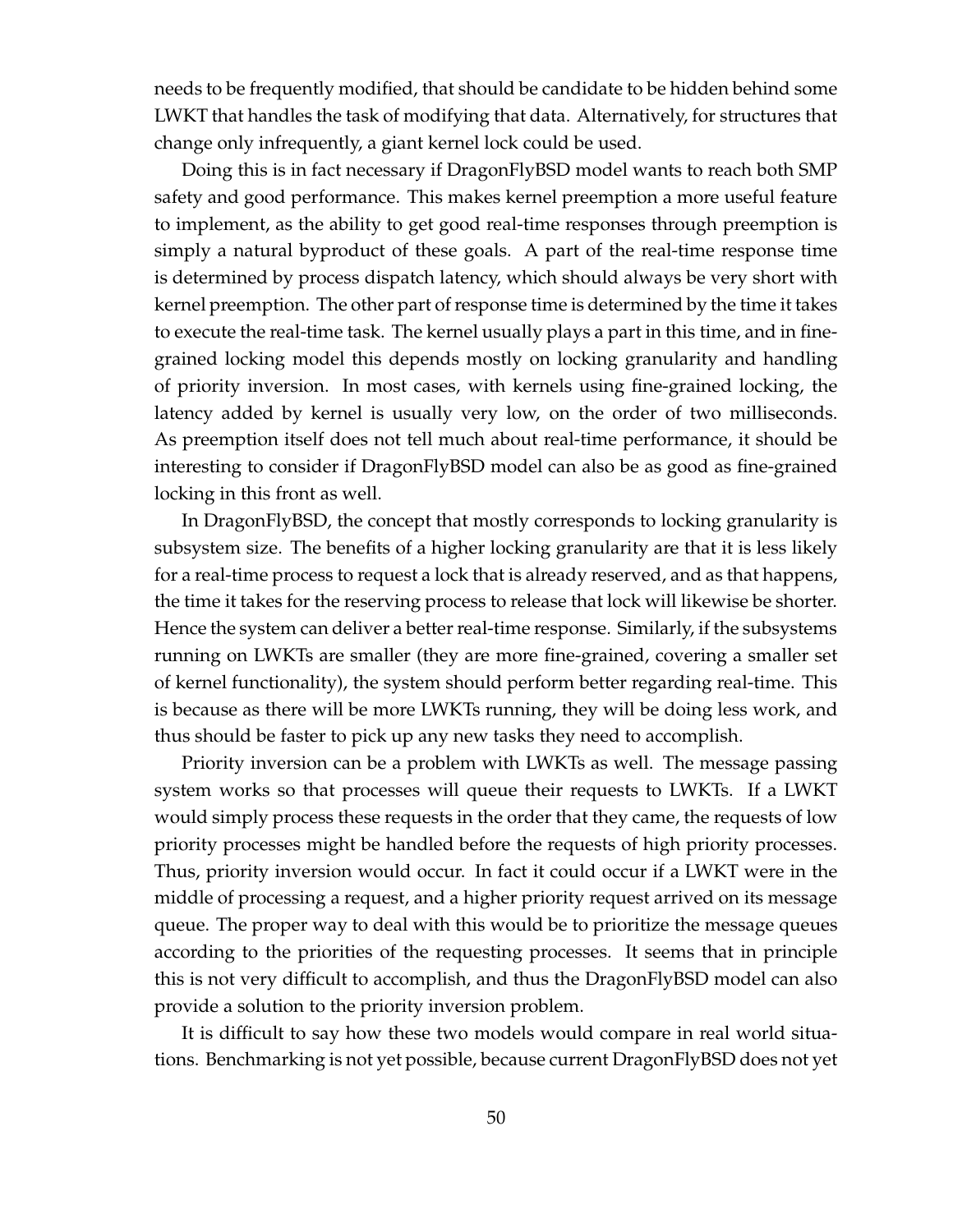implement kernel preemption. At least in SMP efficiency the models are not likely to be equivalent, because subsystems using LWKTs are more strongly localized to specific processors. With fine-grained locking, there is a tradeoff between locking overhead and SMP efficiency, whereas in DragonFlyBSD model the overhead should always the same independent of the number of CPUs. At least the DragonFlyBSD developers believe their model can provide better scalability:

Through judicious application of partitioning and replication along with lock-free synchronization techniques, we believe we can achieve greater scalability as the number of processors increase than a system that has locking overhead and contention for shared resources. [\[15\]](#page-125-4)

It should probably be noted that the model behind DragonFlyBSD, and microkernel systems in a more wider sense, is not in any way in contradiction with real-time goals. Considering that microkernels are commonly associated with inefficiency, this might seem somewhat surprising, but regarding real-time, possibly the complete opposite is true. There has been research in real-time microkernel systems for a long time now, for example a paper[\[31\]](#page-126-4) by Seong Rak Rim and Yoo Kun Cho outline a design for a simple real-time microkernel system. In their paper, they came to conclusion that most real-time critical things in microkernel designs are kernel preemption and efficient mechanisms for message passing between processes.

This question of efficiency is in fact possibly the most commonly raised issue regarding microkernel architectures. However, for our purposes, possible inefficiencies do not tell much about real-time performance, because with real-time, the major consideration is not bandwidth, but response time. Furthermore, some of the perceived inefficiency of microkernels may be due to designs that are no longer current and relevant. Even though microkernel systems have not seen as widespread distribution and use as was predicted a decade or two ago, real-time microkernel systems have actually been proven to work well in real-world situations. The most relevant example is QNX, which is based on a microkernel architecture and has seen widespread use in almost every field where fault-tolerant real-time systems are essential. Another good example is BeOS, which is also microkernel based and known to provide good response time for real-time applications.

An interesting feature of message passing system model is that it allows an easy extension of kernel functionality by userspace applications. We have already considered the problem relevant to audio systems: how should the audio functionality be split between kernel and a userspace application (an audio server)? But if the audio system were converted to use the kernel message passing system, it could be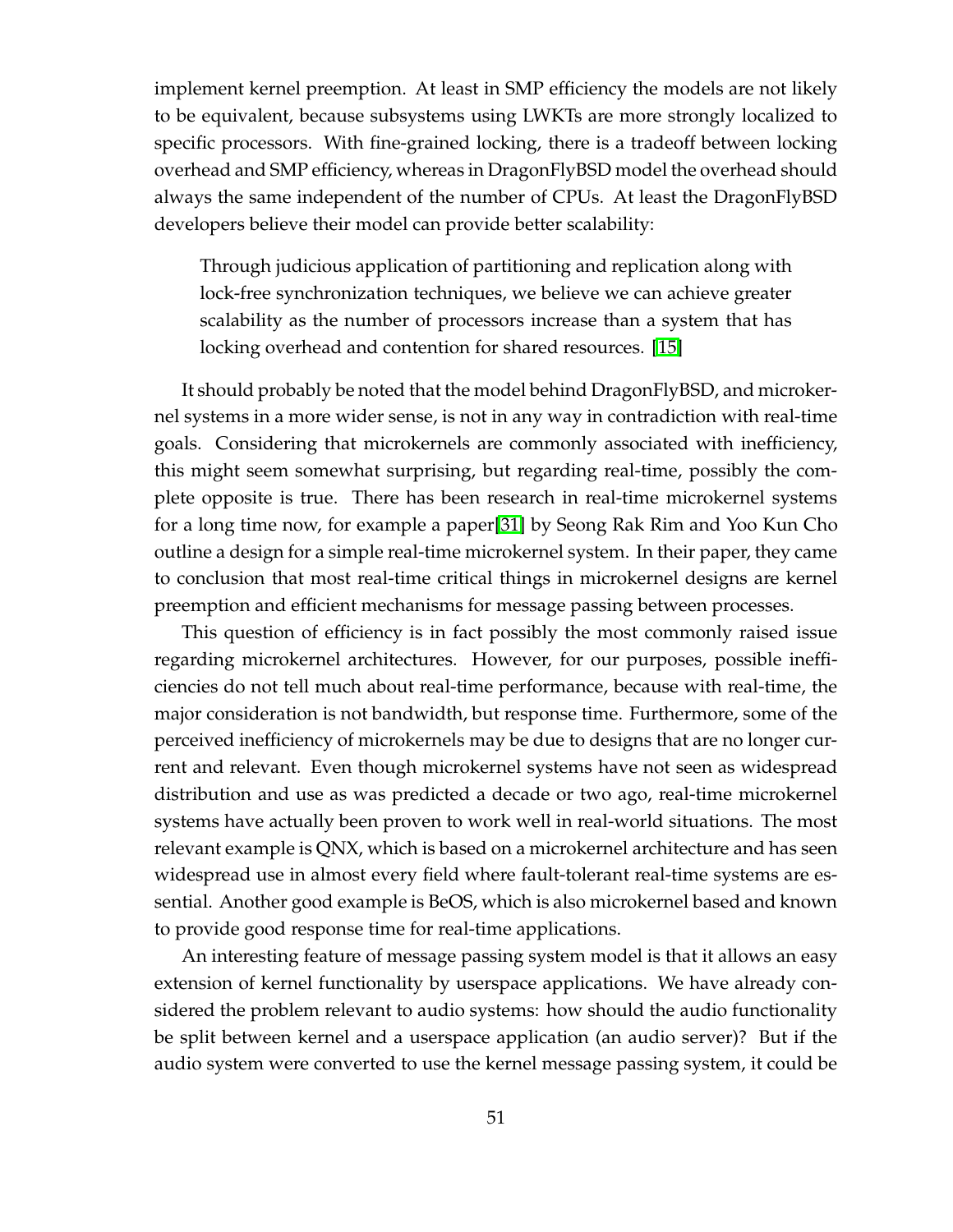run either as a specially-privileged application or in kernelspace. If it was run as a process, this would make it more reasonable to turn it into a more flexible subsystem, with mixing, processing and inter-application routing. Bugs in audio system would not lead to a system crash, but it could simply be restarted by the kernel.

This idea is not in fact limited to message passing kernels. Monolithic systems could also move part of the audio functionality to userspace by using a server that implements parts of the kernel audio system, as the kernel would contain some simple API that would merely provide a narrow, unrestricted access to audio hardware. Applications would be forced to connect to the server, instead of using the kernel directly. However, in DragonFlyBSD plans, the message passing interface could provide a generic interface to kernel subsystems from userspace, solving the problem of split functionality for every system service that might face it.

What is also interesting in this is that exporting message passing to userspace can allow easier kernel customization for application requirements. At least the DragonFlyBSD developers believe, that there are "huge performance benefits associated with closer integration between user-land and OS facilities"[\[15\]](#page-125-4), which is a claim that can be supported by various research that has been done on exokernels. The enabling technology in DragonFlyBSD for this integration is their message passing model. On the other hand, it is rather difficult to say whether or not this could provide any meaningful performance benefits for audio software, and if yes, what specific audio system designs would enable this. Nevertheless, it is an interesting question, and some experimentation might be necessary to gain a better understanding of this issue.

One benefit that message passing monolithic kernels can have over microkernel models is efficiency, as microkernels have more context switching overhead associated with them. On the other hand, quantitative and qualitative developments in CPUs can possibly mean that this overhead will not be meaningful in the long term. Microkernels can also provide an interesting way to bring real-time performance to Unix with only small changes to monolithic kernel itself.

## **4.5 Monolithic kernels on microkernels**

One possible technique to turn monolithic non-real-time Unix kernels into real-time systems is to run them as an application on top of a real-time microkernel. This model can provide real-time guarantees to applications, by using the microkernel to interrupt monolithic kernel, and by scheduling real-time processes from the microkernel. This model has been successfully used with Linux, FreeBSD and NetBSD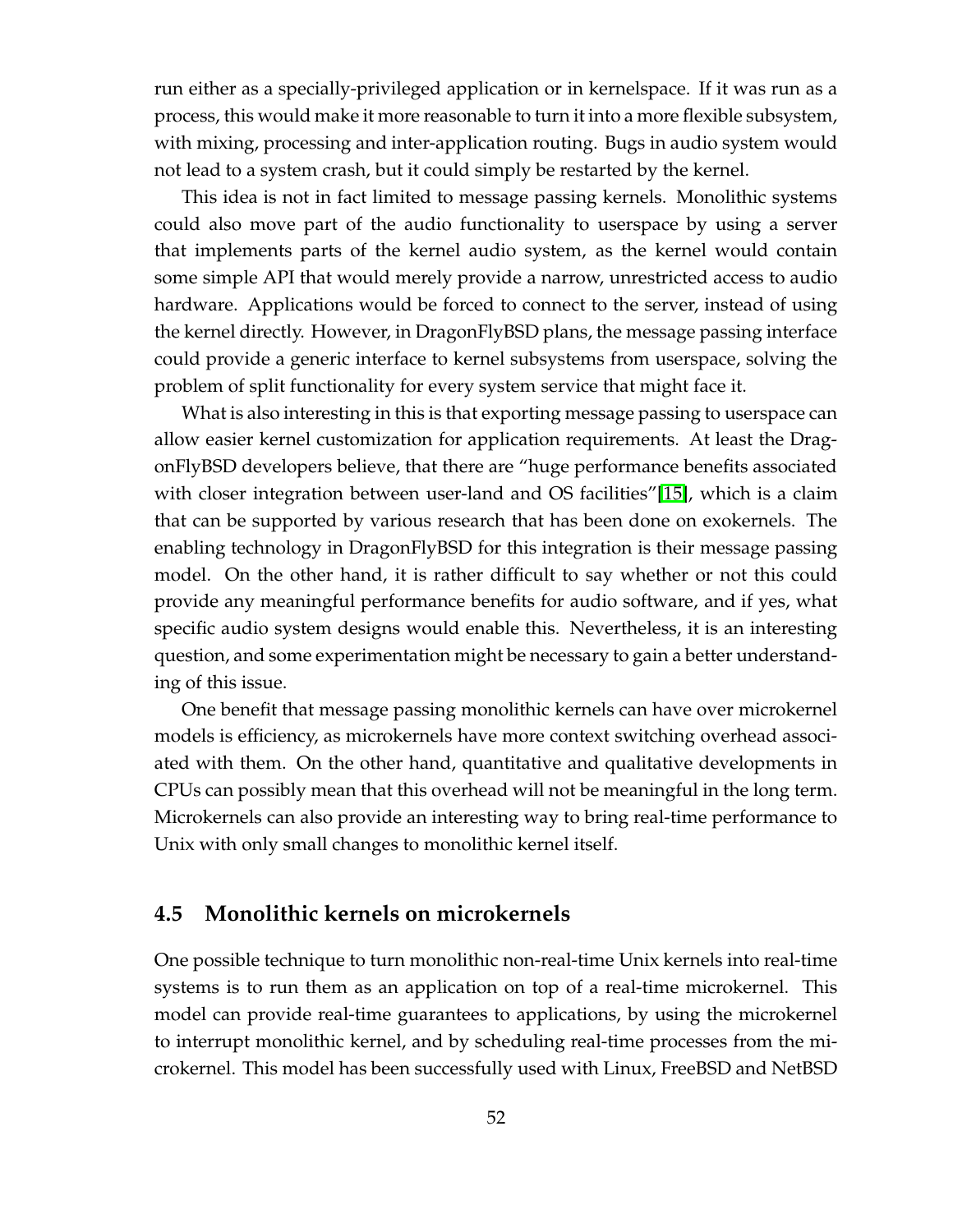kernels by a company named FSMLabs, in its RTLinux and RTCoreBSD offerings. They can provide hard real-time guarantees that are commonly needed in industrial settings, and can be a good fit in cases where real-time control of some devices needs to be used in conjunction with some other applications.

The basic problem with this model is that real-time processes can not commonly access services provided by the monolithic kernel, since it does not provide realtime guarantees. Instead, the applications need to use a special purpose API for communication with the RT microkernel. FSMLabs' software also provide interfaces that allow real-time processes to communicate with non-real-time processes, and let them even be run as part of the address spaces of non-real-time processes.

The systems offered by FSMLabs do not, in fact, utilize a pure microkernel architecture. Instead,

unlike the famously slow microkernel or, even worse, virtual machine, RTCore allows the platform operating system to go directly to hardware for non-real-time devices, to manage its own memory, and to schedule its own processes free from interference or costly layers of emulation.[\[9\]](#page-124-3)

Providing this direct access should thus sidestep the inefficiency that has commonly been associated with microkernel architectures. It might be interesting to know how serious this inefficiency could be. Jochen Liedtke et al. have written a paper addressing this issue, and tested the performance of a combination of Linux kernel and an L4 microkernel. Linux was modified to be run as a single application on L4, that implements its own IPC and address space control mechanisms. Their results indicate that the performance penalty associated with L4 microkernel was about five to ten percent for most applications. They arrived to the following conclusion:

The goal of this work has been to understand whether the L4  $\mu$ -kernel can provide a basis on which specialized applications, including those with real-time requirements, can be built such that they run along with normal operating systems and their applications on a single machine. The results described in this paper encourage us to pursue that line of development. [\[18\]](#page-125-5)

Thus, at least with some microkernel designs, the inefficiency should not be a very serious issue. The main practical difficulty for audio systems is that audio subsystems should be written to use the microkernel, instead of the monolithic kernel services, if they want to gain the real-time guarantees. This also means rewriting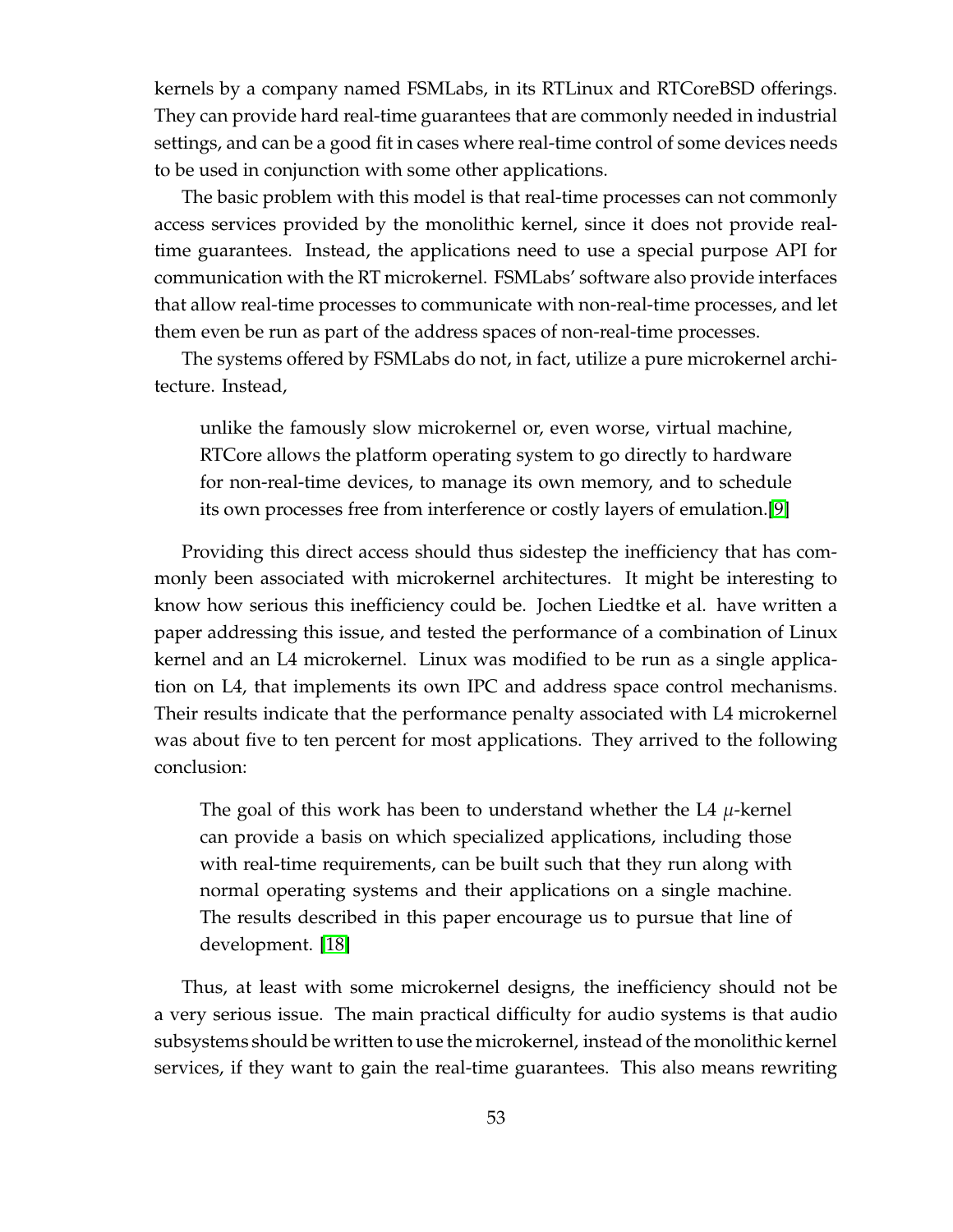device drivers to run on the microkernel instead. Thus, it seems that this model does not provide an easy way to any real benefits for most audio work.

However, because microkernel systems can clearly provide fine real-time performance, reliability and flexibility, this model could be useful as a starting point for an evolution of a monolithic system to a real microkernel based one. This path of system evolution can be interesting to contrast with the one in DragonFlyBSD, where a monolithic system evolves gradually into a more microkernel-like system, instead of being put first to run on such one.

# **4.6 Real-Time features of operating systems**

Kernel design is quite certainly the most critical aspect that affects a system's realtime behaviour. Yet real-time applications may need to expect more than simply quick process dispatch latency and wait-free execution of system calls from an operating system. These features commonly include memory locking and access to accurate timing information, so we will briefly introduce these here.

### **4.6.1 Memory locking**

Memory locking is in fact a mechanism that is needed to guarantee good process dispatch latency for processes. It means locking (or "wiring") an application's virtual memory pages to physical memory, so that any memory pages will not be temporarily swapped to disk. This is generally needed by real-time applications, because otherwise, if some part of process address space needed to be fetched from disk before it could be accessed, process execution would be face unexpected delays. These delays would be determined by the access and read times of swapping media, which may be affected by other tasks.

By using the *mlockall(2)*[\[26\]](#page-126-0) system call, these delays can be avoided by disallowing the swapping of a process memory space. The disadvantage of this is that wiring address space in this way needs to be an operation that is limited to superuser, because otherwise any user could consume most or all of physical memory. In addition, memory locking may not always be possible, due to a lack of free physical memory.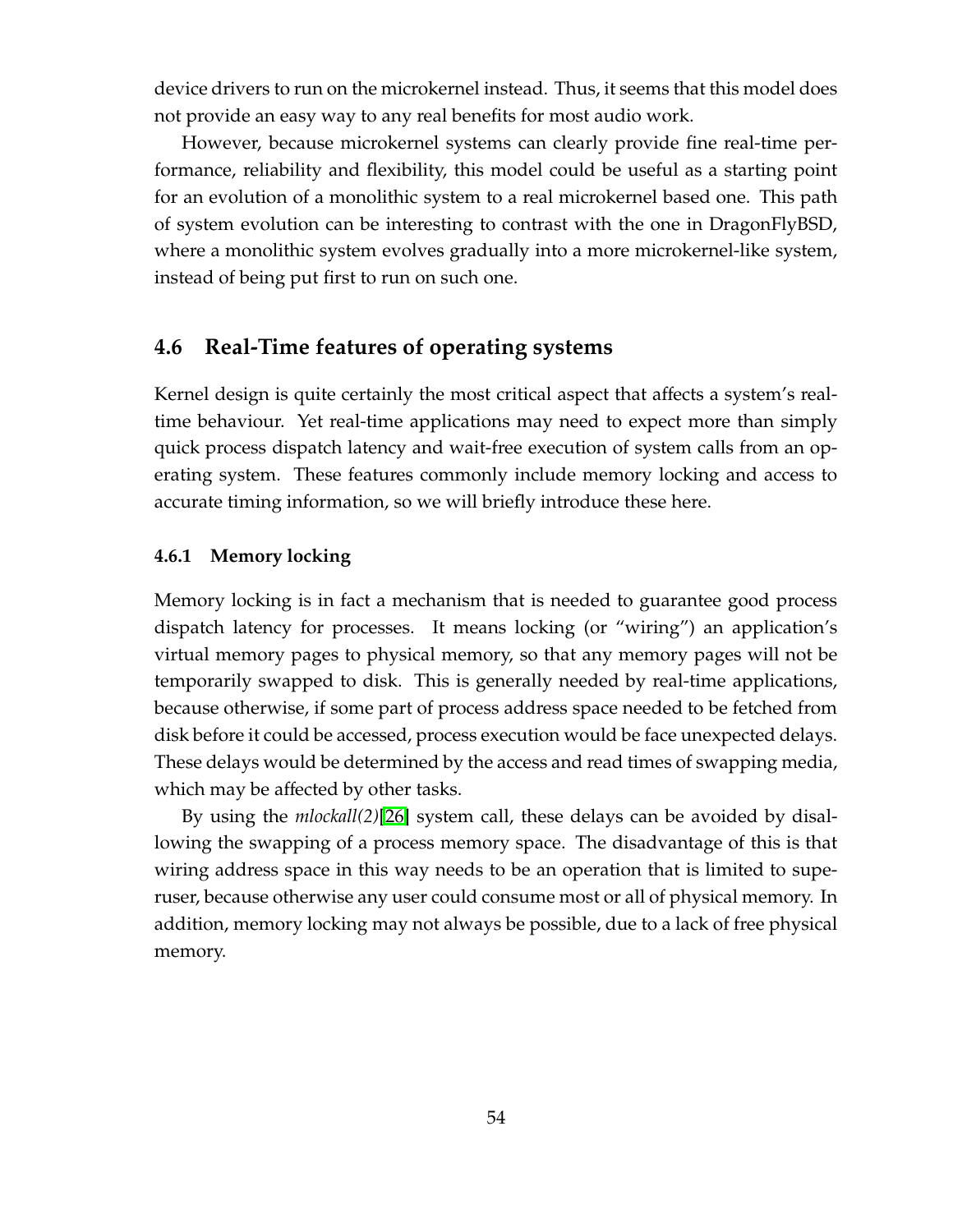### **4.6.2 Clocks and timers**

Real-Time implies that application execution needs to be synchronized with time some actual temporal events, clocks or equivalent. This raises a practical problem: how should this connection be established?

A general interface to get timing information in Unix systems is the *gettimeofday(2)*[\[3\]](#page-124-4) system call, that can be used to get the current time. This timing information is accurate to the system clock level, and corresponds to one system clock tick, which is normally ten milliseconds in BSD systems. Because continuously polling timing information is rather inefficient, Unix systems also provide an interval timer that can be accessed with *getitimer(2)*[\[3\]](#page-124-4) and *setitimer(2)*[\[3\]](#page-124-4) calls. Using this interface, an application can request a signal to be delivered to it after some time interval, which can be used to synchronize application with system clock. These times can measure real or process virtual time, where these correspond to SIGARLM and SIGVTALRM signals.

The problem of the inaccuracy of the system clock is present with interval timer interfaces as well, because short time intervals will still be rounded up to system clock tick resolution. It is possible to try to work around this limitation with *nanosleep(2)*[\[26\]](#page-126-0) call, that allows an application to suspend its execution for a shorter time, but this can obviously be a problematic approach.

On the other hand, relying on these interfaces may not be necessary at all for many applications. If an application's I/O activity is in some way connected to interrupts of some hardware device, then, as those interrupts are synchronized with real-world time, they can also be used to synchronize process execution. For example, in the case of audio applications, if an application reads audio data from an audio device, the input data blocks will be received in some specific intervals. This way, the audio device can function as a clock controlling the execution of an audio application. This means that even in a distributed audio system, the processes may not need to resort to querying system time or using interval timers in order to function correctly.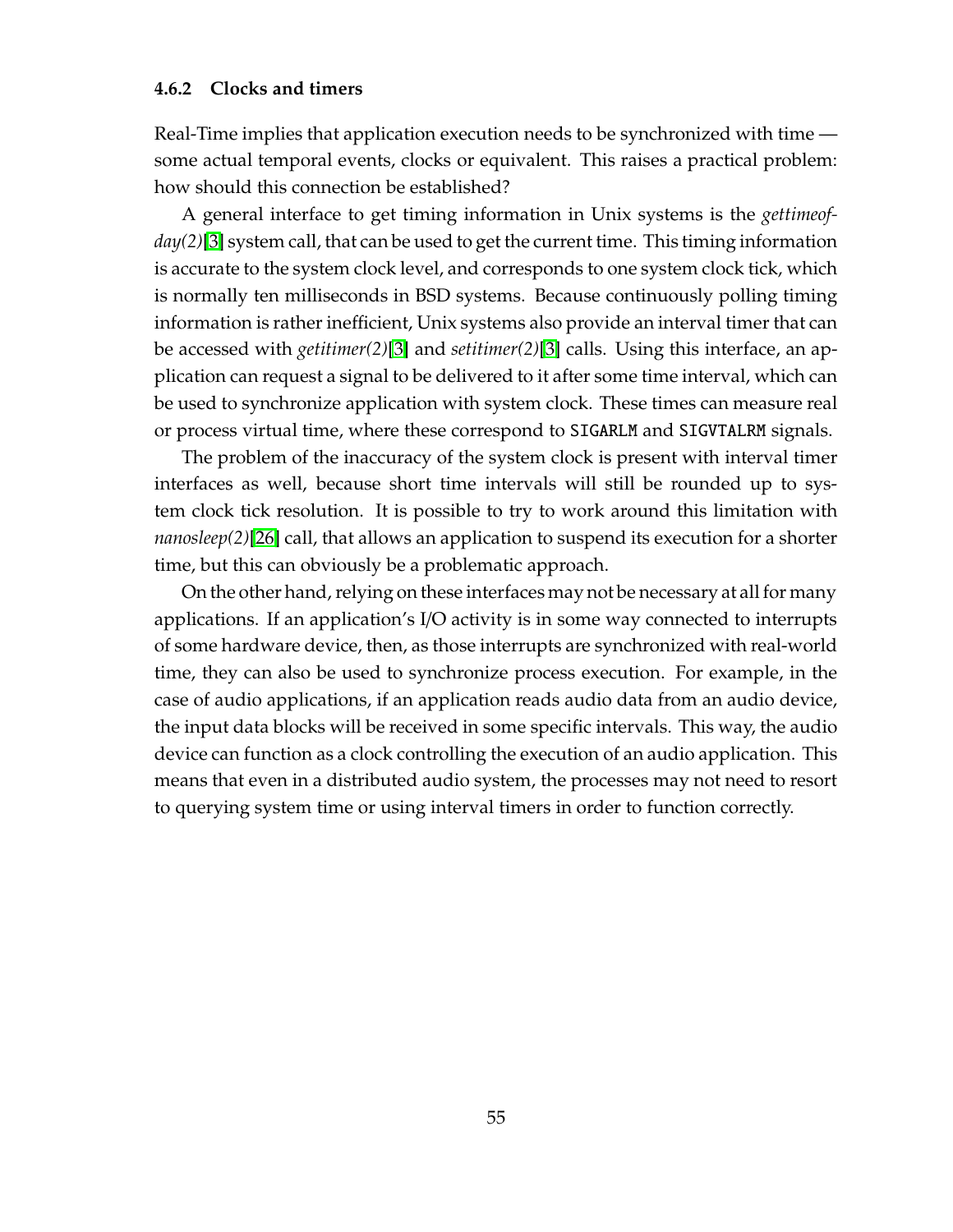# **5 Real-Time scheduling**

As was explained in chapter [2,](#page-138-0) scheduling means the process of apportioning CPU resources to kernel tasks and user applications. The traditional Unix scheduling algorithm does not pay any special attention to tasks that may have real-time requirements. This is mostly because it is simpler and more fair to treat all processes equally, and the concept of a real-time task implies that some tasks have special requirements over others. In real-time scheduling, however, there must be mechanisms that can be used to guarantee some amount of CPU resources to processes that need them.

# **5.1 Traditional Unix scheduling and real-time applications**

In traditional Unix scheduling, the scheduler is mostly oblivious to different process resource requirements. The algorithm mostly tries to offer good latency to processes that do not demand much processor time, thus favoring most interactive applications. This has an important quality that the scheduler behaviour is self-tuning, adapting to the CPU usage patterns of applications. Typically, the user nor the applications do not need to inform the system how they should be treated, and the scheduler still provides satisfactory performance for most workloads.

On the other hand, in the traditional scheduling algorithm it is possible to adjust the relative priorities of processes. Applications can do this via *setpriority(2)*[\[3\]](#page-124-4) system call, that changes the *nice*-value of a process, affecting priority calculation. A user can adjust the same value with nice and renice utilities. Even though the main purpose of this mechanism is specifying the relative urgency of various tasks, it looks like this can be a useful mechanism for real-time tasks as well. This is because with most applications that have real-time requirements, it is necessary to inform the system scheduler about their special priorities anyway, and the nice-mechanism offers one simply way to do this.

Thus, it is interesting to consider how well the scheduling algorithm used in 4.4BSD could support real-time tasks, if process priorities were adjusted properly through the nice-mechanism. As explained in section [2.3,](#page-19-0) the scheduler uses mainly two equations to calculate user-level process priorities. The equation [2.1](#page-19-1) uses nicevalue and an estimation of CPU time to calculate process priority. The decay equation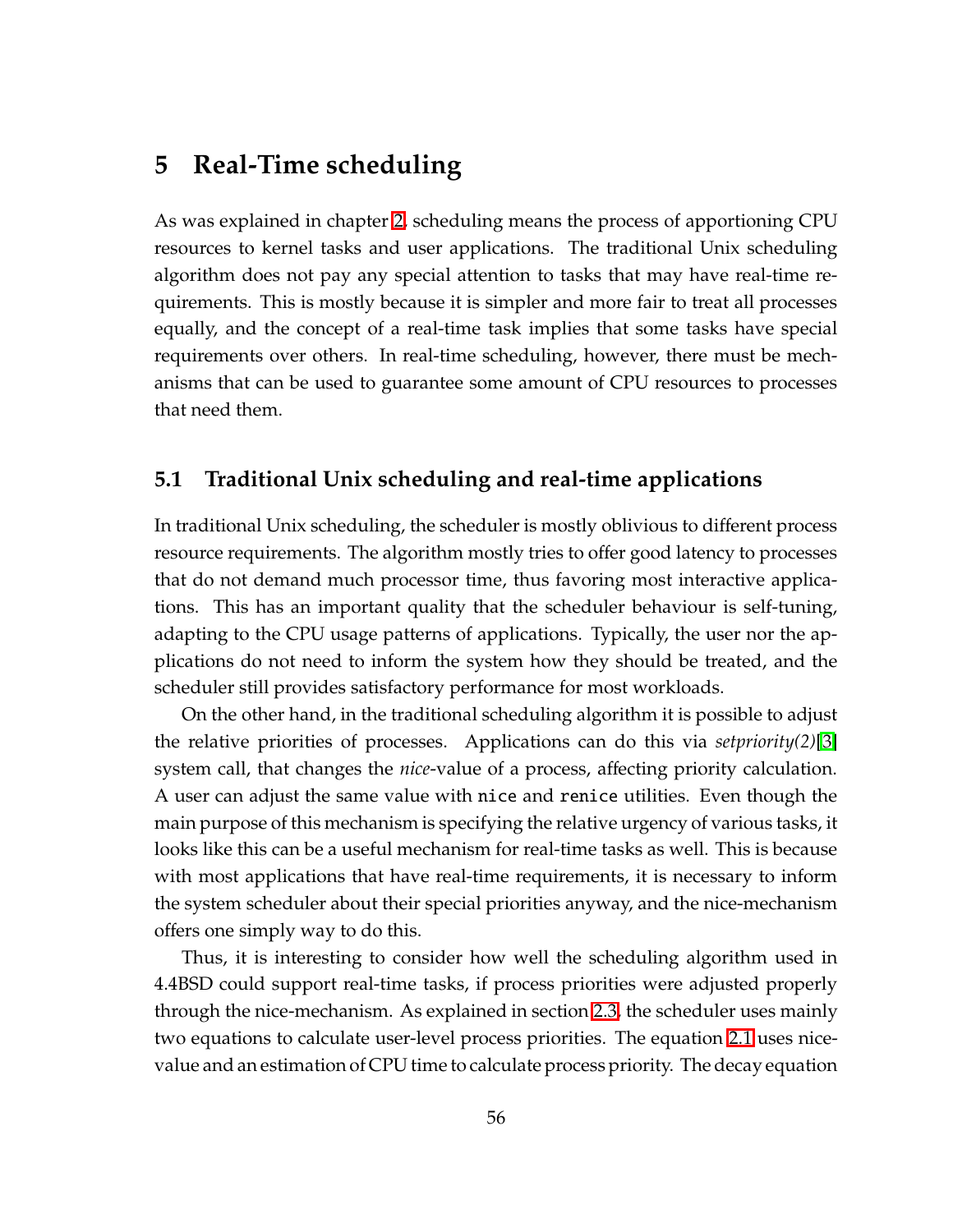[\(2.2](#page-20-0) on page [12\)](#page-20-0) is used to adjust the estimation of CPU time used by the process. The decay equation is used only once a second, the main one tunes process priorities in shorter cycles.

The algorithm could provide proper service to a real-time process, if using the highest possible priority adjustment would guarantee that a process would always be run preferentially to other processes not having a similar priority adjustment. The highest priority corresponds to the lowest nice-value, -20. Here, we ignore issues such as kernel design and priority inversion, that can interfere with process scheduling but are not actual faults in the scheduler itself.

A real-time process will have a monopoly on CPU time (on user-level) if the user-level priority of the process is always below or equal to PUSER, which means that in priority calculation it should always be true that

$$
p\_usrpri = PUSER + \frac{p\_estcpu}{4} + 2 * p\_nice \le PUSER
$$
 (5.1)

where PUSER has value 50 (the low limit of user-level priorities). The *p*\_*estcpu* value depends on process execution characteristics, and the decay algorithm. If we assume that the process uses all the available CPU time, the *p*\_*estcpu* will be increased by one at every clock tick. As the decay algorithm adjusts the *p*\_*estcpu* value at every second, it will be incremented one hundred times before decay equation will adjust it to some lower value. Thus, to find the range of possible *p*\_*estcpu* values that a constantly running process may have, we calculate the minimum for *p*\_*estcpu* with

$$
min(p\_estcpu) = \frac{2 * load}{2 * load + 1} max(p\_estcpu) + p\_nice
$$
\n(5.2)

Here, *max*(*p*\_*estcpu*) must be equal to *min*(*p*\_*espcpu*)+100. After solving the equation, we get

$$
min(p\_estcpu) = 200 * load + (2 * load + 1) * p\_nice
$$
 (5.3)

Since the *p*\_*nice* value is under user control, we can adjust it to -20, thus giving the highest priority to our real-time process. *load* means load average, that approximates the number of processes in scheduler run queue. For purposes of this proof, we can basically choose any value we like for it, so we give it a value of one, corresponding to the constantly running real-time process. From this we obtain that

$$
min(p\_estcpu) = 200 * 1 + (2 * 1 + 1) * (-20) = 140
$$
\n(5.4)

which means that in this case *p*\_*estcpu* value will be between 140 and 240. Since the value 240 represents the worst case, where the user-level priority of a process gets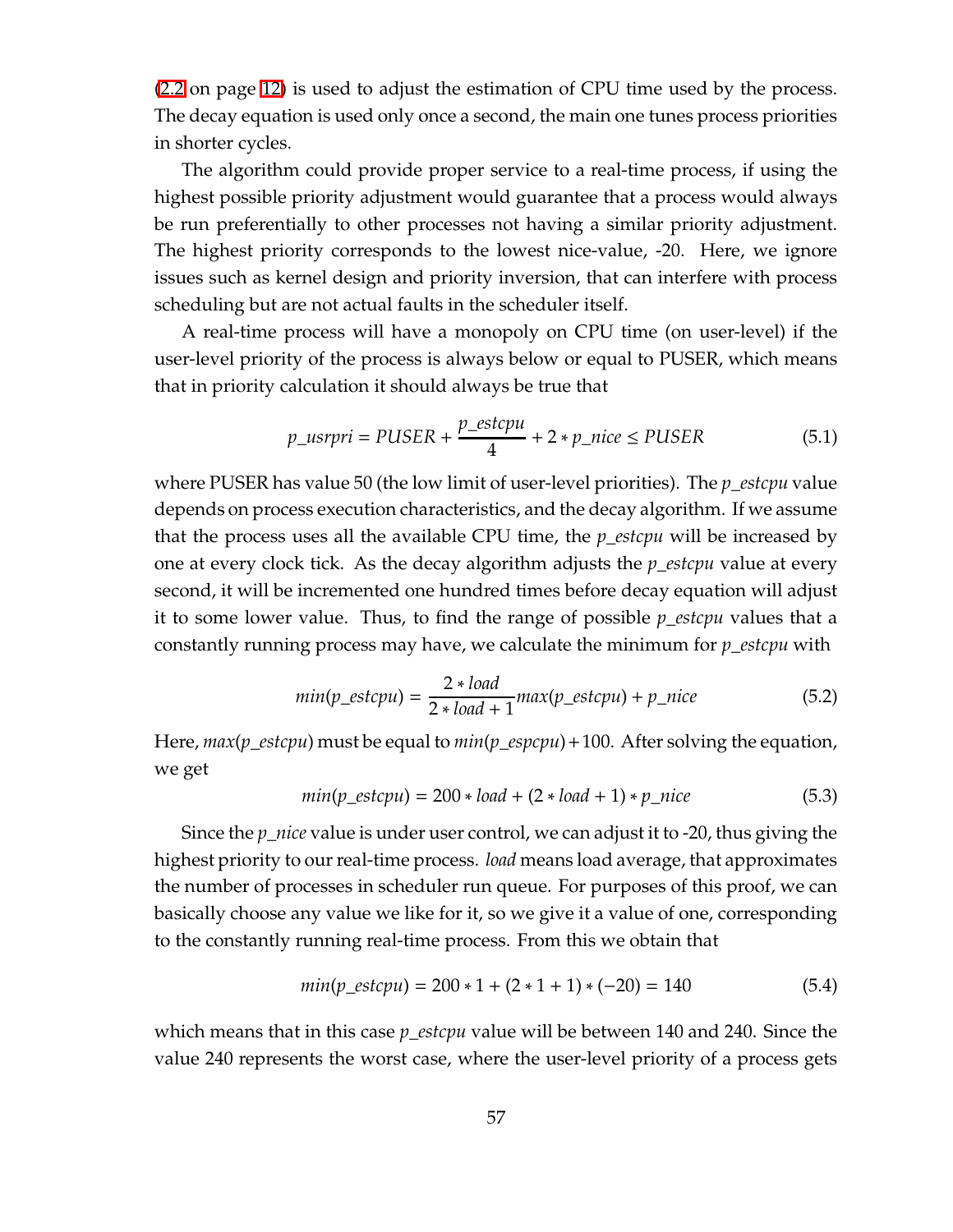its maximum value (and thus lowest priority), we use that to check if it satisfies our criteria for a real-time process:

$$
p_{\perp} \text{usrpri} = \text{PUSER} + \frac{240}{4} + 2 \cdot (-20) = \text{PUSER} + 20 \le \text{PUSER} \tag{5.5}
$$

As this is obviously false, this means that a process with a nice-value of -20, in a system with load average of one, can not constantly run and hold the highest userlevel priority. This does not mean that a process running only in short bursts can not keep the highest possible priority. Nevertheless, it is clear that the nice-mechanism is not adequate to elevate a priority of even a single process over other ones — thus, the scheduler is strictly time-sharing.

It, however, turns out that none of the current BSD variants use the original scheduler as it is, but have made a few small modifications to it.[\[27\]](#page-126-5) First of all, the algorithm used in both NetBSD and OpenBSD have left out the nice adjustment when decaying CPU usage estimates. Furthermore, the equation for user-level priority calculation has been modified to this:

$$
p_{\text{u}} \cdot \text{u} = \text{PUSER} + p_{\text{u}} \cdot \text{u} + 2 \cdot p_{\text{u}} \cdot \text{u} \cdot \text{u} \tag{5.6}
$$

These changes alone would not make any considerable difference to real-time operation. But with these changes, the value for *p*\_*estcpu* was also limited to the maximum of 36.[\[28,](#page-126-6) /sys/sys/sched.h] This has two interesting effects. It means, that processes with nice-priority of +20 will always get a lower priority than processes with normal priority. The other interesting effect is that processes that are given nice-priority of -20 will get their user-level priority below or equal to PUSER. Thus,

$$
p_{\perp} \text{usrpri} = \text{PUSER} + 36 + 2 \cdot (-20) = \text{PUSER} - 4 \le \text{PUSER} \tag{5.7}
$$

and these processes have an effective real-time priority, while the actual scheduler algorithm used is primarily time-sharing.

However, this situation is further complicated by the fact that kernel level tasks always have higher priorities than user processes in traditional kernel design. Hardware interrupts can trigger system activity that overrides the needs of a real-time process. Furthermore, if there are some processes blocking in kernel, these may get to execute preferentially, even if their user-level priorities were lower than those of other processes. Thus, a more complete solution to real-time scheduling should involve separating the real-time priorities into their own class, or treating user priorities in some different way.

It should also be noted that if this mechanism is used to elevate priorities of several processes, those will be run in round-robin fashion — it can not possibly to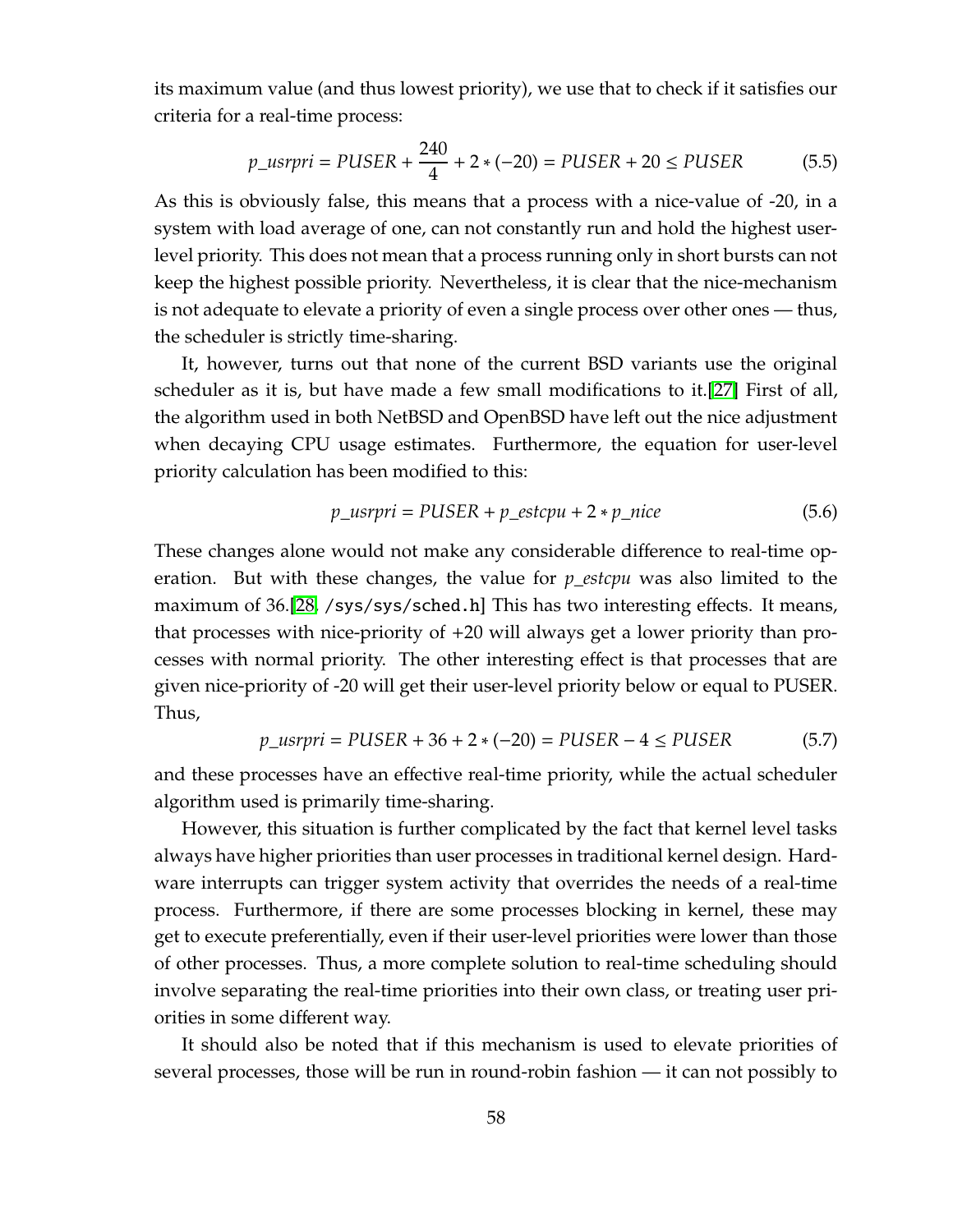specify that the priority of some process should be higher than some other process at all times. Thus, while the nice-value mechanism is not a perfect solution, it may be good enough to differentiate real-time audio processes and threads in desktop applications, so that they will be scheduled correctly. In any case, many Unix systems have included an ability to assign static priorities to processes, as mandated by the SUS and POSIX standards.

# **5.2 SUS scheduling policies**

Currently, the most important specification determining the Unix system API is probably the Single Unix Specification version 3 (SUSv3)[\[24\]](#page-125-6), that is mostly based on POSIX, an older standard. In addition to the basic priority control interfaces for timesharing scheduling, SUSv3 defines some scheduling policies that real-time applications might expect to find in an operating system. The main policy is SCHED\_OTHER, whose behaviour is implementation defined and commonly corresponds to timesharing. Applications can use it to say that they do not need any special scheduling policy.

In addition to SCHED\_OTHER, SUSv3defines three new policies, known as SCHED\_FIFO, SCHED\_RR and SCHED\_SPORADIC. Processes that are run under the first two of these policies will have static priority assignment, so that using strict priority hierarchies becomes possible: it can be assumed that some processes will always run preferentially over others.

SCHED\_FIFO means that for the processes that request this policy, the scheduler has a queue that contains the processes in the order they are going to be scheduled. The queue is ordered so that the processes that have spent the longest time without being executed are at the head of the queue. Processes run until they either make a blocking system call, or yield their turn to the next one in the queue. Processes can have at least 32 different scheduling priorities, and thus there may be several scheduling queues for this policy. Because processes have priority over time-sharing processes, this policy is well suitable for real-time applications.

SCHED\_RR policy is identical to SCHED\_FIFO, with the exception that processes are moved to the tail of the scheduling queue after some specific time period has elapsed. The point of SCHED\_RR is to guarantee that all processes at the same priority can receive some processor time. Like SCHED\_FIFO, the policy should be useful for applications that may need real-time scheduling.

SUSv3 also contains a definition for SCHED\_SPORADIC scheduling policy, that is suitable for a sporadic server and similar to SCHED\_FIFO, except that process priorities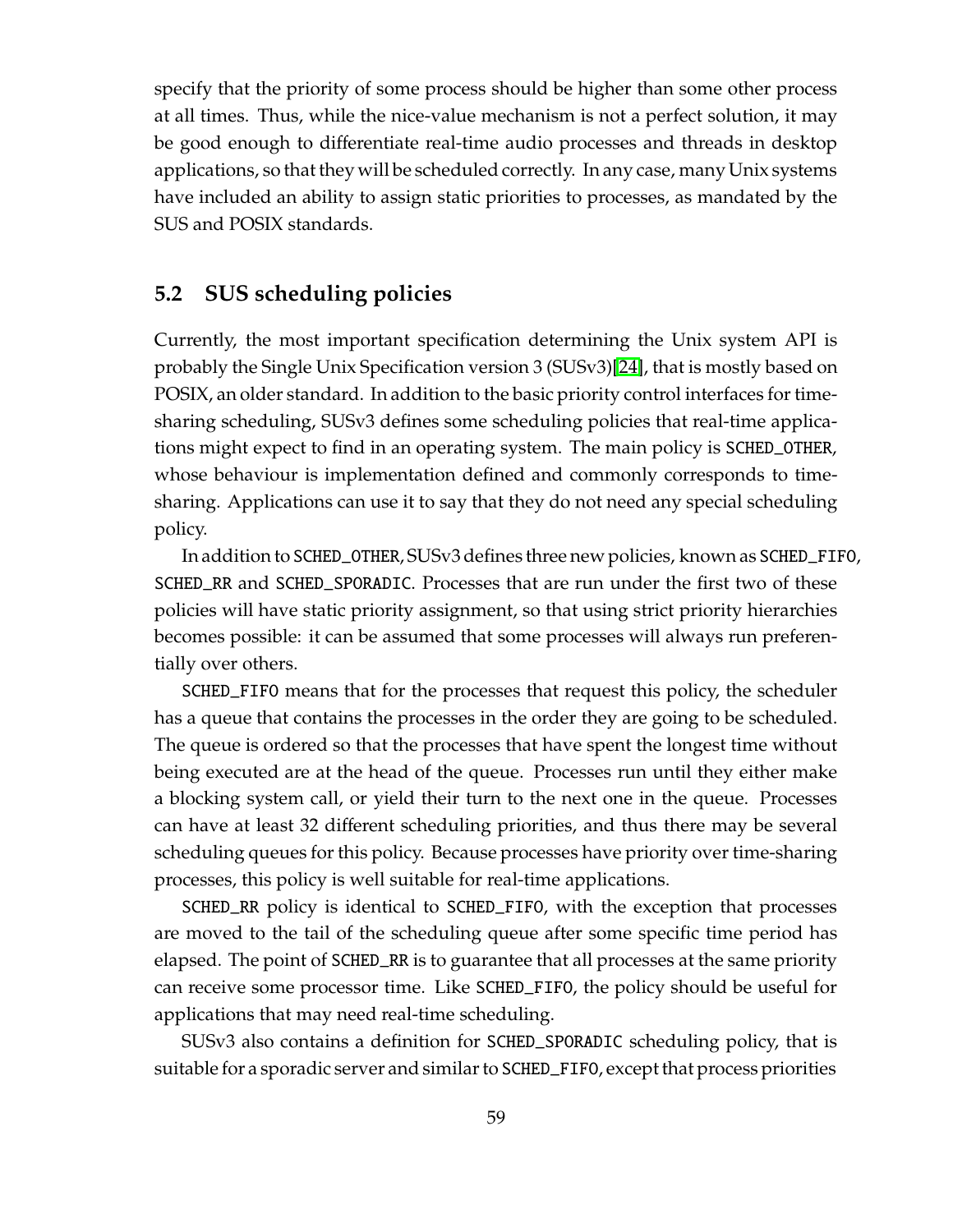may be dynamically adjusted. Priorities are chosen between two different priorities, depending on two parameters, *replenishment period* and *execution capacity*. The policy is designed for applications that need to be activated periodically, for example to handle some events. It should be a good fit for real-time tasks with hard deadlines, where these tasks should be known so well that *replenishment period* and *execution capacity*-parameters can be calculated or estimated. This policy is not as commonly implemented as the previous two, and does not seem particularly useful for tasks such as real-time audio processing.

Both SCHED\_FIFO and SCHED\_RR seem to be quite widely implemented in Unix systems, but they are still currently missing from OpenBSD and NetBSD. Adding these policies to the time-sharing scheduler should not be very difficult. On the other hand, considering these systems' kernel design and inability to guarantee good process dispatch latencies, these scheduling policies might not be very useful anyway.

It is an interesting question what additional benefits these policies could bring into a distributed audio system. That is, in the case where audio processing occurs in separate processes, but which are all run in the same computer. Compared to using the nice-mechanism, using SCHED\_FIFO or SCHED\_RR policies offer better control of the scheduling preference of the server and clients.

One interesting application of these policies is fitting the scheduling order of applications with the tasks that they are accomplishing. Due to the fact that the system scheduler can not (and should not) know how some process's activities may affect the schedulability of other processes, the scheduling is likely to make some unoptimal scheduling decisions, leading to unnecessary context switching. By adjusting process priorities appropriately, the scheduler can be made to do the right thing, even when it is not aware of the basis of the decisions behind the priority hierarchy.

For example, if within a single processing cycle the server should be run only after all clients are run first (as would be the case in pure parallel topology, explained further on at subsection [5.3.5\)](#page-73-0), the server priority could be set to a lower value than all clients. Thus, if any client has some work to do, it will be run before the server can continue its execution. To make this work, this means that the server needs to ask clients to request the kernel to set their scheduling priorities to some proper values. Nevertheless, these scheduling policies can be used to gain finer control over application execution order.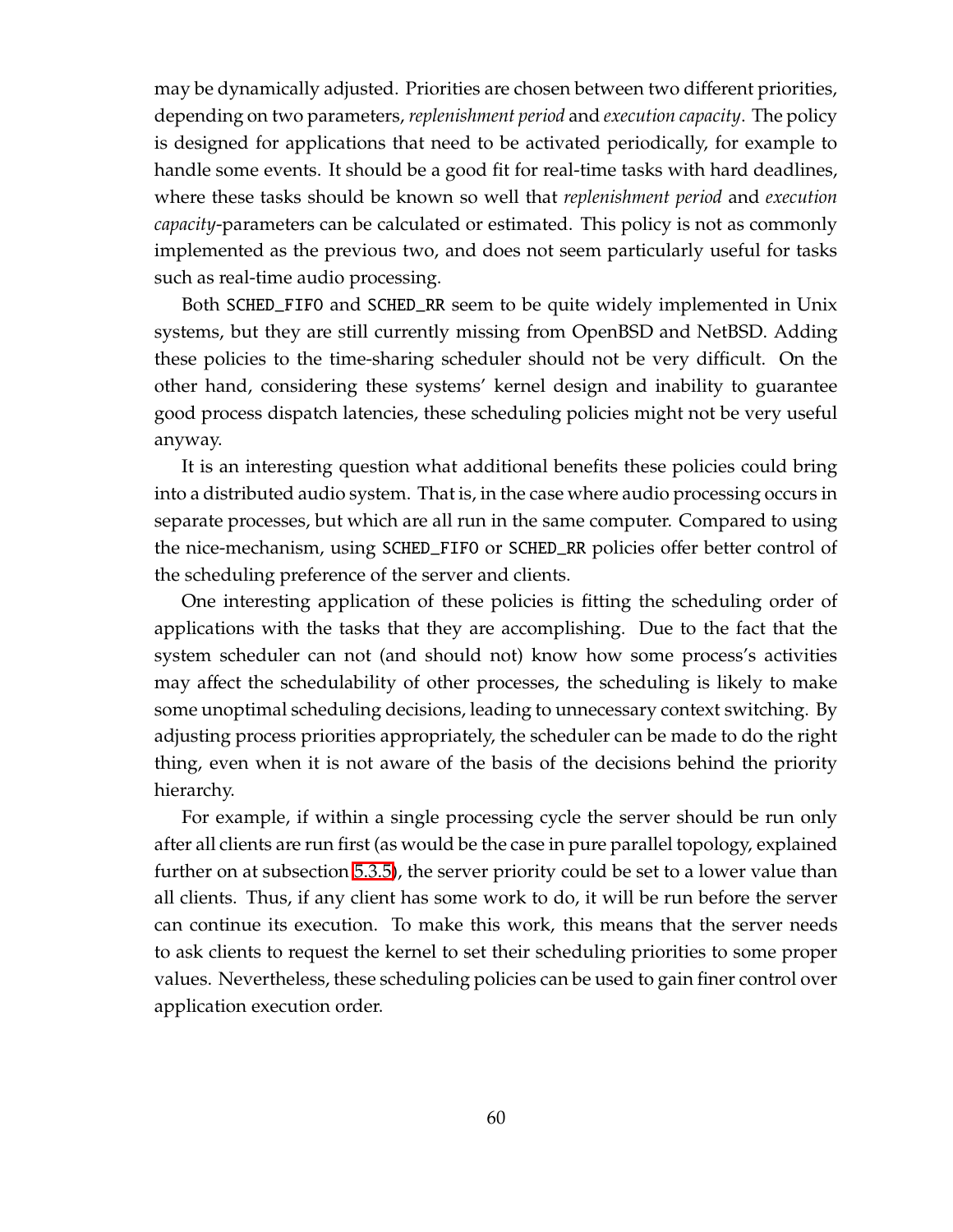# **5.3 Scheduler implementations**

As discussed above, the problem of real-time processing can partially be solved with small changes to the traditional Unix scheduling algorithm, or by somewhat larger changes that add handling of additional policies. But there are still other problems in these scheduling algorithms, such as inability to guarantee a portion of CPU resources to some specific process or process group, as well as bad scalability to a very large number of processes. We will now look at some of the scheduler implementations and see how their design might answer these problems, and how that could affect their suitability for real-time tasks.

### **5.3.1 SVR4 scheduler**

Coming up with scheduling algorithms that could support real-time applications, and implementing those algorithms, was part of the research that went into many commercial Unix-variants in the late eighties and early nineties. As a joint effort by AT&T and Sun, Unix System V Release 4 (SVR4) was released in 1989, and it included a complete scheduler redesign, using a modular scheduling framework. The framework was designed to separate scheduling policies from the mechanisms implementing them, thus following a common philosophy in Unix design. Similar design can be seen in many other areas in Unix systems, like in audio driver frameworks, and in the virtual file system interface, where file systems attach themselves to a high-level layer that provides common functions to access files in the file system. This meant that it was possible to extend the scheduler by writing separate scheduling classes (implementing policies) using functions provided by a generic, high-level scheduling layer:

The scheduler provides a set of class-independent routines that implement common services such as context switching, run queue manipulation, and preemption. It also defines a procedural interface for classdependent functions such as priority computation and inheritance.[\[43,](#page-127-1) p. 122]

SVR4 scheduler has 160 different priorities, with time-sharing, system and realtime priorities. Scheduler always runs the processes with highest priority, unless it is involved with non-preemptible kernel processing, but changing priorities is left to classes that implement specific scheduling policies. Two scheduling classes were included by default in SVR4: the time-sharing class using time-sharing priorities, and real-time class using real-time priorities.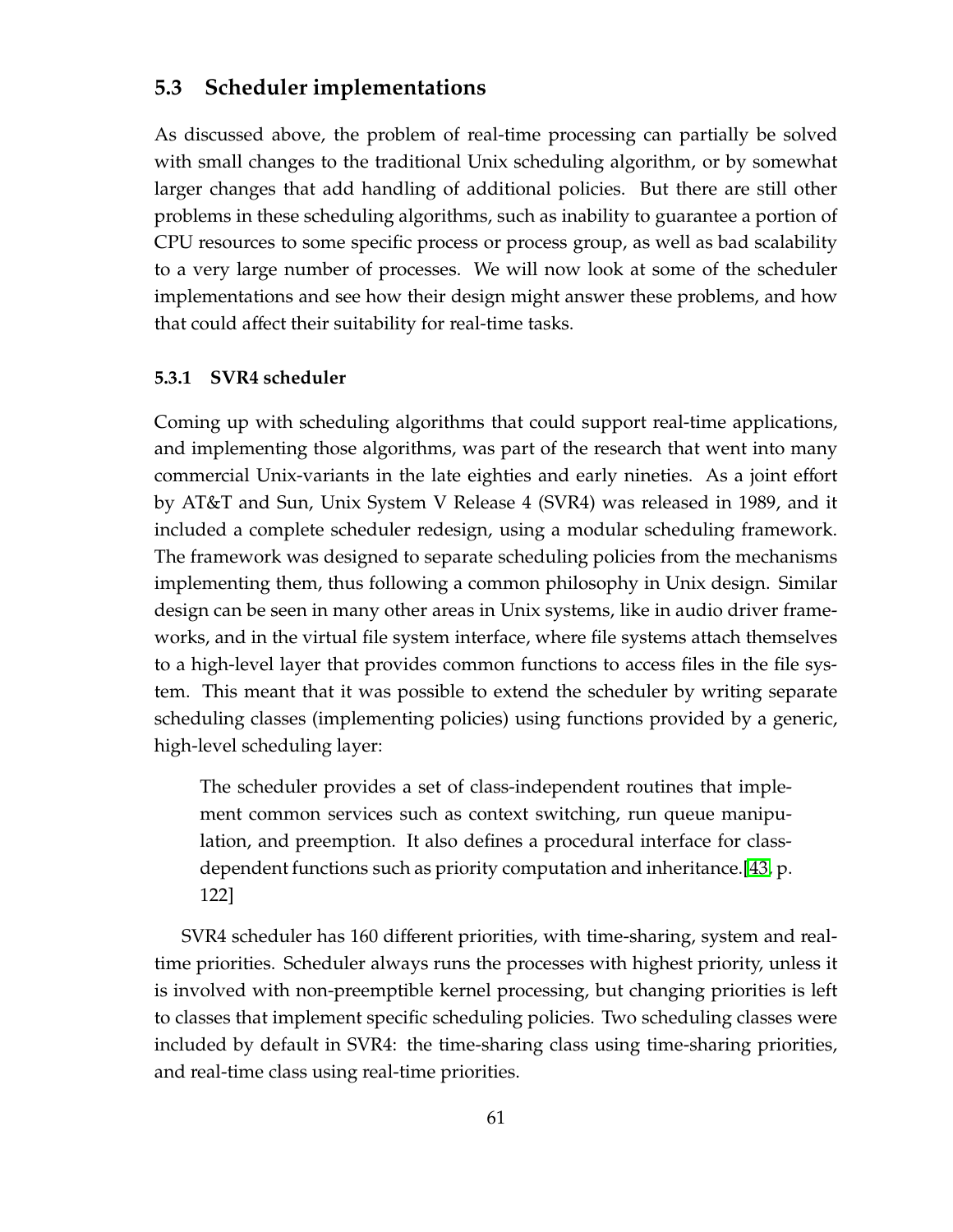The time-sharing class is similar to traditional Unix scheduling, using roundrobin scheduling and priority decay. However, it does not decay process priorities periodically. Instead it uses *event-driven scheduling*, where, "instead of recomputing the priorities of all processes every second, SVR4 changes the priority of a process in response to specific events related to that process."[\[43,](#page-127-1) p. 126] The scheduler behaviour can be adjusted by defining how various events should change process priorities. This use of events for priority decay has the benefit that the scheduler is fast and can scale well to a very large number of processes, because the decay does not have to be computed for all processes every second. Processes in the real-time class have fixed priorities, so decay does not apply to them, and their priorities can be changed only through *priocntl()* system call, that is restricted to superuser.

For real-time applications, the SVR4 scheduler design is a clear improvement over traditional scheduling, because it can support the real-time policies in SUSv3. What makes this even more useful is that real-time processes can have priorities that are higher than system priorities. In previous chapter the issues of kernel preemption was considered, but it was still slightly uncertain when the kernel should preempt and run some process, instead of continuing kernel processing. In SVR4 design the decision is clear: kernel should preempt only if processes with real-time priority become runnable. To achieve this, SVR4 kernel uses the semi-preemptible strategy:

SVR4 uses preemption points to divide lengthy kernel algorithms into smaller, bounded units of work. When a real-time process becomes runnable, the *rt\_wakeup*() routine that handles the class-dependent wakeup processing sets the kernel flag kprunrun. When the current process (presumably executing kernel code) reaches a preemption point, it checks this flag and initiates a context switch to the waiting real-time process. [\[43,](#page-127-1) p. 128]

While SVR4 scheduler provided useful flexibility and features to scheduling, event-driven scheduling has a side-effect that interactive processes might not be as responsive as with the traditional scheduler if they do not generate enough events. It has also been observed, that tuning the system for a diverse application set can be rather difficult, as Vahalia explains:

A major problem with the SVR4 scheduler is that it is extremely difficult to tune the system properly for a mixed set of applications. [Nieh 93] describes an experiment that ran three different programs — an interactive typing session, a batch job, and a video film display — concurrently. This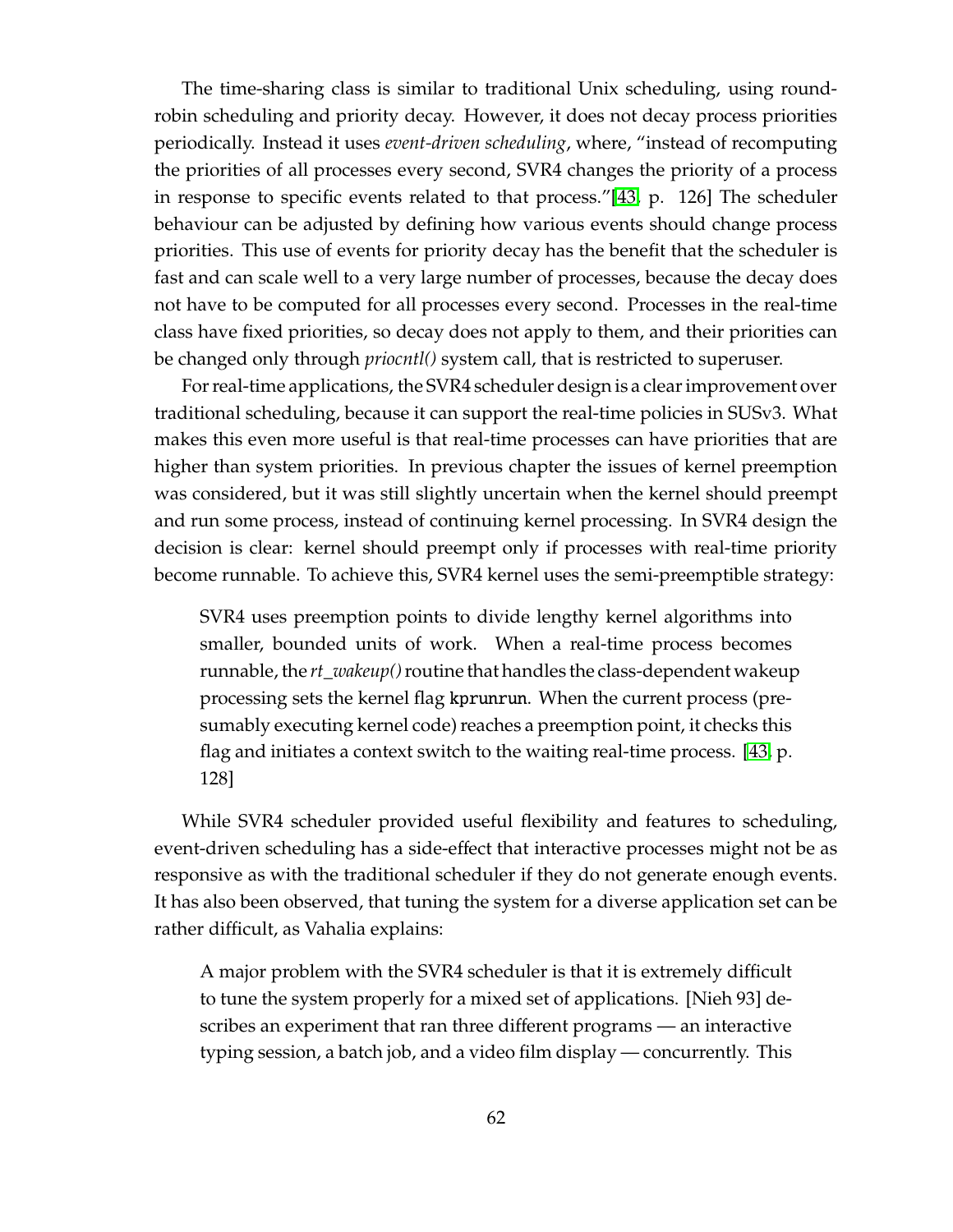became a difficult proposition since both the typing and the film display required interaction with the X-server. [\[43,](#page-127-1) p. 130]

This in fact suggests a problem in scheduling of client-server systems, which will be discussed later in this chapter. But it is also true that a strict separation of realtime and time-sharing priorities may not always be useful in real-world situations. Possibly a better scheduling framework should be able to make finer distinctions than simply "yes or no" regarding real-time requirements, and be readily useable without any specific priority tuning.

### **5.3.2 Schedulers in BSD systems**

As previously covered, current NetBSD and OpenBSD systems include a scheduler almost the same as was in 4.4BSD, with a few real-time friendly modifications. The FreeBSD project has, however, experimented with a scheduler called ULE[\[34\]](#page-126-7), that has an event-driven algorithm similar to the one in SVR4 scheduler. Since its design does not seem to bring anything new to real-time performance (while it does have support for real-time priorities), it is not covered in more depth here.

The current version of DragonFlyBSD still contains a scheduler mostly using the traditional algorithm with SUSv3 scheduling policies. However, they appear to have some interesting plans for their scheduling framework. In other current BSD variants, kernel level threads still have process context, and scheduling them is a task that belongs to the same scheduler that apportions time also to normal userland processes. However, since the DragonFlyBSD design heavily relies on Light Weight Kernel Threads lacking process context, they have their own scheduler in the kernel. This means and allows the separation of userland process scheduler (or many of them) from the kernel thread scheduler:

The LWKT thread scheduler is MP-safe and utilizes a fast per-cpu fixedpriority round-robin scheme with a well-defined API for communicating with other processors' schedulers. The traditional BSD multilevel scheduler is implemented on top of the threads scheduler.[\[15\]](#page-125-4)

This should make it easier to experiment with different scheduling algorithms for userland applications, or to run several schedulers concurrently. Some possible implications of this are covered in the following sections.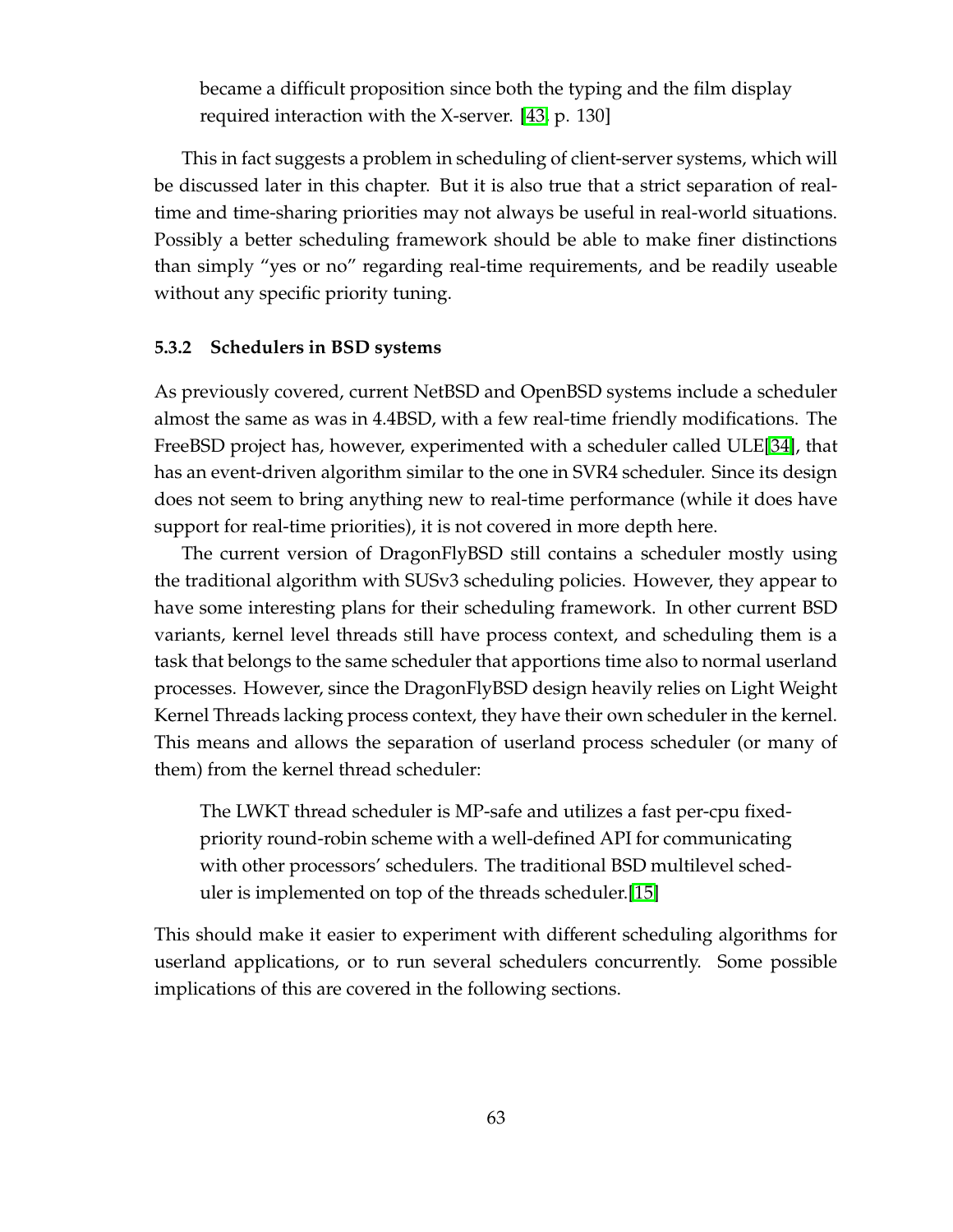### **5.3.3 Some problems in scheduler implementations**

Scheduler design is intimately related to kernel preemption, because it is the scheduler that needs to decide when to preempt the currently running process (possibly running in-kernel), and run some other process instead. An essential question about kernel preemption is when should it occur.

A good answer could be that it should be done whenever the user-level priority of the currently running process is lower than that of some other process. This would lead to better responsiveness in the whole user environment. But then the meaning of system level priorities becomes unclear, since they are considered only with kernel level threads (that lack user-level priorities). Kernel preemption could also be done only to preempt to processes with real-time priorities, as was done in SVR4 scheduler. In any case, real-time priorities should be higher than system level priorities.

#### **5.3.4 SMP and SMT**

Another issue that scheduler implementations have to face is how well they handle multiprocessor systems (MP) and also processors that are capable of doing simultaneous multithreading (SMT), that is, able to execute several program threads in parallel. Taking MP systems into special consideration is necessary, because if processes were blindly assigned to any available CPU, this would mean loss of efficiency in CPU cache utilization.

Thus, scheduling in MP systems should use some scheme to ensure CPU affinity, meaning that a process should usually be scheduled on the same CPU where it ran before. This is often implemented by having local scheduling run queues for each processor, and only occasionally moving processes from one run queue to some other one, to ensure proper CPU load balancing. However, CPU affinity is not a good idea for real-time processes: "fixed-priority threads are scheduled from a global run queue, since they should run as soon as possible."[\[43,](#page-127-0) p. 143] Separating run queues for time-sharing and real-time processes is also natural if there is a clear separation between the two classes.

SMT processors complicate this matter, because to applications they are essentially CPUs that masquerade as many CPUs. The real benefit that CPUs with SMT can provide is slightly higher CPU bandwidth, because operations can be parallelized, but, as was considered in previous chapter, they do not offer any clear latency benefit.

In fact, SMT considerably complicates the scheduling algorithms, because algo-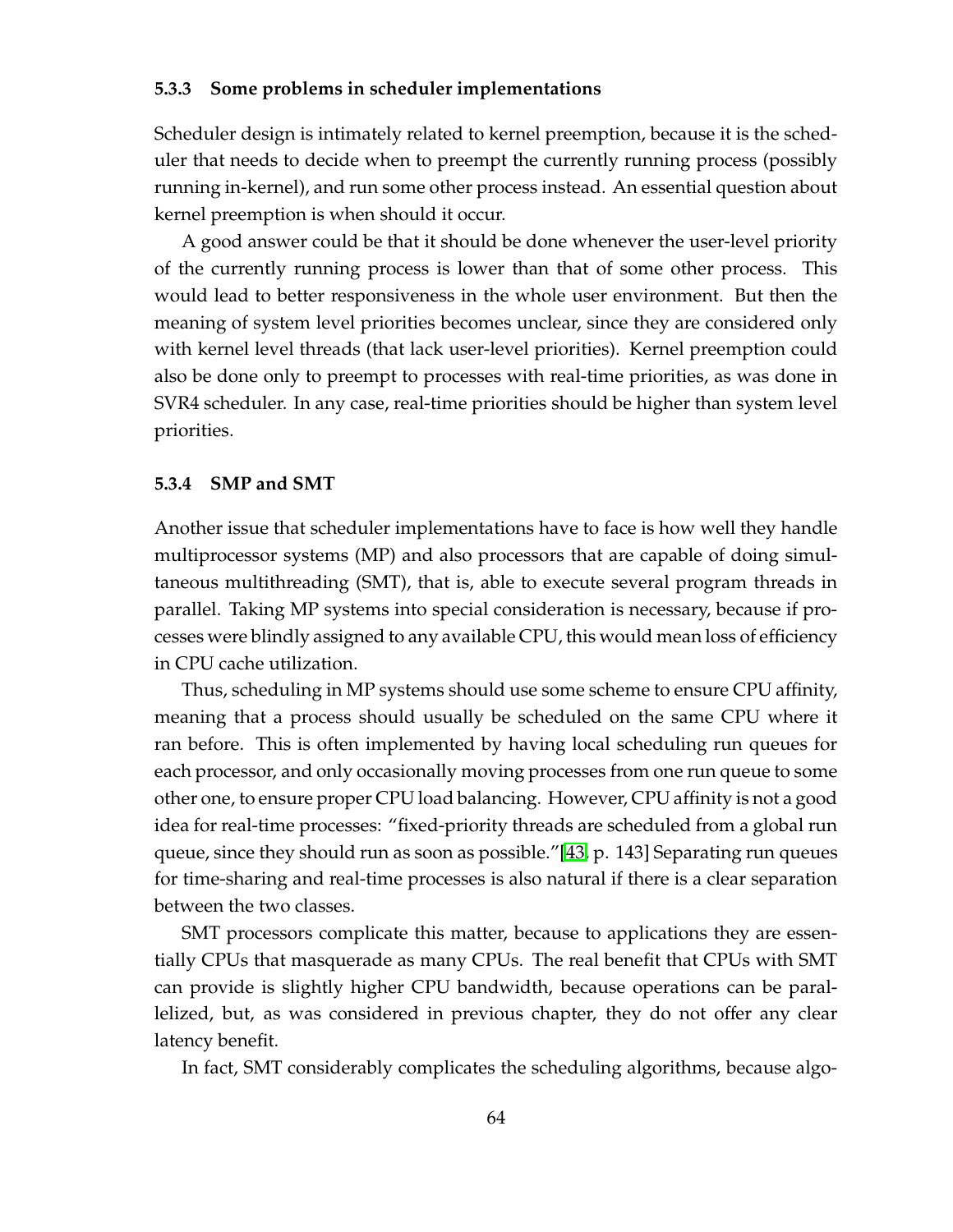rithms need to take into account the existence of "virtual CPUs" to take advantage of symbiosis, which means that "the execution time of a job depends on which other jobs are co-scheduled with it".[\[14\]](#page-125-0) One consequence of SMT is that the CPU affinity policy presented above is not adequate for handling SMT processors. One algorithm for implementing real-time scheduling on SMT processors has been proposed by Jain et al., where the algorithm "uses global scheduling, exploits symbiosis, gives priority to tasks with high utilization, and uses dynamic resource sharing."[\[14\]](#page-125-0)

#### **5.3.5 Scheduling of client-server systems**

Distributed systems, where individual parts are in the same scheduling domain (that is, under the control of the same scheduler) also raise additional difficulties. The main problem is that the schedulers do not and can not know enough about the dynamics of the distributed system. In such systems, scheduling an application can and will affect the schedulability and scheduling requirements of other applications. If processes work in concert to accomplish some task, an optimal scheduling algorithm should choose to run processes in order, where the task can be completed as quickly as possible. This means it should know the dependencies between subtasks that processes handle. The scheduler should choose to run processes so that when context switches are done, most or all the pre-requisite tasks each process depends on have been finished, and thus context switching between processes can be minimized.

For example, consider two basic client-server topologies, where clients are used for audio stream processing. In one with a "serial" topology, the server passes data through each client in its turn, and no parallel audio processing takes place. In "parallel" topology, the server sends the same data to all clients, letting them process it concurrently, and then receives and combines (mixes) the processed stream together.

Figure [5.1](#page-74-0) illustrates both these cases. The picture on the left shows the parallel case, where the audio streams flow concurrently to all clients, and the server receives them to mix them into one output stream. The solid lines in the picture on right side show the audio flows from client to client, corresponding to serial audio processing. Yet, as it simpler to implement such topology by letting the server have full control of the audio flows in the system, the dotted lines show how the server can act as a router for audio flows between clients. The test applications, which will be introduced in chapter [7,](#page-104-0) have been implemented to use these patterns.

In a serial topology, there is always only one process that can and should be scheduled next. Among these processes, the optimal scheduling should obviously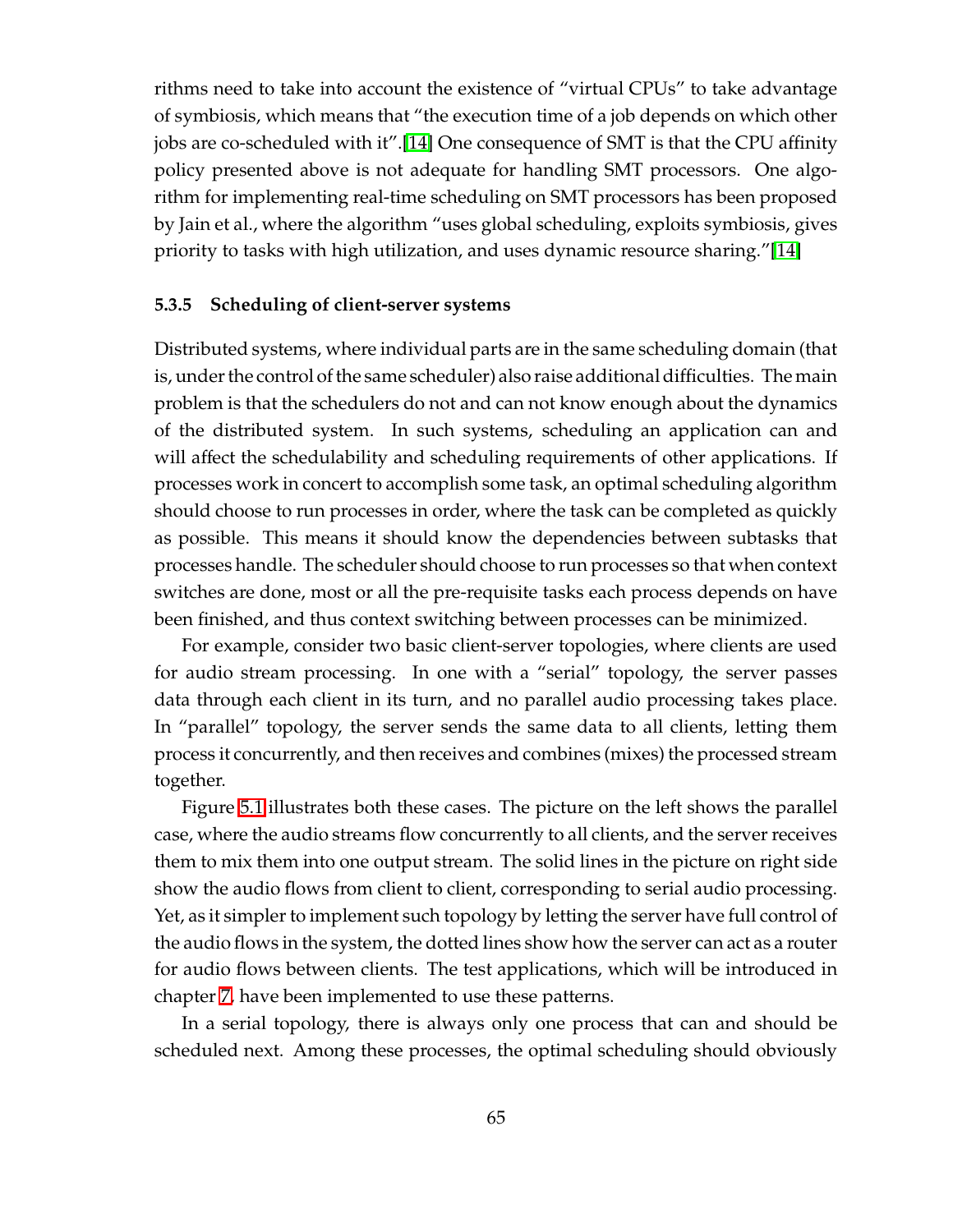

<span id="page-74-0"></span>Figure 5.1: Two audio processing topologies

always schedule that process. This may look like a difficult task, but in fact this is what will happen even if the scheduler does not know about this, if only processes do not have any other tasks and each of them block waiting on data.

With parallel topology, the problem becomes more real. Ideally, the server should run until it has sent the data to each client, and run again only after clients have finished. Otherwise the execution can ping-pong between server and clients, which is not necessary because the server can wait for all clients to complete before it needs to continue. The scheduler can not know this without any extra information about processes. Depending on the complexity of the system, the extra price paid by too frequent context switching might vary considerably — nevertheless, it is possibly not insignificant, as was considered in section [3.5.](#page-33-0)

Another problem in distributed systems is scheduling that is internal to the processes of the system. Some processes commonly provide services to other processes, for example, a client may request some action from a server. Thus, because a server may need to be handle many requests at any time, it raises the question on how should those requests be prioritized. This form of scheduling of clients is outside the system scheduler, but needs to be built into application itself.

The problem is actually relevant at least in the case of X server, that can benefit from applying some fairness to servicing clients. Otherwise any one client could tie up the server by repeatedly sending requests that trigger high workloads. One solution to this can be a scheduling algorithm proposed by Keith Packard, where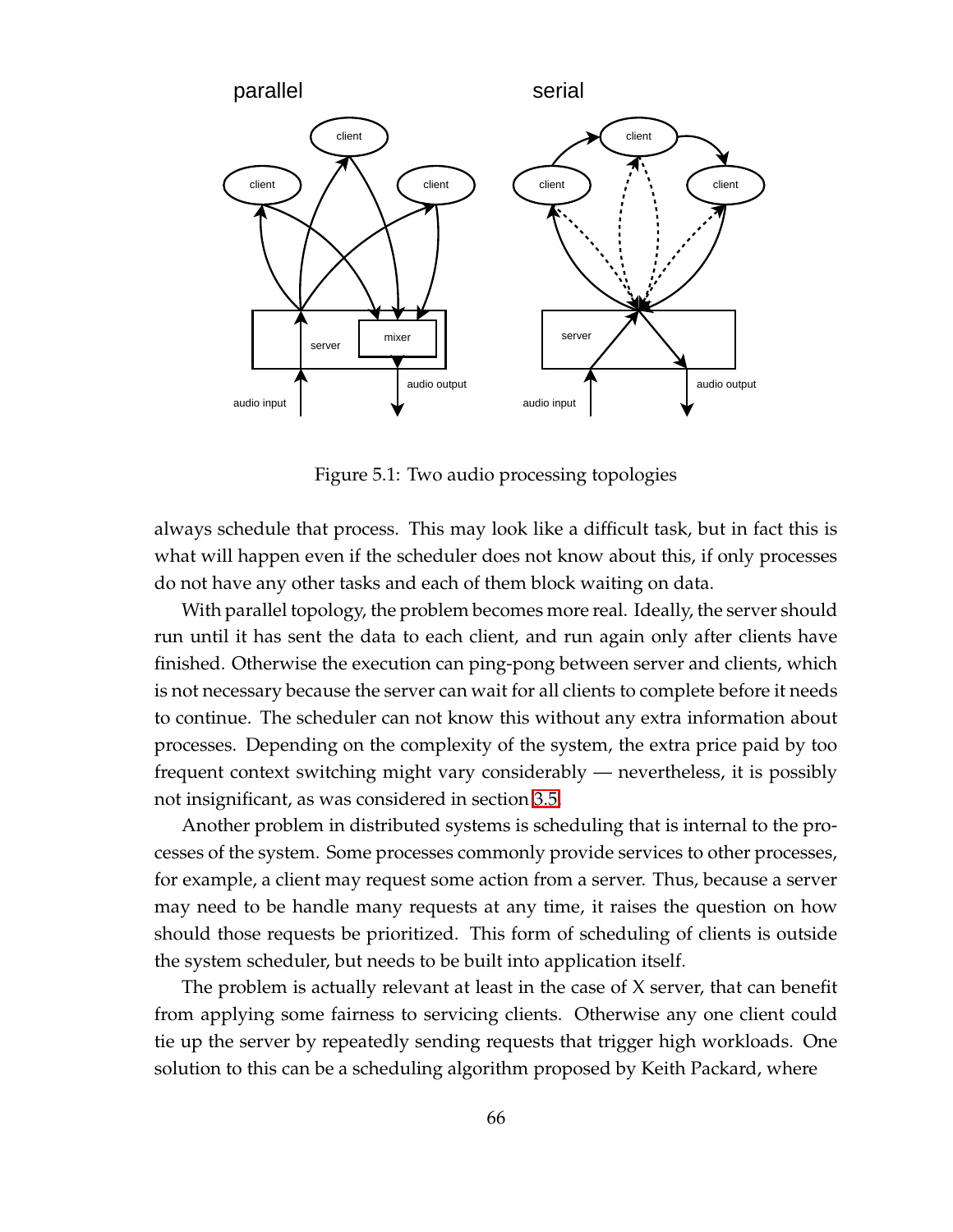Each client is assigned a base priority when it connects to the server. Requests are executed from the client with highest priority. . . . Clients with the same priority are served in round-robin fashion, this keeps even many busy clients all making progress.[\[30\]](#page-126-0)

On the other hand, X server might be a special case, because the work that requests create can vary greatly. If each request (or some other kind of atom of communication) had the same size and caused a similar workload, then simple FIFO scheduling is possibly totally adequate. In addition, one other (possibly naive) solution to this problem would be to use a separate thread for each client. Here, the scheduling decision would be deferred to the threading implementation. However, at least in the case of X this has been problematic, because most requests need access to display hardware, which thus needs locking and reduces the possibility for parallelism.

While servers should possibly apply fairness to client requests, what if some clients should be considered more important than others? A server may service clients with different system scheduling priorities, yet normally these priorities are not considered when servicing those clients. Because in distributed systems a process's progress may be dependent on other processes, a real-time process may need to wait for a server to handle its request before it can continue, or before the task it needs to accomplish can truly be finished.

This was in fact the primary cause of the difficulty in tuning the SVR4 scheduler to properly handle mixed workloads, that was referred to by Vahalia in the quotation at page [62.](#page-69-0) If a real-time client needs to use a non-real-time (graphics, audio, or some other kind of) server, there is no guarantee that the output will meet its deadlines. Changing the server priority to real-time may help in fixing the problem, but is actually not the right thing because the server will still treat all clients as equal.

Thus, a server will be servicing even non-real-time clients with real-time priority. Because scheduling of clients (by system) and client requests (by server) occur in different domains, this will likely lead to poor scheduling decisions in both domains. This difficulty is made worse by a rigid distinction between real-time and non-realtime priorities, because it means that scheduling can not be as adaptive regarding changing workloads as could be possible.

One solution could simply be modifying the server to prioritize client requests according to their system scheduling priorities. This has been tried with X server and Linux by David Ingram. When experimenting with some video players, he tried boosting a single player performance over others using two techniques: by setting it to a real-time priority and by setting the request scheduling priority in X server.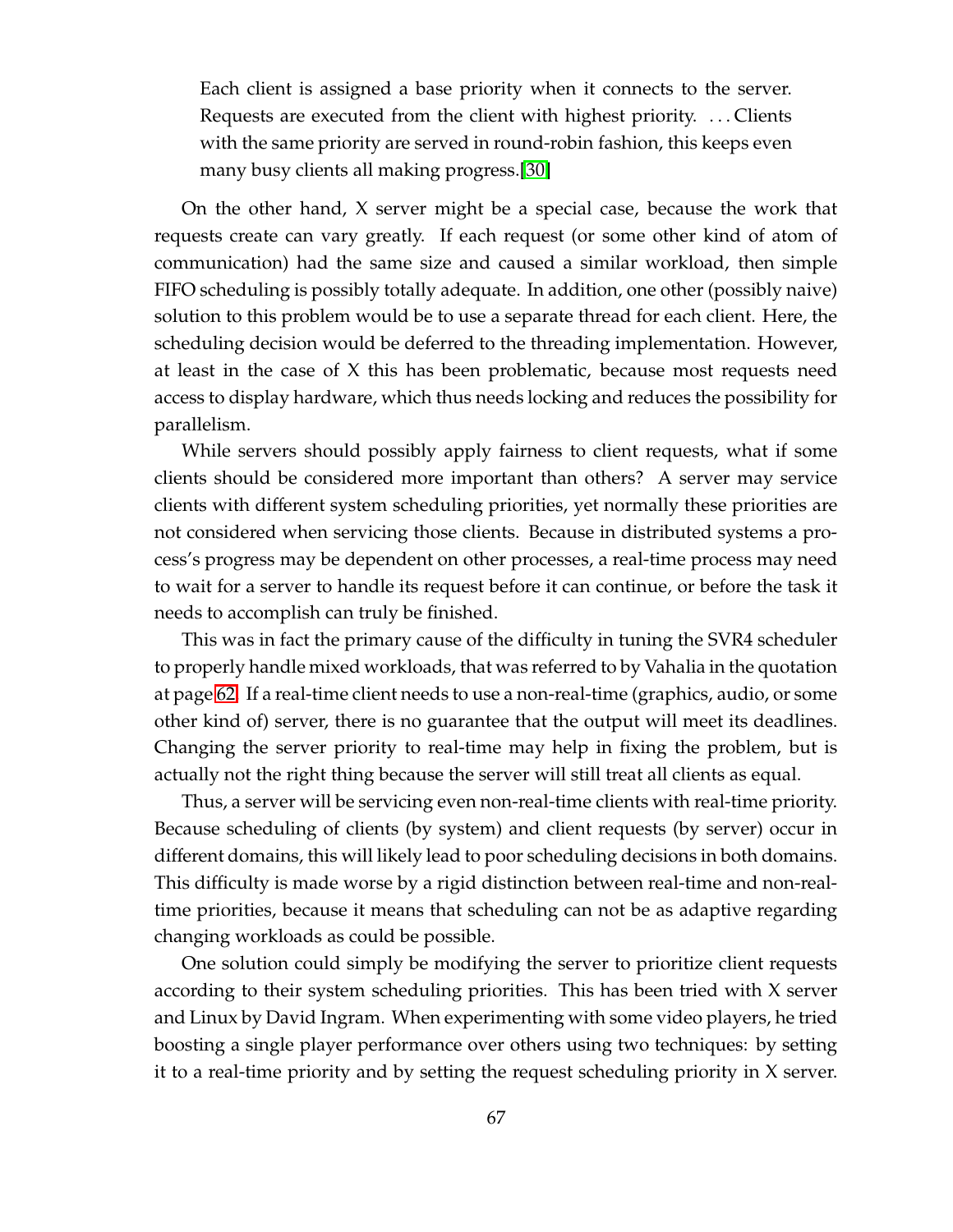The results were that:

It was found that for this test POSIX RT priority made no difference at all. However, the X priority made a significant difference. [\[13\]](#page-125-1)

It is quite probable that this problem is not as clear with audio as it can be with video display. This is mostly because in graphics servers such as X server the generation of actual visuals is more heavily the task of the server itself, and the applications may have a much higher range of priorities regarding graphics than with audio. With audio, most servers (at least of the current ones) are typically a lot more simple than X that has comparatively a lot more complex protocol. Moreover, all audio data streams have stable and clear deadlines that needs to be met, otherwise the output audio flow will disrupt — this also means a narrower set of priorities.

In any case, if the bottlenecks of real-time performance in distributed systems occur in some of the processes in it (typically in servers), trying to solve those problems elsewhere may not offer any significant benefit. A real solution involves modifying the applications. But could there be better solutions? One could be limiting server functionality so that clients could have direct access to resources and accomplish what they need to without any server help. But for most applications, this does not seem a reasonable design decision, and has serious access control related difficulties. Another choice could be threading a server so that one thread would be created for each client, and have the system somehow associate these so that they are scheduled thus as if they belong together. Here, the problems are in the words "somehow" and "belong", because to actually make these possible may require some serious changes to the scheduler.

#### **5.3.6 Security and scheduler partitioning**

Real-Time scheduling policies (as well as using negative nice-values in traditional scheduling) also leads to a problem of resource monopolization. Because requesting special scheduling can mean that applications can monopolize CPU time, some access control is thus necessary.

Thus, setting scheduling priorities is commonly restricted to superuser. It is possible to get around this by installing applications setuid root, which obviously opens up serious security concerns. These can be alleviated by making the application to drop privileges, but this is hardly a satisfactory general solution. A somewhat better solution could be using *systrace(4)*[\[26\]](#page-126-1) framework or some other means of access control, that make possible to grant special privileges to any single application.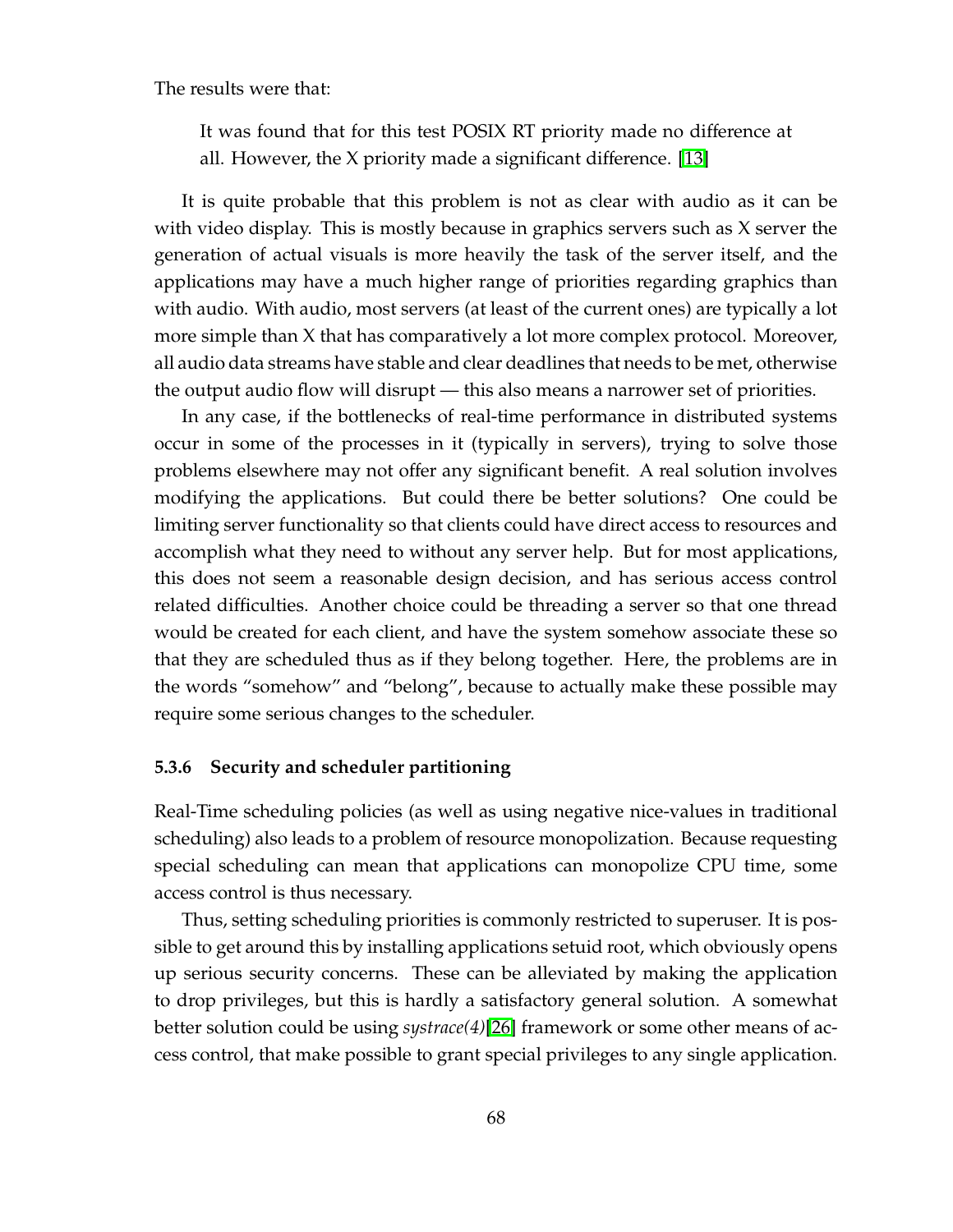This way, the need to run the actual application with superuser privileges could be bypassed.

While these mechanisms are useful, it does appear that the real problem is the lack of partioning mechanisms in Unix scheduling. It could be very useful if the system could be set up so that, similarly to the "quota"-mechanism that can be used to control disk usage, there could be controls on CPU resource usage. In most Unix systems, there are indeed some limits put to CPU usage, but only by indirect means. Limits can be (and commonly will be, by default) placed on number of processes that can be run, the number of file descriptors that can be open, and other similar resources. Yet while this translates to some limits on CPU time that can be used, it can hardly function as a basis for resource partitioning.

Proper mechanism to partition scheduling would lead to two things. First of all, if some user or group could be guaranteed some absolute portion of CPU time, then all real-time processes run by that user would be confined to that CPU time portion. There would not be an issue of resource monopolization, since only some level of CPU usage would be explicitly allowed. Of course, this does not mean that users could not exhaust all the resources that they have available, which might happen either accidentally or purposefully.

The second point is that proper partitioning could function as a basis that allows the implementation of scheduling policies in userland. This would allow users having control over the scheduling of processes they run, inside their own portion of the system scheduling framework.

# **5.4 Research on scheduling algorithms**

There has been a lot of research on scheduling algorithms that have not yet seen implementations in mainstream operating systems. This may be for various reasons, but one is probably that even if a scheduling algorithm may look good in theory, that does not mean it will be effective in practice. Schedulers need to scale to handle thousands of processes, often also considering the nature of multiprocessor environments, while ensuring correctness with little overhead. The effectiveness demands does put some limits on what algorithms can be considered practical.

One interesting concept that appears quite practical is implementing *hando*ff *scheduling*, a concept that was implemented in Mach scheduler. In Mach, a process could yield the CPU to another process, thus bypassing the system scheduling queue. This looks like a very useful feature for a distributed system on a same scheduling domain, because it allows for effective scheduling decisions. But to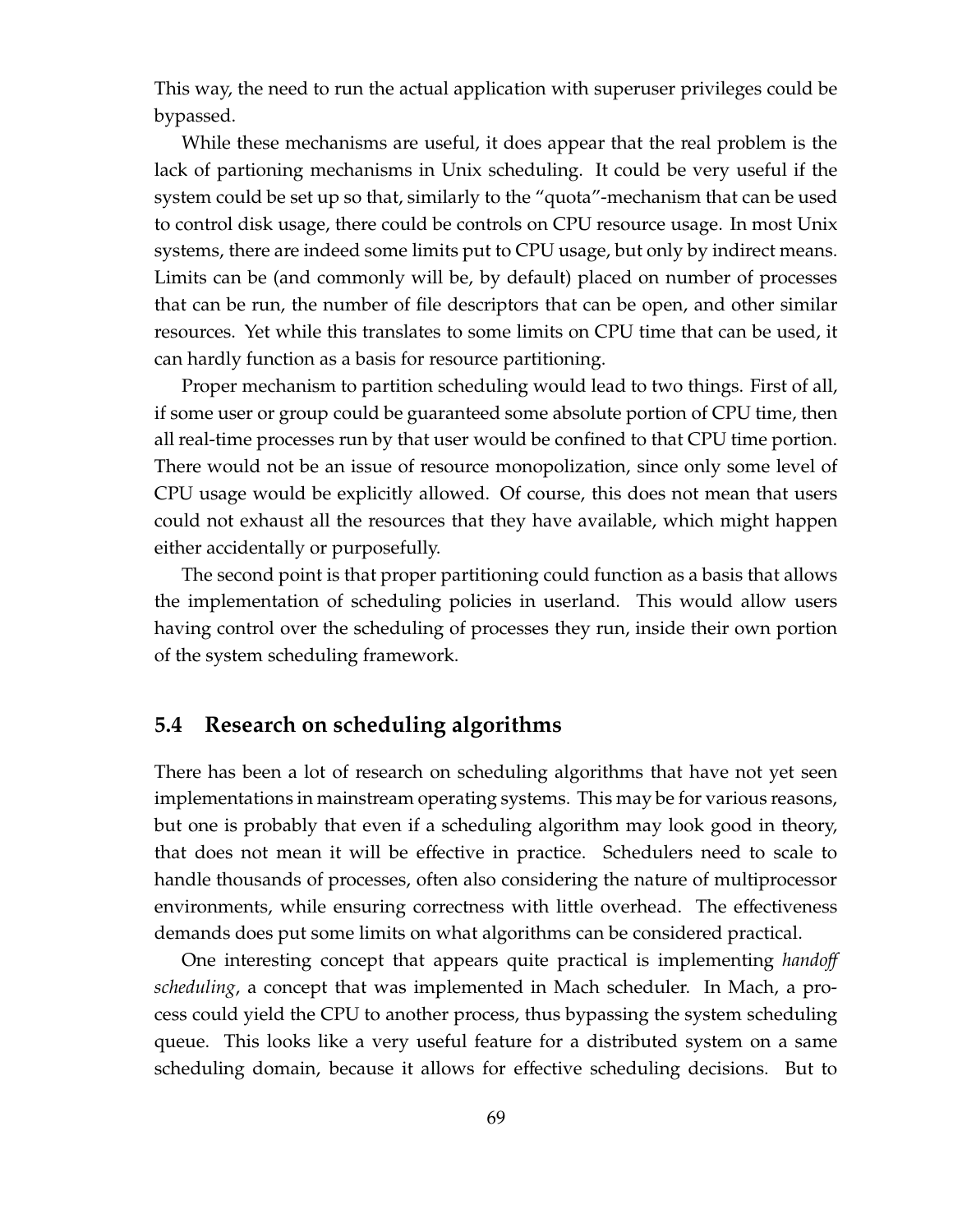make this useful, applications need to know about how their progress depends on the progress of other applications, and then co-operate accordingly. There is also a problem of treating these processes' priorities and quantums properly in the system scheduler. Therefore, compared to possible costs, the benefits of *hando*ff *scheduling* may be too small.

One interesting approach would be to start with a scheduling concept that is more natural to hard real-time systems and then make it more flexible to be suitable for a wider range of tasks. This could mean *deadline-driven scheduling*, where processes set deadlines for the tasks they must accomplish, and then "the basic principle is to vary priorities dynamically, increasing the priority as the deadline draws closer."[\[43,](#page-127-0) p. 144] Deadlines could have different strictness levels, where soft real-time deadlines should be met with some probability, and other tasks may have no deadlines or deadlines of many hours.

This kind of scheduling should be useful in a system where the required response times for processes are known, as is the case with real-time audio processing. On the other hand, the concept does not generalize well to all other kinds of processes, which suggests a need for some partitioning of CPU resources. Deadline-driven scheduling could also be combined with some form of admission control, where applications must request for all resources they need, including CPU time, before they can begin. However, the main problem with admission control schemes is that predicting the resource usage of any sufficiently complex application can be very difficult.

The reason why deadline-driven scheduling can be a good answer to a particular problem such as real-time audio, is that it considers the latency requirements of an application as its primary concern. This actually highlights a problem with most scheduling algorithms, that are mostly concerned with CPU resource usage, while latency is a secondary (and related) concern. The traditional Unix scheduling algorithm is based on an idea that low latency requirements should have an inverse relation to CPU resource requiments. Thus, processes that do not use a lot of CPU time will get better latency. Real-Time scheduling policies simply bypass this setting.

However, while this model works well for many workloads, it is problematic for real-time audio processing that typically needs both low process dispatch latency and high CPU resource usage. While Unix schedulers typically treat these two factors as intertwined, possibly for efficiency reasons, there is no particular reason why it should be so.

Scott A. Brandt et al. have proposed a scheduling algorithm based on this idea, calling it *Rate-Based Earliest Deadline (RBED) scheduler*[\[2\]](#page-124-0). In RBED, these two factors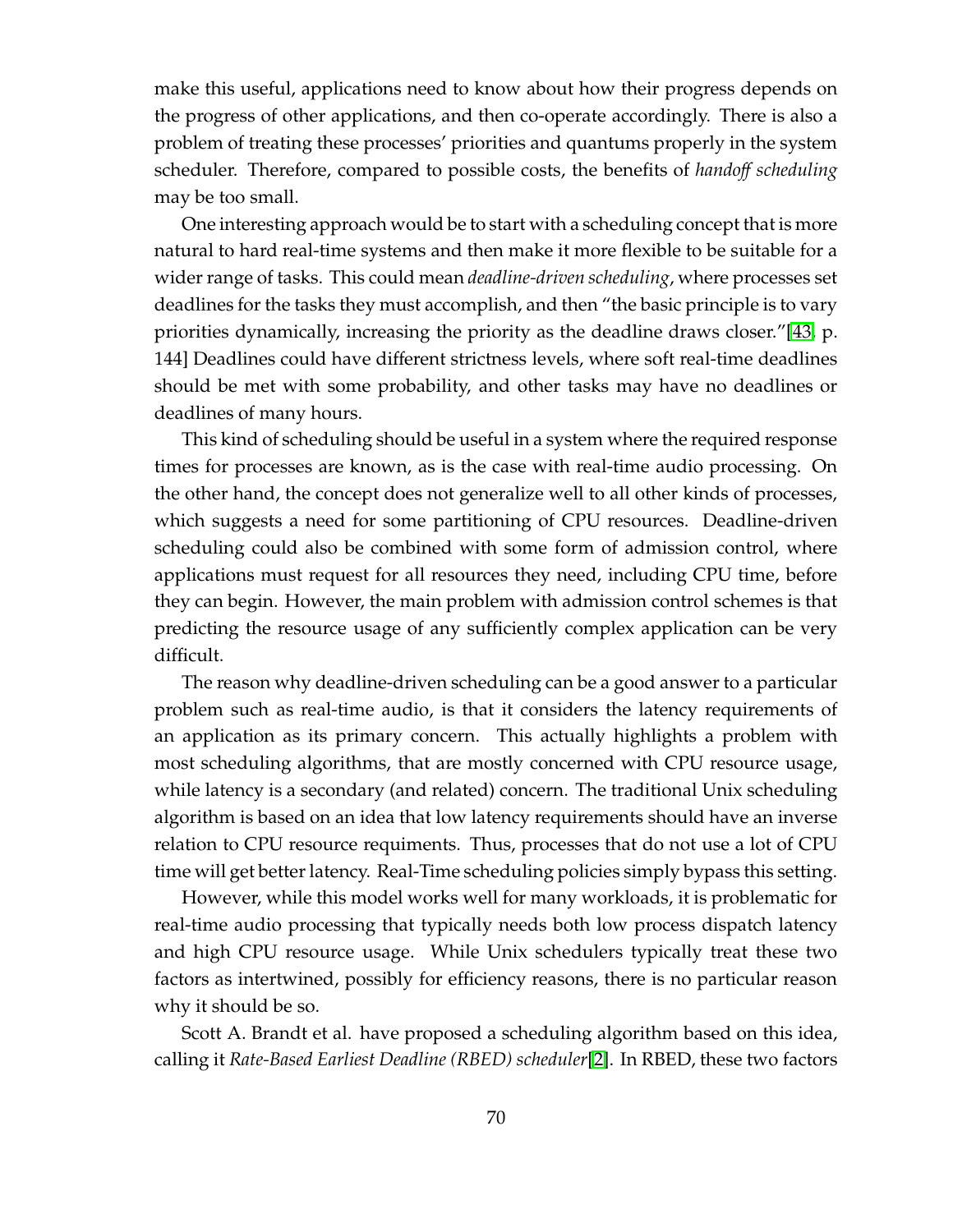are kept separate, and also made dynamically adjustable. The algorithm works by dispatching processing in Earliest Deadline First order, but interrupting them if they exceed their CPU time. This means that real-time processes must inform scheduler about their needed period and worst-case exexution time.

The scheduler can also guarantee hard real-time by not accepting to run them if not enough resources are available. It determines suitable periods for rate-based tasks according to their processing requirements, while best-effort tasks are given semi-arbitrary periods. This way the EDF algorithm can be used, yet it is still possible to dynamically adjust the deadlines of soft-real-time and best-effort processes. Their algorithm has been tested as a modification to Linux kernel, and their conclusion was that

Its management of best-effort processes closely mirrors that of Linux, its management of soft real-time processes is better than that of Linux, and it provides guaranteed hard real-time performance.[\[2\]](#page-124-0)

### **5.4.1 Fair-Share scheduling algorithms**

An important positive quality of traditional unix scheduling is that all processes will get at least some CPU time and thus can make progress. The scheduler tries to be protective about system resources, by not allowing any group of processes to monopolize resources. Yet most common approaches to provide real-time performance are based on an exact opposite idea: the system allows real-time processes to easily consume all CPU time and other resources they demand.

It might be interesting to look at how could real-time guarantees be achieved by basing them on stricter protective measures instead of simply allowing some privileged processes to bypass them. *Fair-share scheduling* means scheduling based on algorithms, that allow allocating a fixed share of CPU time to some group of processes. Superuser can choose how to share CPU time between groups, where each group will have a guaranteed portion of CPU time. The scheduler enforces that any group will not exceed its portion, and in the case that not all CPU time is used by some group, that unused portion can be divided among other processes that request it.

What is interesting in this scheme is that it is based on a protective idea of system resources, allowing accurate control of CPU resource sharing between users, but that the mechanism also "could be used to guarantee resources to critical applications in a time-sharing system."[\[43,](#page-127-0) p. 144]

Consider, for example, that process groups (that each get some guaranteed fixed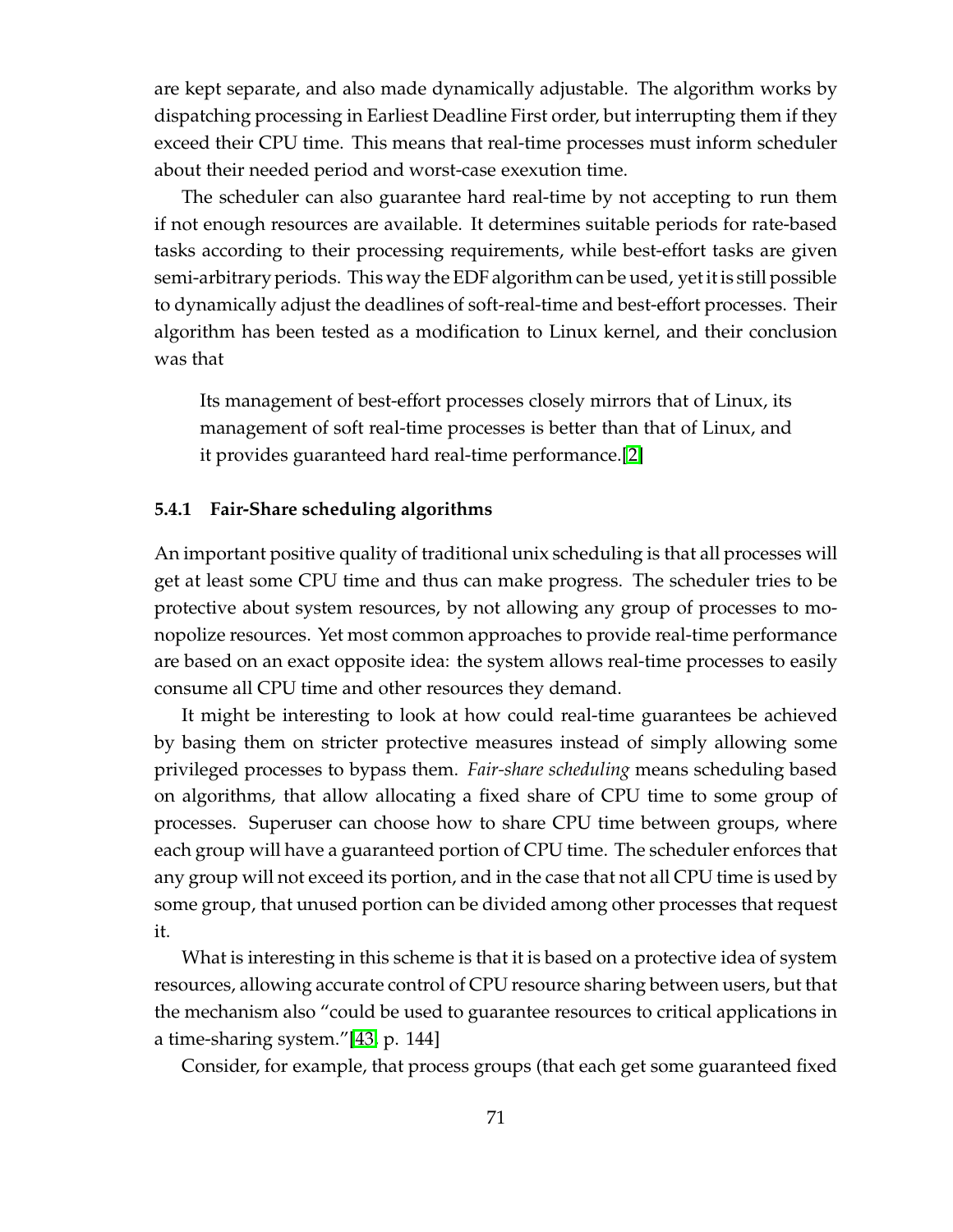share of CPU time) were divided according to users, that is, the processes in each process group were all the processes owned by some specific user. Then a user "critical" was created, and it could be guaranteed that that user could receive ninetyfive percent of all CPU resources it asks for. This would mean that all processes run by user "critical" could nearly monopolize the CPU for their needs (they would need to compete mostly only which each other). By setting some applications setuid "critical", other users could also run those applications with special CPU time guarantees.

However, could the "critical" above be also be translated to "real-time"? If an application could receive ninety-five percent of all CPU time, is that not almost like real-time? The answer is that it depends: it depends on the time period where that ninety-five percent can be guaranteed. If a process could get that much CPU time during a period of every fifty milliseconds, that would mean that a scheduler could have a maximum of five millisecond delay between a process requesting to be run and its actual scheduling. This can be quite acceptable for many real-time tasks.

This illustrates the problem that, even though interrelated, the CPU time and latency guarantees are really two distinct issues. The practical problem with the approach presented above is getting accurate measures of CPU usage within such a short period as fifty milliseconds. Unfortunately, this is not possible by using the resource usage monitoring facilities present in most Unix kernels. In BSDs, the system timing accuracy is ten milliseconds, and the estimates of processes' CPU usage are based on a lot longer periods than that.

Nevertheless, these system limits can actually be overcome by implementing a scheduler that will not rely on common system accounting methods, but instead provides support for running processes in fractions of a normal process time quantum. If these fractions correspond to the proportions that each process group can get of all CPU time, then the scheduling delays will also be limited within the quantum. Then, setting the quantum to smaller values will also mean better real-time response for applications that need it.

On the other hand, setting the quantum to some low value also means higher process scheduling overheads. In an ideal algorithm, it should be possible to have different quantums for different processes or process groups. It should also be possible to dynamically adjust these quanta, the proportions that are used by processes, and which processes belong to which proportion groups.

This is in fact the kind of research done by Stoica et al., presented in their paper A Proportional Share Resource Allocation Algorithm for Real-Time, Time-Shared Systems. The main claim was that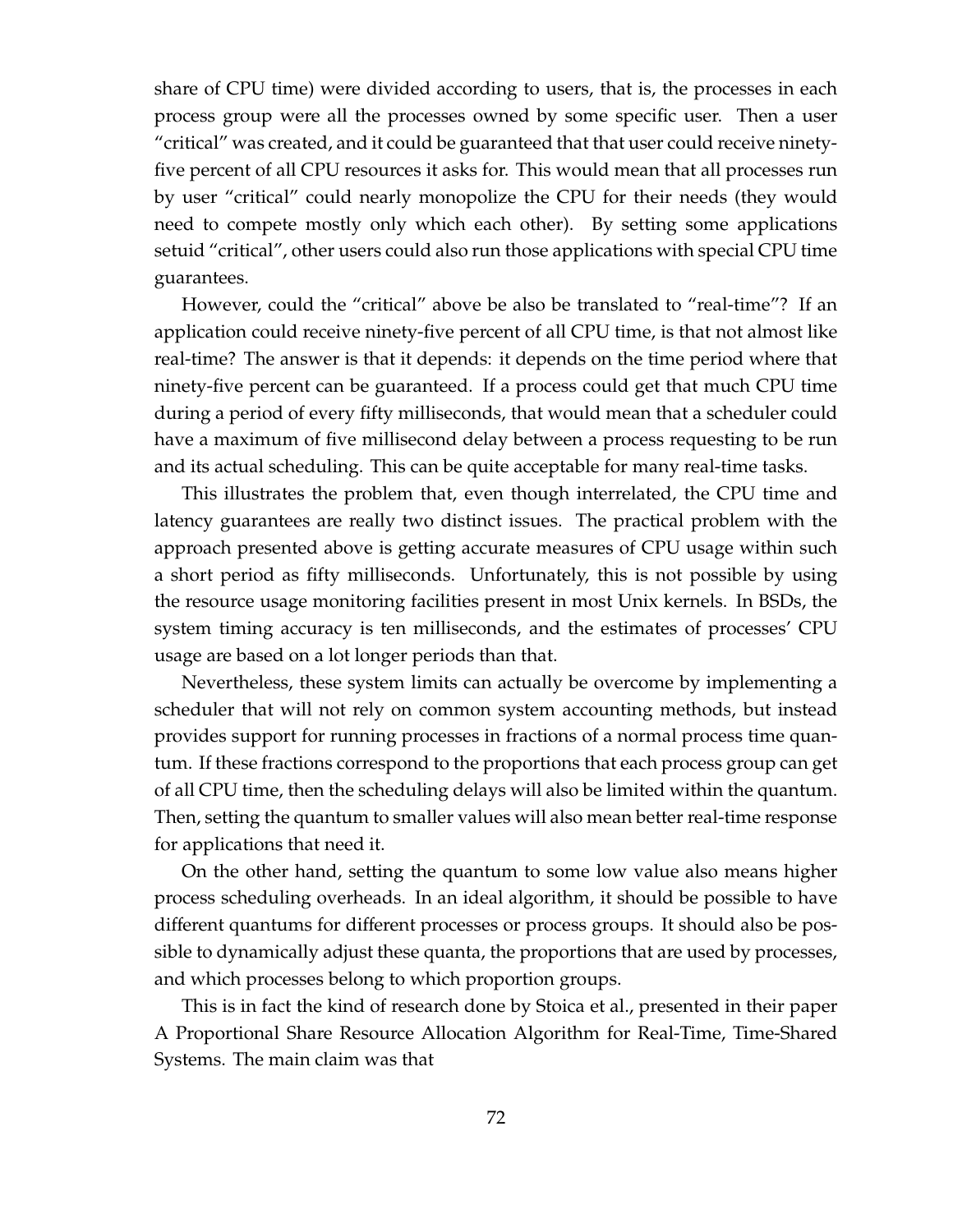. . . our proportional share algorithm (1) provides bounded lag for all clients, and that (2) this bound is optimal in the sense that it is not possible to develop an algorithm that affords better bounds. Together, these properties indicate that our algorithm will provide real-time response guarantees to clients and that with respect to the class of proportional share algorithms, these guarantees are the best possible. [\[40\]](#page-127-1)

Even though the proof for this was somewhat complex, the actual algorithm was not too difficult to implement as a prototype in a version of FreeBSD. Their conclusion was that the overhead of the implementation did not cause it to miss the theoretical bounds of the algorithm.

One of the main benefits of fair-share scheduling approach is that it can provide a seamless integration of the scheduling of both time-sharing and real-time processes. This can address some of the difficulties in scheduling soft real-time applications, because the CPU requirements of many applications of this class have significant variations in time. Most imporantly it can sometimes be desirable to temporarily degrade the performance of some real-time applications, and also to protect the system from a single process monopolizing all system resources. These concerns are significant on general purpose workstations, as opposed to embedded, industrial hard real-time applications, for which a more rigid notion of real-time scheduling is necessary.

### **5.4.2 Approaches based on partitioning**

Fair-share schedulers can provide a good basis for partitioning CPU resources among various process groups, but they still do not address the question of partitioning the scheduling process itself. That is, a possibly more ideal solution might be separating scheduling activities into several autonomous groups, that have full control over how they are scheduled within their own domain. Furthermore, the scheduling system could be built as a hierarchy, so that any scheduling group (with some number of processes) could further be split into subgroups, having control over their scheduling subdomains.

Consider, for example, a case where a desktop user has some applications running and some of these applications have threads that make up a real-time audio system, by communicating with each other. A hierarchical scheduling framework would allow the user to have some amount of CPU resources (also covering process dispatch latency), which is needed to guarantee that other users (running system daemons and such) will not interfere with user processes. In addition, the framework would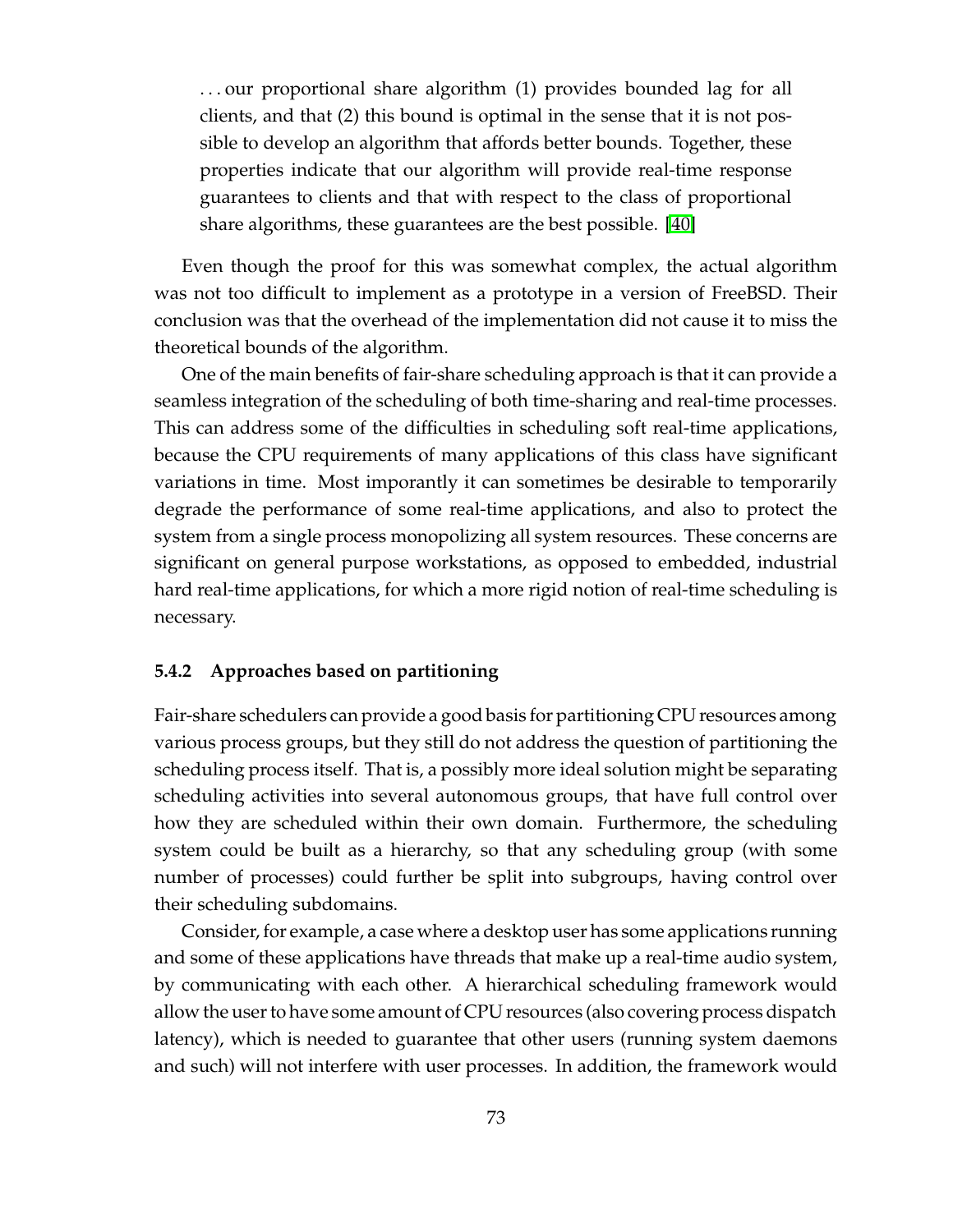enable the user to reserve some portion of available CPU resources for scheduling real-time audio thread, even to the level that those threads could be scheduled by some special thread of some application.

The ideas behind hierarchical scheduling seem enticing, mostly because it allows the scheduling framework to easily adapt to various scheduling needs. After all, it is unlikely that any single scheduling algorithm is likely to fit to the needs of all applications. While any single application can have control over the scheduling of all its own threads, independently from the system scheduler, a need for these kinds of schemes becomes more clear once we are considering systems which consists of many independent processes.

Thus, it is interesting to see that the DragonFlyBSD project has some aspirations to try walking on this path. The separation of the LWKT thread scheduler from the userland process schedulers, which could possibly be exported to userland and run as user processes, clearly allows for more experimentation regarding fair-share scheduling policies, as well as with hierarchical scheduling frameworks.

The main problems with hierarchical schedulers are their relative complexity, while they are also more likely to contain a higher scheduling overhead than more traditional schedulers. In addition, in order for them to be useful in problems that they can provide solutions for, they require an interface that is quite different from the convential *getpriority()*/*setpriority()* used in Unix systems. However, research by Pawan Goyal et al. has shown that algorithms such as Start-time Fair Queueing (SFQ) can be used as a basis for hierarchical schedulers, and can provide soft realtime guarantees for applications. Furthermore, this algorithm was implemented as a modification to Solaris operating system, and the researchers' conclusion was that the scheduling framework "does not impose higher overhead than conventional time-sharing schedulers."[\[11\]](#page-124-1)

Some related work has been done by Bryan Ford and Sai Susarla, that suggest *CPU inheritance scheduling* as a basis for hierarchical scheduling. The main idea is that instead of using a single kernel-level scheduler, threads may donate CPU time to other threads, and thus threads can be scheduled by other threads. This idea could be useful in a real-time audio system, where the audio server could be given a share of CPU time that should be adequate for real-time tasks. Then, the server could control the scheduling of its clients (or rather, do the scheduling itself) by donating them CPU time as necessary. The clients could be scheduled optimally, because the scheduler (the server) can know the correct scheduling patterns.

However, in CPU inheritance scheduling the real scheduling overhead may become a considerable problem: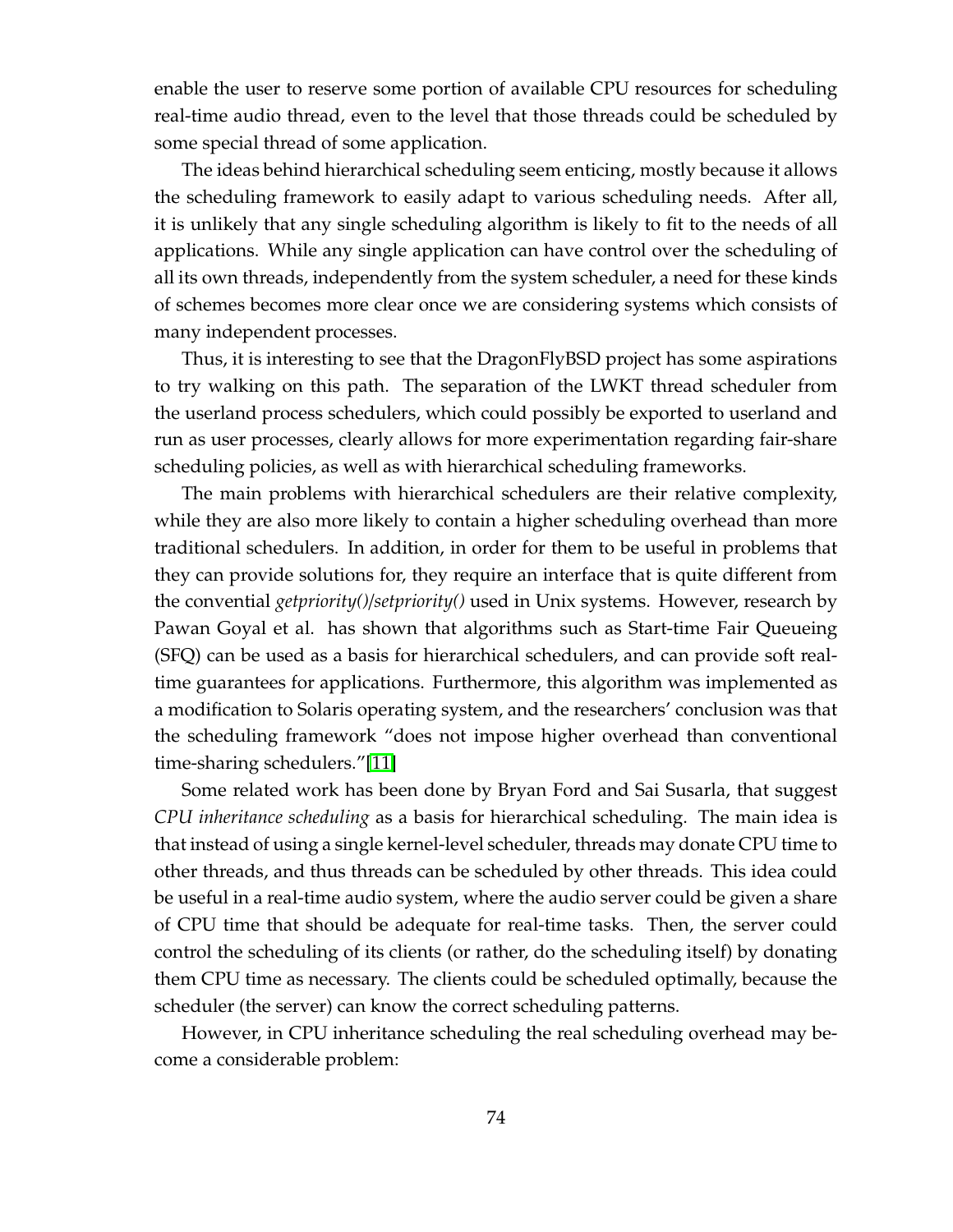our framework introduces two additional source of overhead: first, the overhead caused by the [scheduler thread] dispatcher itself while computing the thread to switch to after a given event, and second, the overhead resulting from additional context switches to and from scheduler threads.[\[8\]](#page-124-2)

Thus, if the main point of moving scheduling decisions to application-level was to avoid the problem of extra context switches between server and clients, we can see that CPU inheritance scheduling is a no-solution. On the other hand, when it comes to finding optimal process scheduling, the problem may actually be very negligible. The strengths of hierarchical scheduling frameworks do not lay in minor optimizations, but in making possible to have a much more fine grained control over scheduling decisions than is possible through simple priority control interfaces. Some of this power should be useful in providing a smooth desktop experience, that also includes a distributed, real-time audio system.

This has probably been enough about scheduling to get to some conclusions on various algorithms. One of the main problems in scheduling algorithms is finding a balance between ideal scheduling decisions and implementation overhead. The overheads can a serious concern, because scheduling is such an integral and frequent activity of the system. When considering the suitability of various scheduling algorithms for real-time audio, it is clear that the time-sharing scheduling algorithm in 4.4BSD is inadequate. Nevertheless, slight changes that use a more steep interpretation of nice-priorities can make it suitable for some real-time work, including real-time audio.

Real-Time scheduling policies such as the ones in SUSv3 can provide a better control over scheduling, but possibly provides real benefits only in somewhat complex real-time application settings. These two scheduling policies are likely the ideal ones when the goal is to reach very low latency levels, on the range of one to ten milliseconds. The use of hierarchical scheduling frameworks do not significantly change this situation, because they can be used in conjunction with static priority process scheduling.

The downside of real-time priorites (and extreme nice-values) is the lack of safety: the system may get out of control if any real-time process starts behaving unexpectedly, and starts consuming all free CPU time. Fair-share scheduling algorithms can offer protection against this, but as a consequence the algorithm makes it difficult to reach the very lowest levels of latency that the system might otherwise guarantee.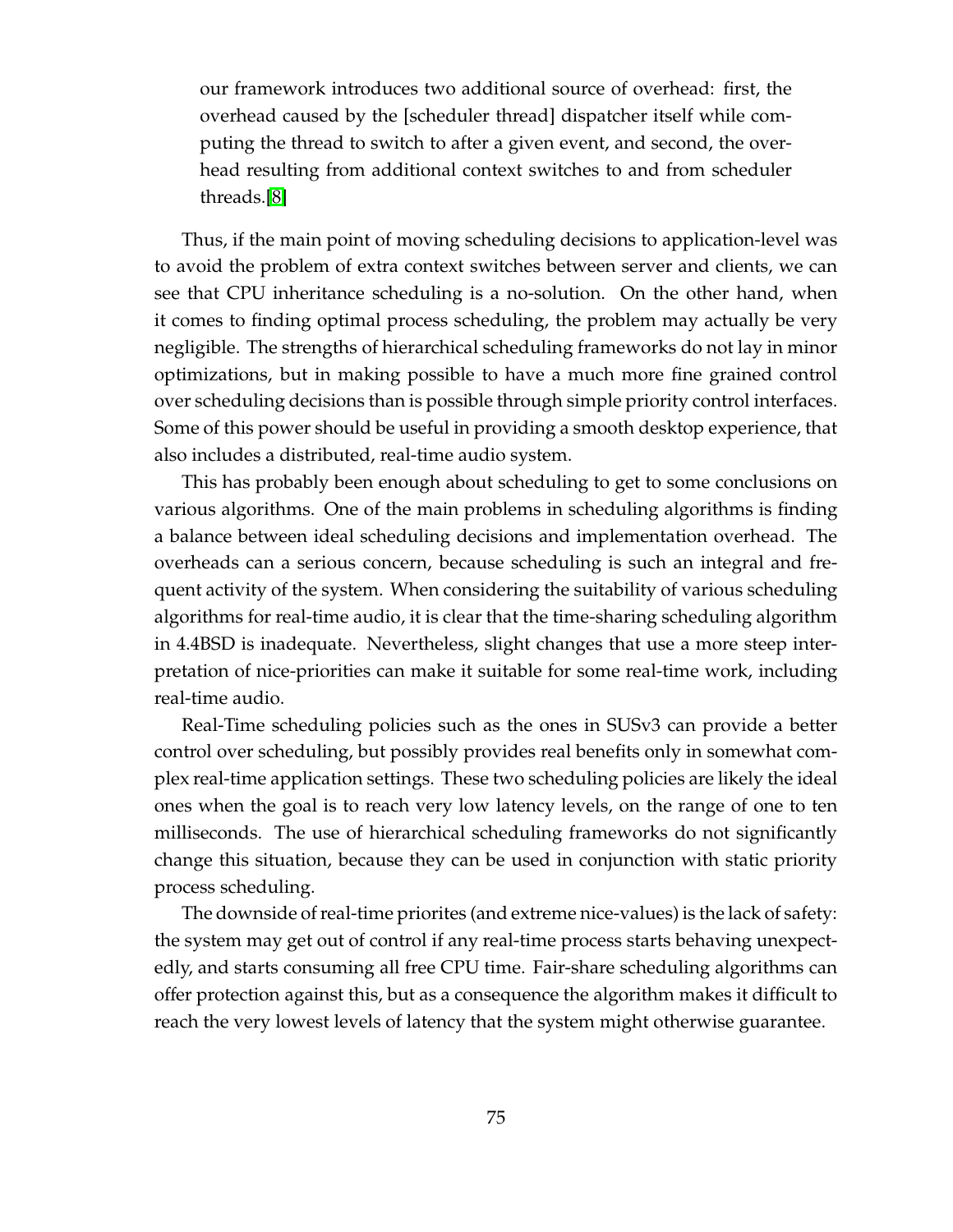# **6 Interprocess communication**

To enable communication between processes running on the same computer or between computers connected by a network, operating systems provide various *interprocess communication* (IPC) facilities. IPC has many different purposes. In addition to simple data transfer, they can be used for event notification, sharing of resources, and process tracing (which is used when debugging the execution of programs).

In Unix, the filesystem offers possibly the most basic form of IPC, as it is an environment that is shared by most processes running on the same computer. Practically all Unix variants also support signals, pipes and process tracing, and most current systems also provide BSD sockets, and some mechanism for sharing memory. Many of these techniques are associated with filesystem and its operations by design.

This chapter will introduce the most common IPC mechanisms used in Unix and especially BSD systems. Their efficiency and special characteristics are considered, as these relate to building real-time distributed audio systems.

# **6.1 Signals**

Signals are a very simple mechanism for notifying processes of various events, typically related to system operation. In most cases, the events have no relation to activity that a process is currently performing, while they also need to be handled immediately at their arrival. This is done mostly because signals serve an important purpose as error handling mechanisms, which is what they were originally designed for. Most signals have predefined meaning, yet the signals SIGUSR1 and SIGUSR2 can be used with application specific meanings.

Signals can be used as a synchronization mechanism, if processes call *sigpause*(2)[\[3\]](#page-124-3) to wait for a signal to arrive before they will continue execution. Processes can also reject some arriving signals, by setting their *signal mask* accordingly. A process receives signals only after the kernel has checked if the process has pending signals, which happens when a process blocks to wait for or wakes up from an event:

The receiving process becomes aware of the signal when the kernel calls the *issig()* function on its behalf to check for pending signals. The kernel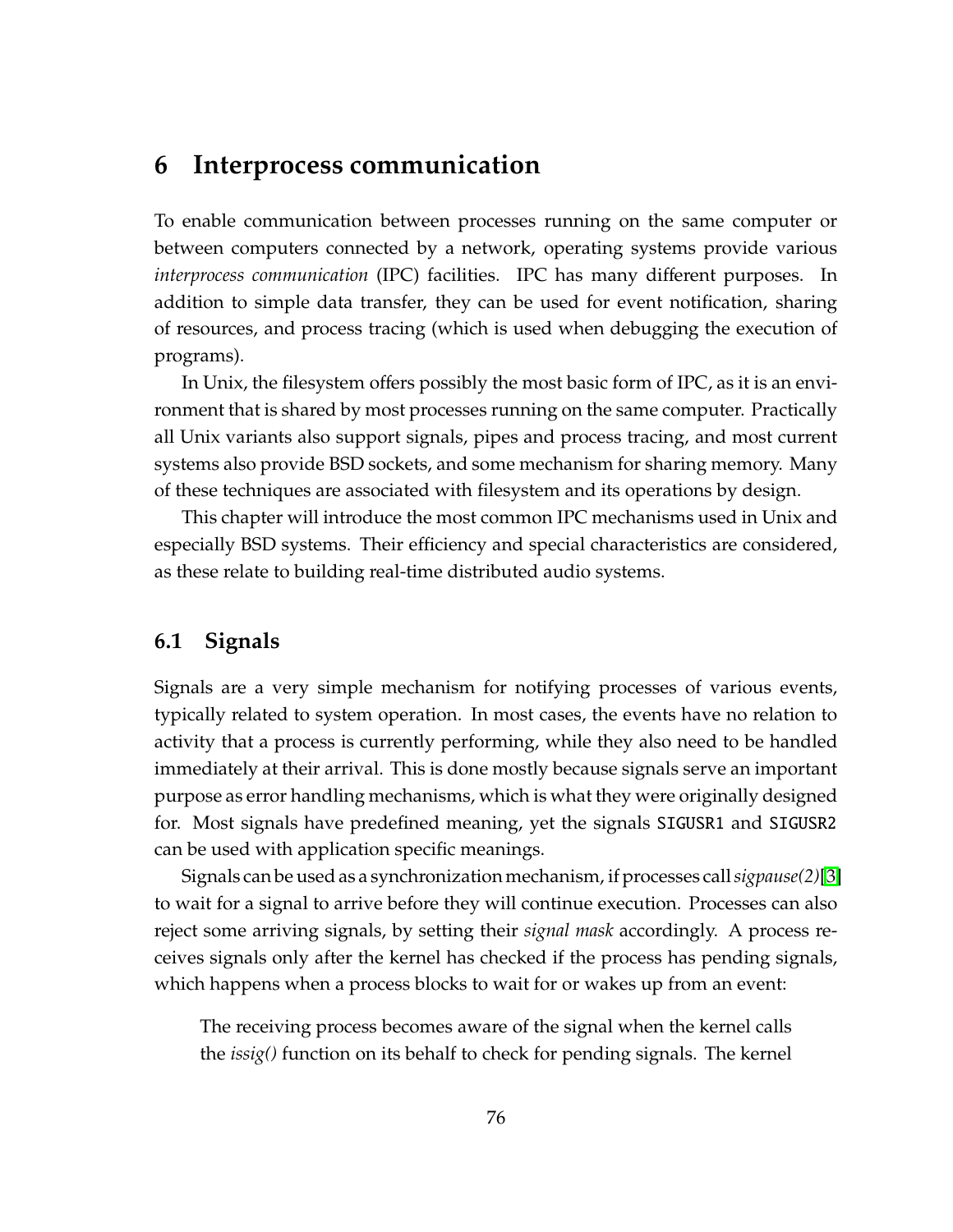calls *issig()* only at the following times:[\[43,](#page-127-0) p. 85]

- before returning to user mode from a system call or interrupt
- just before blocking on an interruptible event
- immediately after waking up from an interruptible event

Thus, while there is a delay between a process sending a signal and another one receiving it, a process can not run normally before it has handled the signals that has been sent to it. Then, as a process has received a signal, its execution will switch to a *signal handler* that will be run in its own context.

While signals look like an ideal method for synchronizing applications running on a same computer, it is questionable whether or not they are efficient enough for the purposes of real-time applications. The main point of signals is that they are supposed to be used with *exceptional* events, such as errors, and not as a frequently used scheduling mechanism or something equivalent. Thus, it is possible there are some efficiency problems:

Signals are expensive. The sender must make a system call; the kernel must interrupt the receiver and extensively manipulate its stack, so as to invoke the handler and later resume the interrupted code. [\[43,](#page-127-0) p. 151]

Furthermore, Paul Davis experimented with signals as a synchronization mechanism for Jack Audio Connection Kit (introduced in next chapter), a real-time audio connection system, and regarding this he explains:

I think early on in the implementation of Jack I did try using signals which seem like they would be sort of custom made for this, but they're actually way slow, incredibly slow.[\[6,](#page-124-4) 24:25–24:35]

To actually know how slow they were, I did some experiments with some very small programs. A program was written that continuously sent a signal to itself, where a signal handler was set to count how many times it got invoked. In the test computer (running OpenBSD, for exact hardware configuration see appendix [C.3\)](#page-144-0) the program would receive 170000 signals in a second, corresponding to an average signal handling time of about six microseconds.

In another case, a program was written to run as two separate processes, where one would continuously send signals to the other process, and other process's signal handler would count the number of signals received. In this case, the signal handler was invoked over sixty thousand times each second, meaning each signal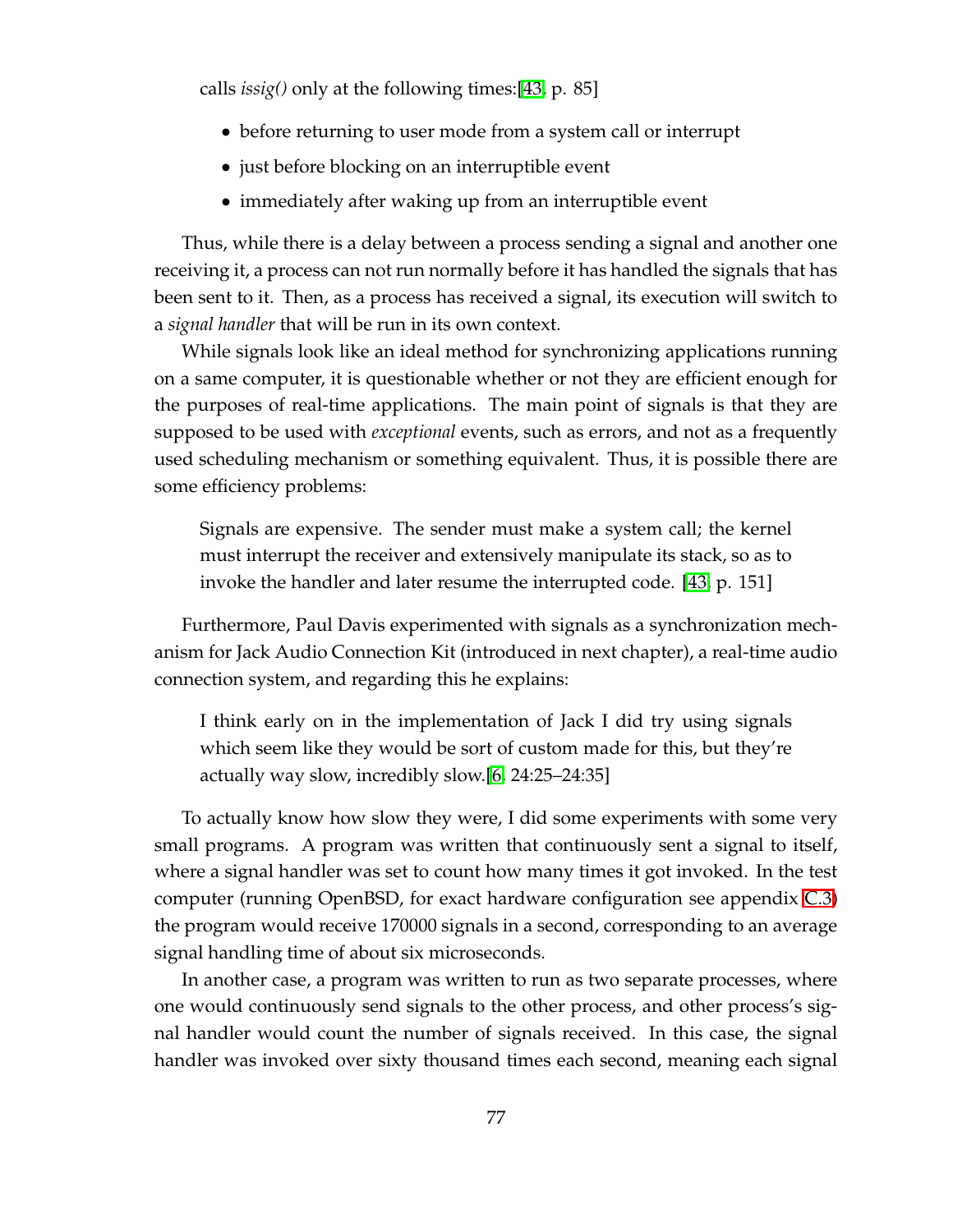took about twenty microseconds to send, receive and handle. Sending signals between two processes takes a longer time because of context switching and scheduler overheads. These experiments suggest that signals are so efficient that there should be no problems in using them as a synchronization mechanism for most real-time applications, contrary to what Paul Davis said about his experiences with Jack.

On the other hand, it is quite probable that signals will behave differently in a practical setting. To handle signals, some process stack manipulations need to be performed to ensure that signals will not interfere with normal process execution. The test programs did nothing but signal handling, and it can be that these stack manipulations can be considerably more expensive in real programs. It can also be that signal handling may be delayed for some reasons that are not related to processes involved.

Unfortunately, the test servers which will be introduced in next chapter do not use signals for synchronization purposes, so a further insight on this issue remains to be seen. One likely answer is that it depends: different Unix systems may very well exhibit different behaviour regarding signals, as they were mainly meant for rarely occurring events, and thus their handling could be delayed without harm.

### **6.1.1 Real-Time signals**

Some Unix systems also have support for *real-time signals*, as defined by SUSv3[\[24\]](#page-125-2). These are somewhat like normal signals, except that instances of each signal type may be queued, and the signal delivery will follow a priority hierarchy, so that handling of some signals can be made more urgent than others. Signal-generating functions can specify a *sigevent*-structure that can contain additional information for the signaled process.

Real-Time signal mechanism can be seen as a step up from simple signal delivery, yet there are still some problems associated with them. Signals may become "stale" — they may be in signal queues even when the events that triggered them no longer hold true. And, according to Jonathan Lemon,

a further drawback to the signal queue approach is that the use of signals as a notification mechanism precludes having multiple event handlers, making it unsuitable for use in library code.[\[17\]](#page-125-3)

This problem is actually present in ordinary signals as well, and very relevant for audio applications, because hiding synchronization issues into audio libraries should be a good design principle.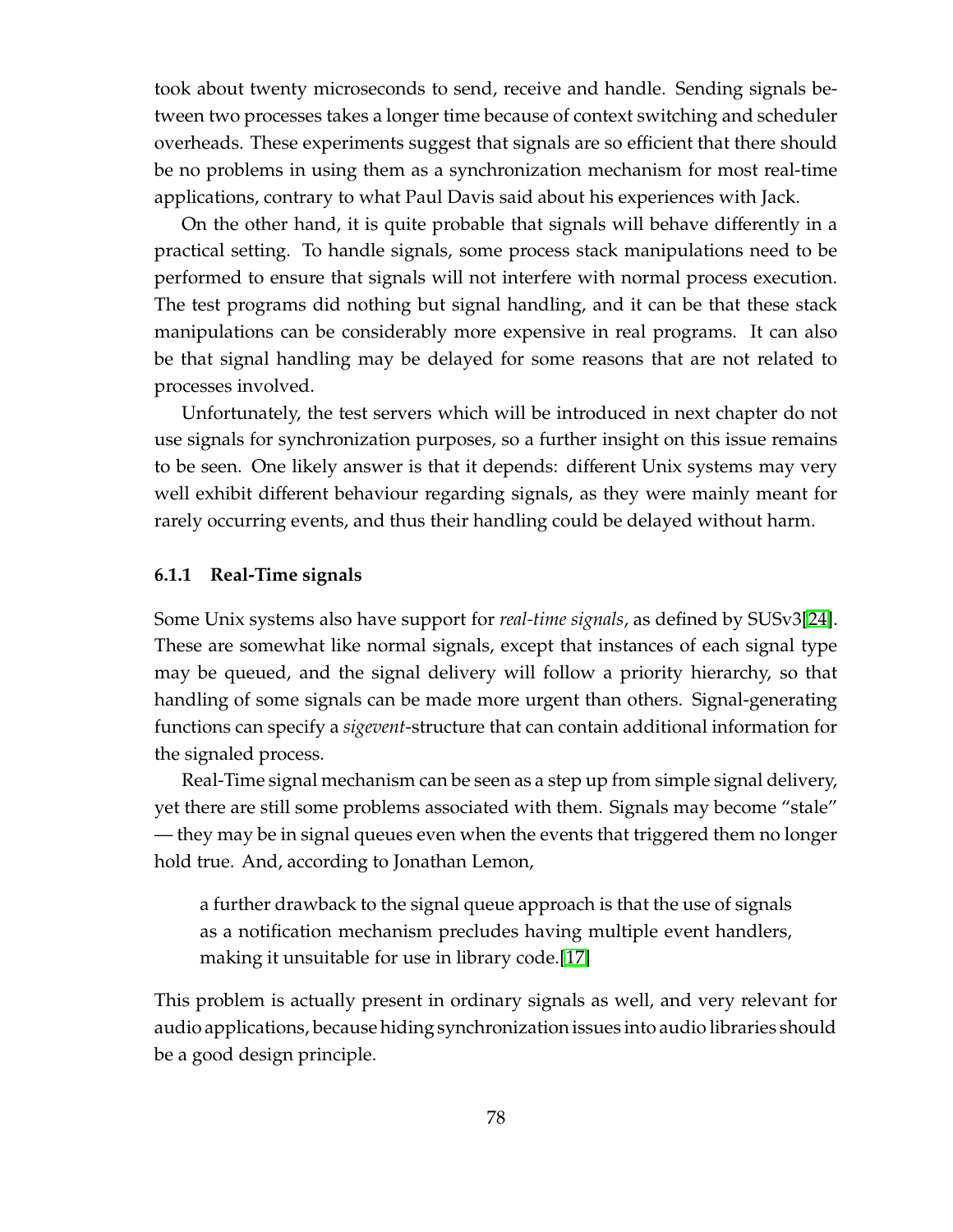Real-Time signals could be seen as a precursor of *kqueues* (kernel event queues) as a generic event notification mechanism. Because none of the current BSD variants support real-time signals, they are not considered further in this thesis.

# **6.2 Pipes and sockets**

Anonymous pipes, named pipes (FIFOs) and sockets are the main IPC facilities provided by Unix systems for sending arbitrary data from one process to another. They all have an interface similar to general filesystem I/O, yet individual sockets and pipes may not have any names on a filesystem. The main difference between pipes and sockets is that socket connections can be set between processes that have no relation to each other, whereas with pipes, processes need a common parent to set up the pipe for them. Thus, sockets are needed for communication between processes over a network, and sometimes in local communication when pipes are simply inadequate for the required task.

Even though sockets are a more natural fit for building distributed systems, pipes can still be useful if all processes are run in a single computer. Thus, we will first consider what benefits they might offer, and what problems need to be solved when using them.

#### **6.2.1 Anonymous and named pipes**

Pipes are the simplest communication channel in Unix that can be used to send any data between processes. Standards dictate they are uni-directional, but in fact some systems such as all BSDs have implemented them so that it is possible to send data to both directions. It is of course possible to create two pipes instead, and use both only unidirectionally, if communication between processes needs to happen to both directions. Another option is *socketpair(2)*[\[3\]](#page-124-3) system call, that creates a pair of socket file descriptors connected to each other, which properly allows bi-directional communication.

A process creates a pipe with a *pipe(2)*[\[3\]](#page-124-3) system call, which creates a channel from one communication end to another. As one process writes data to the write end, another process can read the same data from the read end. 4.4BSD system implemented pipes internally as sockets, but at least FreeBSD and OpenBSD have changed this implementation to a different one to gain better efficiency:

For performance reasons, FreeBSD no longer uses sockets to implement pipes and fifos. Rather, it uses a separate implementation optimized for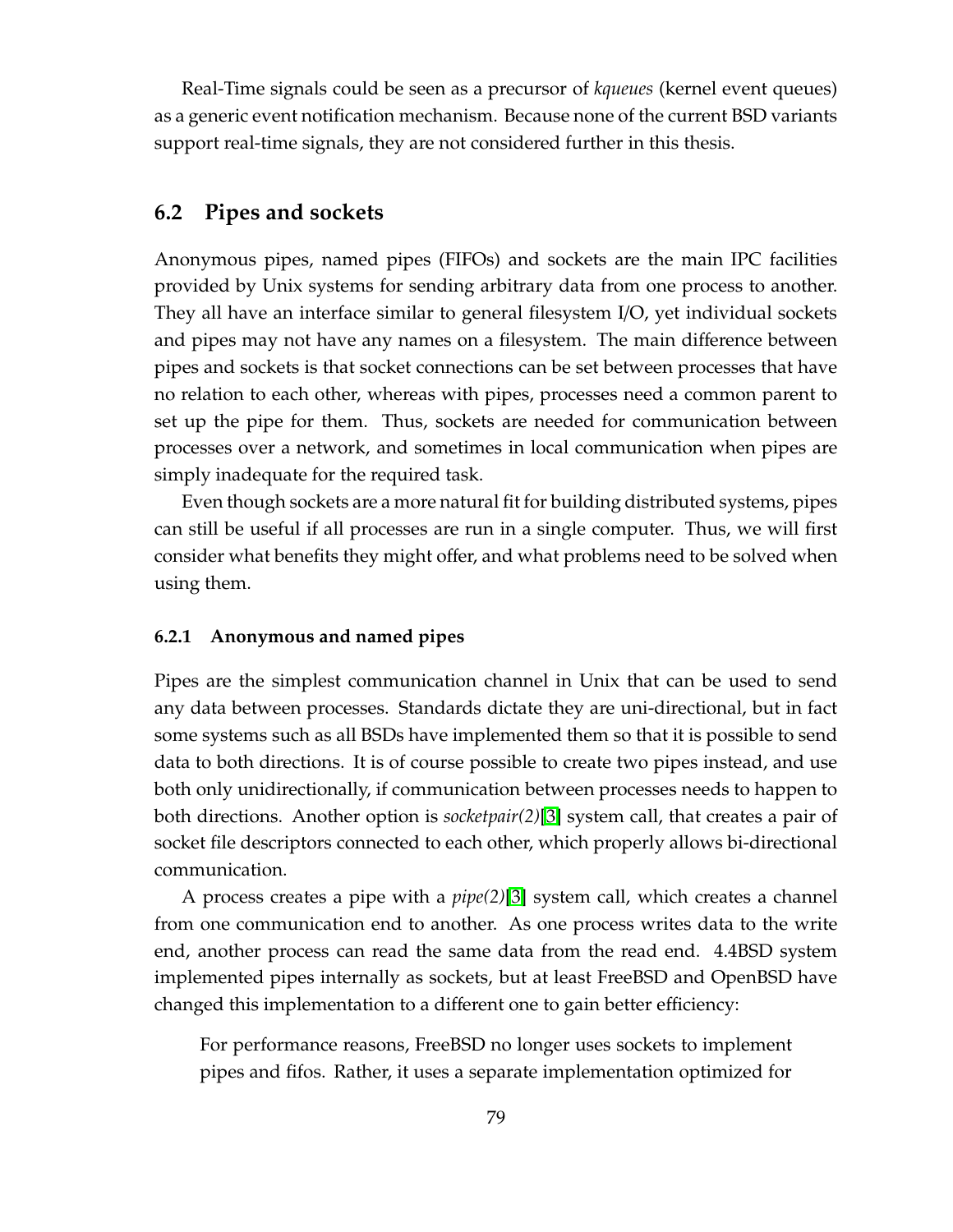local communication.[\[20,](#page-125-4) p. 34]

This should mean that an audio server system that uses pipes for transfering data with clients could possibly have a higher bandwidth than one that uses sockets. However, the problem with pipes was that processes need to have a common ancestor process to set up the endpoints for communicating processes. So how could this be done by an audio server that wants to communicate with a client through a pipe?

One way to do this is to always start clients so that they will always be started by the server. This would make it impossible to connect to a server that has started later than a client. But in any case, a server could create a pipe, then fork itself, and the child process could execute a client that inherits the other end of the pipe from the server. This way it is possible to set up a pipe between two mostly unrelated processes.

In fact, Unix systems support two kinds of pipes: anonymous pipes and named pipes, also known as FIFOs. FIFOs allow to create a name to a filesystem that functions like a pipe. Thus, the main limitation of pipes actually reduces to the fact that processes that communicate over pipes need to run on the same computer. This means that for high bandwidth demands (as is the case with audio data) it is better to not use sockets except as a mechanism for control data, for passing pipe file descriptors, and for other data where efficiency is not a concern.

Many Unix systems also support a mechanism called *message queues*, which is a System V invention similar to pipes. They should have some advantages over pipes, such as ability to transmit discrete messages, and associate priorities with them. However, they were not designed for exchanging large amounts of data: "message queues are effective for transferring small amounts of data, but become very expensive for large transfers." [\[43,](#page-127-0) p. 161] As System V message queues are mostly a legacy feature in modern Unix systems, and do not follow the design style commonly used in BSD systems, they are not considered in any better detail here.

#### **6.2.2 Sockets**

The main benefit of sockets over pipes is the fact that they can be used for communication between unrelated processes that can also reside on different computers on a network. But to do this, processes need some common namespace which they can use to agree on when creating the connection. These namespaces are known as "domains". The commonly used ones are the internet domain and the Unix (or local) domain. The internet domain is used for communication between independent machines, and the Unix domain, that uses filesystem for rendezvous between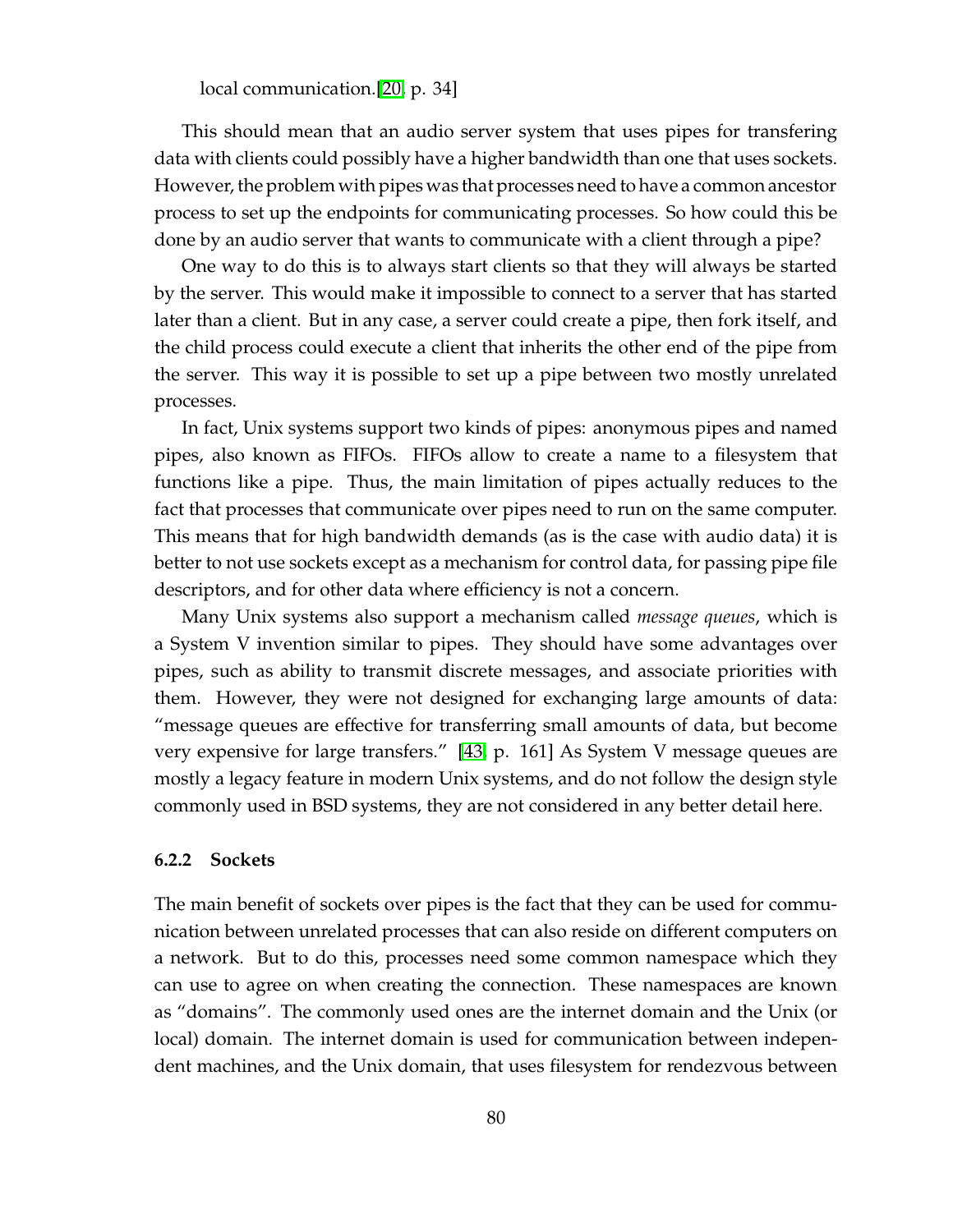processes, is confined to local processes only.

Unix domain sockets have some benefits over internet sockets, taking advantage of the fact that sockets can rely on existing in the same computer. At least in BSD kernels, the networking layer is kept separate from the interprocess communication layer. This means that data that passes through Unix domain sockets does not need to pass through the networking layer, which means less IPC overhead. At least the X Window System takes advantage of this fact:

On a Unix System, when the X client and X server are on the same host, the Unix domain protocols are normally used instead of TCP, because there is less protocol processing than if TCP were used.[\[39,](#page-127-2) p. 486]

Thus, sockets over Unix domain should be more efficient compared to sockets using internet domain, if both are used in a same machine.

Unix domain sockets can also be used to pass file descriptors between processes on the same computer, which is not possible in internet domain. This can be very useful when setting up communication channels between applications. For example, to set up a channel between a client and a server, a server can create a socketpair, or a pipe, and send the other endpoint to the client. Or, to set up a channel between two clients, a server could send both endpoints of the socket to different clients.

In Unix domain it is also possible to determine the effective user and group IDs of connecting processes with *getpeereid(2)*[\[26\]](#page-126-1) system call. This can be used as an access control mechanism in an audio server that runs on a multi-user system.

When comparing Unix domain sockets with pipes for local communication, we can see some features that pipes are lacking, that can be very useful for some applications that need local communication. It is possible to *send(2)*[\[3\]](#page-124-3) *out-of-band data* through a socket, that arrives "outside" the normal data stream, and can contain information about exceptional conditions or whatever an application protocol decides to use it for. The arrival of out-of-band data can also be used to trigger a SIGURG signal at the moment the data arrives, which can be used to prioritize the handling of some data and situations over normal data processing.

Another useful feature of sockets is that applications can exercise control over watermarks and I/O buffer sizes used in socket I/O. Normally, all input and output is buffered in kernel, and output is sent only when data size exceeds a low watermark. Because this introduces latency, an application can obtain a better latency response from socket communication by setting the low watermark to a suitable value. The *setsockopt(2)*[\[3\]](#page-124-3) manual page for 4.4BSD states that "the default value for SO\_SNDLOWAT is set to a convenient size for network efficiency, often 1024,"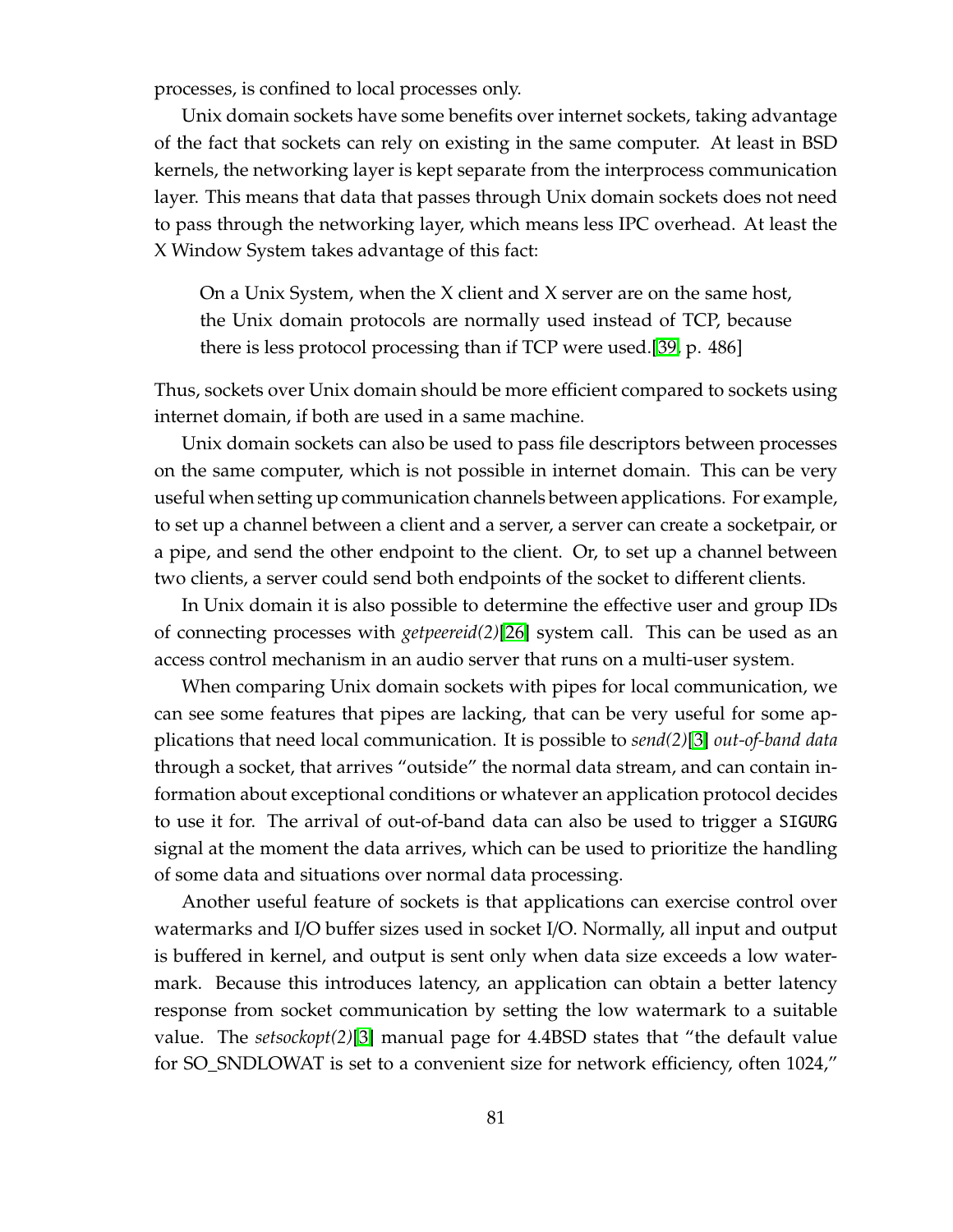a value that is also left unchanged in OpenBSD. On the other hand, because the default low watermark is as low as 1024, the latency added by buffering is only  $1024/2/2/44100 \approx 0.006$  seconds with CD-quality stereo audio. Nevertheless, it is useful that an option for tuning this exists.

As with all file I/O, pipes and sockets can be used in both synchronous and asynchronous (non-blocking) modes. We will take a look at what these can mean for the real-time systems we are primarily considering.

#### **6.2.3 Synchronous and asynchronous I**/**O**

The basic difference between synchronous and asynchronous I/O is that when synchronous I/O is used, a process will block waiting for the I/O request to complete before its execution will continue. But this creates a problem for real-time applications: a process may stop waiting for an indefinite time until the I/O request can be completed. If a process has some other real-time critical tasks that needed to be done, those tasks will be delayed and can miss their deadlines, even if they did not depend on the I/O request made by the process. Hence the need for asynchronous  $I/O$ .

One way that asynchronous I/O is supported by all BSD systems is that I/O requests can be made on *non-blocking mode*, that is, the operation is not carried out if it can not be performed immediately. This way, a real-time process can keep running and periodically try out the I/O operation, until it can be done without blocking. However, this leads to a complex programming model, because an application needs to keep track of the I/O operations that had to be deferred for later requests.

Handling this complexity can be made easier by using signal-driven I/O. We already considered the effectiveness of using signals for real-time work, so all that was true there is also true here. In any case, it is possible to use *fcntl(2)*[\[3\]](#page-124-3) system call to ask the kernel to send a SIGIO signal to any process requesting it, each time it becomes possible to do I/O operations on some chosen file descriptors. This way, all asynchronous I/O can be handled by a signal handler, which seems like a good fit, because signal handlers are triggered asynchronously anyway.

Asynchronous I/O operations will be prioritized over normal tasks, because signals will interrupt normal process execution flow. But the main problem in this model is that it is unsafe to write complex signals handlers. This is because of the risk of race conditions — in Unix systems, typically only a small subset of C library functions are written to be signal thread safe.

One other way to handle this is to use a threading library to hide underlying asyn-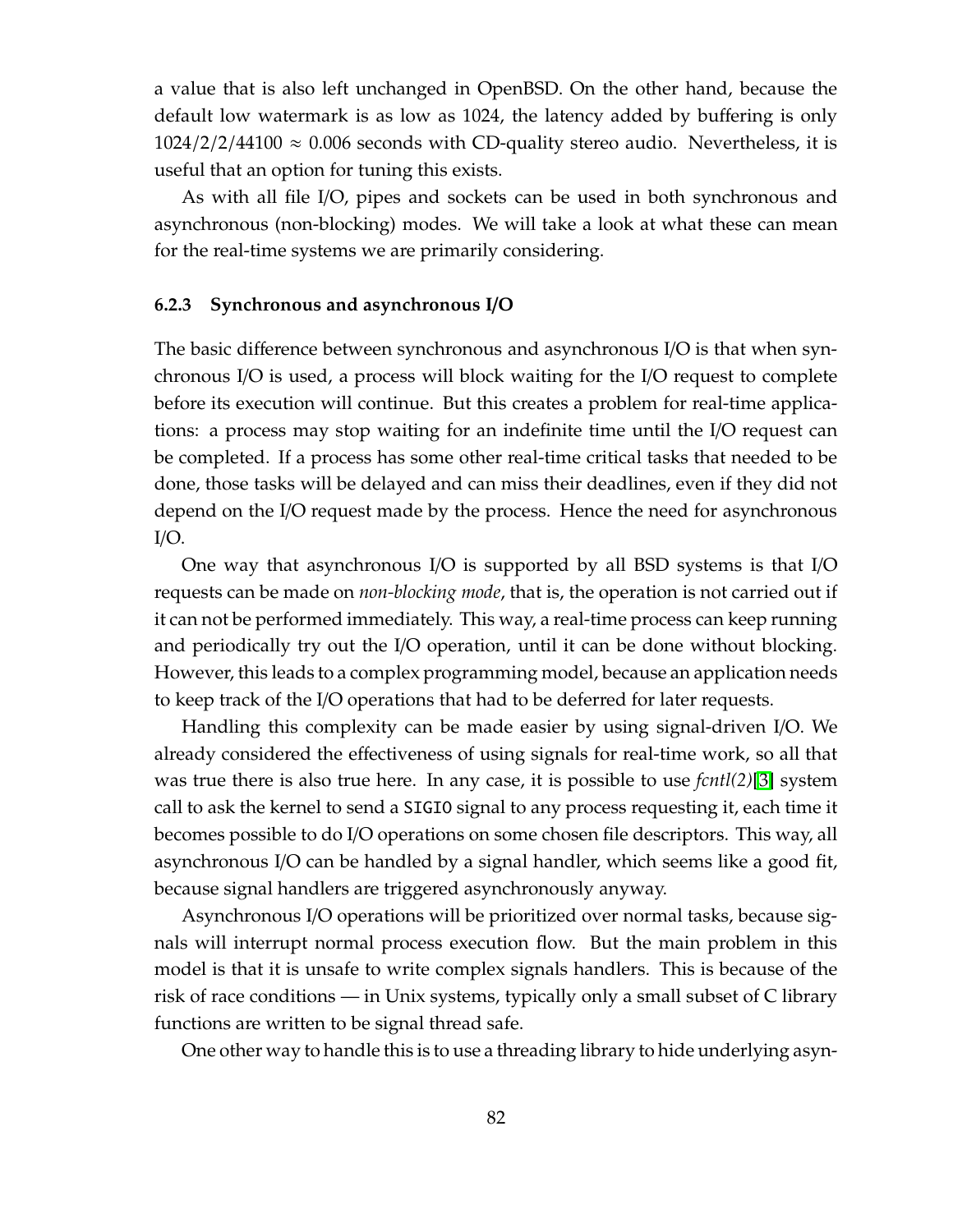chronous operations behind a synchronous interface. Applications can be threaded so that there can be separate threads for handling I/O operations. Threading libraries commonly convert all their I/O operations to non-blocking mode, so that the library can schedule some other threads instead of blocking. Then, the library can periodically test if the I/O thread can finish its request.

There are a few problems in this scheme. One is that not all non-blocking I/O requests can actually be made non-blocking. Consider a case where a process wants to read some data from a filesystem. If that data does not happen to be cached in memory, there is always a small delay caused by hard drive seeks and reads. Thus, if a process does a non-blocking read, it can never complete immediately.

Basically, the system should take note of the first non-blocking read, then begin reading that data into disk cache, and let the non-blocking request complete only after the data can be read directly from cache. However, this is not how the current BSD systems function, but instead they simply convert non-blocking file I/O calls to blocking calls:

This facility is not implemented for local filesystems in FreeBSD, because local-filesystem I/O is always expected to complete within a few milliseconds.[\[20,](#page-125-4) p. 229]

This means that if an operating system implements threading using only a userlevel library, and thus the kernel has no knowledge about application threads, then the progress of a real-time process can momentarily stop when it makes filesystem operations. This is the case with the current version of OpenBSD. However, the problem does not exist in threading subsystems where application threads can be scheduled by the kernel, because blocking calls block only the thread that calls them and not the whole process. The current versions of FreeBSD and NetBSD have been implemented this way.

On the other hand, the problem can actually be solved in systems such as OpenBSD without changing the system. An application can fork a child process, set up a pipe between the child and the parent, let the child handle file I/O and caching, and let the parent read data from the pipe. It may be somewhat cumbersome, but it works, because reads and writes to pipes (and sockets) can always be made properly non-blocking.

All this means that if a real-time audio server or clients need to do filesystem I/O, using some kind of asynchronous I/O mechanism is necessary to ensure realtime performance. Because hard drives do not give very low latency guarantees, applications need to anticipate the use of data and buffer it beforehand. This is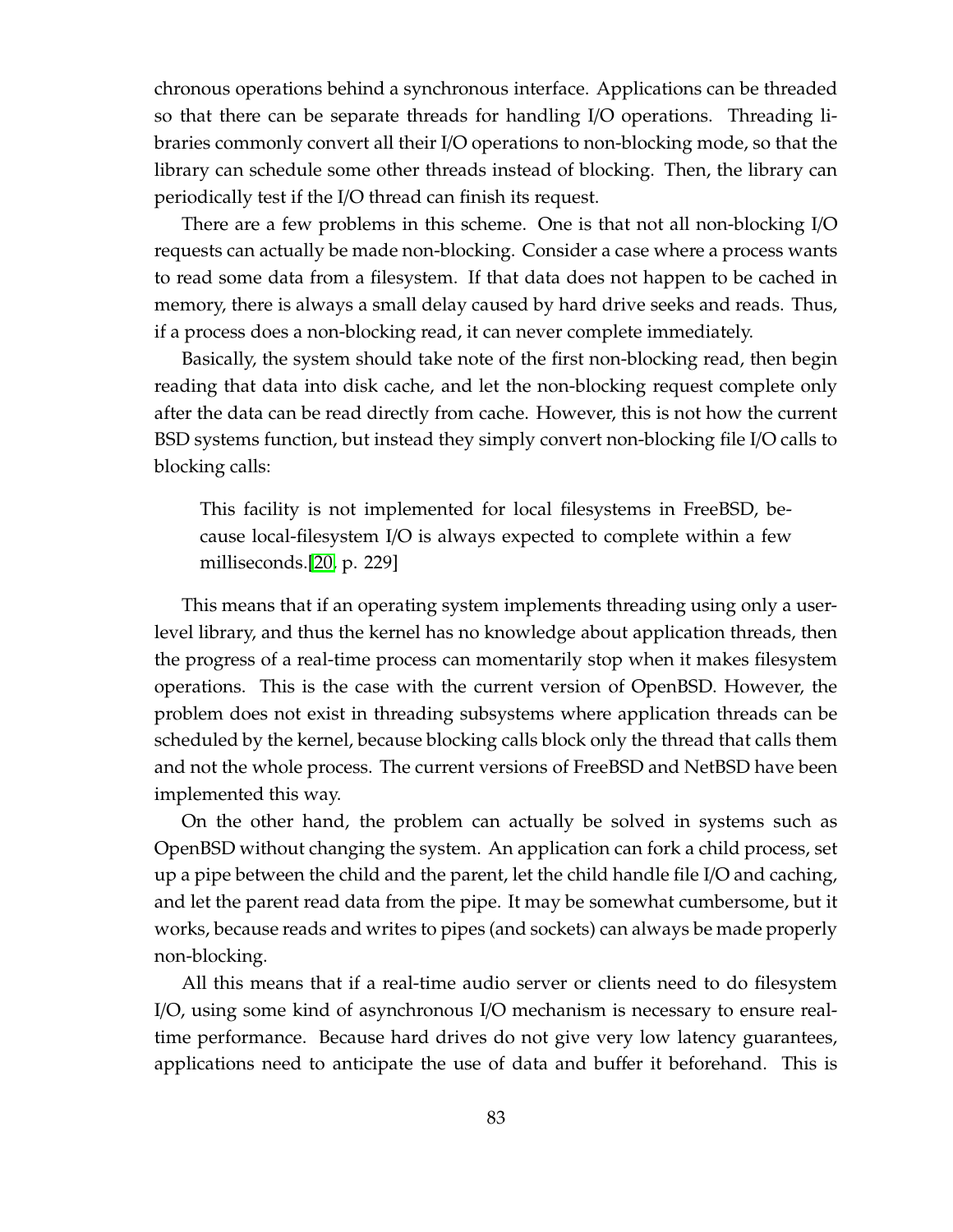especially relevant in audio systems such as multitrack recorders, that process large amounts of audio data, which can not be made fit into memory. The asynchronous I/O mechanisms can become useful for socket connections and other I/O as well.

While asynchronous I/O model can be usefully implemented with non-blocking system calls, and signals orthreads, asynchronous I/O operations could also be made a part of the system itself. This way, an application could simply request the system to do an asynchronous I/O operation on its behalf, and then later on make a query about whether the operation has completed.

If a system can make a distinction between asynchronous and synchronous operations on a kernel level, asynchronous requests could be queued properly and handled in some priority order. Moreover, it becomes possible to do filesystem operations in the background, so that an application can request to read some data from a file and later get a notification that the data is available for an immediate read.

In fact, SUSv3 contains a definition for an asynchronous I/O interface that can be used to achieve these goals. The interface uses separate system calls for asynchronous I/O, and its primary purpose is to solve the problems that real-time applications can face when dealing with I/O operations. Kernel level asynchronous I/O is typically implemented by kernel threads:

Kernel threads are useful for performing operations such as asynchronous I/O. Instead of providing special mechanisms to handle this, the kernel can simply create a new thread to handle each such request. The request is handled synchronously by the thread, but appears asynchronous to the rest of the kernel. [\[43,](#page-127-0) p. 53]

This kind of asynchronous I/O interface has been implemented on kernel level in FreeBSD and DragonFlyBSD. On the other hand, it is lacking in NetBSD and OpenBSD, that need to resort to non-blocking calls, threads and I/O signal driven I/O. For real-time applications, it is not necessary as such, but can provide a simpler programming interface and also better performance, as some of the I/O handling work can be moved to kernel level.

### **6.2.4 Kernel event queues**

One problem in Unix design is the multiplicity of various event handling mechanisms. There are signals, a separate asynchronous I/O interface that needs to be used for queries about I/O operation completions, *select()* and *poll()* system calls for multi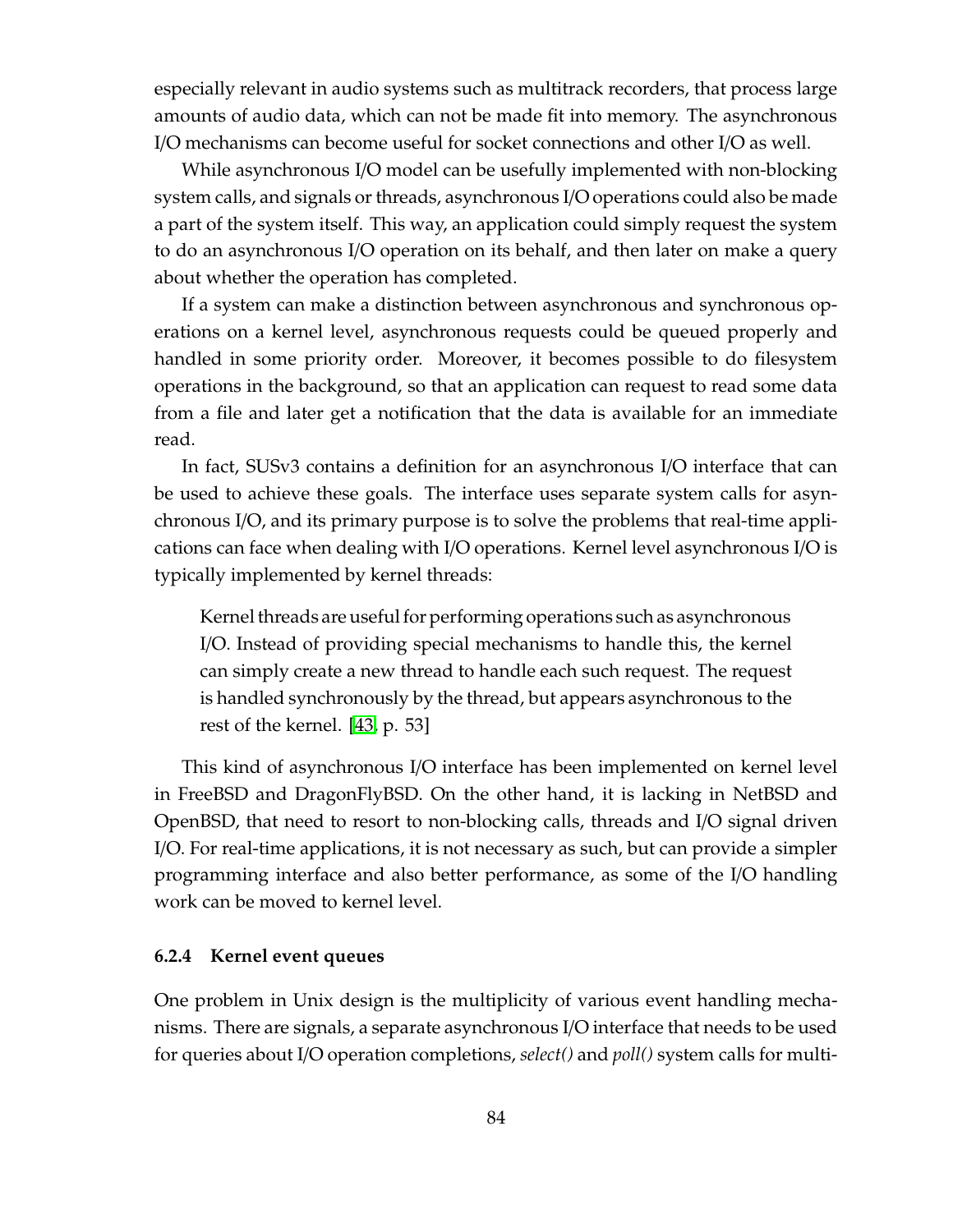plexing file and socket I/O, while many events do not have any elegant mechanism at all.

*Kqueues* (or, *kernel event queues*) aim to solve this problem, by providing a generic interface for monitoring kernel related events. Its design makes it easier to add support for new kinds of kernel events. Applications can register to be informed about selected events, such as activity on some file descriptor, and wake up once any such activity occurs.

One outcome of the design of kqueue-mechanism is that polling for events can be made considerably more efficient. A common design for servers is to set up connections with sockets and use *select()* or *poll()* system calls to listen for activity on those sockets. These system calls are fairly effective when the number of connections on any server remains within a few thousand, but have scalability problems with a higher number of concurrent connections:

These problems stem from the fact that poll() and select() are stateless by design; that is, the kernel does not keep any record of what the application is interested in between system calls and must recalculate it every time. This design decision not to keep any state in the kernel leads to main inefficiency in the current implementation.[\[17\]](#page-125-3)

Kqueues solve this problem by keeping track of which events applications are interested in. Thus they eliminate some overhead that occurs when both the kernel and some application have to search through all the open file descriptors to find the ones where activity occurs.

Because real-time servers need to query for incoming data more frequently than non-real-time servers, it seems that kqueues can provide an efficiency benefit. However, it has to be noted that, assuming current hardware technology, real-time audio servers are not going to have many thousands of connections open at any time. To satisfy real-time requirements, staying within latency deadlines with thousands of connections is very difficult in any practical settings, and if connections are passive, they can be dropped altogether, because the data should arrive with some latency guarantee. Because the number of connections has to be much lower, the bottleneck with stateless *select()* and *poll()* is probably not a serious issue. Thus, while it is difficult to come to any conclusion without doing tests, it seems unlikely that kqueues could offer some significant benefits for real-time audio data connections.

Kqueues can also be used to solve some possible efficiency problems with signals. They can be used to receive notification about received signals that are blocked by a process signal mask. Signals will not be handled normally by a signal handler,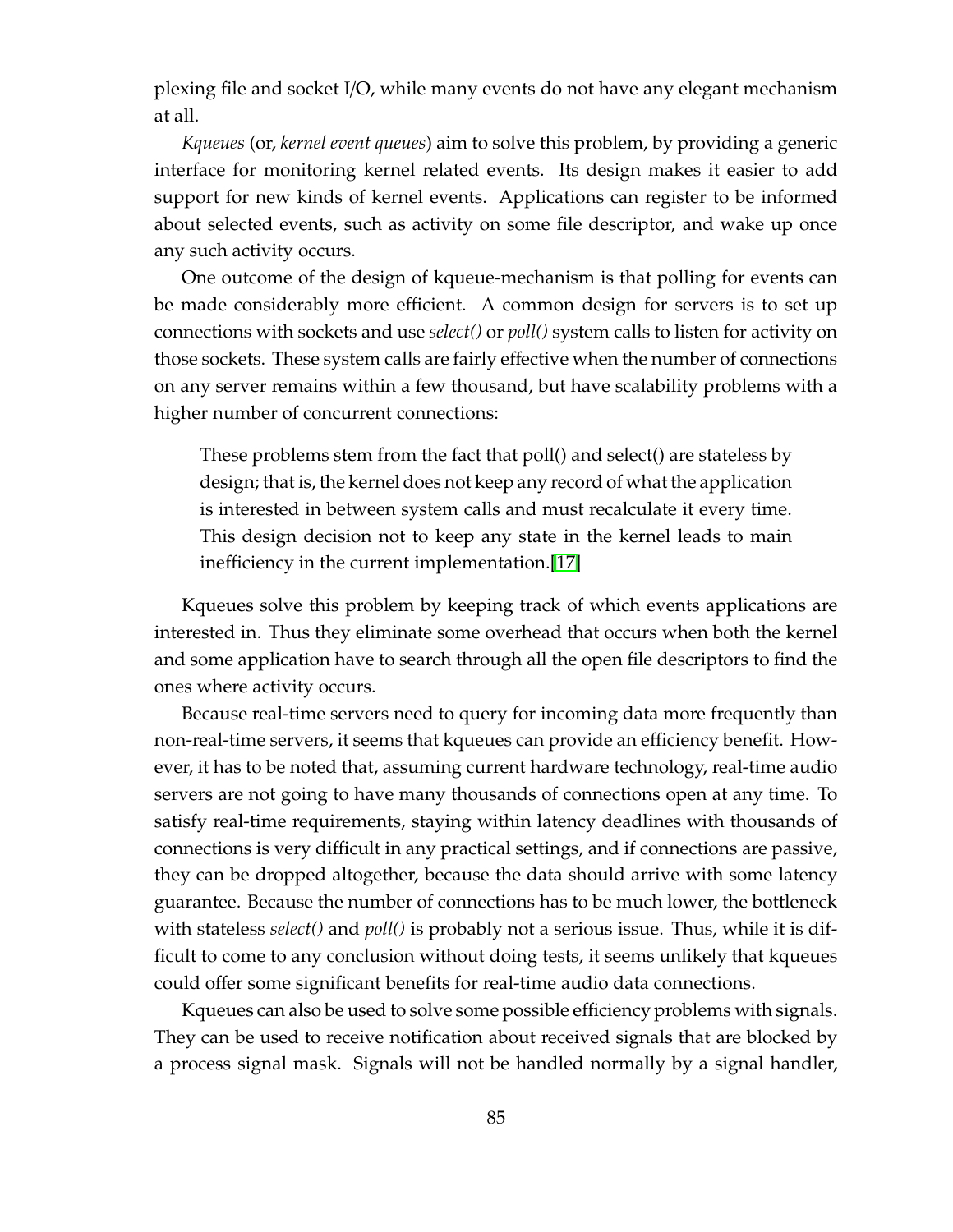but instead a process can make queries about their arrival whenever they want to. Thus, expensive stack manipulations associated with normal signal handling can be avoided, and signals can be used as "just another IPC mechanism". Because this provides a means for decoupling signals as an IPC facility from the conventional signal handling interface, there should be less obstacles for using signals in real-time tasks.

One other interesting property of kqueues is the possibility for a kqueue to monitor another kqueue, to find out when it receives any events. This allows the creation of a priority hierarchy for event handling.

# **6.3 Shared memory**

One problem with sockets and pipes — as they are commonly implemented in Unix systems — is that they are not as an efficient mechanism for passing data between processes as is possible. Each pair of send/receive -operations involve a data copy from the address space of a sending process to kernel memory, and from kernel memory to the memory area of a receiving process. But these data copies can be bypassed altogether by letting processes share some segments of their physical address space. Once shared memory segments are set up by using system IPC facilities, processes can then communicate without a need to do any (relatively expensive) system calls, and thus reaching a higher data bandwidth should be possible.

On the other hand, shared memory model does have some problems. First of all, with shared memory, it is not possible to exchange data with processes running on different computers. The exceptions to this are some operating systems that support the distribution of their virtual memory address space over a network, but these do not include any mainstream systems, or BSDs, for that matter. Another problem is that shared memory is probably a better fit for processes, that have a real need to co-operate using some common data structures, as opposed to using it as a super-fast method for passing data.

One significant problem with shared memory is also that using it can sometimes lead to a somewhat complex programming model, because access to shared memory segments needs to be controlled in some way. In client-server audio systems, it should be the server's task to create and manage shared memory segments so that clients have access to appropriate memory segments. The segments should also be arranged so that the number of needed data copy operations can be minimized, because otherwise the main benefit of shared memory would be lost. Yet even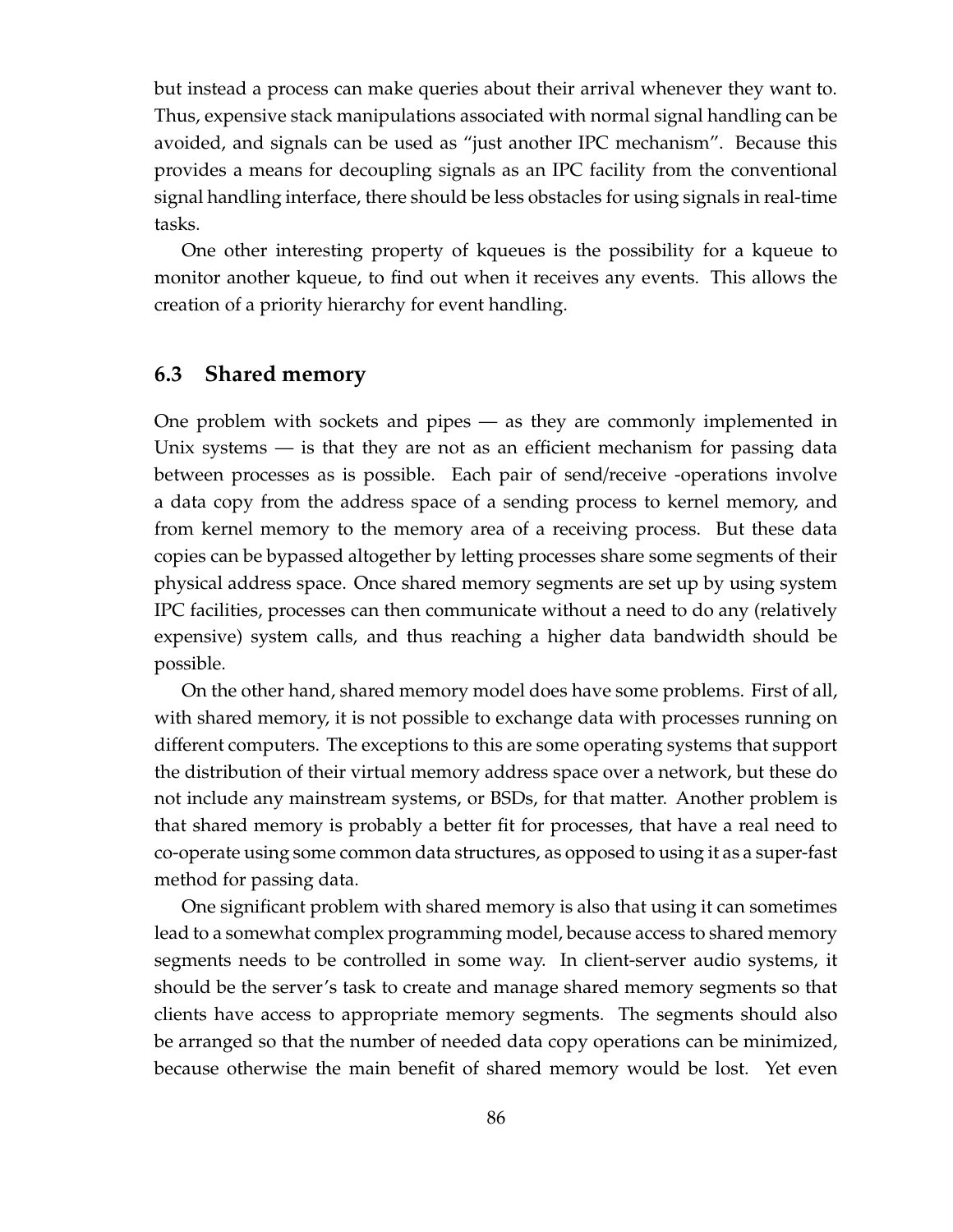when two independent agents have basic permissions to the same shared memory segments, they need to coordinate their actions on those segments, so that data corruption can not occur.

Shared memory has been used successfully at least in some X Window System implementations, that use it for communication between X server and X clients, in case they are running on the same computer. But it should be noted that data representing graphics behaves fundamentally differently in time than audio data. Graphics data is not necessarily stream-oriented, but can be rather static, mostly consisting of still pictures. The portions of any video frame that change in time can be rather small compared to the portions that stay the same.

It makes a lot of sense to use shared memory for such applications, because each new video frame can share a lot of data with a previous frame, and only small segments of graphics data may need to be modified. When contrasting this with audio data, it can be seen that audio data is in a constantly changing state. While a previous audio data block typically holds some similarity with a current data block, still none of it can be reused, because the whole stream is continuously changing.

Thus, it appears that the semantics of stream oriented IPC methods such as sockets and pipes are clearly a more natural fit for passing audio data. It is also questionable whether the efficiency benefit of shared memory is worth the limitations inherent in it. In fact, it is not totally clear whether any such benefit exists at all. This is because the access control mechanisms needed with shared memory have additional overheads associated with them, which do not exist with socket IPC.

Most current Unix systems support two shared memory interfaces, one developed as a part of System V IPC, and BSD-style *mmap()* for mapping files to process memory space. The main difference between the two interfaces is that System V IPC has its own namespace that is not associated with filesystem, whereas *mmap()* relies on a filesystem to provide the shared memory segment. The main problem with a separate namespace is that applications may accidentally abandon some shared memory segments (by crashing or in some other way), that will then consume memory resources for no reason. When a filesystem is used as a basis for shared memory, in a similar situation the consumed resource will be disk space. That space will be associated with a name in a filesystem, and thus easily spotted and removed, or cleaned up at boot time.

On the other hand, shared memory mechanisms that rely on filesystems have their own problems. When using *mmap()*, the system may flush the contents of the memory segment to disk, which is a completely pointless and wasteful operation if the *mmap()* is merely used to provide the means for passing data between processes.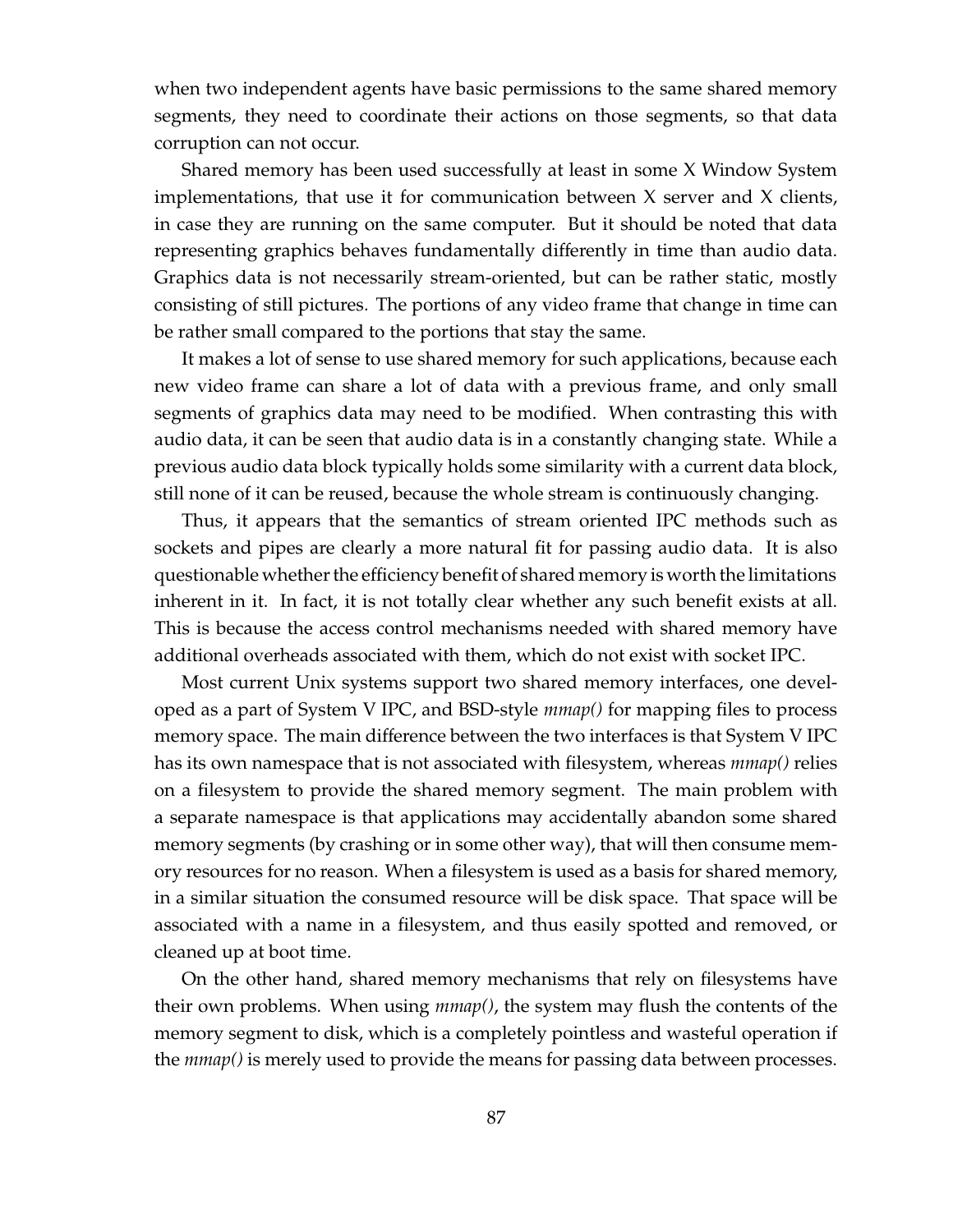One solution to this is use a memory resilient filesystem to hold shared memory files, but setting this up not trivial.

Because the use of shared memory segments commonly requires some access control mechanism, System V and *mmap()* APIs can be contrasted on this basis as well. For this purpose, System V IPC provides kernel-based semaphores, while *mmap()* actually has none. On the other hand, some filesystem operations can serve as a substitute for them, and might be a natural fit with *mmap()*. Vahalia writes about the conventions before semaphores were supported by Unix kernels:

On early UNIX systems that did not support semaphores, applications requiring synchronization sought and used other atomic operations in UNIX. One alternative is the *link()* system call, which fails if the new link already exists. If two processes try the same *link()* operation at the same time, only one of them will succeed. It is, however, expensive and senseless to use file system operations such as *link()* merely for interprocess synchronization, and semaphores fill a major need of application programmers. [\[43,](#page-127-0) p. 159]

On the other hand, nothing prohibits from using System V semaphores in conjunction with *mmap()*.

The major efficiency problem with file system operations is that they require system calls. But in fact this problem is present with System V semaphores as well, because they are kernel-based. Marshall Kirk McKusick et al. point this out:

The overhead of using such semaphores is comparable to that of using the traditional interprocess-communication methods. Unfortunately, these semaphores have all the complexity of shared memory, yet confer little of its speed advantage. [\[19,](#page-125-5) p. 138]

This means that the possible efficiency advantage that shared memory could provide can become more difficult to reach in practice. Each time a shared memory segment is accessed, a process needs to request a semaphore, which involves a system call. Once the process has done modifying data on the segment, it needs to perform another call to release the semaphore. Doing this is not very different from calling *read()* and *write()* to pass data through sockets.

Shared memory could provide better efficiency, if only the semaphores could be stored in the shared segments themselves. If processes can only be assumed to be cooperative (which is a reasonable assumption), they could get and set semaphores directly in the memory segments. There are two major technical problems that need solving in this scheme.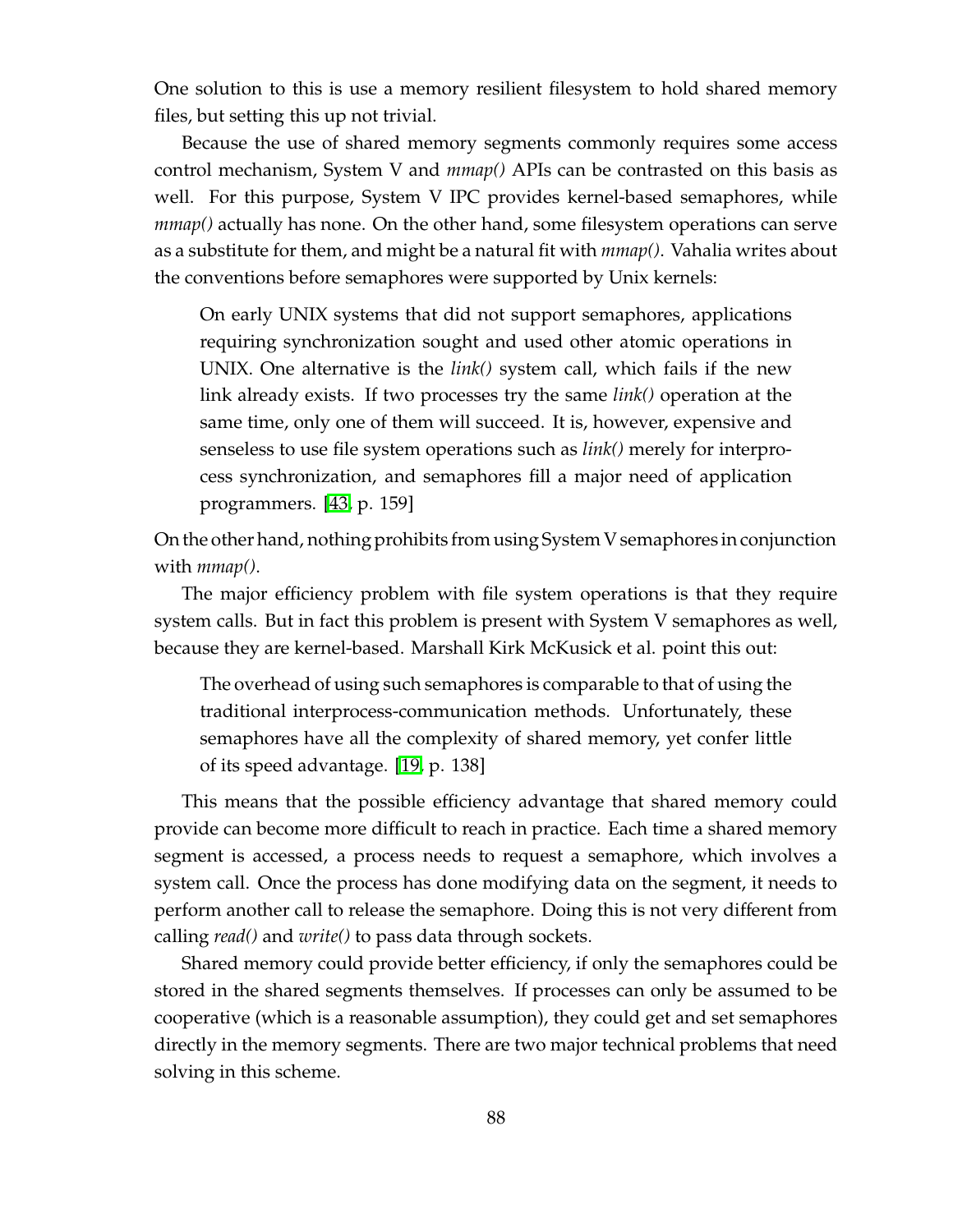One problem is atomic access to memory: applications need to use a test-andset CPU instruction or some equivalent one when handling semaphores, in order to avoid race conditions. An application library can be used to hide this operation behind some abstraction. A more difficult problem is that co-operation from kernel is still needed, because processes need to be blocked, while they wait for semaphores that they can not immediately get. As this happens only in situations where a context switch is needed anyway, this means that user-level semaphores have no overheads that are not also associated with kernel-based semaphores. Furthermore, most operations lack the overheads involved with system calls, that occur frequently in kernel-based semaphore solutions.

The *mmap()* facility was in fact designed so that using semaphores on it could be possible some day. This is exemplified by the fact the *mmap(2)*[\[3\]](#page-124-3) interface includes a modifier parameter MAP\_HASSEMAPHORE. But no BSD variant actually provides a semaphore facility that could be used to take advantage of this possibility. BSD systems actually do provide support for a semaphore interface defined in SUSv3, that is different from the System V semaphore API, and uses functions *sem\_init()* and some others. But these can actually be used only between application threads, and not between processes, as explained in *sem\_init(3)*[\[26\]](#page-126-1) manual page: "this implementation does not support shared semaphores, and reports this fact by setting errno to EPERM." This is due to the fact that the SUSv3 semaphore interface is completely implemented by a user-level threading library.

While none of the current BSDs have implemented user-space semaphores, there has been some work on Linux to provide a similar facility. It has been happening under the name of *futexes*, or *Fast User Space Mutexes*. With *futexes*, the locking overhead associated with kernel level semaphores can be avoided. Consequently, the shared memory based IPC mechanisms may become more useful for passing audio data between processes. How much efficient this might be, however, is unclear.

It should also be noted that any real-world efficiencies will also depend on the tasks that applications need to accomplish. With shared memory, it is possible to deliver one block of data to several other processes, with roughly the same expense as it is possible to deliver it to one. Local socket based connections can not derive such benefit from multicasting, because copying data many times to process address spaces is still necessary. Yet, while there is no universal IPC facility that can always the best one for each situation, we will still take a hopeful peek at Mach IPC.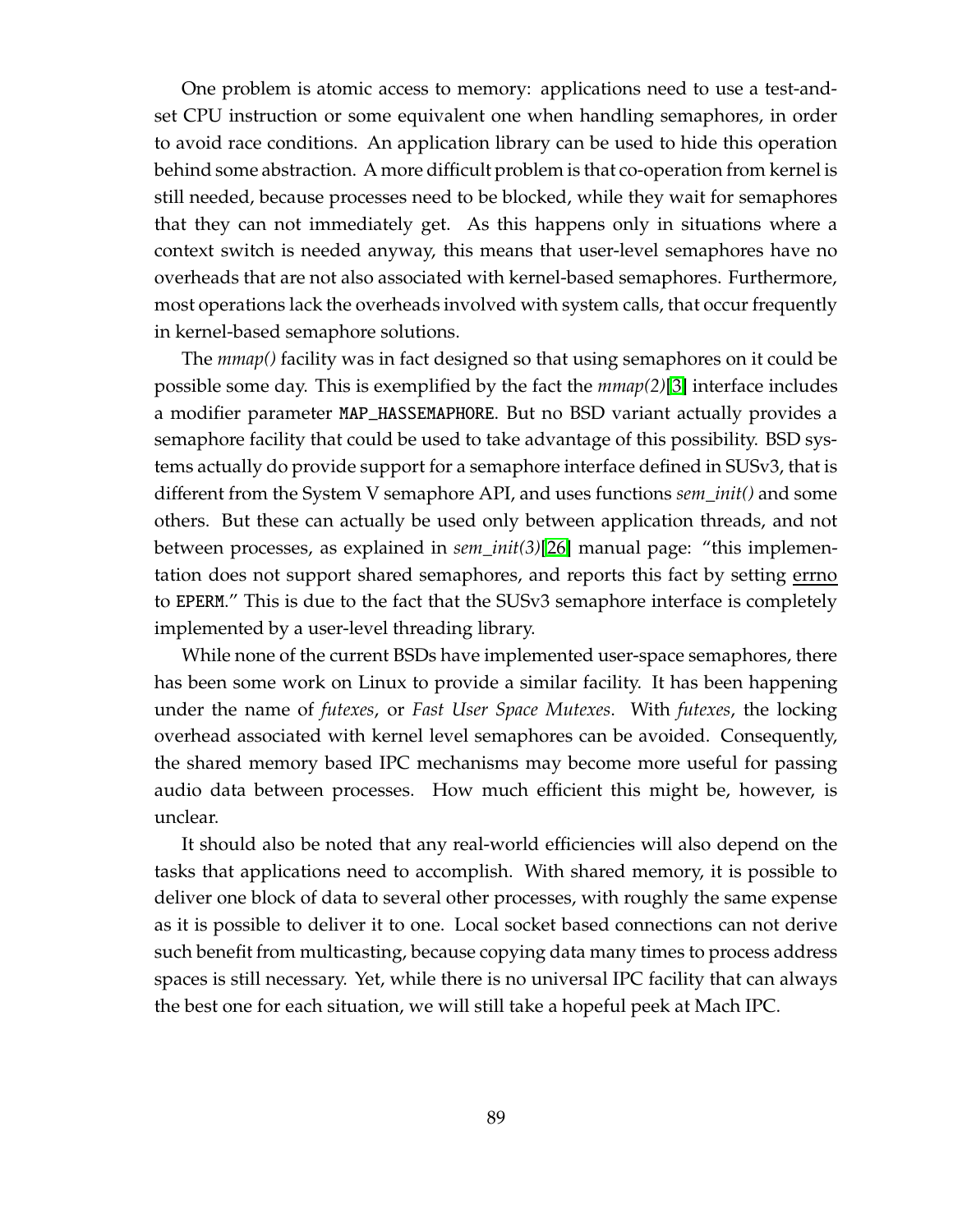#### **6.3.1 Techniques in Mach IPC**

The main promise of efficiency that shared memory can give is based on the fact that to pass data between processes, it is not necessary to copy data. With user-level semaphores, some escapes to kernel mode may also be avoided. But there is actually no reason why read/write -operations with sockets could not be made zero-copy also. There is nothing in the interface of reads and writes to sockets and pipes that dictates that memory should always be copied between process address spaces.

This is an idea that Mach operating system has heavily relied upon. In Mach, the IPC facilities are not only something that the system provides for applications, but actually the system depends on them in its design. The system is microkernel based, and uses message passing for communication between subsystems. But the main difference between some other microkernel designs and Mach is that message passing is tied to memory subsystem.

Mach has implemented the concept of out-of-line memory to make message passing happen as efficiently as possible. In the commonly used message passing model, or "in-line memory", data is copied twice: first from sender to kernel, and then from the kernel to receiver. But message passing in Mach uses copy-on-write (COW) semantics, which in Unix culture are commonly used with the *fork()* system call. The sent data is copied only in the case that either the sending or the receiving process modifies it.

This message passing technique benefits from the fact that often the sent data does not need to be modified by neither the sending process nor the receiver. In this case, making an actual copy is not necessary. But the technique is more efficient even when either process wants to modify the data:

Even if the pages are modified, this approach saves a copy operation. In-line memory is copied twice — once from sender to kernel, then again from kernel to receiver. Out-of-line memory is copied at most once, the first time either task tries to modify it.[\[43,](#page-127-0) p. 176]

If sockets were implemented using this idea of out-of-line memory, they could offer performance at least as fine as shared memory can ever offer. That is, at least in theory. One issue is that its implementation binds socket implementation tightly with virtual memory subsystem. This results with a higher implementation overhead, as the VM subsystem will have more bookkeeping to do. One other issue is that typical applications will modify the sent data segment immediately after it has been sent — thus forcing at least one copy operation. Thus, while out-of-line memory is a great idea, it may not work as well in practice.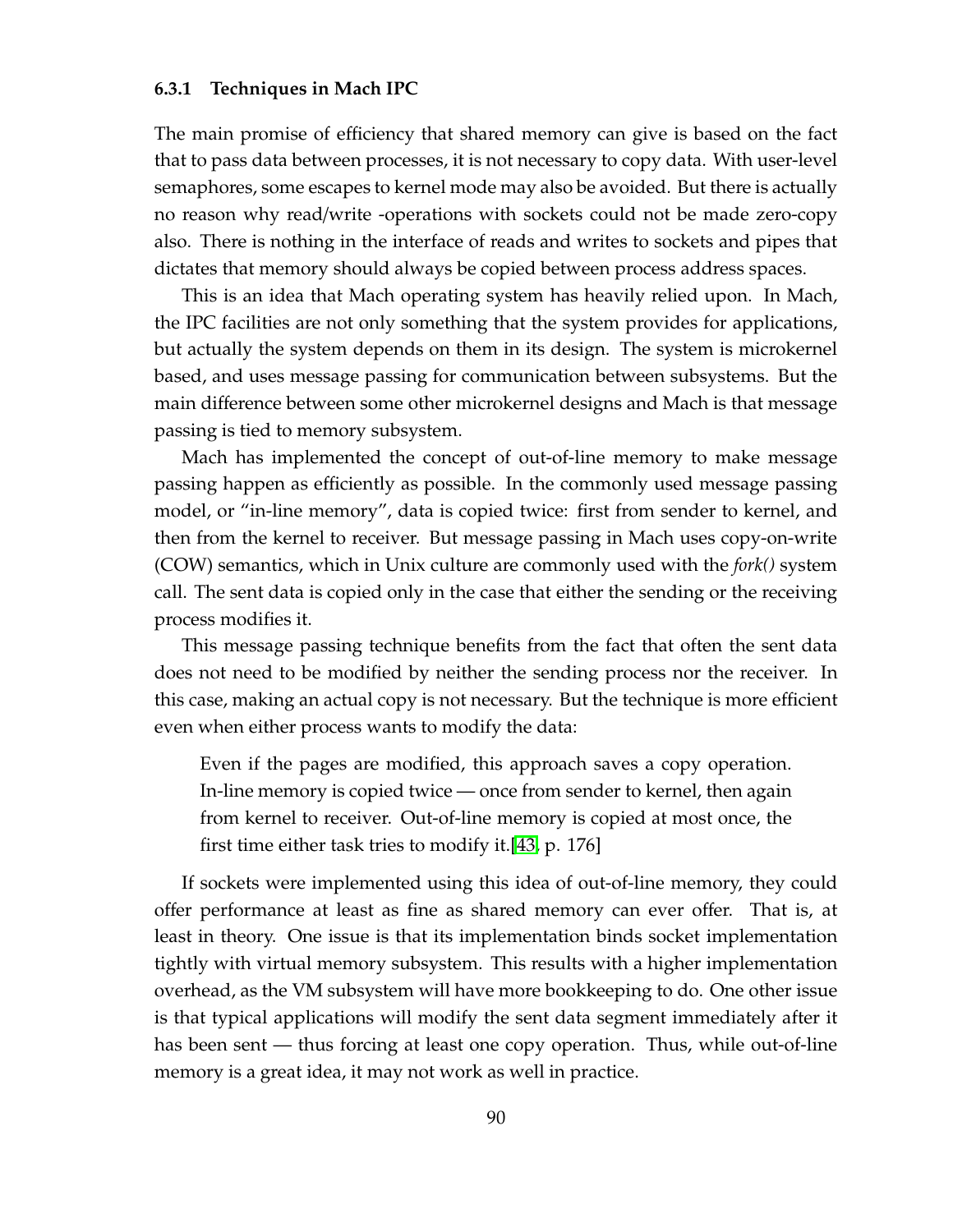It might be useful to note that, while DragonFlyBSD is moving to a messaging model for their kernel, they do not implement COW semantics as a part of their message passing API. It seems that this concept has not seen much use outside of Mach.

#### **6.3.2 Solaris doors**

Mach IPC merges in an interesting way some aspects of message passing and shared memory, but one problem with it is that implementing it on a typical Unix system is rather difficult. The *doors* facility in Solaris has another interesting approach to IPC, similarly stepping outside the message passing and shared memory -distinctions. With Solaris *doors*, it is possible to let processes invoke procedure calls of another process, that has properly set itself up as a "door server". These calls can do anything the door server has set them up to do, and can return data objects to the calling "door client" process.

There is one crucial aspect in the implementation of doors that sets them apart from other common methods of remote procedure calls. It is that once a door clients makes a call to a door server, the scheduler run queue is bypassed and context switches from the client to the door server and back are made immediately:

In the case of a door\_call(), control can be transferred directly from the caller (or client in this case), to a thread in the door server pool, which executes the door function on behalf of the caller. When the door function has completed, control is transferred directly back to the client (caller), all using the kernel shuttle interfaces to set thread state and to enter the dispatcher at the appropriate places. This direct transfer of processor control contributes significantly to the IPC performance attainable with doors.[\[21,](#page-125-6) p. 463]

Let us consider how the doors facility could be used with audio servers. One idea could be to make the audio server function as a door server that audio clients make calls into. However, this does not appear to have much significant benefit, because clients' audio threads still need to be scheduled by the system, and need two door calls to pass audio data in and out. Instead, one could make the clients function as door servers, and let the audio server be the door client. This way, the server could be used to invoke the audio processing functions in the audio clients, and each client could be handled with a single door call at each audio processing loop.

It appears that at least in theory that the doors facility can be adequate for passing large amounts of real-time critical data between processes. Doors can be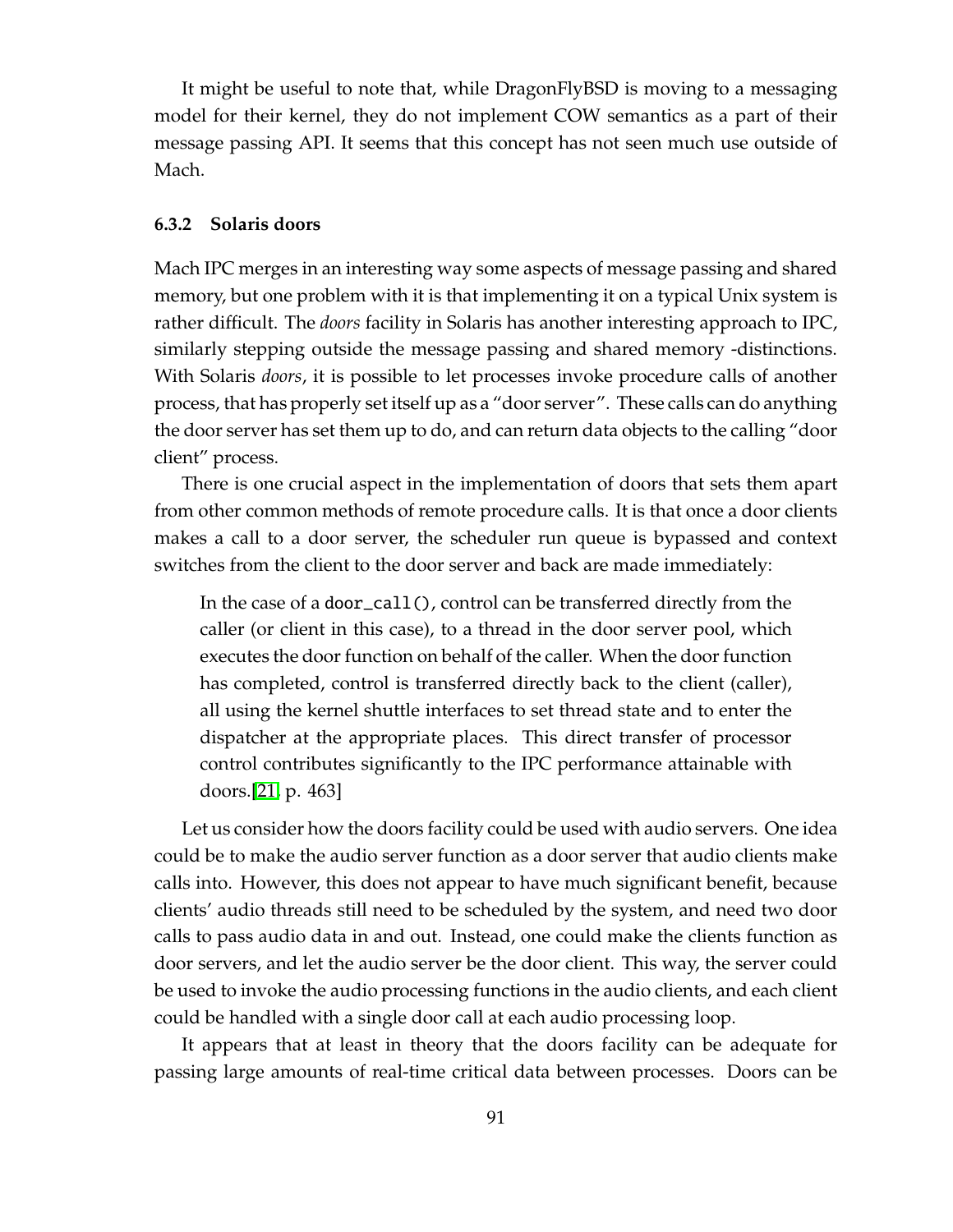seen providing an elegant way for the server to schedule some specific parts of its clients' code, that its proper functioning depends on. Thus, doors might be an ideal IPC mechanism for distributed real-time systems whose parts are run on the same scheduling domain.

# **6.4 Data on a network**

In this thesis we have mainly been concerned with audio servers running on a same machine, and thus on a local scheduling domain. Nevertheless, a small introduction to some of the most basic issues that arise when processes are distributed over a network might be in place. One thing to keep in mind is that the choice of IPC mechanisms governs whether it is possible to do this at all. Basically, audio servers that may be used with clients running on different computers, should rely almost exclusively on socket protocols, and specifically on internet domain sockets. But once this requirement is fulfilled, the existence of a network creates some issues that may need to be dealt in the audio server design.

### **6.4.1 Stream and datagram sockets**

Actually, even the choice of an appropriate socket type is an open question, that exists on local domain as well, but becomes more pronounced in connections over a network. The main choice is between stream and datagram sockets, that correspond to TCP and UDP protocols that use the IP protocol. Stream sockets provide a reliable, connection-oriented data stream, in contrast to datagram sockets, that provide connectionless and unreliable message passing. Datagram sockets commonly have a lower overhead (and better raw performance), because with stream sockets there is some additional connection-oriented protocol data that must be handled by the system.

On the question of whether to use stream or datagram sockets, we could quote Stuart Sechrest from the 4.4BSD Interprocess Communication Tutorial: "The difference in performance between the two styles of communication is generally less important than the difference in semantics."[\[37\]](#page-126-2) Because audio streams very naturally map to stream-oriented socket connections, on this basis we could decide that stream stream sockets are a better choice for audio data.

On the other hand, it might be that real-time applications are a special case where the difference in performance does matter. But this performance benefit is not likely in the latency behaviour of the two socket types. Even though stream sockets can be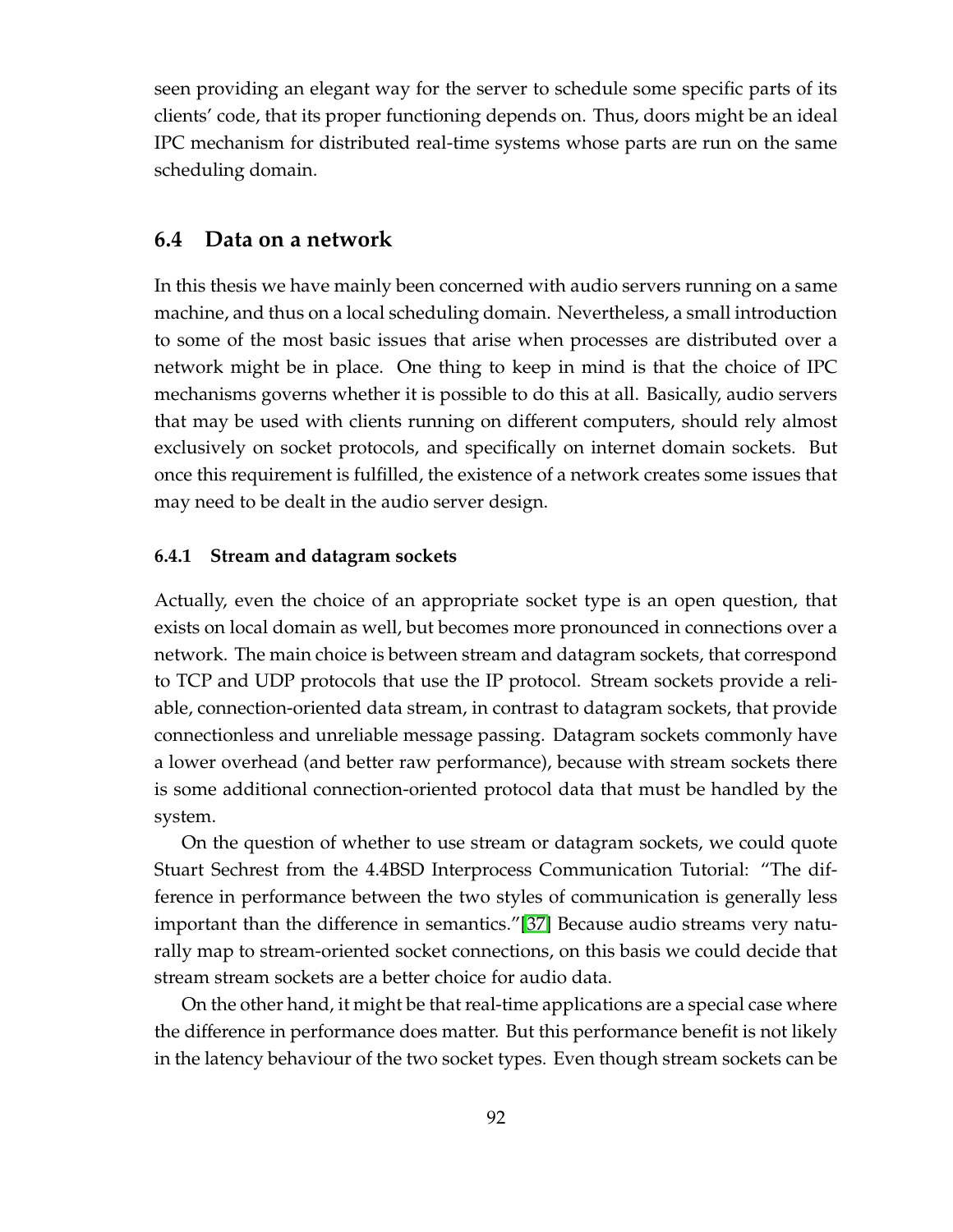slower initially, once the connection has been set up, there is no inherent reason why stream sockets would induce an unacceptably high latency. This might of course be true in some particular TCP/IP implementation, but nothing in the TCP protocol itself forces high latency once a connection has been set up.

However, one benefit of datagram sockets is that, because no guarantees of reliable delivery are given, datagram packets can and will be dropped if delivery does not happen in some timeframe. This is what should happen with real-time data: there is no use in transmitting stale packets that are can no longer be useful, but will only be rejected by the receiver. Possibly for this reason, datagram sockets are often used with real-time data, and the data packets are ordered by a higher level protocol such as RTP or by the application directly.

However, there is one subtle issue with latency in stream sockets and TCP protocol, that may sometimes arise and needs to be taken into consideration. To avoid network congestion, the sending of small data segments may be delayed by TCP protocols under certain conditions. Stevens explains this concept known as the *Nagle algorithm*:

This algorithm says that a TCP connection can have only one outstanding small segment that has not yet been acknowledged. No additional small segments can be sent until the acknowledgment is received. Instead, small amounts of data are collected by TCP and sent in a single segment when the acknowledgment arrives. [\[39,](#page-127-2) p. 267]

While this algorithm induces delay, the algorithm only kicks in in situations where small amounts of data is sent in separate segments. It does not seem likely that the issue arises with audio data, because audio usually takes enough bandwidth that the algorithm will not be used, as IP packets will be larger. On the other hand, if latency requirements are very strict, then the data has to be sent in smaller blocks of data, which means that the Nagle algorithm will be used.

In fact, the whole problem can be completely avoided by disabling the algorithm, which can be done with the TCP\_NODELAY socket option. This is what the X Window System does, and some other interactive network applications as well, to guarantee fast delivery of small messages such as mouse movements. Though it may not be necessary except when reaching for extremely low latencies, it is probably a safe choice to use this option with all real-time audio as well.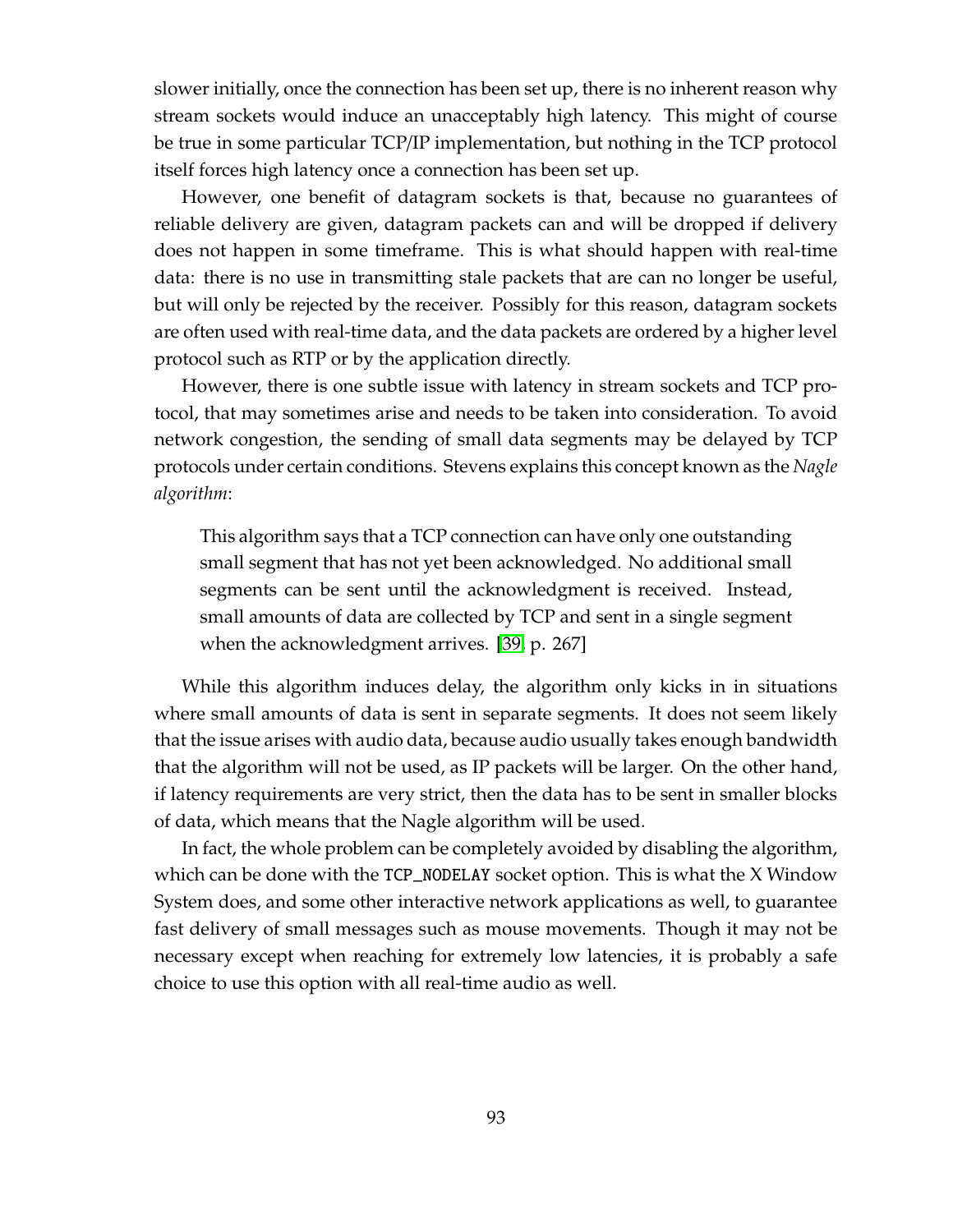#### **6.4.2 The network layer**

Once data packets are copied from memory to network devices, to travel through a physical network, some factors can cause delays that are mostly out of operating system's control. One crucial factor that affects network latencies is whether the underlying network technology has any *Quality of Service (QoS)* -guarantees. The lack of any QoS means that any data packets on a network may be delayed by the handling of some other data packets. This situation is similar to ones that happen in process scheduling with time-sharing scheduling algorithms. Processes (packets) that need real-time execution (delivery) may get delayed by any random process (packets) that are run (delivered) instead.

Thus, the QoS guarantees are associated with network traffic scheduling, except that on a network level, no traffic scheduling may be possible. This depends on network technology used, and with contemporary technologies, the main division on this issue appears to be between Ethernet and ATM technologies:

Ethernet technology lacks the latency and bandwidth guarantees needed by many multimedia applications. ATM networks were developed to fill this gap, but their cost has inhibited their adoption in local area applications. Instead, high-speed Ethernets have been deployed in a switched mode that overcomes these drawbacks to a significant degree, though not as effectively as ATM. [\[5,](#page-124-5) p. 70]

The QoS features need to be supported to some degree by the internet protocols, and in fact IPv6 includes features that make it possible to separate and handle realtime packets differently from normal traffic. Furthermore, QoS requires the use of a protocol such as Resource Reservation Protocol (RSVP) for proper allocation of network bandwidth for real-time streams.

It is interesting that network traffic priorities bring us yet another scheduling level, in addition to process scheduling on system level and client scheduling on server level. There should be some correspondance between audio stream priorities on server level and network traffic scheduling done by the kernel, because realtime audio data can not be treated as bulk data. But actually establishing this connection is not very difficult in many modern Unix systems (such as BSDs), if they only support traffic shaping in their kernel. For example, the *pf.conf(5)*[\[26\]](#page-126-1) manual page in OpenBSD explains how the system's packet filter supports Class Based Queueing, Priority Queueing and Hierarchical Fair Service Curve scheduling policies for network traffic. As a simple case, all traffic from the audio server port could be associated with the highest priority queue using Priority Queueing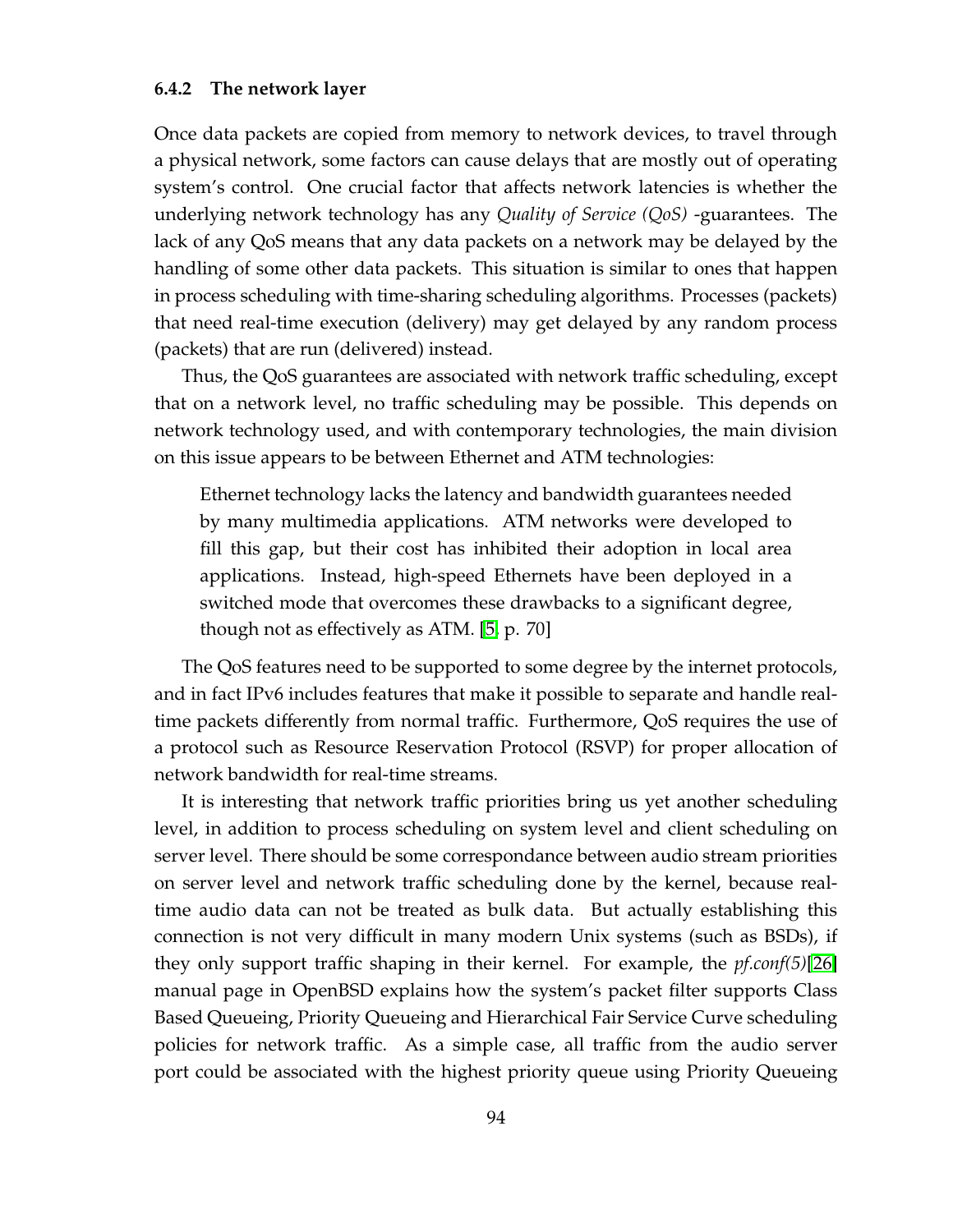discipline. This should guarantee good network latency for audio streams, but only if the underlying physical network can enable it.

It should be noted that on the networking level, the real-time performance related problems are more or less non-existent. This is because in most Unix systems, the networking has been built into the kernel, and thus all network data handling happens with relatively high kernel level priorities. Thus, there are no practical issues in using most Unix (or BSD) systems for handling real-time network data, or apply real-time traffic shaping for it, as long as the data does not need to pass through user-level applications.

One important question that needs an answer is about whether distributing realtime applications over a network is actually feasible at all, because transmitting data packets over a network always adds some latency. The answer will obviously depend on the network. Such latency is commonly measured by round-trip time, that means the time it takes to send a short message over a network and receive a reply. It turns out that on a local network this time can be very short: "The time to transmit a short request message and receive a short reply in a lightly loaded local network between standard PCs or UNIX systems is typically under a millisecond."[\[5,](#page-124-5) p. 68]

This means that accessing data from a computer over a network can even be considerably faster than reading it from a local hard drive, if only the other computer has the data loaded in its memory. Latencies are so low that it is totally feasible to reach good real-time performance even when audio clients are run in computers connected by a network. But this becomes increasingly difficult if the computers are geographically dispersed, and data has to pass through several computers and other network devices.

It might be difficult to consider many actual applications for this, outside internet telephony that does not need very strict latency guarantees. But one might imagine the challenge that a symphony orchestra might face when performing a concert, where the players are geographically distributed and connected only by the internet. Providing technology for handling such extreme cases might be an interesting challenge for software and hardware engineers as well.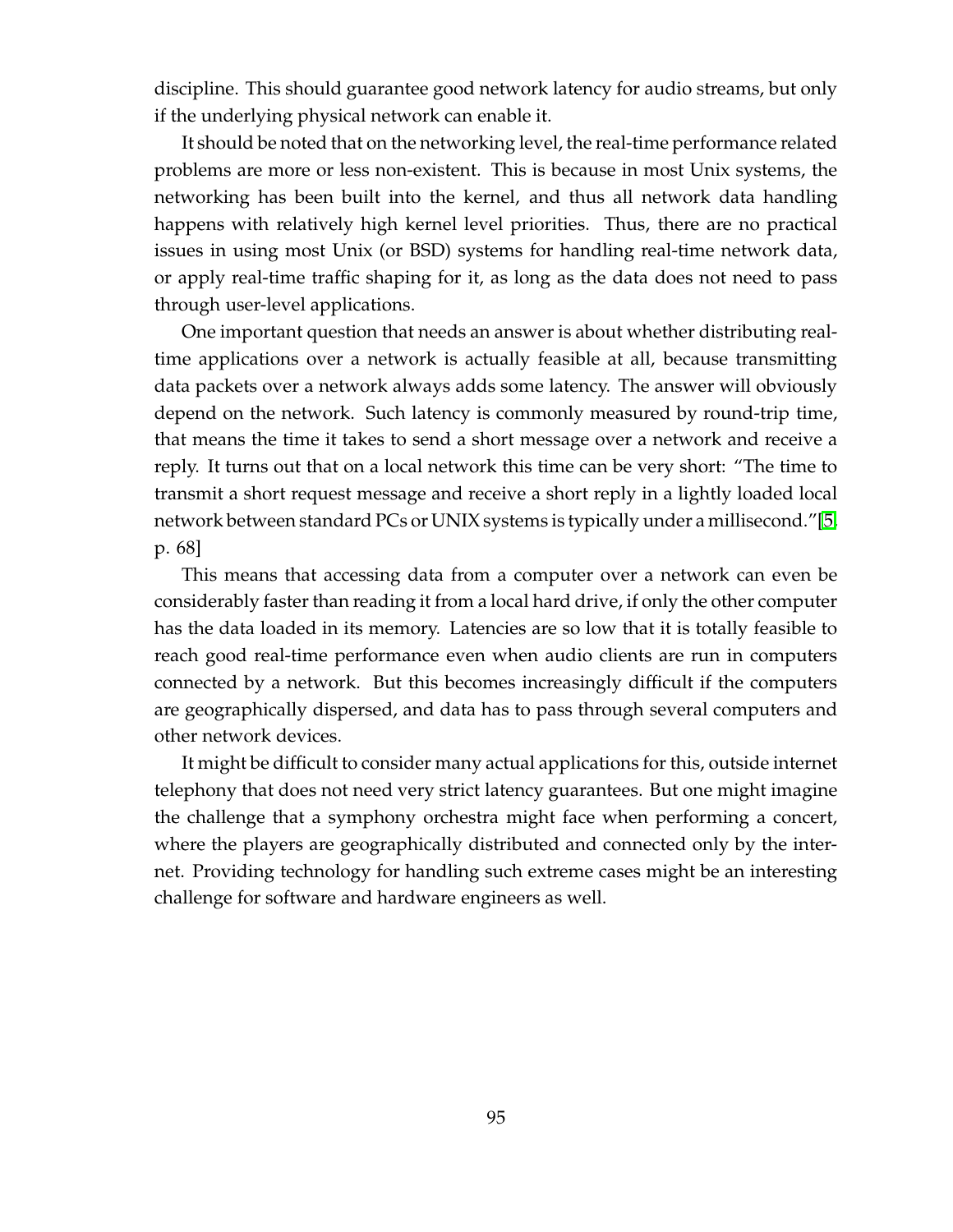# <span id="page-104-0"></span>**7 Servers and tests**

As we have so far seen, the design of distributed real-time audio systems needs to be concerned with many levels of system design. We have so far covered some of the problems that may arise when building such systems, paying special attention to operating system level issues, such as kernel architecture, scheduling, and IPC facilities. Yet unfortunately the complexity level of most general purpose operating systems is such that it is very difficult to model the behaviour of such systems by computational methods, and calculate some meaningful results indicating how such systems will behave on different conditions. In fact, it is much easier to build such systems, and then gather some empirical data on their behaviour.

For this purpose, one server and client application was written, that were designed to provide a testing mechanism for various IPC mechanisms, as well as operating system real-time performance. These applications and their results with OpenBSD 3.7 are introduced and analyzed in this chapter. But before this, we will take a small look at some audio server systems that have been built and are used in actual real-world settings, paying special attention to Jack, that has had an excellent real-time performance among its primary goals.

# **7.1 Existing audio servers**

Several audio servers have been implemented for Unix systems, even though none of them has achieved such success that their associated APIs could be considered standard. None of the commonly known servers implement most that would be required from distributed, synchronized real-time systems.

One of the earliest projects was X Audio System[\[42\]](#page-127-3) that drew its inspiration from the X Window System. Goals were network transparency and an API that would allow good platform portability. Among possible applications that could benefit from the server were web audio and teleconferencing, but real-time processing was not a primary concern. The project, however, stopped at early stage. It seems that Media Application Server (*http:*//*[www.mediaapplicationserver.net](http://www.mediaapplicationserver.net/)*/) project associated with X.org tries to fulfill a somewhat similar purpose, supplementing the X Window System. Currently it is still in development stages, and not widely used.

Other audio server implementations include Network Audio System (NAS),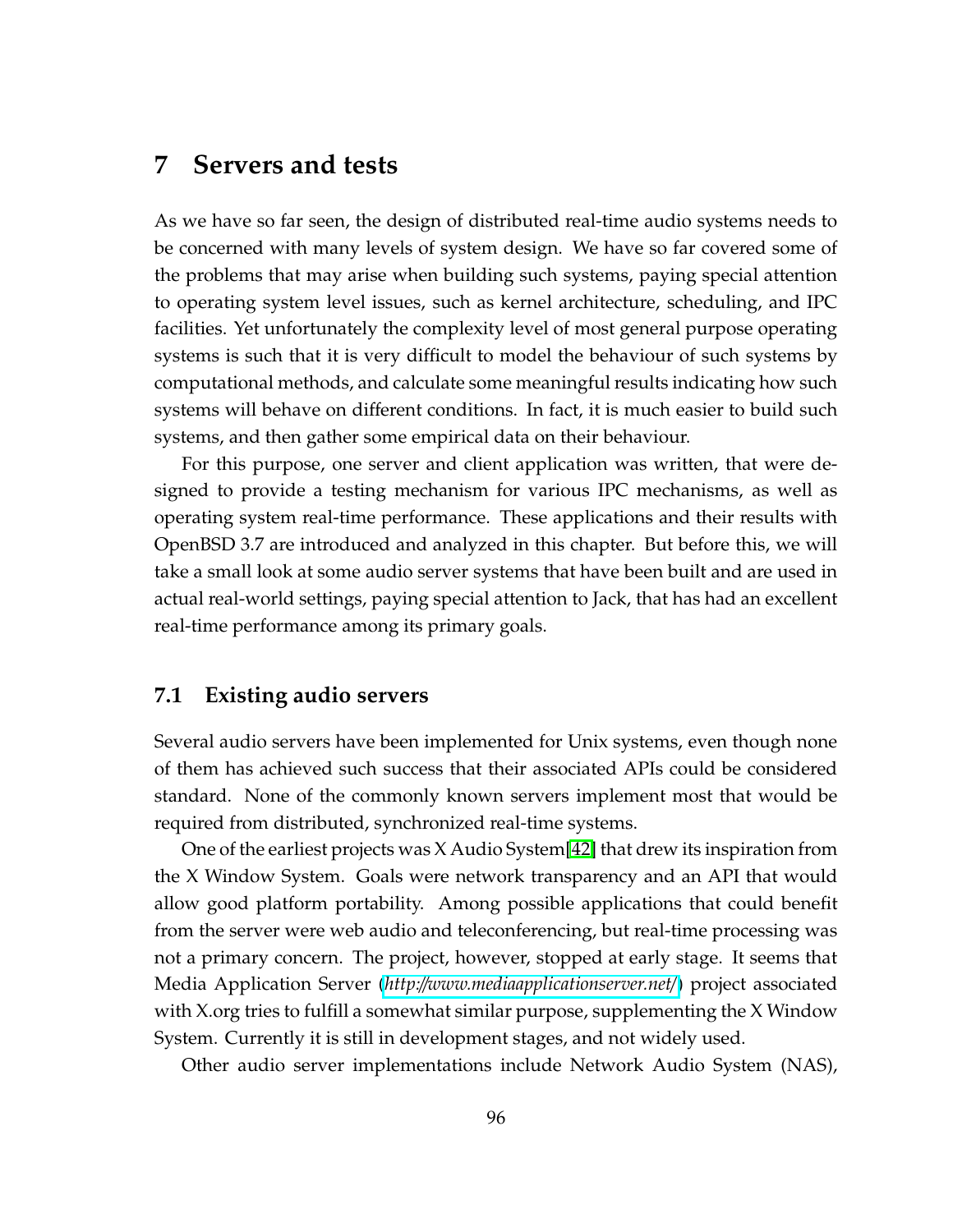Enlightened Sound Daemon (ESD), ARTSD (Analog RealTime Synthesizer Daemon), and JACK. NAS is a fairly old system. A paper by Jim Fulton and Greg Renda outline it as providing "a powerful, yet simple, mechanism for transferring audio data between application and desktop X terminals, PCs, and workstations".[\[10\]](#page-124-6) It is not stream oriented, however, and part of its design is ability to store single sounds in the server, with possibility to use them multiple times. It also lacks support for synchronization, and thus it is not very similar to real-time audio servers at all. Today NAS seems to see only very marginal use.

Enlightened Sound Daemon is one of the most used audio servers in unix, but its development has stopped some years ago. It does not offer low latency or synchronization. ARTSD is a somewhat more sophiscated server, supporting interapplication routing and low latency. However, possibly the most interesting current real-time audio server server project is Jack Audio Connection Kit.

### **7.1.1 JACK — Jack Audio Connection Kit**

Jack is a kind of departure from existing Unix audio server designs, but it is also not the kind of monolithic shared object system commonly used in Windows/Mac professional audio. In fact it is somewhat of a hybrid of these two models, drawing inspiration from the shared object model, but not completely adopting it. It is also not designed to be a network transparent system. A study of Jack's design should be insightful, because it is fairly widely used by Linux audio applications, and does meet most of the goals it has set for itself, offering synchronous, low latency operation for audio clients.

Like X Window System, Jack contains more than just a server, including a client library that Jack clients can use to connect to server. Paul Davis, one of the main developers of Jack, describes it as a system that should be able to move "large quantities of data with very low latency and very importantly to have the exchange be sample synchronized."[\[6,](#page-124-4) 2:29–2:35] Jack uses a normalized 32-bit floating point representation for audio, where audio data should not be interleaved, but instead each client can send and receive multiple data streams. To ensure platform portability, Jack adheres to POSIX standards, and its API is specified in ANSI C. Jack servers can be run concurrently, but each server process is independent and not meant to cooperate with other Jack servers. Jack clients should be free to connect and disconnect with the server whenever they want to.

One of the main concerns of Jack developers is that the traditional Unix I/O model is possibly inadequate for real-time audio work. One problem with it is that it does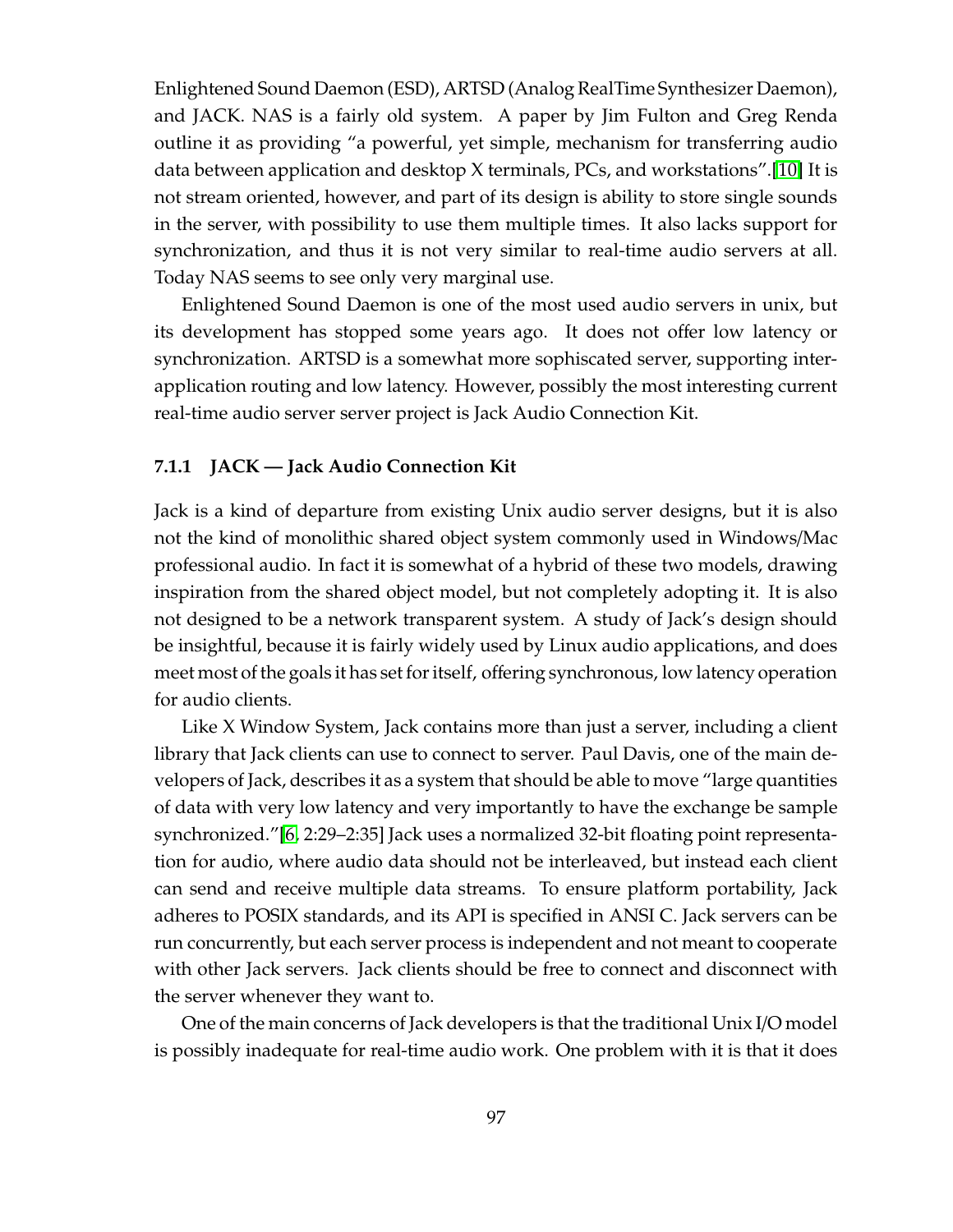itself not maintain synchronous operation, which needs to be ensured by some other means. In addition, their design documentation refers to a problem of blocking system calls:

There are numerous audio servers and application frameworks available, but nearly all them have serious problems when it comes to latency and bandwidth considerations. The basic problem is that all common mechanisms for process-to-process communication (IPC) involve possibly blocking system calls. This is especially true for network operations.[\[44\]](#page-127-4)

In addition to IPC costs, running clients as separate processes causes context switching costs. These are made worse by unoptimal scheduling of client-server -systems, that may occur when the system scheduler is not aware of the correct scheduling patterns demanded by the audio system. Another problem affecting Jack's design is the GUI toolkit problem pointed out in section [3.5.1,](#page-37-0) which makes it impossible to run several X toolkits within a single process.

To solve these issues, Jack clients can be run as shared objects that are loaded into the server, or as separate processes. In order for this to work correctly, Jack mandates threaded programming model for audio clients. Quoting Paul Davis, each client "has at least one thread that is created and managed for it by Jack", and "that thread executes callbacks that are registered by the client, saying when a certain condition happens this is the code i want you to run."[\[6,](#page-124-4) 30:51–31:13] Callbacks are simply functions that client has associated with various events. The thread handled by Jack (meaning it can run as a part of Jack process, or it is "driven" by Jack by other means) runs with real-time priority, which also means it needs to be real-time safe. As is written in Jack Design Documentation,

[the RT thread code] must be deterministic and not involve functions that might block for a long time. These functions are for example malloc, free, printf, pthread\_mutex\_lock, sleep, wait, poll, select, pthread\_join, and pthread\_cond\_wait.[\[44\]](#page-127-4)

In a typical client-server system, if a client makes a blocking system call (which may be invoked by a library function such as any of the listed above), the risk of the client missing its deadline increases. This does not necessarily mean that other clients would be affected. Jack's designers have taken a stance, that this should never happen, and proper functioning of the whole system relies on this. Jack also takes advantage of this requirement in the fact that, by taking the scheduling of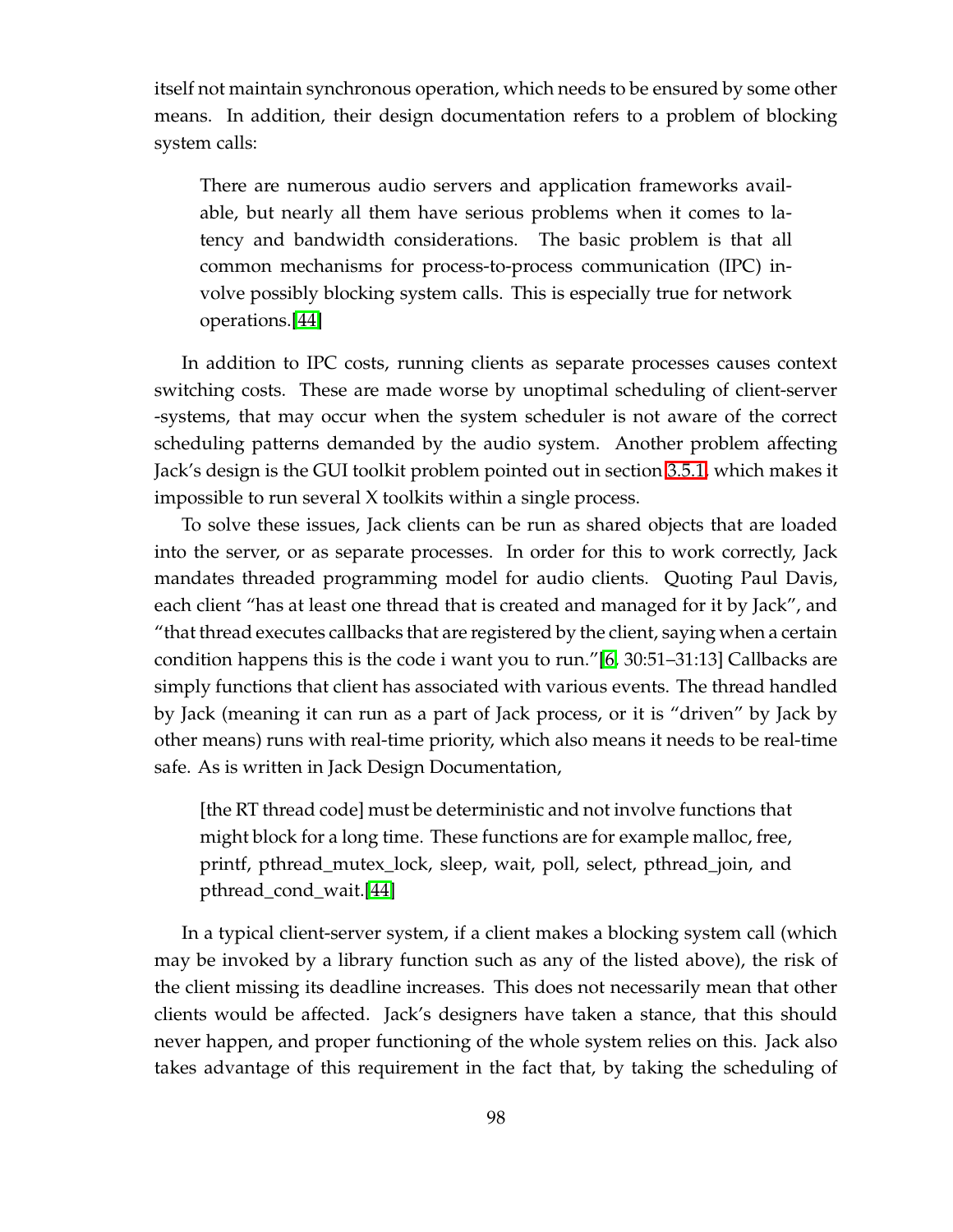clients' audio threads into its own hands, it can ensure even more deterministic audio processing behaviour. Paul Davis has called this "userspace co-operative scheduling" [\[6,](#page-124-4) 28:19] and it works as follows.

Audio processing happens in a processing cycle, which repeats in very short intervals, depending on latency requirements. Thus, to achieve audio latency of three milliseconds, the processing loop should always take less than this time so that dropouts will not occur. During each cycle Jack executes all the audio threads of internal clients, meaning clients that have been loaded to Jack server's address space as shared objects.

In order to run external clients, Jack server sets up named pipes (FIFOs), that the server and clients use to send messages with each other. External clients use the Jack client library executing in the audio thread, and library code waits for a message from a FIFO. Once it gets it, a callback function to process audio is executed by the client library, and once it has finished processing it will send a wakeup message through another FIFO to another client or the server. Paul Davis explained this scheme in his presentation using the following words:

[Jack server] writes a single byte into this FIFO which wakes up client N [and] because it is sleeping in poll on this FIFO, it calls this process function and it writes a single byte to the next FIFO and goes back to sleep. The write to this FIFO wakes up client N+1 which does exactly the same thing, which then writes to the FIFO, which wakes up [Jack server].[\[6,](#page-124-4) 28:41–29:04]

This means that Jack system has perfect control of the execution of the client audio threads. Jack can then serialize their scheduling so that it fits the paths that audio streams take from client to client. For example, if client X uses the output of client Y as its input, the Jack system knows this, and can schedule clients correctly (by letting Y execute before X). Furthermore, because the server and client audio threads run with real-time priority, applications running with normal priorities can not interfere with audio processing in Jack system. Assuming that all clients are implemented correctly, the benefit of this scheme is robust, low latency audio.

This description still does not cover the methods of actually passing audio data between server and clients. For internal clients this is not a problem: because the address space is shared, the server and client only need to negotiate the memory segments used for passing audio data. But to handle communication with external clients, Jack uses shared memory. The decision to use shared memory comes from the goal of achieving high efficiency, and using other mechanisms involve using the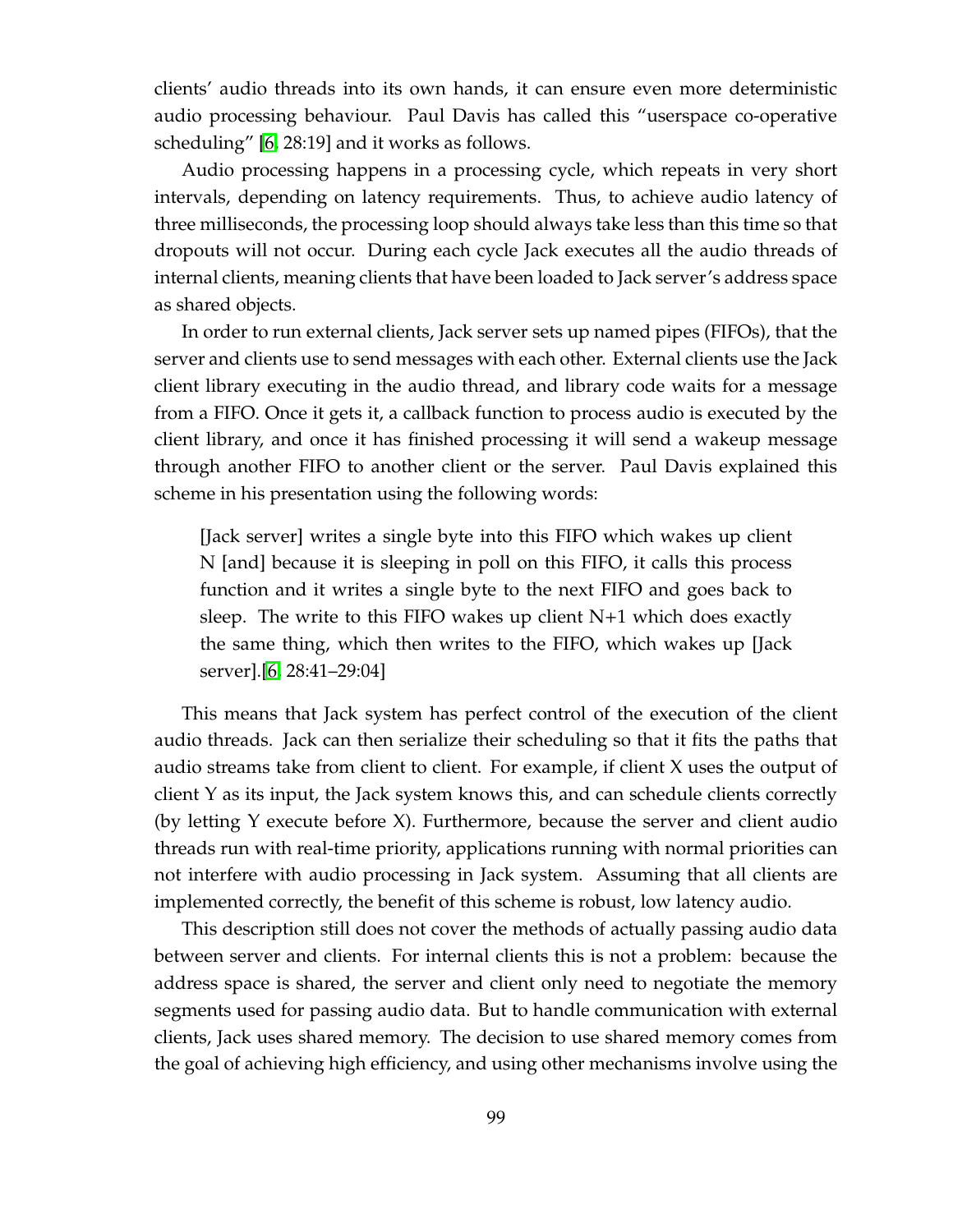kernel, which needs to copy data from userspace to kernel memory, and back.

#### **7.1.2 Some remarks on Jack**

It should probably be noted here that the author has never actually used Jack, and thus can only consider it on the basis of the few documents and a presentation by Paul Davis. The current implementation of Jack probably does very well what it intends to do. It may also be true that some details above and points presented here are wrong, especially because Jack is still evolving.

Nevertheless, some points can still be made. One consequence of Jack's design is that any applications whose jack-thread is incorrectly programmed, can inappropriately disrupt the whole Jack system. Thus, it does not allow any "graceful degradation" of audio quality (for example, by dropping a misbehaving client), but either works correctly or not. A more serious shortcoming is that it can not be distributed over a network: all clients need to be run locally. This reflects the primary purpose of Jack, which is mostly to connect together different music making applications, whereas network audio can be problematic when reaching for low latency.

Even though the theory behind Jack looks solid, it could be questioned whether all the design rationales presented in JACK Design Documentation[\[44\]](#page-127-0) totally make sense. One thing claimed was that commonly used IPC mechanisms are problematic, because the system calls involved can block process execution, which is "especially true for network operations".

However, Jack itself uses blocking reads and writes with FIFOs to control scheduling, and it is difficult to see why passing audio data in this way would cause serious latency related problems. Jack uses shared memory to gain high efficiency, but that is a bandwidth related issue which should not drastically affect latency. System calls can also be used with non-blocking option set, so that applications can actually test if a call would actually block or not, and behave accordingly. Furthermore, even in the case that a system can not guarantee low latency for socket operations, there remains an option of fixing the system in this respect. It does not seem as if a socket-based programming model is inherently inadequate for the work that Jack does.

Jack's design is clearly a departure from traditional Unix server programming model, and finds inspiration from plugin-architecture used in some other audio systems. The technique to run external clients emulates the shared object model as far as is possible when clients run outside server address space. Choosing between these options has a tradeoff between efficiency and safety. The efficiency gains of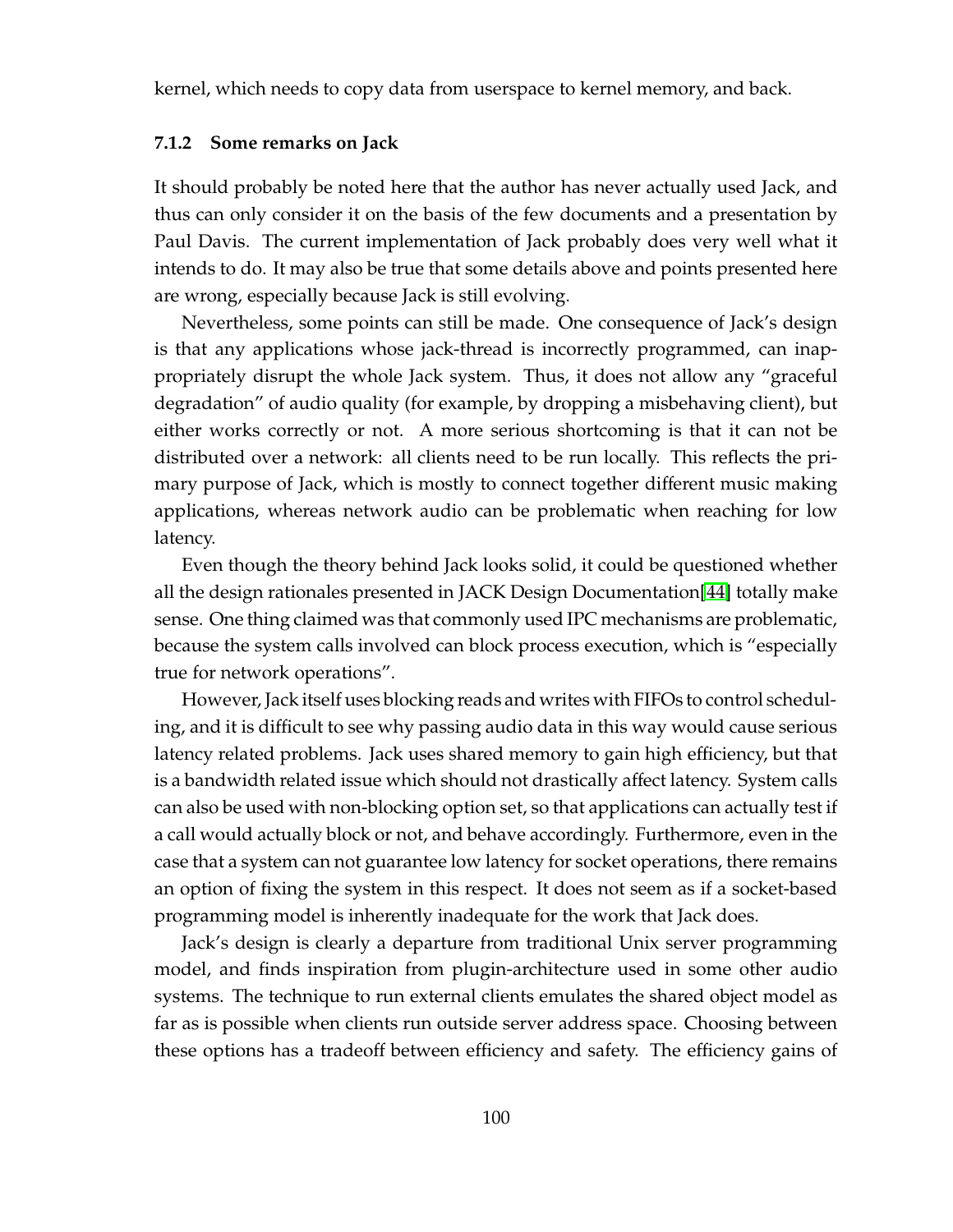shared object model can be marginal depending on CPU architectures. Safety gains of the external client option — as it has been implemented in Jack — is likely to be marginal as well, because a single misbehaving client can disrupt the proper functioning of Jack system anyway.

#### **7.2 Test servers and clients**

Comparing the real-time performance of Jack and some other audio server applications would probably be an interesting experiment. Nevertheless, because application design issues have been a secondary concern in this thesis, and because operating system behaviour can drastically affect the performance of any such system, the primary focus has been given to the real-time performance characteristics of the operating system. It was considered that measuring this performance under various conditions, with different workloads and IPC methods, should be easier if test applications were written for this primary purpose.

Both the test server and the client were written to do some marginally useful real audio work. They create a simple audio stream loop, where audio recorded by some hardware device is first read by the server [see server source code at appendix [A,](#page-128-0) line 352]. The server then routes it through each client by sending and then receiving the processed audio data, and then sends audio stream back to the device [line 113]. Test clients do some fake audio processing, thus simulating real workloads, but this does not in fact alter the audio stream in any meaningful way [see client source code at appendix [B,](#page-138-0) line 172].

A crucial feature of this test system is that each client must perform synchronized with every other client, that is, the clients must progress in a single lockstep so that each process handles audio data that correspond to the same point in time. While the system should provide as low audio processing latency as is possible, that is not very useful if any client gets left behind. Other than this, there is no other kind of timing control: there is no mechanism for pausing clients, nor rewinding them, nor any other such a sophisticated control facility. In fact the applications have no notion of time at all, and instead rely on an implicit and simple mechanism for timing, by reading audio data from the audio hardware device as soon as it becomes available.

Both the server and the client have been written so that there is flexibility in the choice of audio blocksize, IPC facilities used for passing audio data, and routing topology [lines 73-90]. These parameters can be passed as arguments to the server process as it is executed. Clients will adapt to these options as necessary, after receiving information about them as a part of the connection protocol [server source,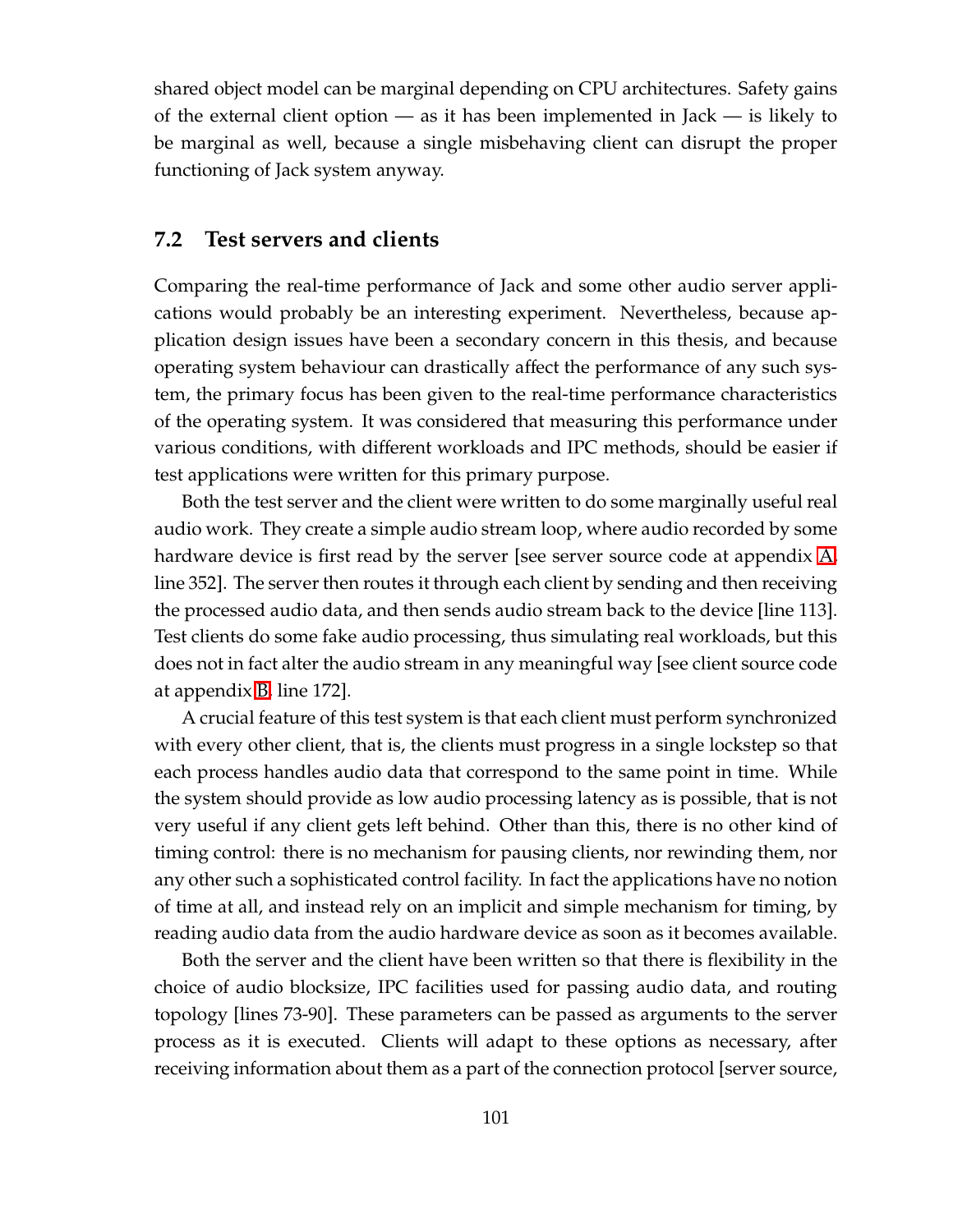line 304, and client source, lines 80-95]. The chosen audio blocksize will be used to set both the kernel level audio blocksize [server source, line 141] and the data blocksize used for communication between server and clients. The server and the client application can both use either sockets or *mmap()*-based shared memory for communication.

As far as routing topology is concerned, there are two choices. These are the same that were depicted in figure [5.1,](#page-74-0) covering common audio processing patterns. The server can be used in a parallel mode, where all clients are treated as equivalent and the recorded audio stream is sent to all clients, after which the received audio streams will be mixed together. Or a serial mode can be chosen instead, where data will pass each client on its turn, thus creating a kind of an audio processing pipeline. However, because no connections are created between clients, audio data will still be passed through the server at each phase of the processing loop.

The differences between socket- and shared memory -based communication were purposely made as small as possible, so that the benchmarks would measure their differences in efficiency instead of the quality of their implementation. In the server, each client has its own input and output buffers. For each client, the server always writes the audio input into the client's input buffer, and reads data from its output buffer [see "preprocessing operations" at lines 368, 392 and 397 in server code]. These could be optimized away in some cases, but are still done to ensure a fairer comparison between both IPC mechanisms. The difference between the IPC methods can then be reduced to a single call, which is either a socket related system call or *flock()* [see the implementations of *send\_audio()* and *receive\_audio()* at lines 409 and 421].

In the socket case, data is actually transmitted through a socketpair, where a file descriptor of the other endpoint is sent to each client through the socket connection [line 260]. We will now take a look at some of the decisions made in the shared memory implementation.

#### **7.2.1 Shared memory issues**

Because stream sockets (and socketpairs) have communication semantics that make a good fit for sending and receiving audio data, there is not much to argue about how they should be used. However, shared memory offers some more room on how it can be used for passing data between processes.

Effectively, the problem is about simulating stream-oriented communication with shared memory, but this is actually fairly easy with suitable shared memory inter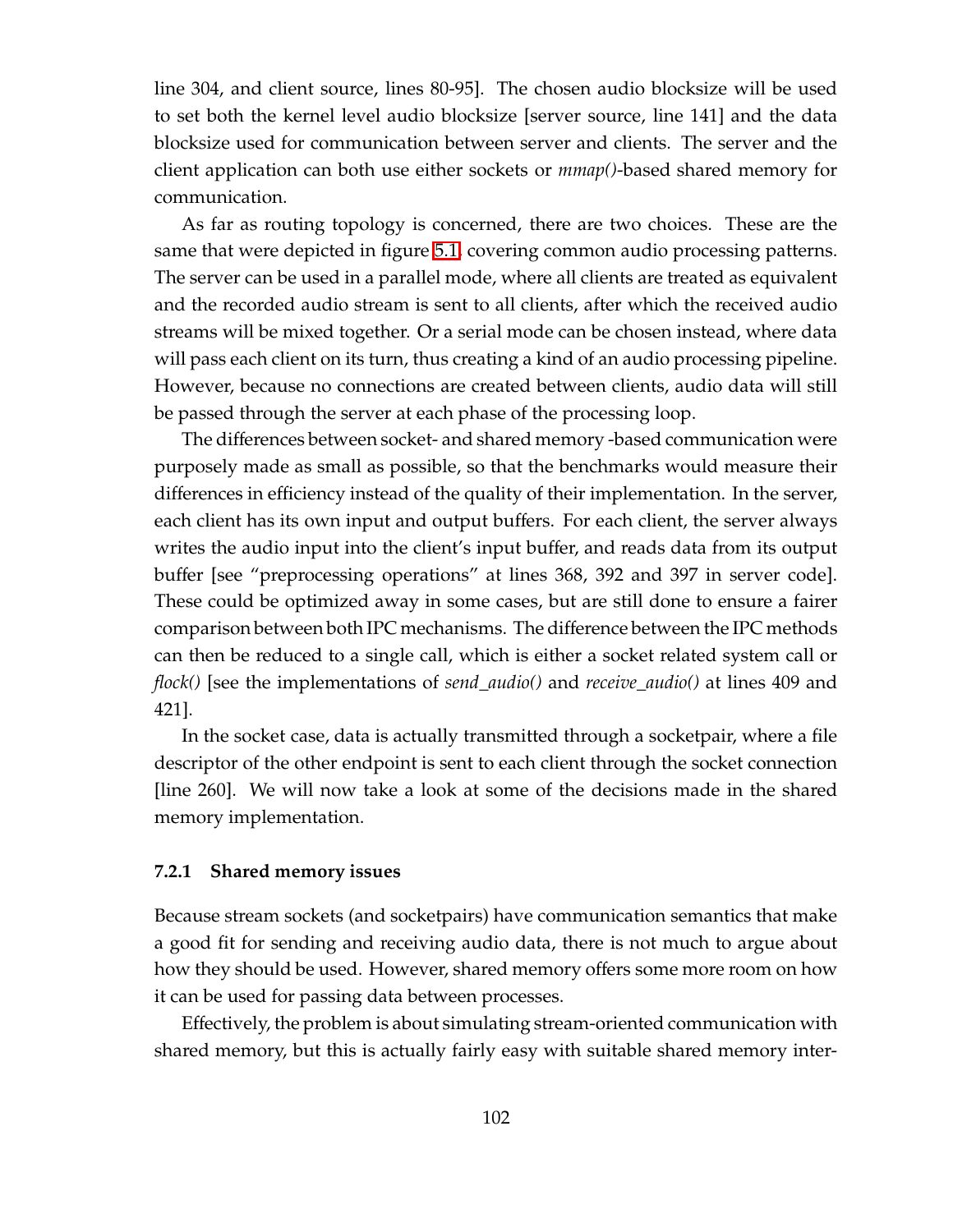faces and locking patterns. Test applications were written to use the *mmap()*-interface for shared memory instead of using the System V -interface. This choice is mostly due to the fact that *mmap()* is a more natural, or "native" interface for BSD systems.

A somewhat more controversial choice was that System V semaphores were also rejected, and instead also the means of synchronization to shared memory blocks was provided by filesystem operations. This means using dedicated files and advisory file locks with *flock(2)*[\[3\]](#page-124-0) as semaphores.

This is actually something that a quote from Uresh Vahalia at page [88](#page-94-0) warned against. On the other hand, there are no apparent reasons why a dedicated semaphore system call should be more efficient than an equivalent filesystem related call. It may very well be, but benchmarks might be necessary to come to that conclusion. Simply because a shared memory interface is filesystem based does not make it inefficient, and the same can be true with semaphores as well. After all, *flock()* does not induce any visible changes to the filesystem. Nevertheless, it should be kept in mind that that the locking technique may be badly chosen, and therefore the results may not be totally fair regarding shared memory,

While semaphores are required for controlling access to shared memory segments, it is not immediately clear how they should be used in our particular case. In the test applications, each client has its own input and output segments that the server has access to. These segments should be used so that first the server writes to the input segment, after which the client can read the input and write its output to the output segment, which can then be read by the server. Thus, the server and each client need to take turns in accessing shared memory segments. A decision was made that this turn-taking should rely on semaphores only.

The need for additional information about the state of progression, that is, which application should be the next one to proceed, means that it is not possible to have one-to-one mapping between semaphores and shared memory segments. A process can stop another process from progressing by holding a semaphore that the other process has requested. It can then allow it to proceed by releasing that semaphore. This is a good basis for establishing turn-taking, but unless a process is always holding at least one semaphore, it can not stop the progression of another process. Moreover, the next semaphore that a process tries to grab can not be the same it has previously released, because there are no guarantees that the other application has made any progress between these operations. This means that at least three semaphores are needed for establishing turn-taking.

This is what the test applications do in the shared memory case. For each client, the server creates three files that serve no other purpose than providing locks. At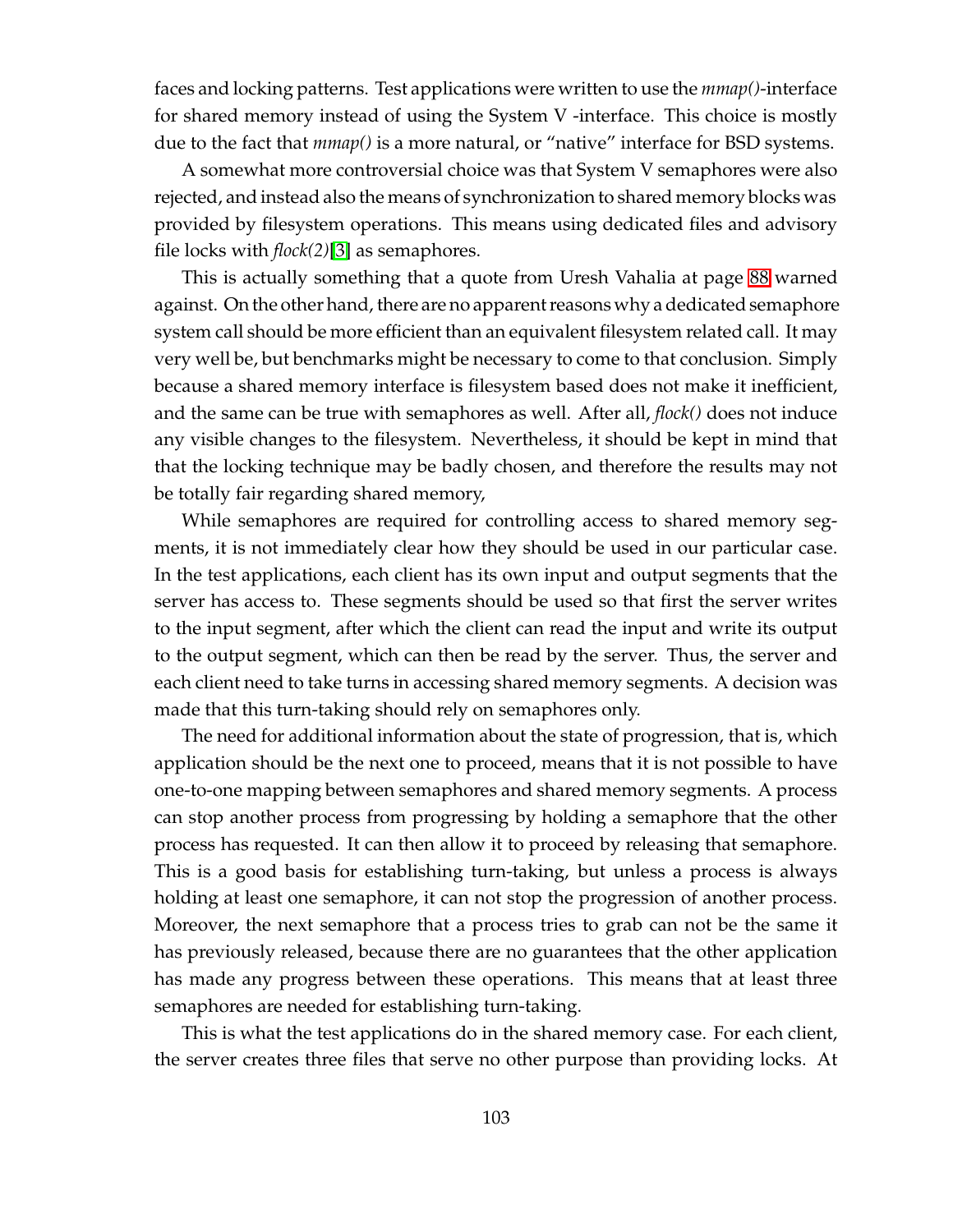every point in time, either the server or the client holds two locks, meaning that it can progress and modify data on the shared memory segment. The three locks are grabbed and released in a cycle, facilitating proper semaphore-based turn-taking [see lock cycling in server source, lines 376 and 399, and client source, line 146].

Each processing loop requires two system calls: one for an unlock operation after sent data has been written, and another for a lock operation after which received data be read. This is the equivalent of *write()* and *read()* system calls with sockets. Thus, the use of shared memory does not provide any efficiency benefit in the system call count, but the system call length should be shorter, because less work needs to be done. In an implementation such as this, shared memory has successfully been used to optimize away the data copy operations inherent in socket-based IPC.

## **7.3 Testing system real-time behaviour**

The applications were tested on an OpenBSD 3.7 system, running on a computer whose exact hardware configuration can be found in appendix [C.3.](#page-144-0) Without much difficulty, the test machine could support about 10 test clients, each passing through one CD-quality stereo audio stream. However, what is interesting is not how suitable some particular machine is for audio processing, but the patterns of system behaviour that various workloads reveal.

The primary concern with real-time audio work is not audio data bandwidth that any system can offer, but the latencies that it can achieve. The latency figures are also related to reliability levels, so that each particular audio processing latency can be guaranteed only with some particular probability. Reaching very low latencies occasionally can be easy, but sustaining such latencies over a long period of time without audio dropouts can be much more difficult, depending on other tasks that the system may need to complete.

Thus, the benchmarks done with test applications measure the audio latency as it travels from the audio device to the server, is routed through the clients, and then passed back to the hardware device. This is done by filling the kernel audio buffers before anything is read from the device, and then measuring the buffer fill levels as audio data is passed through the system. The output buffer levels will drop if the system can not maintain a constant stream of audio data flowing into the buffer, and their levels can be used to calculate the latency caused by audio processing. The maximum measurable latency is determined by the size of the audio buffer and used audio encoding, which is about  $65536/2/2/44100 = 0.372$  seconds in our test cases.

Two small changes were made to the vanilla OpenBSD kernel, to reliably collect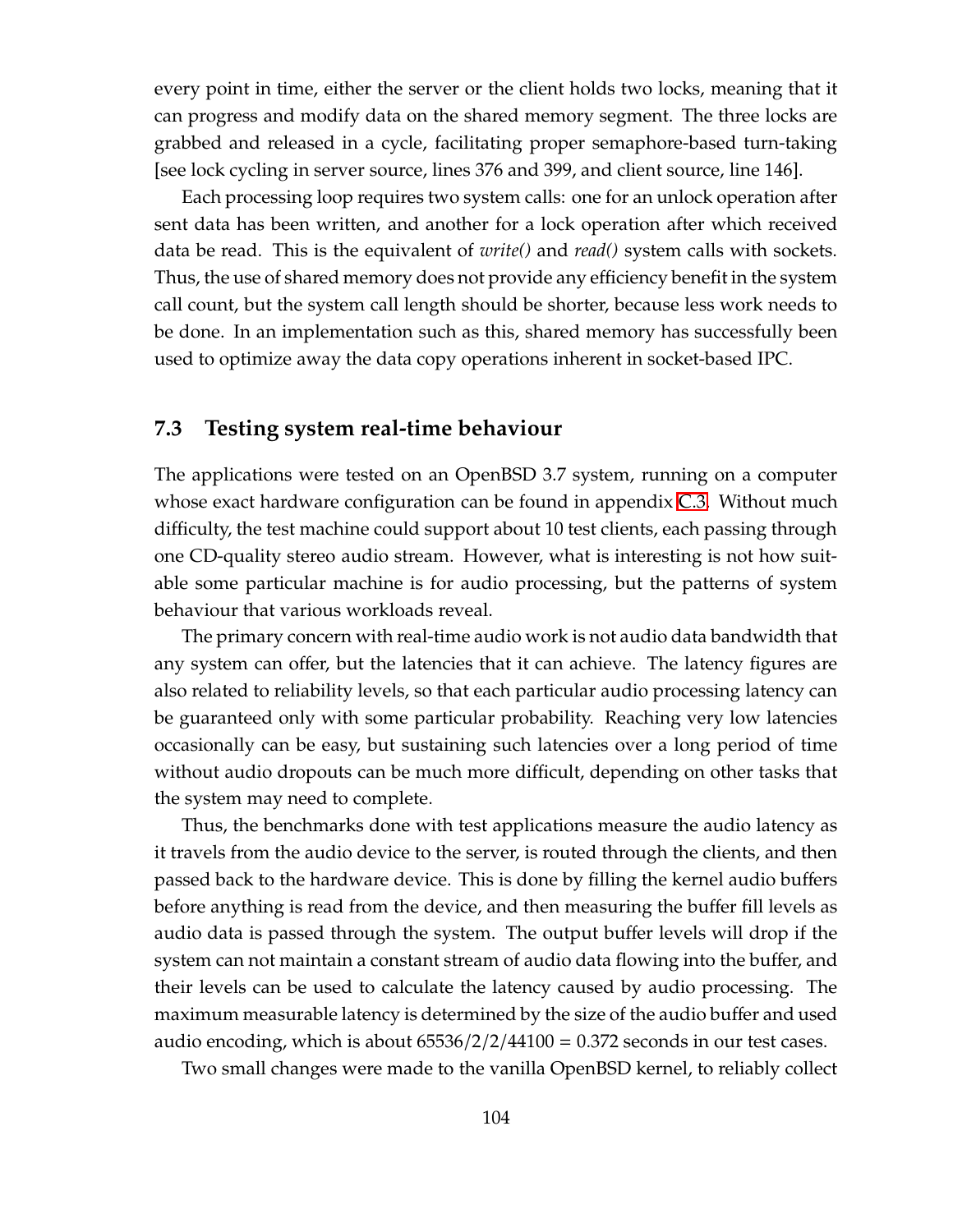data about audio playback buffer levels. Each time the audio device has played another block of audio, an interrupt handling routine is invoked, which is modified to print data about the playback buffer fill level. This data is read by syslogd, which writes it to the standard system messages log, wherefrom it will later be read and analyzed. As the process generates a lot of latency data at a fast pace, syslogd is not normally able to read data as soon as it is written to kernel message buffers. To ensure that no data gets lost in the collection process, the size of kernel message buffers is also raised from default 16 kilobytes to 4 megabytes. In fact, this means syslogd can perform its work after each test has finished. See appendix [C.2](#page-143-0) for the kernel patch that was applied to make these changes.

After some testing it turned out that there were also some other reliability related problems in this technique of measuring audio latency. One was that during heavy load, the audio server might not be able to read data from kernel audio recording buffers in time, leading to buffer overflows and thus recording errors. If these rare situations would not be taken into account, the amount of recorded audio data would be less than the amount needed for the playback data buffers, leading to permanently dropped playback levels and misread latency results. The server deals with this problem by creating an extra block of silence for every dropped block of audio data [server source, line 342].

However, the problem of permanently dropping playback levels would mysteriously persist even after this change. It is still uncertain what the real cause of this discrepancy is, but one possible explanation is that with some audio hardware the recording and playback sample rates may not match exactly. Note that the hardware used for tests was cheap consumer-grade equipment. Some errors during playback might also explain this phenomenon. In any case, this problem was "solved" in test server by generating an extra block of silence for each 512th block read [server code, line 324]. This should guarantee that there is always enough input data to keep the playback buffer full at all times. Most real applications should deal with problems such as this in some other way.

During the tests, both server and client processes were run with the closest equivalent of real-time priority in OpenBSD, that is, the nice level of -20, except in the tests that specifically test the effect of this priority adjustment. The server sets up its connection socket and files such as shared memory files into /tmp/audioddirectory. Because shared memory relies on *mmap()*, this directory is mounted as a memory file system, to eliminate any penalization that could occur by possible audio data writes to some disk device.

All tests are also run with some background stress, generated by the tool Stress,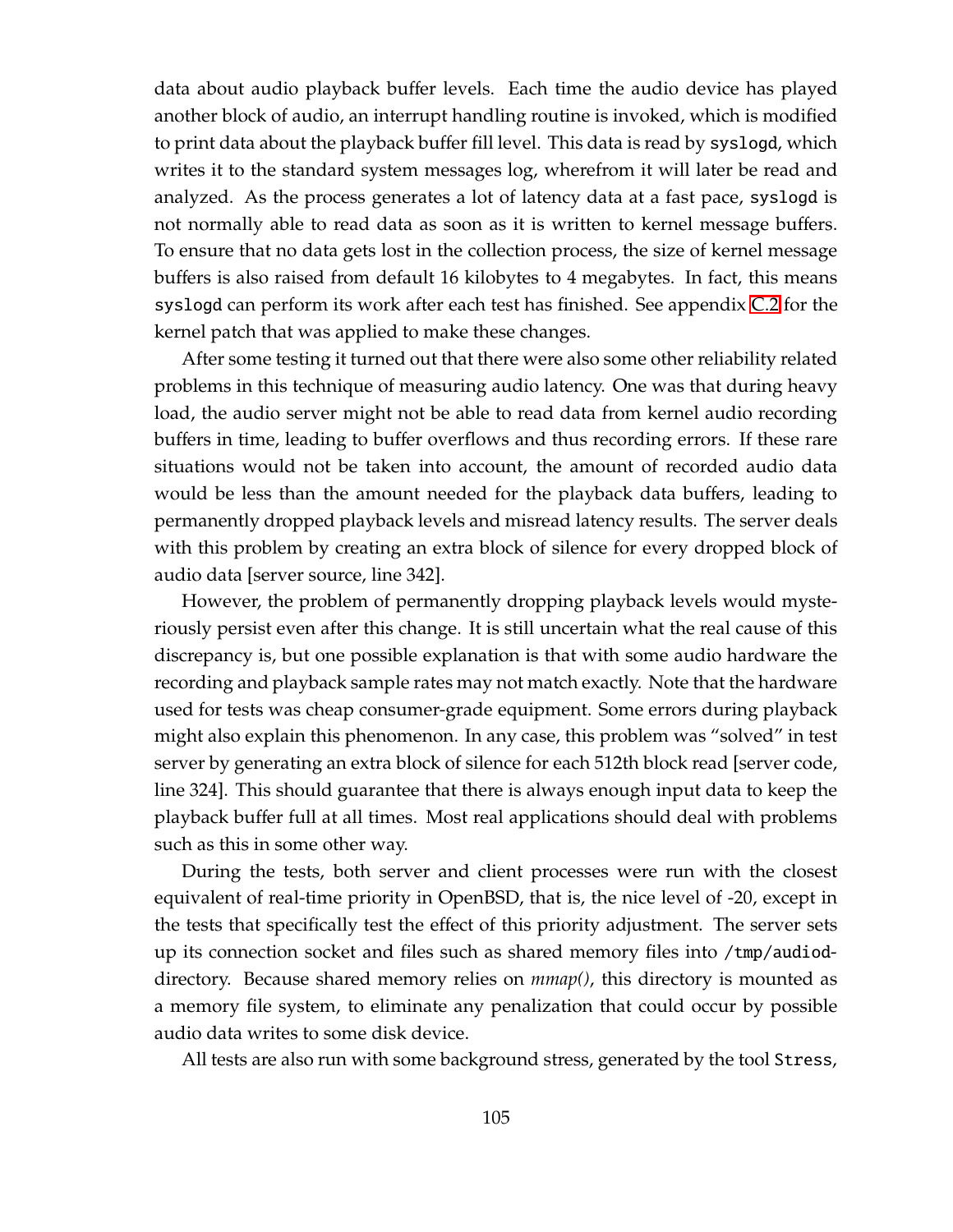that can be obtained from *http:*//*[weather.ou.edu](http://weather.ou.edu/~apw/projects/stress/)*/∼*apw*/*projects*/*stress*/ . Stress can create a configurable amount of system load, by spawning processes to work on CPU, doing VM (virtual memory) related operations, writing data to hard drive (HDD), or forcing disk I/O through *sync(2)*[\[3\]](#page-124-0) system call. The default background stress consists of four CPU workers, plus three workers, where each of these is dedicated to performing either VM, HDD, or I/O operations. This level of background stress is quite harsh and probably unrealistic in most use cases, but should be useful to find out distinctions between test cases, and the characteristics of system behaviour. The generated stress should also be similar to usual media processing workloads.

Five major tests were done, where the point of each test was to find data about how some particular parameters affect the latency behaviour of the system. To achieve this, each test consisted of four subtests, where the first one had default parameters, and the latter three had some test parameter values changed. Thus, the first subtest was the same one in each test, and their results should be very similar if the tests can be considered at all reliable. The default parameters were the background stress levels explained above, with real-time priorities, using parallel audio routing and sockets for passing audio between processes. Five clients were connected to the server, and a blocksize of 512 bytes was used to pass audio data between processes and kernel audio subsystem.

On each subtest, the test applications were run for five minutes. A small amount of the first and last samples were dropped out of the results, so that any anomalies that might happen during application startup and exit are not taken into the results. The results from each test are captured into a figure that shows a histogram of the latency behaviour of the client-server audio system over the test time. The X-axis of each figure represents the delay in milliseconds, that audio data blocks will see as they travel through the system. The Y-axis represents the probability of each discrete delay time.

Ideally, of course, the delay should be very low, with high probability, meaning that low latency could be guaranteed with good reliability. Note that the figures are not cumulative, that is, the probability of any delay time does not include the probabilities of all shorter delays. But now, let us see the figures, numbers and what is behind them.

#### **7.3.1 The results**

The first test done was about the effects of various background stress to the real-time performance of the client-server audio system. Ideally, the kernel should schedule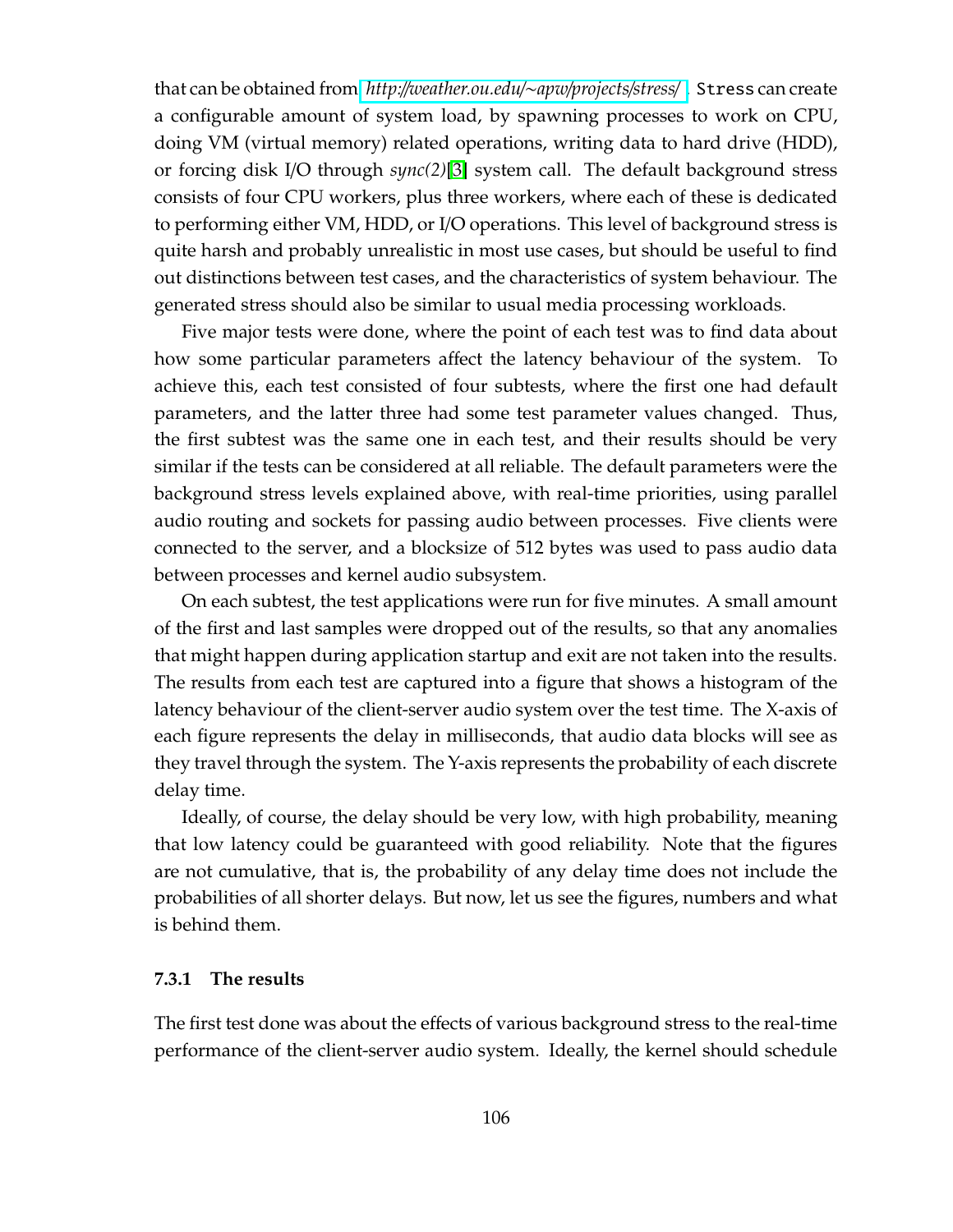<span id="page-115-0"></span>

the real-time processes whenever they need to be run. However, in OpenBSD, the "real-time" priority still is a lower priority than any kernel-level priority. In case other processes make system calls, the processes can execute in-kernel with a higher priority, and real-time processes have to wait until calls complete.

Four subtests where made. One was with default parameters, and three others dropped certain types of stress load. In one case, only CPU and HDD stress was left, and in another, CPU stress co-existed with stress on virtual memory. On the four subtest, only four CPU workers were left as background stress. See figure [7.1.](#page-115-0)

The differences in the system's latency behaviour in these tests should mostly be attributed to the differences in the system call behaviour of background processes, and how lengthy calculations these calls can trigger. We can see that in the test where there are only four CPU stressing processes running, the latency behaviour is very close to ideal. This shows that a system such as OpenBSD, that has a non-preemptive kernel, but with some kind of support for real-time scheduling, can offer a very good real-time performance that is suitable for some real-time audio work. Running some CPU stressing work in the background does not significantly interfere with real-time audio work.

However, this is only the case if the background processes do not need to perform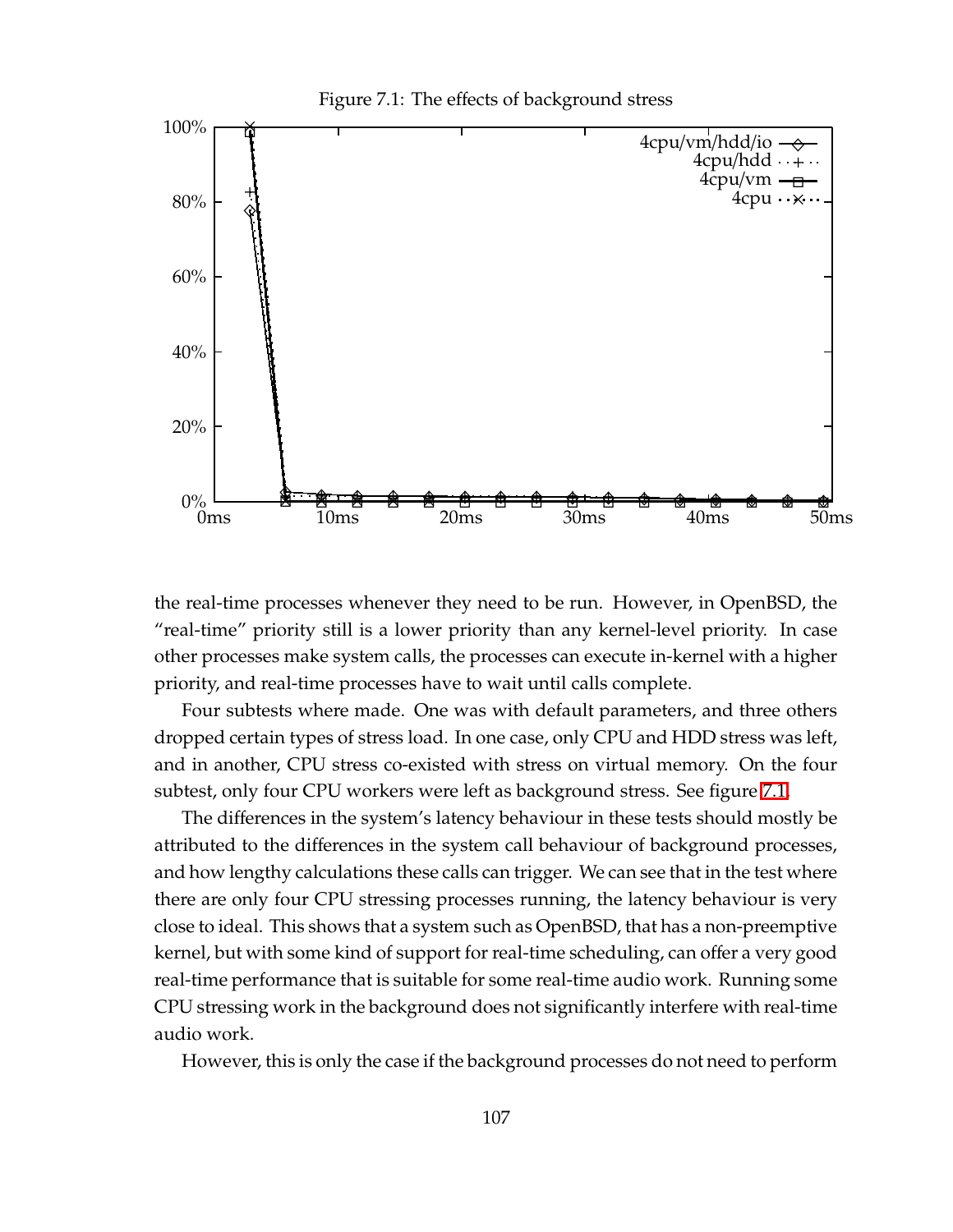<span id="page-116-0"></span>

any system calls. If we introduce a single process that is constantly doing hard drive I/O, the achieved latencies do not look very ideal anymore. On the other hand, not all kernel activity has such serious effects, because activities on the kernel VM subsystem do not seem to affect real-time performance very much.

See figure [7.2](#page-116-0) for the results of the second test. Here, the first subtest has the default value of five clients, but for the other subtests, the number of clients were raised to six, seven and eight. The figure mostly tells the expected: as you increase the number of clients, the audio processing load becomes greater, which makes it more difficult to sustain low latencies.

On the other hand, this does not necessarily occur. There is one thing about this that the figure does not tell. It is the fact that the latency might drop only once some particular number of clients is reached, because at that point the system simply can not handle the load it is supposed to carry. Then, when it drops, it does drop dramatically. However, in these tests the number of clients is kept so modest that in all cases the system can basically maintain its load, even though the latency guarantees drop as the number of clients increases.

On the third test, the audio data blocksize was changed for each subtest. When audio is passed in bigger chunks between the server and the kernel audio subsystem,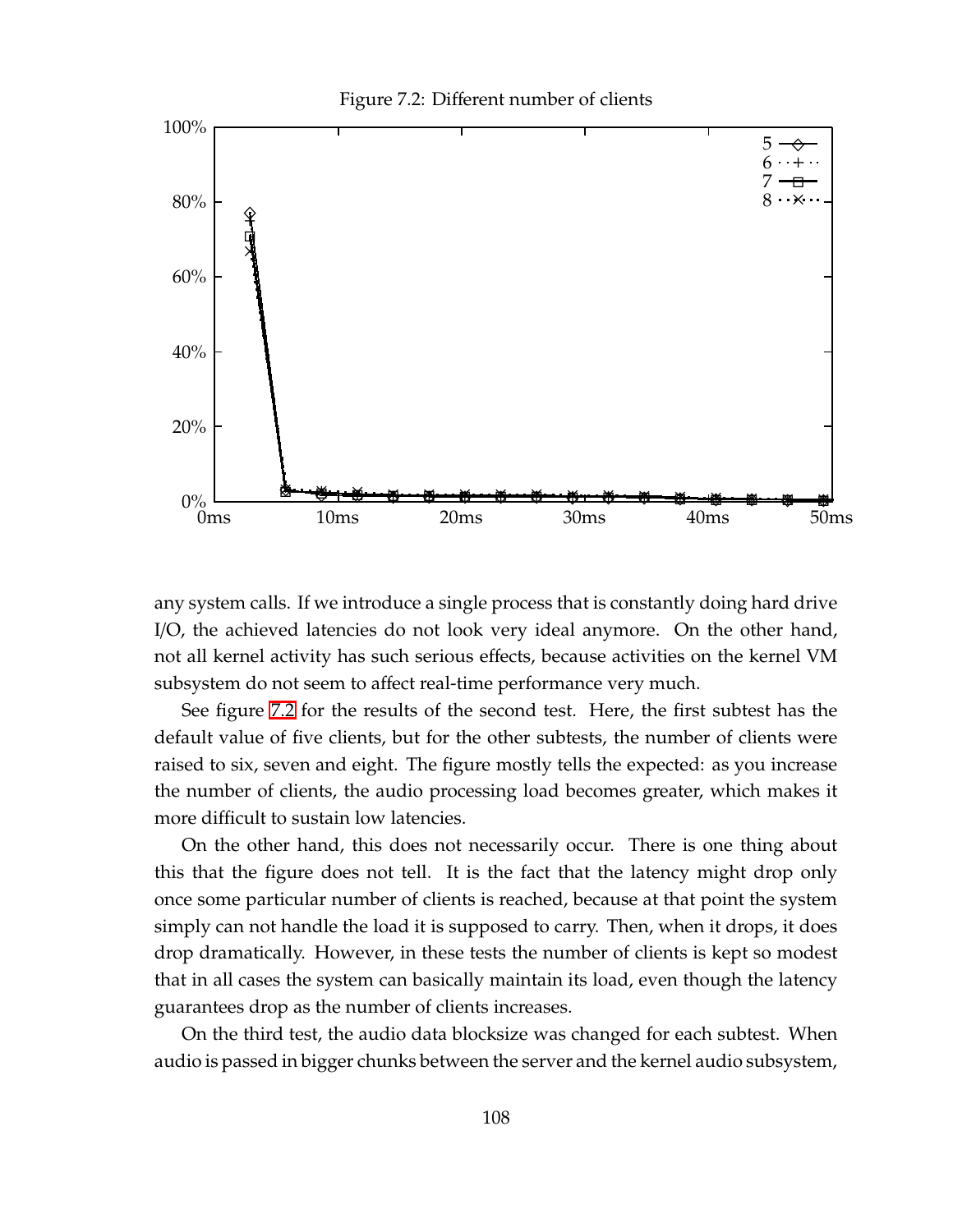<span id="page-117-0"></span>

the audio latency should get higher as the blocksize increases. Figure [7.3](#page-117-0) shows that this is what really happens: for example, when a blocksize of 2048 bytes is used, the audio processing latency can not drop below eleven milliseconds. Reaching a latency of about three milliseconds is only possible with blocksize of about 512 bytes or lower (assuming stereo, CD-quality audio).

The figure shows another interesting effect. Even though the test done with blocksize of 4096 bytes can notreach very low latencies, it appears that it can reach the lowest possible latency with a greater reliability than the tests with lower blocksizes. This is because the system can function more efficiently, as there is less system call and context switching overhead, thus reaching a higher data bandwidth, but at the expense of higher latency.

The case of blocksize of 1024 bytes should also be noted, as it performs surprisingly badly. Most likely a system using this blocksize gets interference from some system activity initiated by background stress processes. This suggests that there can not be such a thing as an optimal blocksize, because what is optimal depends on the type of background stress occurring in the system. An algorithm that periodically recalculates the used blocksize, depending on audio dropouts and required reliability levels, might offer a better solution than what any constant blocksize can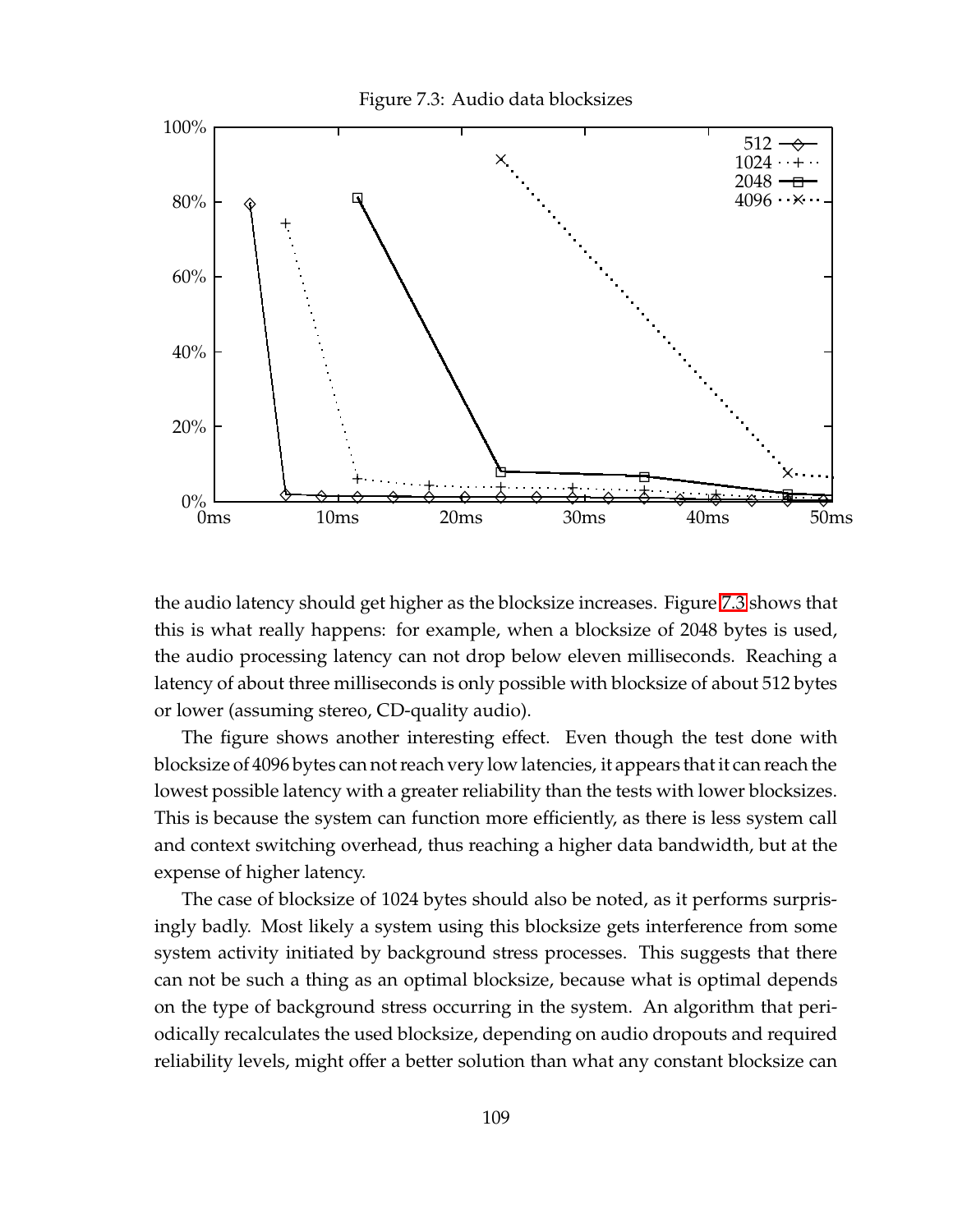

<span id="page-118-0"></span>Figure 7.4: Sockets, shared memory, and audio routing topologies

provide.

On the next test, the default case of socket-based IPC with parallel topology was contrasted with the use of shared memory and serial topologies. The results are in figure [7.4.](#page-118-0)

The difference between parallel and serial audio routing is that in parallel routing, the execution needs to step into server only twice during each audio processing loop: as audio is read from kernel and sent to all clients, and then when processed audio is received from clients, mixed and sent back to kernel. However, the system scheduler may possibly not schedule the applications in this optimal way, but instead will schedule the server more frequently during each loop.

However, with serial topology, a lot more context switching to server must occur, because it needs to pass audio from each client to another client. Implemented this way, it is not surprising that tests using serial routing will not achieve as low latencies than in parallel case.

Another notable issue is that when applications use shared memory, they appear to not perform as well as when they rely on socket-based IPC. This can only mean that that the overhead of file locking operations must be higher than passing small amount of data through a socketpair between processes. Possibly if System V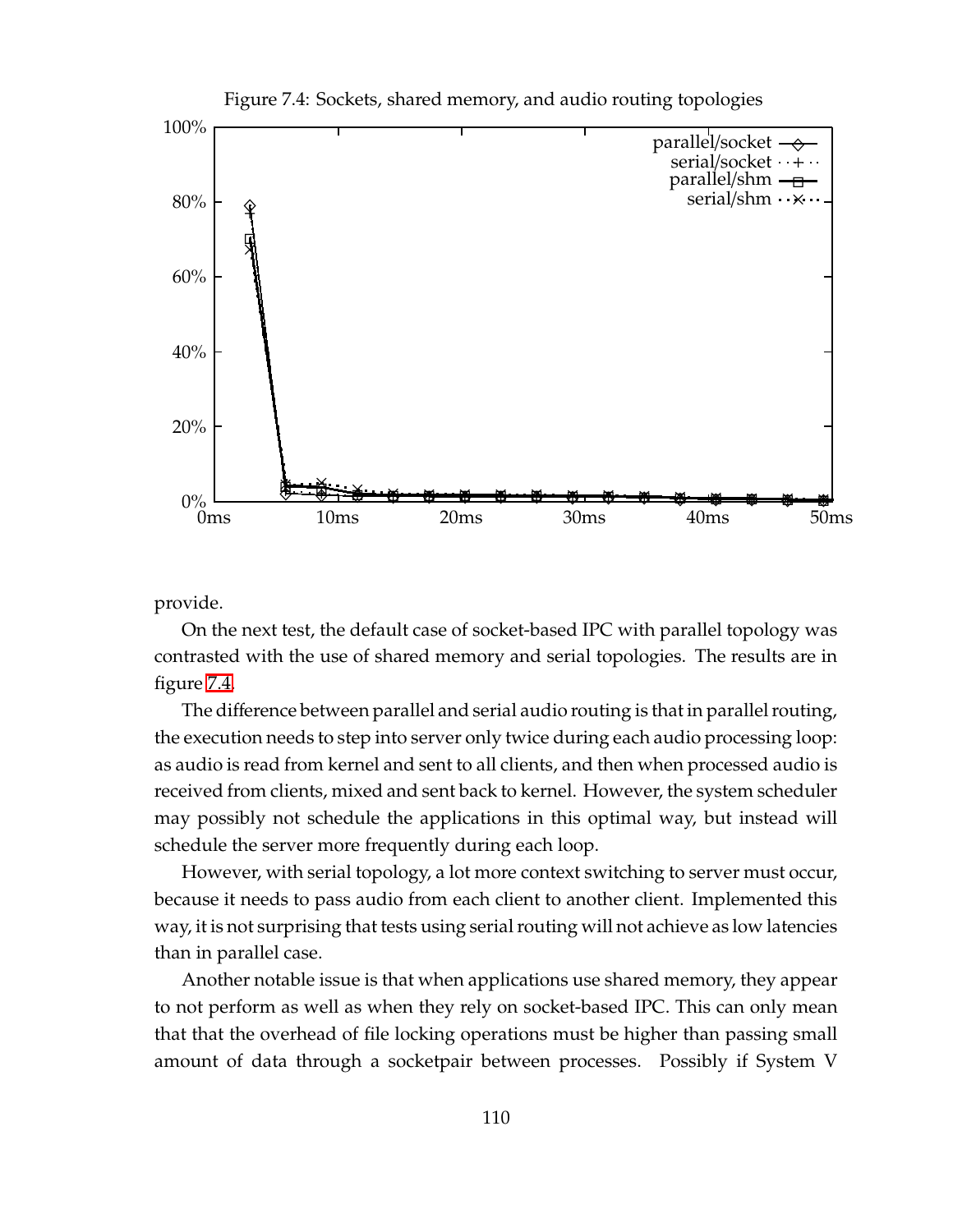<span id="page-119-0"></span>

semaphores were used instead, the results would be different. On the other hand, it is encouraging to see from the overall results that socket-based IPC can also maintain very low latencies, and their overhead may be rather negligible.

Note that what these tests measure is not the data bandwidths that some particular IPC facilities might offer. In fact, it still might be true that shared memory with *flock()* provides a higher data bandwidth. Yet when it comes to latency (which is more essential for real-time work), sockets appear to be a more ideal solution.

The purpose of the last test was to find out the effect of nice level of -20 to the realtime performance of the client-server audio system. In three subtests, the niceness levels of the audio system were dropped to -10, -5, and 0. Again, see figure [7.5](#page-119-0) for the results.

The latter two subtests almost do not show up in the figure at all, because the applications are not receiving enough CPU time to pass the audio through them at all. Note that this is only because the background stress processes run on same priority as the applications — if there was no background stress at all, the performance should be very close or equal to the real-time case. Thus, it is clear that running applications with elevated priority levels can give a very significant boost to the real-time performance. This boost appears tunable: in the subtests where a nice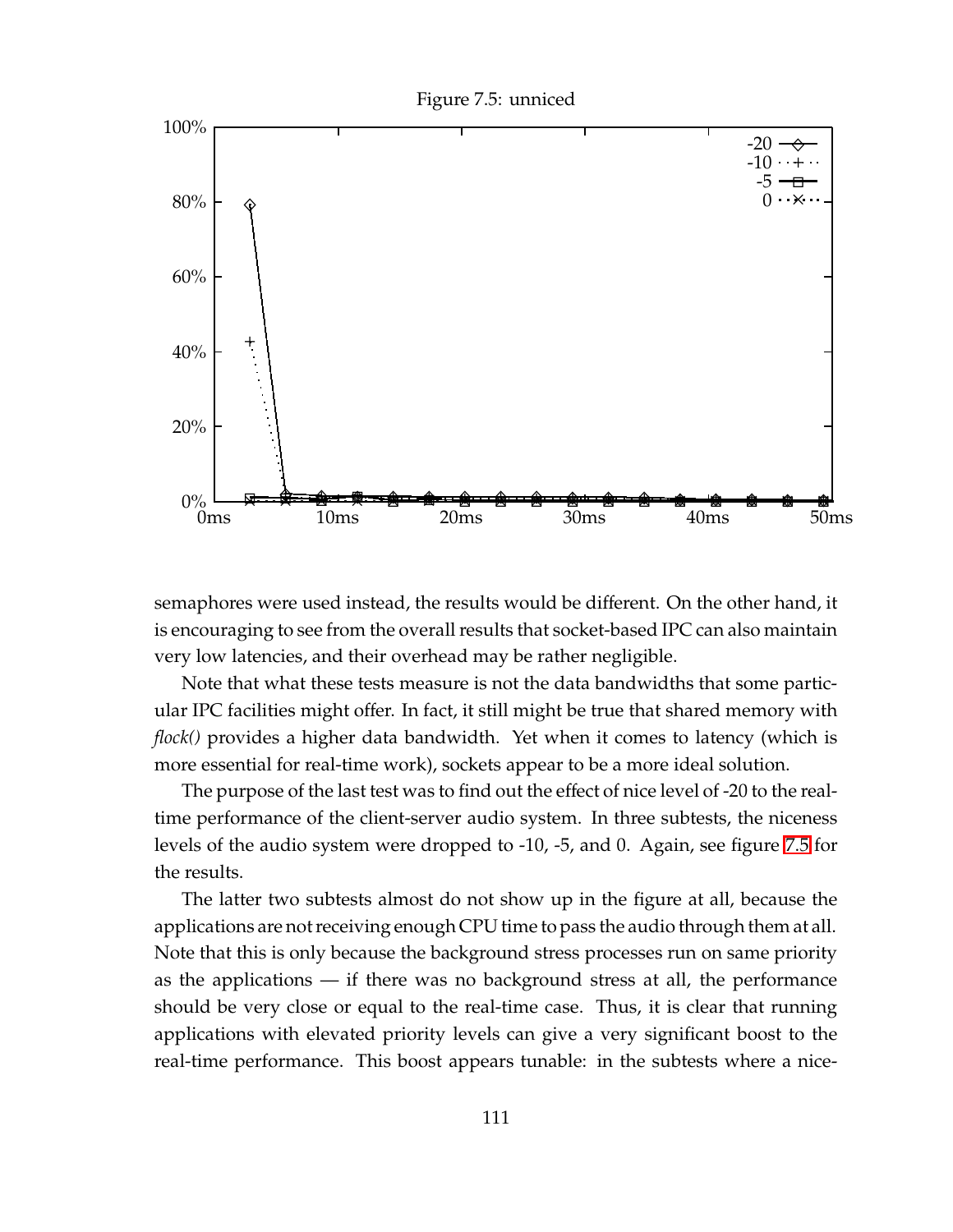value of -10 is used, the performance is better than if no adjustment is done, but still considerable worse than with the extreme setting of -20.

While looking at the latency figures can be instructive, from them it is difficult to estimate the reliability with which various latencies can be sustained. Moreover, audio applications typically demand reliability levels of 99,9%, and even higher, so that audio dropouts do not occur as frequently as to be disturbing.

Table [7.1](#page-121-0) shows some latencies that can be sustained with a probability of 90%, 99% or 99,9% at each test case. The latencies with 99,9% are probably not very reliable, because of a low number of samples collected. This can be seen from the fact that the first subtest of each case should give very similar numbers, but this is can not be said about the values in the last table column.

Nevertheless, the table shows clearly how OpenBSD is not a real-time system, because reliably sustainable latencies can be above three hundred milliseconds when there is some particular kinds of background stress. On the other hand, it is interesting to see that audio latency of three milliseconds could be sustained with a fairly good reliability, in the case where the background stress did not invoke any system activity.

From the table we can also find out some other information that could not be deciphered from the figures. One is that, while the virtual memory activity in kernel did not seem to affect real-time performance very much, it turns out that it can occasionally jump into lengthy computations and cause in some serious audio dropouts over a longer period of time.

From these results, the logical next step would probably involve collecting data about kernel activities that are the main culprits of bad system real-time operation. This could be done by connecting bad latencies with kernel code through the use of kernel profiling. Doing such experiments, however, is left for more adventurous folks.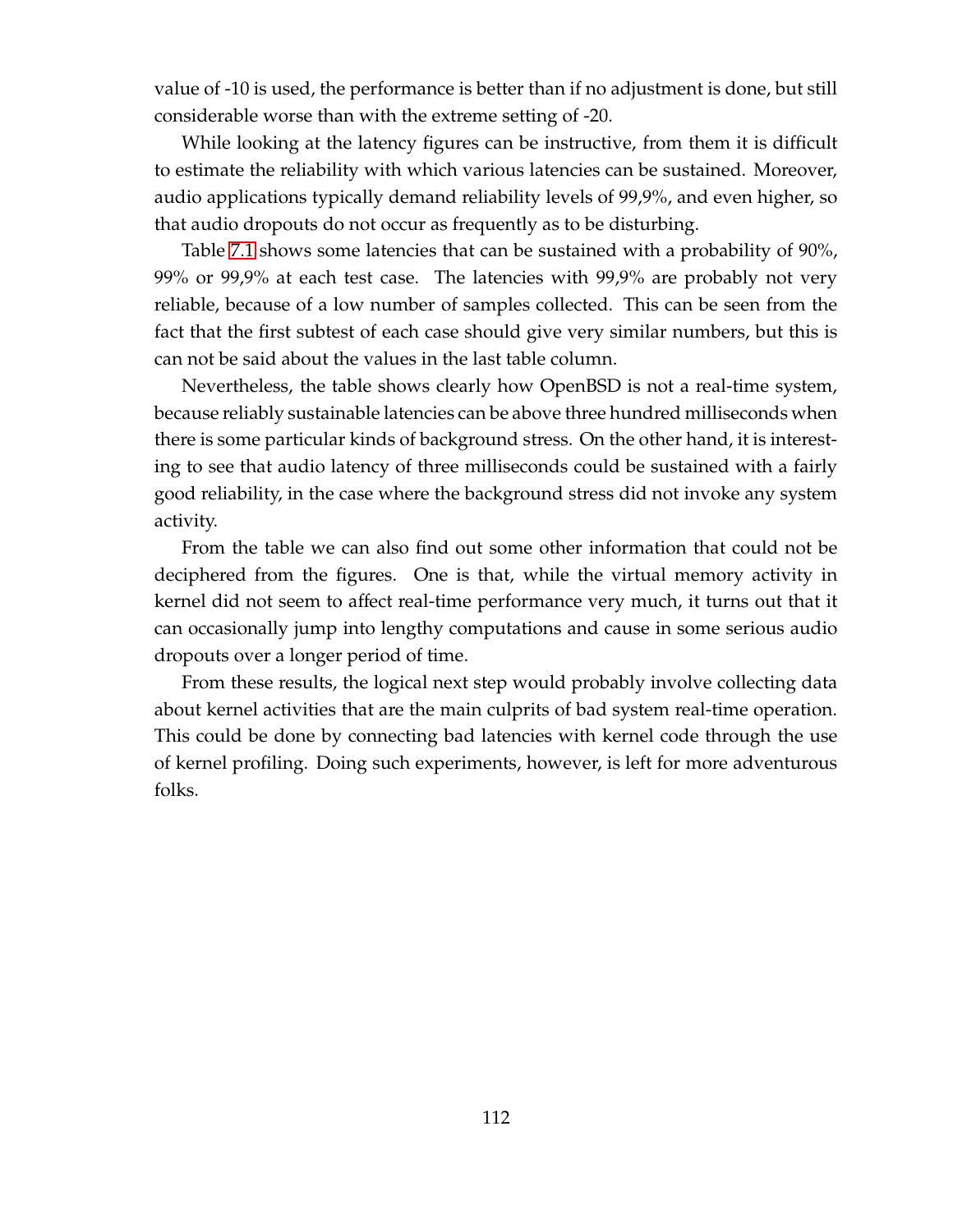| test         | parameters      | latency guaranteed with probability of |          |          |
|--------------|-----------------|----------------------------------------|----------|----------|
|              |                 | 90%                                    | 99%      | 99,9%    |
| stressed     | 4cpu/vm/hdd/io  | 26.12ms                                | 98.68ms  | 322.18ms |
|              | 4cpu/hdd        | 20.32ms                                | 43.54ms  | 49.34ms  |
|              | 4cpu/vm         | 2.90ms                                 | 2.90ms   | 238.00ms |
|              | 4cpu            | 2.90ms                                 | 2.90ms   | 2.90ms   |
| clients      | 5               | 26.12ms                                | 78.37ms  | 333.79ms |
|              | 6               | 29.02ms                                | 78.37ms  | 171.25ms |
|              | 7               | 34.83ms                                | 235.10ms | 368.62ms |
|              | 8               | 37.73ms                                |          |          |
| blocksize    | 512 bytes       | 26.12ms                                | 69.66ms  | 104.49ms |
|              | 1024 bytes      | 29.02ms                                | 63.85ms  | 92.88ms  |
|              | 2048 bytes      | 34.83ms                                | 69.66ms  | 92.88ms  |
|              | 4096 bytes      | 23.22ms                                | 69.66ms  | 116.10ms |
| ipc/topology | parallel/socket | 26.12ms                                | 66.76ms  | 92.88ms  |
|              | serial/socket   | 26.12ms                                | 72.56ms  | 133.51ms |
|              | parallel/shm    | 29.02ms                                | 69.66ms  | 95.78ms  |
|              | serial/shm      | 29.02ms                                | 69.66ms  | 95.78ms  |
| unniced      | $-20$           | 26.12ms                                | 69.66ms  | 95.78ms  |
|              | $-10$           |                                        |          |          |
|              | $-5$            |                                        |          |          |
|              | $\overline{0}$  |                                        |          |          |

<span id="page-121-0"></span>Table 7.1: Audio latencies and their probabilistic guarantees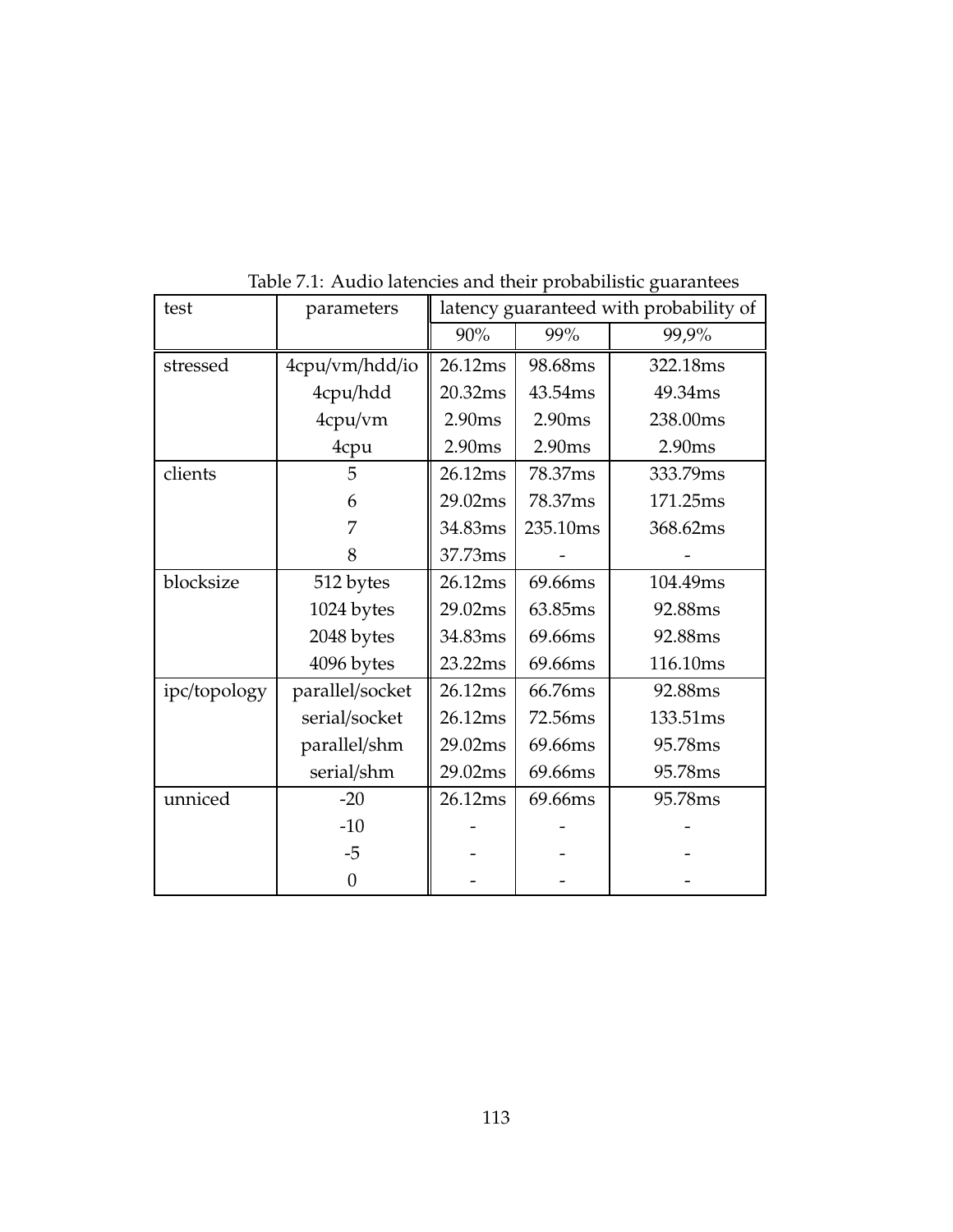# **8 Conclusion**

I suppose the purpose of a good conclusion is to do two things. First, after spending pages and pages of explaining the mess that the whole thing really is, one should show that it was not a mess after all, and how everything really does make sense. And second, to give good guidelines to all practical system implementors, based on fundamental theoretical insights.

Yet, during the time I have been writing this thesis, I feel I have been coming back to one of the first things I wrote into the source files, although commented out:

So instead of doing what they really want to do, which is to design beautiful software, hackers in universities and research labs feel they ought to be writing research papers. In the best case, the papers are just a formality. Hackers write cool software, and then write a paper about it, and the paper becomes a proxy for the achievement represented by the software. But often this mismatch causes problems. It's easy to drift away from building beautiful things toward building ugly things that make more suitable subjects for research papers.[\[12\]](#page-125-0)

And that is how things really are. Not just for me, but between computer science and software engineering in general. Because, with many problems, one can gain a much better understanding of the problem by actually trying to solve it, instead of trying to analyze and theoretize it. In some fields, there may be no difference between these two. Yet with software, we are also creating things that, to a large extent, live their lives outside of what our theories can say about them.

This is why I felt it was very important to actually try writing a tiny distributed audio system. Not simply because it can be used for some fancy benchmarks, but because I suspected that it could teach me a lot more about real-time audio servers than any research papers might do. My experience confirms that this was very much true. Thus, at least with small things like audio servers, the fastest way to enlightenment appears to be building them using several different approaches, and then seeing how they compare.

My fear is that the same is true with larger things also, such as operating systems. One just have to build many to see how they compare. The only problem with larger things is not that it takes enormous efforts to actually build them. The problem is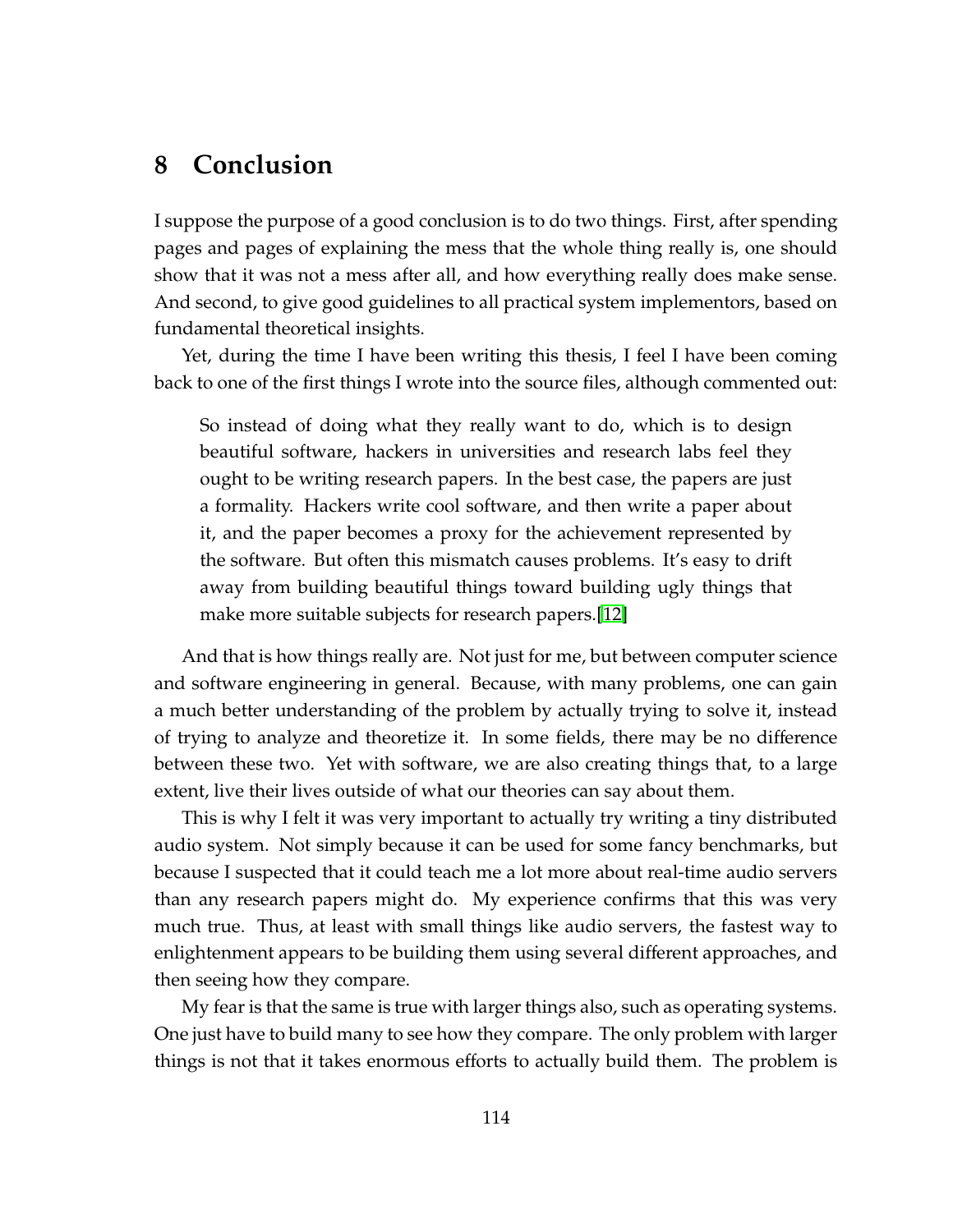also that, to a large extent, the value of software technologies is not determined only by their inherent qualities, but by their relationship to other technologies, and the extent we place our dependance on them.

For these reasons, when dealing with large things such as operating systems, it can be very comforting to believe that design decisions made once have to be good, because they have been *proven* to work. That may be, but it is also that proving some other designs to be better may be next to impossible, because of the extent of efforts needed to implement large systems. Simply witness the extent of problems faced when redesigning Unix to support real-time applications, which was considered in chapter [4.](#page-47-0)

Thus, it appears that we can not completely trust neither science nor engineering on these matters. Rather, it must be a process of letting science correct engineering when it can, while keeping track of the reasons for the decisions made in building software systems. And this must sometimes mean challenging even ideas that almost everyone have accepted as truth — accepted, because it may be too daunting to acknowledge they are false:

When communication with other people becomes the primary source of new ideas, there is a danger that we receive "destilled perception", where it is no longer possible to know what was rejected or retained to arrive at it, nor why. Given that we are moving into an Information Age where communication of ideas takes an ever bigger share of our new ideas, losing track of the rejected data is a major problem. I do not believe humans are prepared to handle the lack of rejected data. That is, the validity of our ideas rests on knowledge of the information that argues for *and against* it. If no such knowledge or information exists, our ideas are *not* valid. In particular, the lack of verifiable, rejected data, leaves us no means to examine the conditions on which it was rejected. [\[23\]](#page-125-1)

And that was the conclusion. Discomforting, isn't it?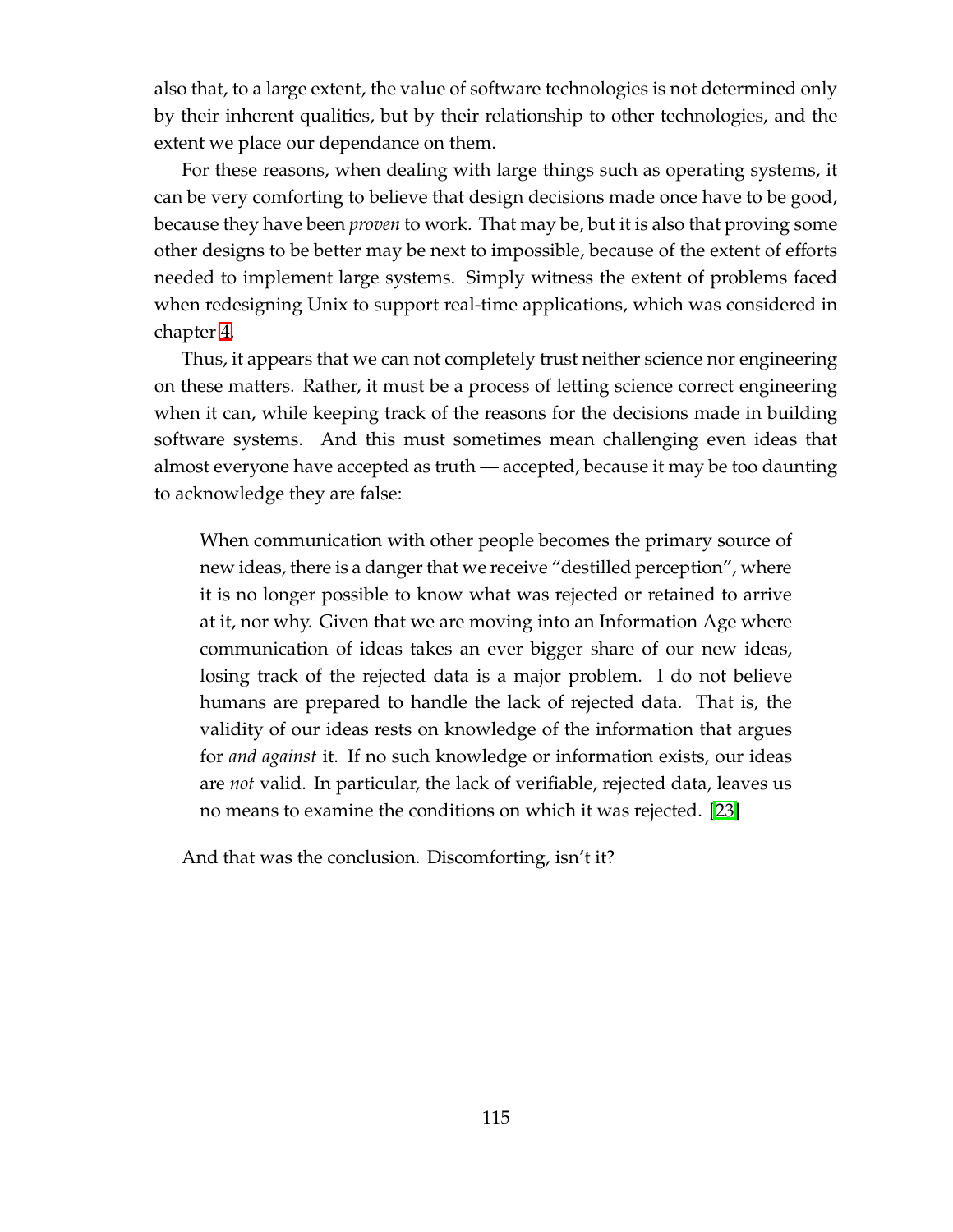# **9 References**

- [1] John Baldwin: Locking in the Multithreaded FreeBSD kernel. BSDCon 2002, at *http:*//*[www.usenix.org](http://www.usenix.org/publications/library/proceedings/bsdcon02/baldwin.html)*/*publications*/*library*/*proceedings*/*bsdcon02*/*baldwin.html*
- [2] Scott A. Brandt, Scott Banachowski, Caixue Lin, Timothy Bisson: Dynamic Integrated Scheduling of Hard Real-Time, Soft Real-Time and Non-Real-Time Processes. 24th IEEE International Real-Time Systems Symposium, not available at *http:*//*csdl.computer.org*/*comp*/*proceedings*/*rtss*/*2003*/*2044*/*00*/*[20440396abs.htm](http://csdl.computer.org/comp/proceedings/rtss/2003/2044/00/20440396abs.htm)*
- <span id="page-124-0"></span>[3] BSD Programmer's Manual, for 4.4 release, available at *http:*//*[www.freebsd.org](http://www.freebsd.org/cgi/man.cgi?sektion=2&manpath=4.4BSD+Lite2)*/*cgi*/*man.cgi?sektion*=*2&manpath*=*4.4BSD*+*Lite2*
- [4] Alan Burns, Andy Wellings: Real-time systems and their programming languages
- [5] George Coulouris, Jean Dollimore, Tim Kindberg: Distributed Systems Concepts and Design
- [6] Paul Davis: JACK's design, a presentation at Karlsruhe in the spring of 2003. *http:*//*www.linuxdj.com*/*audio*/*lad*/*contrib*/*zkm\_meeting\_2003*/*recordings*/*[paul\\_davis-jack.ogg](http://www.linuxdj.com/audio/lad/contrib/zkm_meeting_2003/recordings/paul_davis-jack.ogg)*
- [7] Jeremy Elson: FUSD a Linux Framework for User-Space Devices. Available at *http:*//*[www.circlemud.org](http://www.circlemud.org/~jelson/software/fusd/)*/∼*jelson*/*software*/*fusd*/
- [8] Bryan Ford and Sai Susarla: CPU Inheritance Scheduling. USENIX 2nd Symposium on OS Design and Implementation, available at *http:*//*[www.usenix.org](http://www.usenix.org/publications/library/proceedings/osdi96/ford.html)*/*publications*/*library*/*proceedings*/*osdi96*/*ford.html*
- [9] FSMLabs: RTCoreBSD Technology. See *http:*//*[www.fsmlabs.com](http://www.fsmlabs.com/rtcorebsd.html)*/*rtcorebsd.html*
- [10] Jim Fulton, Greg Renda: The Network Audio System Make Your Applications Sing (As Well As Dance)! Available at *http:*//*radscan.com*/*nas*/*docs*/*[xcon94paper.ps](http://radscan.com/nas/docs/xcon94paper.ps)*
- [11] Pawan Goyal, Xingang Guo and Harrick M. Vin: A Hierarchical CPU Scheduler for Multimedia Operating Systems. USENIX 2nd Symposium on OS Design and Implementation, available at *http:*//*[www.usenix.org](http://www.usenix.org/publications/library/proceedings/osdi96/vin.html)*/*publications*/*library*/*proceedings*/*osdi96*/*vin.html*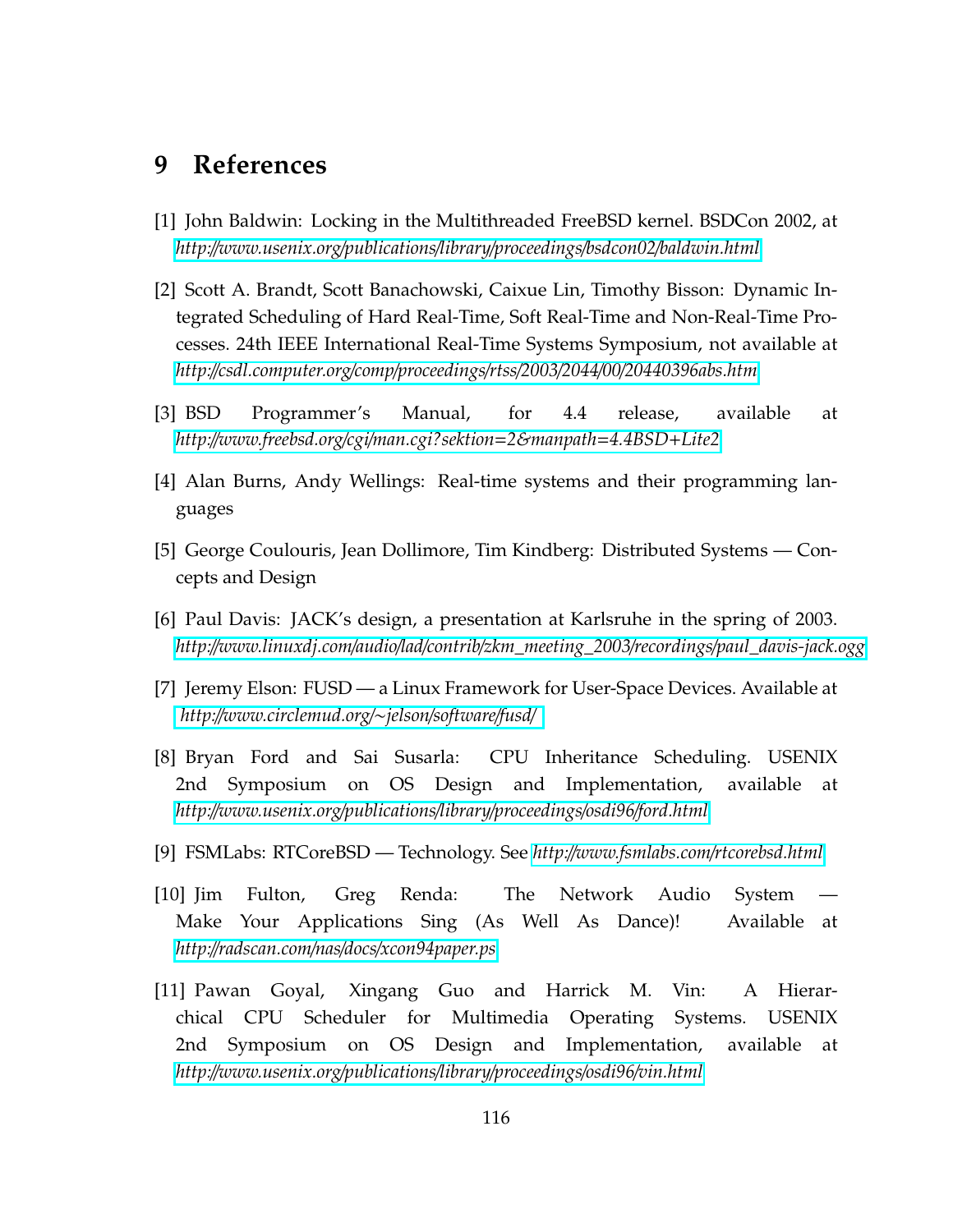- <span id="page-125-0"></span>[12] Paul Graham: Hackers and Painters. *http:*//*[www.paulgraham.com](http://www.paulgraham.com/hp.html)*/*hp.html*
- [13] David Ingram: Soft Real Time Scheduling for General Purpose Client-Server Systems. Available at *http:*//*[www.srcf.ucam.org](http://www.srcf.ucam.org/~dmi1000/papers/hotos.pdf)*/∼*dmi1000*/*papers*/*hotos.pdf*
- [14] Rohit Jain, Christopher J. Hughes, Sarita V. Adve: Soft Real-Time Scheduling on Simultaneous Multithreaded Processors. Proceedings of the 23rd IEEE International Real-Time Systems Symposium, available at *http:*//*[www.cs.uiuc.edu](http://www.cs.uiuc.edu/rsim/Pubs/jain-rtss02.ps.gz)*/*rsim*/*Pubs*/*jain-rtss02.ps.gz*
- [15] Jeffrey M. Hsu: The DragonFlyBSD Operating System. AsiaBSDCon 2004, available at *http:*//*www.dragonflybsd.org*/*docs*/*pdfs*/*[dragonflybsd.asiabsdcon04.pdf](http://www.dragonflybsd.org/docs/pdfs/dragonflybsd.asiabsdcon04.pdf)*
- [16] S. Khanna, M. Sebree, J. Zolnowsky: Realtime Scheduling in SunOS 5.0. USENIX Association Conference Proceedings, January 1992, also available at *http:*//*citeseer.ist.psu.edu*/*[khanna92realtime.html](http://citeseer.ist.psu.edu/khanna92realtime.html)*
- [17] Jonathan Lemon: Kqueue: A generic and scalable event notification facility. BSDCon 2000, available at *http:*//*[people.freebsd.org](http://people.freebsd.org/~jlemon/papers/kqueue.ps)*/∼*jlemon*/*papers*/*kqueue.ps*
- [18] Jochen Liedtke, Hermann Härtig, Michael Hohmuth, Sebastian Schönberg, Jean Wolter: The Performance of  $\mu$ -Kernel-Based Systems. Proceedings of the 16th ACM Symposium on Operating System Principles, available at *http:*//*l4ka.org*/*publications*/*[paper.php?docid](http://l4ka.org/publications/paper.php?docid=650)*=*650*
- [19] Marshall Kirk McKusick, Keith Bostic, Michael J. Karels, John S. Quarterman: The Design and Implementation of the 4.4BSD Operating System
- [20] Marshall Kirk McKusick, George V. Neville-Neil: The Design and Implementation of the FreeBSD Operating System
- [21] Jim Mauro, Richard McDougall: Solaris Internals Core Kernel Architecture
- <span id="page-125-1"></span>[22] Larry McVoy, Carl Staelin: lmbench: Portable tools for performance analysis. Available at *http:*//*www.bitmover.com*/*lmbench*/*[lmbench-usenix.ps.gz](http://www.bitmover.com/lmbench/lmbench-usenix.ps.gz)*
- [23] Erik Naggum's Ideas and Principles Perception, Abstraction and Communication. Available at *http:*//*naggum.no*/*erik*/*[perception.html](http://naggum.no/erik/perception.html)*
- [24] The Open Group: The Single UNIX Specification, Version 3. Available at *http:*//*[www.unix.org](http://www.unix.org/version3/)*/*version3*/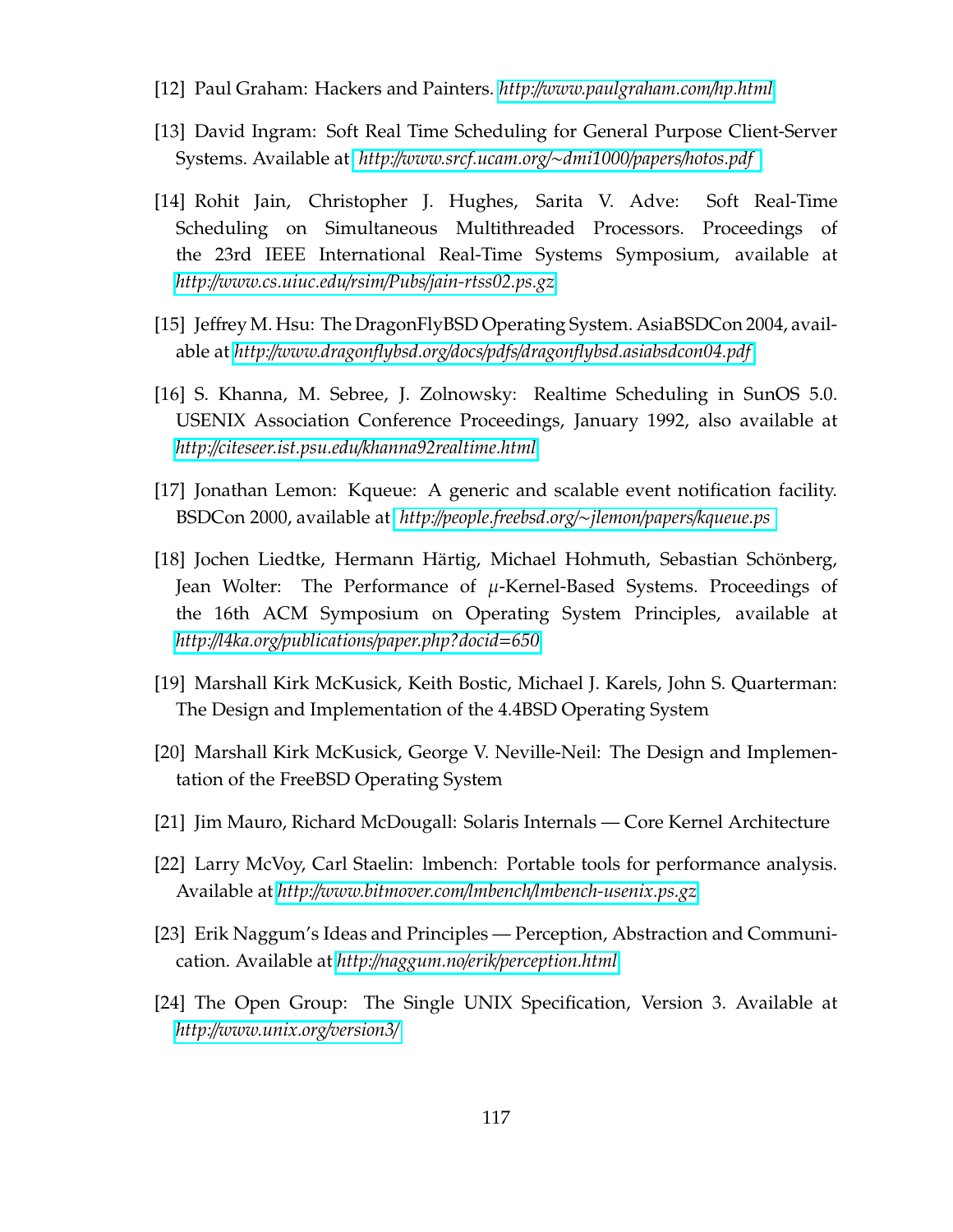- [25] OpenBSD Kernel Manual, for 3.7 release, available at *http:*//*[www.openbsd.org](http://www.openbsd.org/cgi-bin/man.cgi?sektion=9&manpath=OpenBSD+3.7)*/*cgi-bin*/*man.cgi?sektion*=*9&manpath*=*OpenBSD*+*3.7*
- [26] OpenBSD Programmer's Manual, for 3.7 release, available at *http:*//*[www.openbsd.org](http://www.openbsd.org/cgi-bin/man.cgi?sektion=2&manpath=OpenBSD+3.7)*/*cgi-bin*/*man.cgi?sektion*=*2&manpath*=*OpenBSD*+*3.7*
- [27] OpenBSD scheduler modification patch, applied to source tree in 15.8.1999 (and taken from NetBSD) to file src/sys/kern/kern\_synch.c. Available at *http:*//*[www.openbsd.org](http://www.openbsd.org/cgi-bin/cvsweb/src/sys/kern/kern_synch.c.diff?r1=1.15&r2=1.16)*/*cgi-bin*/*cvsweb*/*src*/*sys*/*kern*/*kern\_synch.c.di*ff*?r1*=*1.15&r2*=*1.16*
- [28] OpenBSD source code, for release 3.7, available at *http:*//*www.openbsd.org*/*cgi-bin*/*cvsweb*/*?only\_with\_tag*=*[OPENBSD\\_3\\_7\\_BASE](http://www.openbsd.org/cgi-bin/cvsweb/?only_with_tag=OPENBSD_3_7_BASE)*
- [29] Open Sound System, 4Front Technologies. Available at *http:*//*[www.opensound.com](http://www.opensound.com/oss.html)*/*oss.html*
- [30] Keith Packard: Efficiently Scheduling X Clients. USENIX Annual Conference, Freenix Session — June 2000. Available at *http:*//*[www.usenix.org](http://www.usenix.org/publications/library/proceedings/usenix2000/freenix/packardefficient.html)*/*publications*/*library*/*proceedings*/*usenix2000*/*freenix*/*packarde*ffi*cient.html*
- [31] Seong Rak Rim, Yoo Kun Cho: Message-based Microkernel for Real-time System. Available at *http:*//*intl.ieeexplore.ieee.org*/*xpl*/*[abs\\_free.jsp?arNumber](http://intl.ieeexplore.ieee.org/xpl/abs_free.jsp?arNumber=217498)*=*217498*
- [32] Eric Steven Raymond: The Art of Unix Programming. Available at *http:*//*[www.catb.org](http://www.catb.org/~esr/writings/taoup/html/)*/∼*esr*/*writings*/*taoup*/*html*/
- [33] D. M. Ritchie and K. Thompson: The UNIX Time-Sharing System, Unix Programmer's Manual, Seventh Edition, Volume 2A. Available at *http:*//*[plan9.bell-labs.com](http://plan9.bell-labs.com/7thEdMan/v7vol2a.pdf)*/*7thEdMan*/*v7vol2a.pdf*
- [34] Jeff Roberson: ULE: A Modern Scheduler for FreeBSD. BSDCon '03, available at *http:*//*[www.usenix.org](http://www.usenix.org/publications/library/proceedings/bsdcon03/tech/roberson.html)*/*publications*/*library*/*proceedings*/*bsdcon03*/*tech*/*roberson.html*
- [35] J.H. Saltzer, D.P. Reed and D.D. Clark: End-to-End Arguments in System Design. Available at *http:*//*www.reed.com*/*Papers*/*[EndtoEnd.html](http://www.reed.com/Papers/EndtoEnd.html)*
- [36] Curt Schimmel: UNIX Systems for Modern Architectures
- [37] Stuart Sechrest: An Introductory 4.4BSD Interprocess Communication Tutorial. Computer Science Research Group, University of California, Berkeley. Available at *http:*//*[docs.freebsd.org](http://docs.freebsd.org/44doc/psd/20.ipctut/paper.ps.gz)*/*44doc*/*psd*/*20.ipctut*/*paper.ps.gz*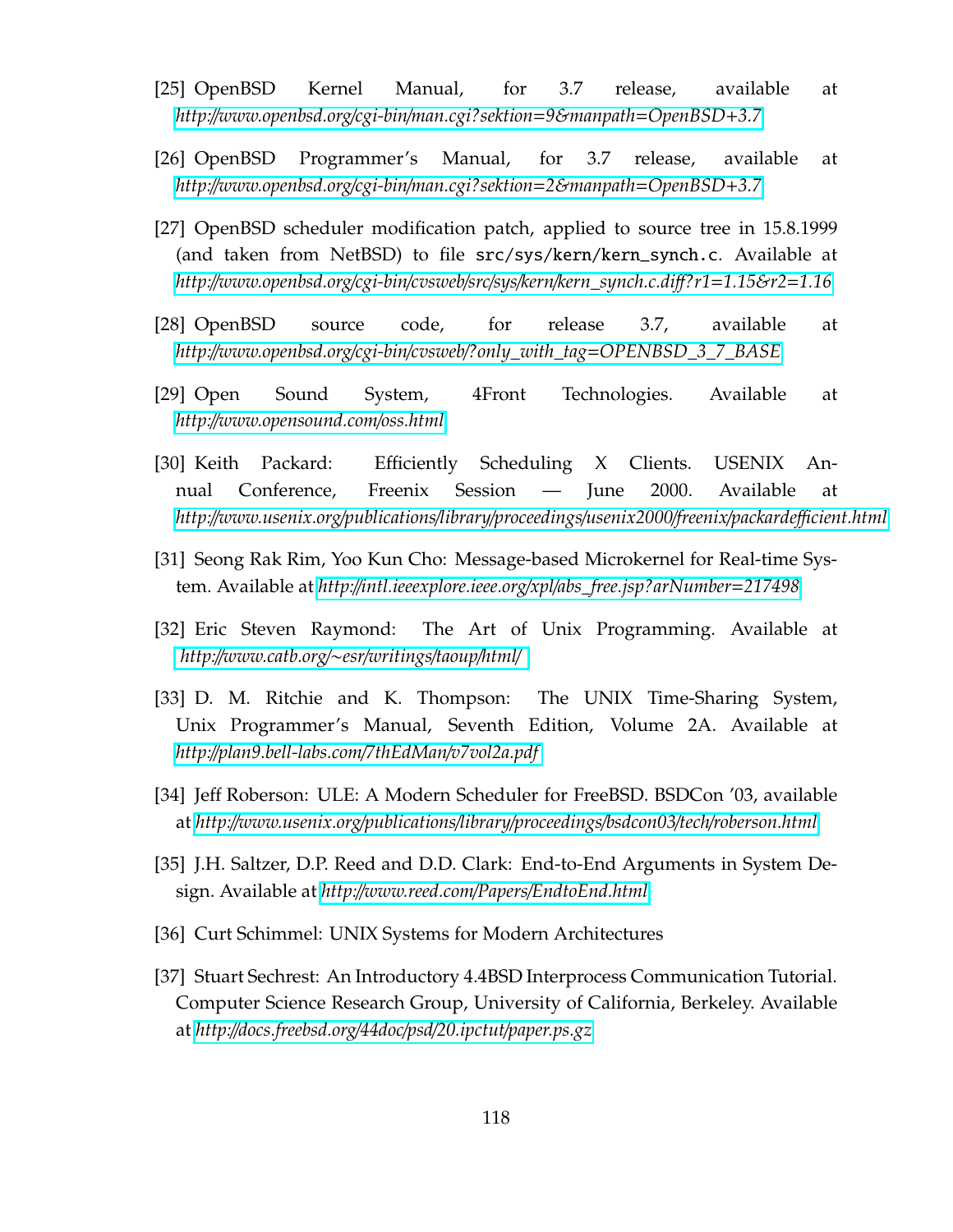- [38] Sound On Sound: Mind the Gap Dealing With Computer Audio Latency. Available at *http:*//*[www.soundonsound.com](http://www.soundonsound.com/sos/apr99/articles/letency.htm)*/*sos*/*apr99*/*articles*/*letency.htm*
- [39] Stevens, W. Richard: TCP/IP Illustrated, Volume 1 The Protocols
- [40] Ion Stoica, Hussein Abdel-Wahab, Kevin Jeffay, Sanjoy K. Baruah, Johannes E. Gehrke, C. Greg Plaxton: A Proportional Share Resource Allocation Algorithm for Real-Time, Time-Shared Systems. IEEE Real-Time Systems Symposium, 1996. Available at *http:*//*[www.cs.unc.edu](http://www.cs.unc.edu/~jeffay/papers/RTSS-96a.pdf)*/∼*je*ff*ay*/*papers*/*RTSS-96a.pdf*
- [41] Jon "Hannibal" Stokes: The PlayStation2 vs. the PC: a system-level comparison of two 3D platforms. Available at *http:*//*[arstechnica.com](http://arstechnica.com/articles/paedia/cpu/ps2vspc.ars/)*/*articles*/*paedia*/*cpu*/*ps2vspc.ars*/
- [42] Ray Tice, Mark Welch: The Broadway Audio System. Available at *ftp:*//*ftp.x.org*/*contrib*/*audio*/*Xaudio*/*xtech96*/*[xtech96.html](ftp://ftp.x.org/contrib/audio/Xaudio/xtech96/xtech96.html)*
- <span id="page-127-0"></span>[43] Uresh Vahalia: Unix Internals — The New Frontiers
- [44] Kai Vehmanen, Andy Wingo, Paul Davis: JACK Design Documentation. Available at *http:*//*[jackit.sourceforge.net](http://jackit.sourceforge.net/docs/design/)*/*docs*/*design*/
- [45] Clark Williams, Red Hat, Inc.: Linux Scheduler Latency. Available at *http:*//*[www.linuxdevices.com](http://www.linuxdevices.com/files/article027/rh-rtpaper.pdf)*/*files*/*article027*/*rh-rtpaper.pdf*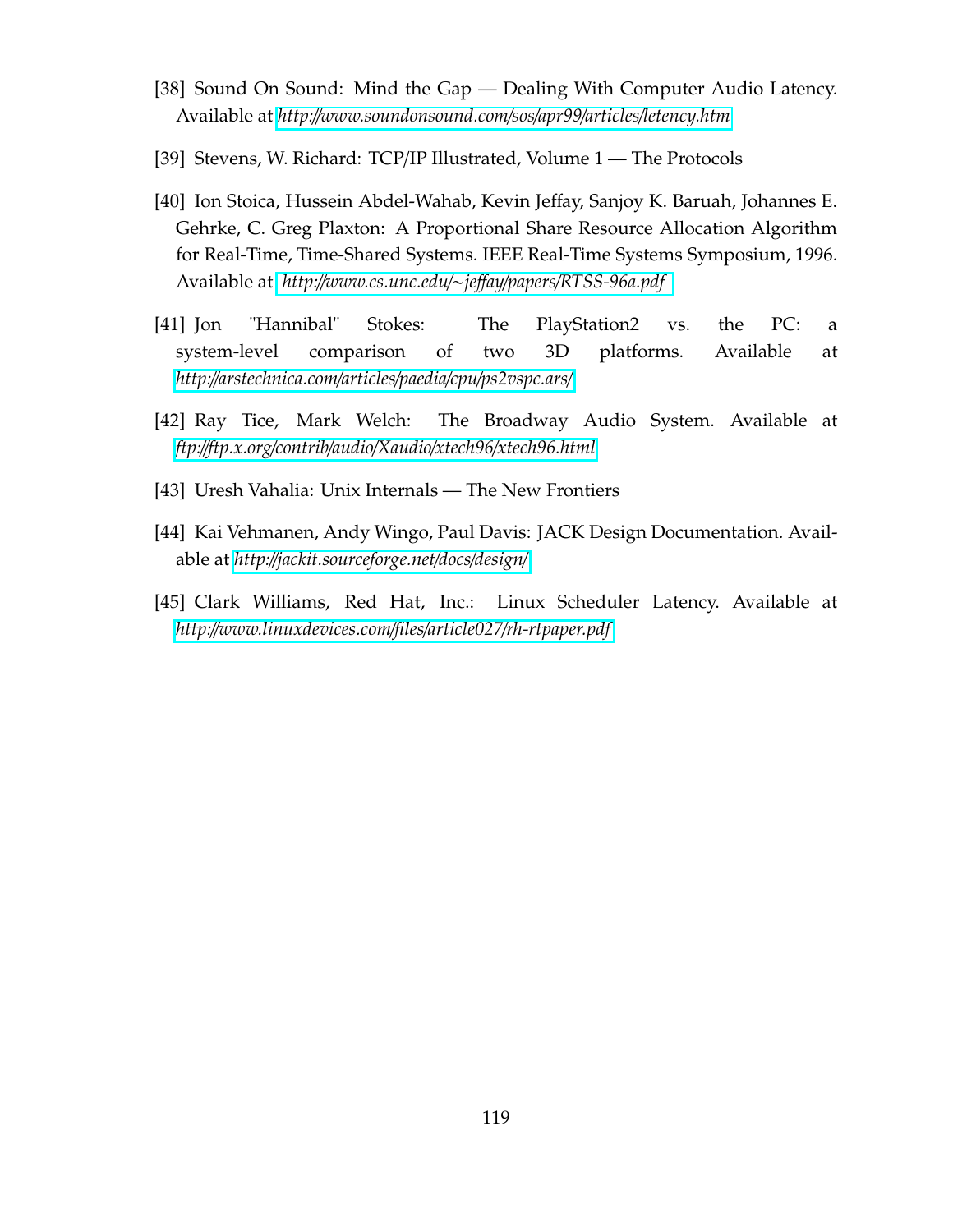## <span id="page-128-0"></span>**A Server source code**

#**include** <sys/queue.h> #**include** <sys/types.h> #**include** <sys/ioctl.h> #**include** <sys/audioio.h> #**include** <sys/socket.h> #**include** <sys/un.h> #**include** <sys/time.h> #**include** <sys/mman.h> #**include** <sys/uio.h> #**include** <stdlib.h> <sup>10</sup> #**include** <unistd.h> #**include** <limits.h> #**include** <err.h> #**include** <fcntl.h> #**include** <string.h> #**include** <stdio.h> #**include** <errno.h> #**include** <util.h> #**include** "common.h" <sup>20</sup> #**define** AUDEVICE "/dev/sound" #**define** MIXDIVIDE 8 **struct** client { **enum** ipc used ipcstyle; **char** dir[PATH MAX]; FILE \*control, \*audio; **int** mmapfds[MMAPFDCOUNT], semfds[SEMFDCOUNT]; **short** \*in, \*out; 30 LIST ENTRY(client) link; }; LIST HEAD(clients, client); FILE \*open audevice(size t \*, **int** \*); **int** create listen sock(**void**); int accept\_clients(int, size\_t, struct clients \*, enum ipc\_used); struct client \* newclient(int, size\_t, enum ipc\_used); **void** read audioblock(**int** \*, **short** \*, size t, FILE \*); **void** parallel\_connections(**struct** clients \*, **short** \*, **short** \*, size\_t); 40 **void** serial connections(**struct** clients \*, **short** \*, **short** \*, size t); **void** preprocess\_audio(**short** \*, **short** \*, size\_t); void send\_audio(struct client \*, int, size\_t); **void** receive audio(**struct** client \*, **int**, size t); **void** mix clientoutputs(**short** \*, **struct** clients \*, size t); **void** send fds(**int**, **int** \*, **int**);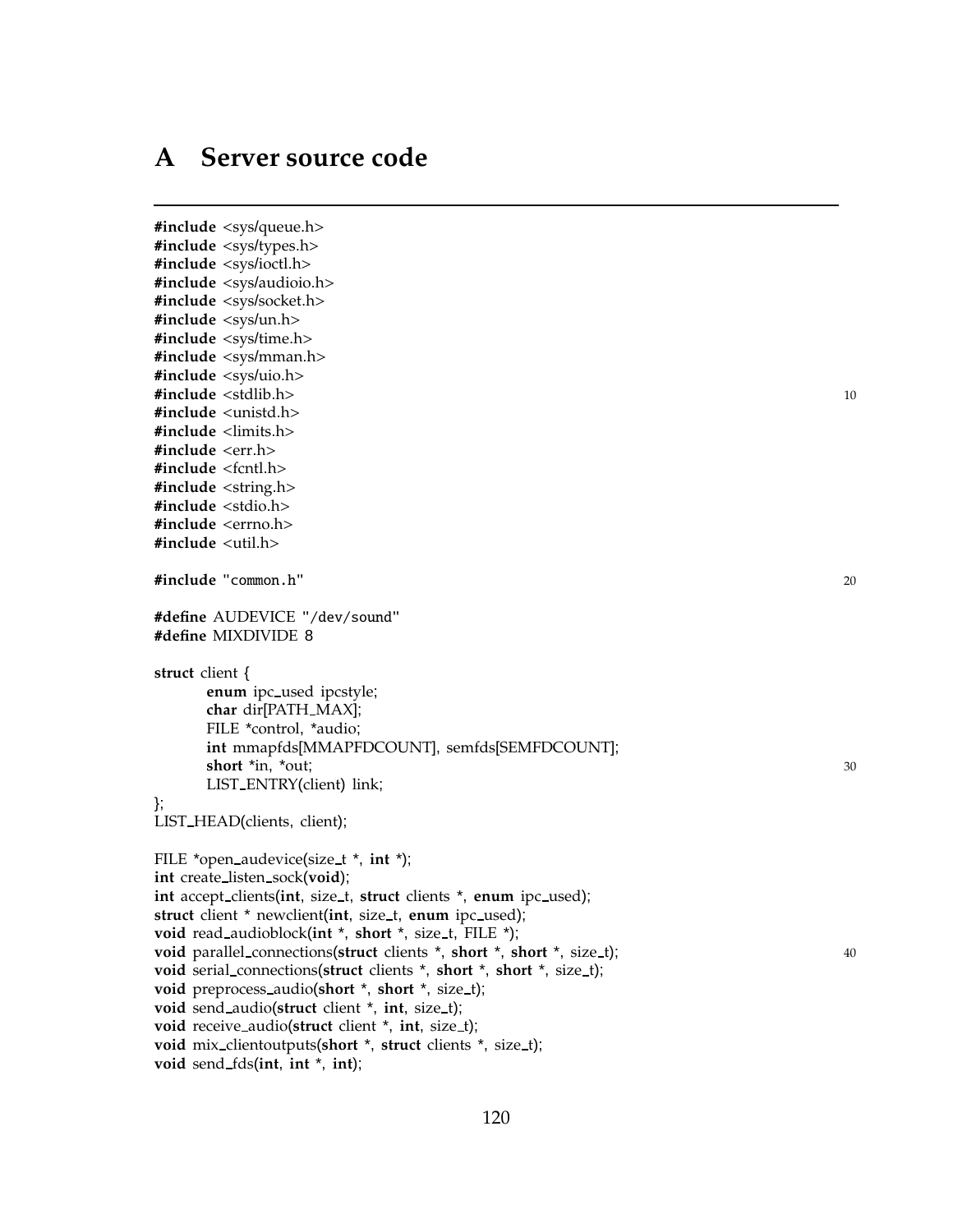```
int
main(int argc, char **argv)
\{ 50
     FILE *audev;
     struct clients clist;
     enum ipc_used ipcstyle;
     enum { PARALLEL, SERIAL } flowstyle;
     short *in, *out;
     int errorblocks, l_sock, ch;
     size_t blksize;
     extern char *malloc options;
     const char *errstr;
     void (*handle_connections)(struct clients *, short *, short *, size_t); 60
     if (mlockall(MCL CURRENT|MCL FUTURE) < 0)
           err(1, "locking process pages to physical memory failed");
     malloc options = "X";
     LIST INIT(&clist);
     /* set default values */
     ipcstyle = SOCKET;
     flowstyle = PARALLEL; 70
     blksize = AUBLKSIZE;
     while ((ch = getopt(argc, argv, "b:ms")) != -1) {
           switch (ch) {
           case 'b':
                blksize = strtonum(optarg, 1, BLKSIZE MAX, &errstr);
                if (errstr)
                      errx(1, "blocksize %s: %s", optarg, errstr);
                break;
           case 'm': 80
                ipcstyle = SHAREDMEMORY;
                break;
           case 's':
                flowstyle = SERIAL;
                break;
           case '?':
           default:
                errx(1, "incorrect arguments");
           }
     \} 90
     handle_connections = flowstyle == PARALLEL ?
           parallel connections : serial connections;
     l sock = create listen sock();
     audev = open audevice(&blksize, &errorblocks);
     in = malloc(blksize);
     out = malloc(blksize);
```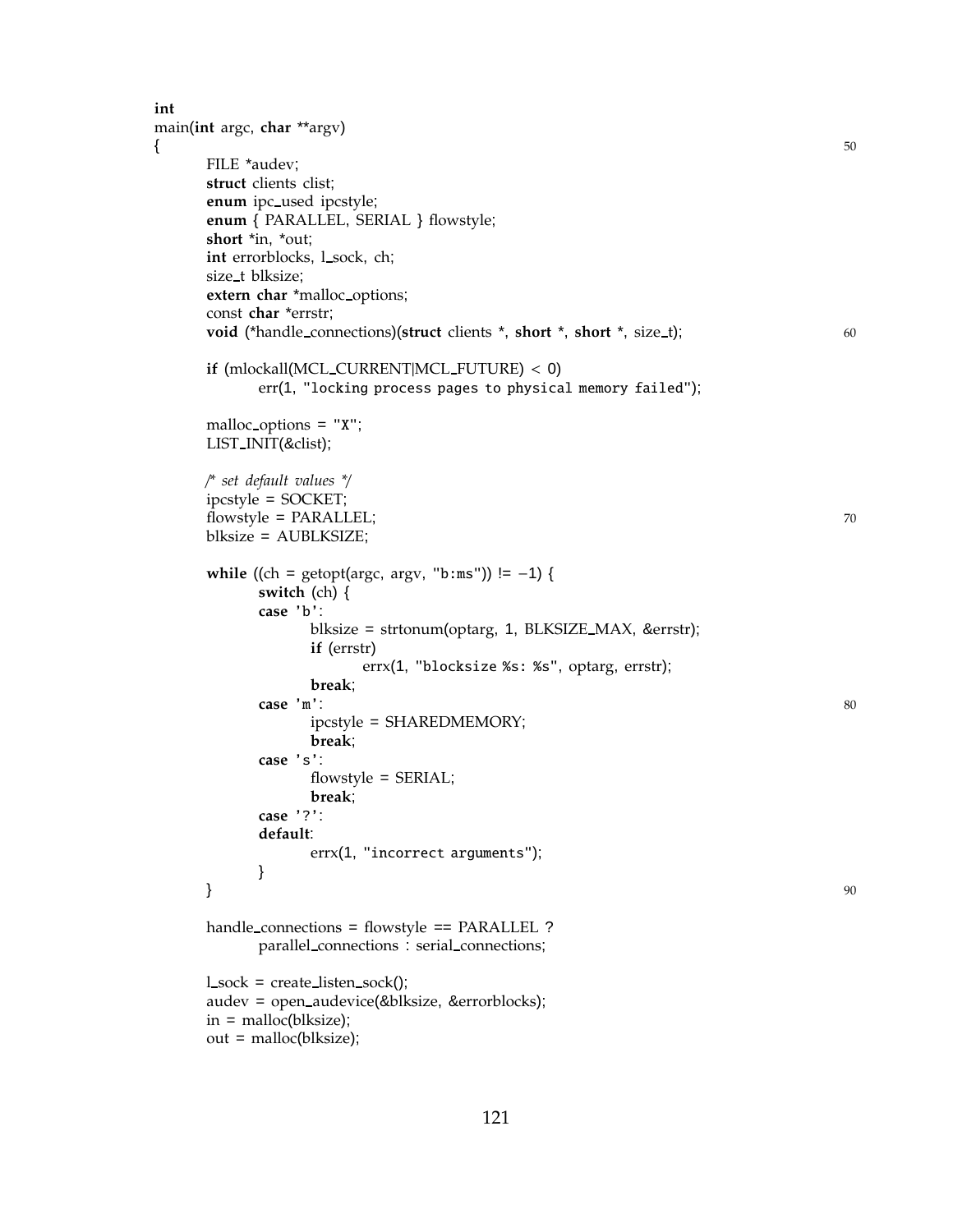**for** (;;) { 100 **int** delayed; delayed = accept clients(l sock, blksize, &clist, ipcstyle); **if** (delayed) { /*\* XXX workaround ''a delayed read'' bug in audio(4), \* XXX simply flushing won't work. \* XXX blksize might even change \**/ fclose(audev); audev = open audevice(&blksize, &errorblocks); } read audioblock(&errorblocks, in, blksize, audev); 110 bzero(out, blksize); handle connections(&clist, in, out, blksize); **if** (fwrite(out, blksize, 1, audev)  $\leq 0$ ) err(1, "writing to audio device"); } /*\* NOTREACHED \**/ } FILE  $^*$  120 open audevice(size t \*blksize, **int** \*errorblocks) { FILE \*audev; **struct** audio info auinfo; **int** audevfd, i; **void** \*tmpbuf; **if** ((audevfd = open(AUDEVICE,  $O_RDWR$ , 0)) < 0) err(1, "open %s", AUDEVICE); 130 **if** (ioctl(audevfd, AUDIO GETINFO, &auinfo) < 0) err(1, "ioctl: info from %s", AUDEVICE); AUDIO INITINFO(&auinfo); auinfo.mode = AUMODE PLAY|AUMODE RECORD; auinfo.play.sample\_rate = auinfo.record.sample\_rate = 44100; auinfo.play.channels = auinfo.record.channels = 2; auinfo.play.precision = auinfo.record.precision = 16; auinfo.play.encoding = auinfo.record.encoding = AUDIO\_ENCODING\_SLINEAR; 140 auinfo.blocksize = \*blksize; auinfo.hiwat = auinfo.play.buffer size / auinfo.blocksize; auinfo.lowat = auinfo.hiwat − 1; /*\* should be typical for RT \**/ **if** (ioctl(audevfd, AUDIO SETINFO, &auinfo) < 0) err(1, "ioctl: setting %s parameters", AUDEVICE);  $i = 1$ ; **if** (ioctl(audevfd, AUDIO SETFD, &i) < 0) err(1, "ioctl: setting %s full duplex", AUDEVICE); **if** (ioctl(audevfd, AUDIO\_FLUSH) < 0) 150 err(1, "ioctl: flushing %s", AUDEVICE);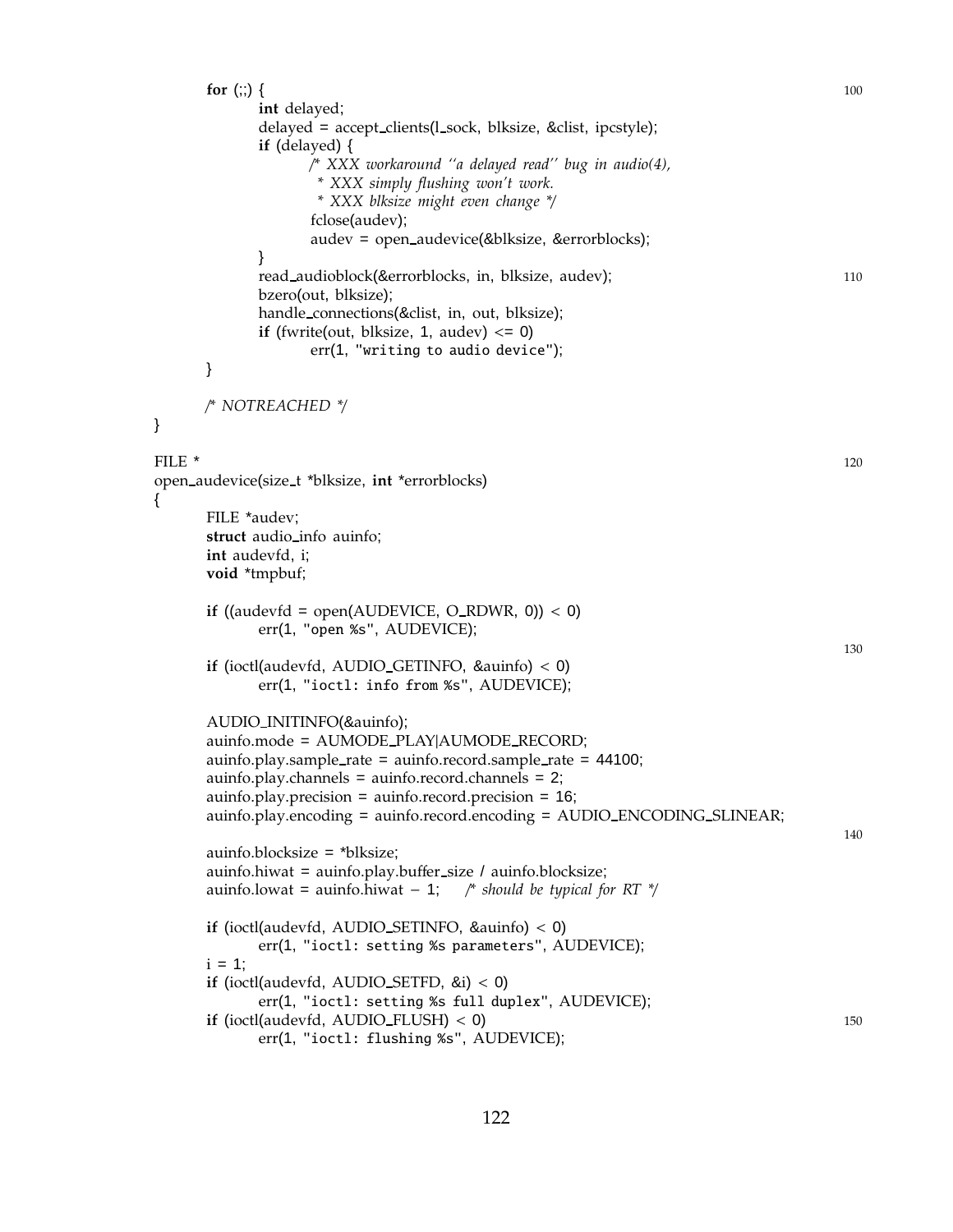```
/* check out if hardware prefers some other blocksize, and return it */
     if (ioctl(audevfd, AUDIO GETINFO, &auinfo) < 0)
           err(1, "ioctl: info from %s", AUDEVICE);
      *blksize = auinfo.blocksize;
     if ((audev = fdopen(audevfd, "r+")) < 0)
           err(1, "opening %s stream", AUDEVICE); 160
      if (setvbuf(audev, NULL, IOFBF, *blksize) != 0)
           errx(1, "could not set audio device blocksize");
     /* fill the playback buffer, so we get better latency estimates */
      tmpbut = malloc(auinfo.play.buffer_size);if (fread(tmpbuf, auinfo.play.buffer size, 1, audev) <= 0
        || fwrite(tmpbuf, auinfo.play.buffer_size, 1, audev) \leq 0)
           err(1, "could not fill playback audio buffer");
      free(tmpbuf); 170
      *errorblocks = 0;
      return audev;
int
create listen sock(void)
     struct sockaddr_un server; 180
     int l sock;
     l sock = socket(AF UNIX, SOCK STREAM, 0);
     if (l_sock < 0)
           err(1, "socket");
      server.sun family = AF UNIX;
      strlcpy(server.sun path, ACCEPTSOCKET, sizeof(server.sun path));
      unlink(ACCEPTSOCKET); 190
      mkdir(AUDIODDIR, 0700);
     if (bind(l_sock, (struct sockaddr<sup>*</sup>) &server,
        sizeof(struct sockaddr un)) < 0)
           err(1, "bind");
     if (listen(l_sock, 1) < 0)
           err(1, "listen");
      return l_sock;
\} 200
int
accept clients(int l sock, size t blksize, struct clients *clist,
          enum ipc_used ipcstyle)
```
}

{

{

```
123
```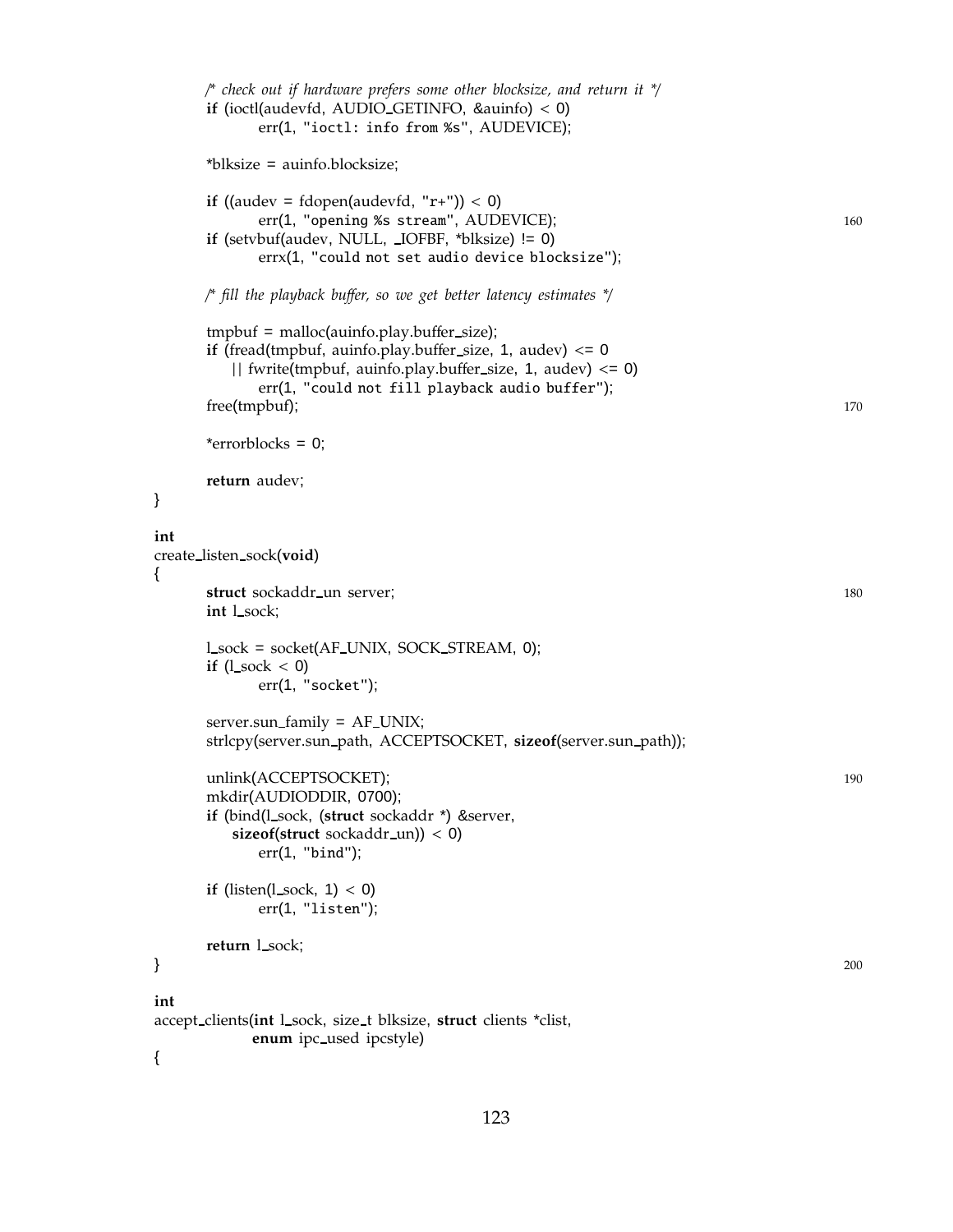```
struct client *ac;
      struct timeval tv, *to;
      fd_set read_fds;
      int delayed, s;
                                                                                  210
      FD_ZERO(&read_fds);
      FD_SET(l_sock, &read_fds);
      tv.tv\_sec = tv.tv\_usec = 0;if (LIST EMPTY(clist)) {
            to = NULL; /* block if no clients */
            delayed = 1;
      } else {
            to = 8tv;
            delayed = 0; 220
      }
      while (s = select(FD_SETSIZE, &read_fds, NULL, NULL, to)) {
            if (s < 0)err(1, "select for new clients");
            ac = newclient(1_score, blksize, ipcstyle);if (ac) {
                  LIST INSERT HEAD(clist, ac, link);
                  to = &tv; /* we have a client, only poll now */
            \} 230
      }
      return delayed;
struct client *
newclient(int l sock, size t blksize, enum ipc used ipcstyle)
      struct client *ac;
      int audiosckts[2], ctrlsckt; 240
      short *tmpbuf;
      char dir[PATH MAX], *line;
      int i;
      ac = malloc(sizeof(struct client));
      ac−>ipcstyle = ipcstyle;
      /* create client directory for shared memory and semaphore files */
      strlcpy(ac−>dir, (AUDIODDIR "/client.XXXXXXXXXX"), sizeof(ac−>dir)); 250
      if (mkdtemp(ac−>dir) == NULL)
            err(1, "mkdtemp");
      /* create control and audio sockets, and corresponding streams */
      if ((ctrlsckt = accept(l\_sock, NULL, NULL)) < 0)
            err(1, "accept");
      if (socketpair(AF UNIX, SOCK STREAM, 0, audiosckts) < 0)
```
}

{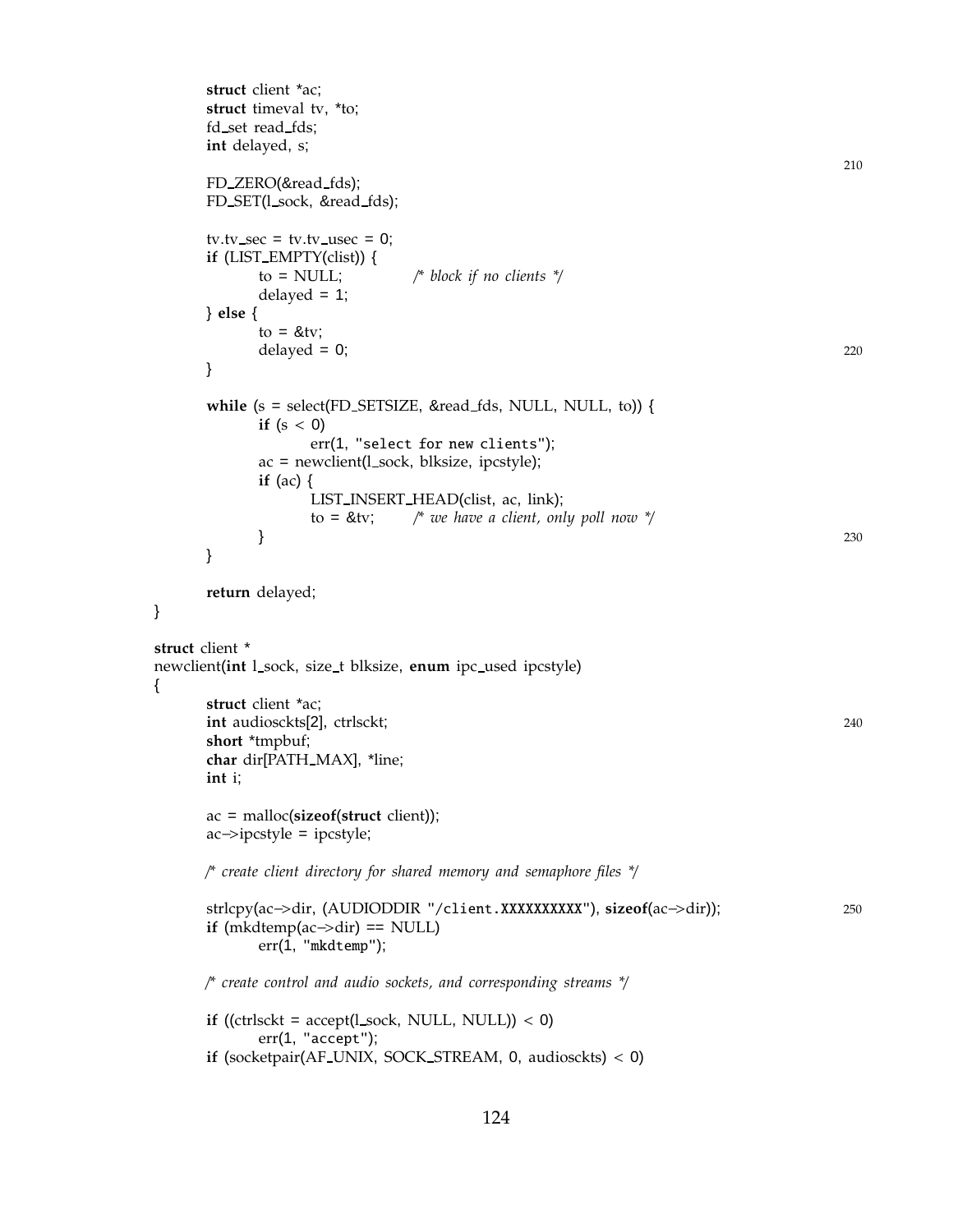err(1, "socketpair"); send fds(ctrlsckt, &audiosckts[1], 1); 260 close(audiosckts[1]); **if** ((ac $\rightarrow$ control = fdopen(ctrlsckt, "r+")) == NULL) err(1, "fdopen control stream"); **if** (setvbuf(ac $\rightarrow$ control, NULL,  $\rightarrow$ IOLBF, 0) != 0) errx(1, "could not set control stream to linebuffering mode"); **if** ((ac→audio = fdopen(audiosckts[0], "r+")) == NULL) err(1, "fdopen audio stream"); **if** (setvbuf(ac−>audio, NULL, IOFBF, blksize) != 0) errx(1, "could not set audio stream blocksize"); 270 /*\* set up shared memory files \**/  $tmpbut = calloc(blksize, 1);$ **for** ( $i = 0$ ;  $i <$  MMAPFDCOUNT;  $i++$ ) { snprintf(dir, **sizeof**(dir), "%s/shm.%d", ac−>dir, i); **if** ((ac−>mmapfds[i] = open(dir, O CREAT|O EXCL|O RDWR, 0644)) < 0) /*\* XXX \**/ err(1, "open a shared memory file"); **if** (write(ac−>mmapfds[i], tmpbuf, blksize) < 0) err(1, "could not initialize a shared memory file"); 280 } ac−>in = mmap(0, blksize, PROT READ|PROT WRITE, MAP SHARED, ac−>mmapfds[MMAPINPUT], 0); ac−>out = mmap(0, blksize, PROT READ|PROT WRITE, MAP SHARED, ac−>mmapfds[MMAPOUTPUT], 0); **if** (ac $\rightarrow$ in == MAP FAILED || ac $\rightarrow$ out == MAP FAILED) err(1, "mmap"); free(tmpbuf); /*\* set up semaphore files \**/ 290 for  $(i = SEMONE$ ;  $i < SEMFDCOUNT$ ;  $i++)$  { snprintf(dir, **sizeof**(dir), "%s/sem.%d", ac−>dir, i); **if** ((ac−>semfds[i] = open(dir, O\_CREAT|O\_EXCL|O\_RDWR,  $0644$ )) < 0) err(1, "open a semaphore file"); **if** ( $i =$  SEMONE  $\vert \vert$   $i =$  SEMTHREE) **if** (flock(ac−>semfds[i], LOCK $EX$ ) < 0) err(1, "flock");  $\}$  300 /*\* send protocol information \**/ fprintf(ac−>control, "%s\n%d\n%s\n", ipcstyle == SOCKET ? PROT SOCKET : PROT SHM, blksize, ac−>dir); /*\* wait for confirmation that client is ready \**/ **if** ((line = fparseln(ac−>control, NULL, NULL, NULL, 0)) == NULL)

```
err(1, "fparseln"); /* XXX should not wait indefinitely */ 310
if (strcmp(line, READYMSG) != 0)
```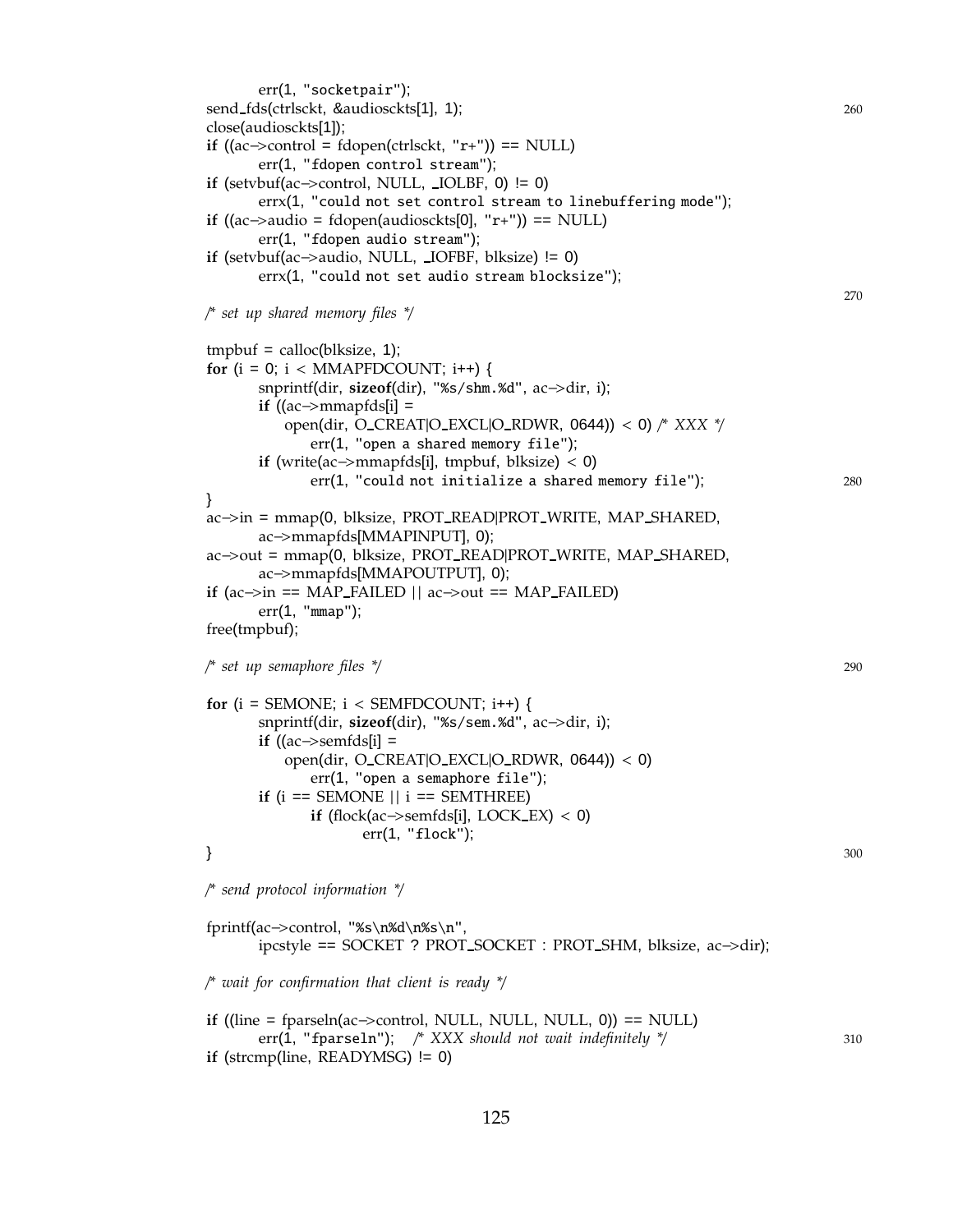```
errx(1, "problem connecting a client");
      free(line);
      return ac;
}
void
read audioblock(int *errorblocks, short *in, size t blksize, FILE *audev)
{ 320
      static int blockcount = 0;
      int recdrops, i;
      if (++blockcount % 512 == 0) {
            /*
             * XXX for some mysterious reason, we appear to get less
             * XXX recorded data than we need for playback.
             * XXX one possible explanation is that some audio devices
             * XXX may have slight mismatches between playback
             * XXX and recording sampling rates. in any case, 330
             * XXX as this is really bad thing for us, we create
             * XXX an extra audio block for every 512 audio blocks.
             * XXX nasty, and leads to extra recording errors,
             * XXX but must be done for now
             */
            bzero(in, blksize);
            return;
      }
      if (ioctl(fileno(audev), AUDIO_RERROR, &recdrops) < 0) 340
            err(1, "determining recording drops");
      if (recdrops / blksize > *errorblocks) {
            /*
             * if some recording errors have occurred (samples
             * are not read from buffer in time), we don't read
             * from audio device but instead make a block of zero bytes
             */
            (*errorblocks)++;
            bzero(in, blksize);
      } else { 350
            /* situation normal */
            if (fread(in, blksize, 1, audev) \leq 0)
                  err(1, "reading from audio device");
      }
}
void
parallel connections(struct clients *clist, short *in, short *out,
                size_t blksize)
\{ 360
      struct client *ac;
      static int holdlock = SEMONE, lock = SEMTWO, unlock = SEMTHREE, tmp;
      /* XXX we assume the clients work correctly.
```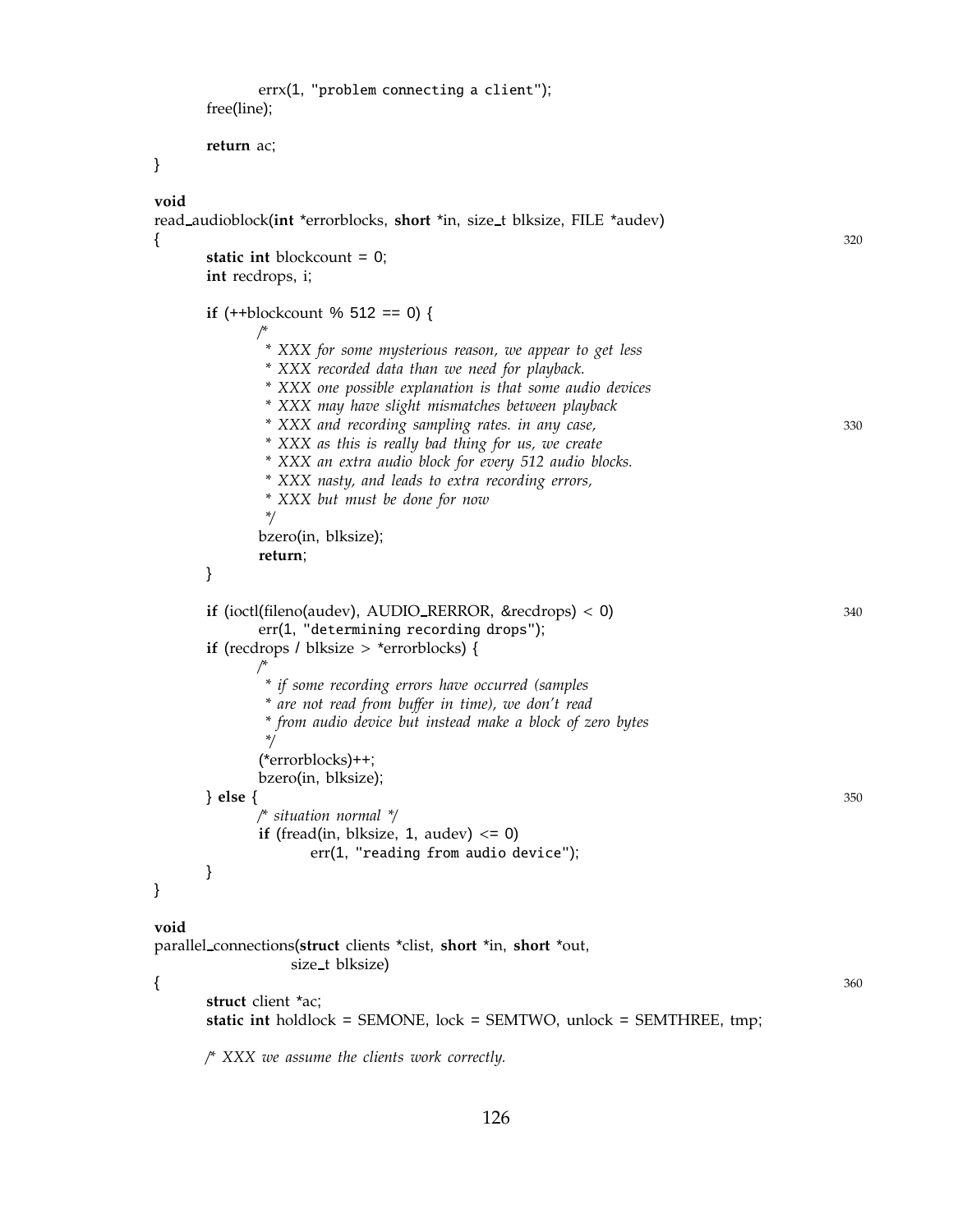```
* XXX there should also be a mechanism for dropping them */
     LIST FOREACH(ac, clist, link) {
           preprocess audio(ac−>in, in, blksize);
           send audio(ac, unlock, blksize);
      \} 370
     LIST FOREACH(ac, clist, link) {
           receive audio(ac, lock, blksize);
     }
     mix clientoutputs(out, clist, blksize);
     tmp = holdlock; holdlock = lock; lock = unlock; unlock; unlock = tmp;}
void
serial connections(struct clients *clist, short *in, short *out, 380
             size t blksize)
{
     struct client *ac;
     static int holdlock = SEMONE, lock = SEMTWO, unlock = SEMTHREE, tmp;
     short *pbuf;
     /* XXX we assume the clients work correctly.
      * XXX there should also be a mechanism for dropping them */
     pbuf = in; 390
     LIST FOREACH(ac, clist, link) {
           preprocess audio(ac−>in, pbuf, blksize);
           send audio(ac, unlock, blksize);
           receive audio(ac, lock, blksize);
           pbuf = ac \rightarrow out;}
     preprocess audio(out, pbuf, blksize);
     tmp = holdlock; holdlock = lock; lock = unlock; unlock = tmp;\} 400
void
preprocess audio(short *out, short *in, size t blksize)
{
     memcpy(out, in, blksize);
}
void
send audio(struct client *ac, int unlock, size t blksize)
{ 410
     if (ac−>ipcstyle == SOCKET) {
           if (fwrite(ac→in, blksize, 1, ac→audio) \leq 0)
                 errx(1, "write to client");
     } else {
           if (flock(ac−>semfds[unlock], LOCK UN) < 0)
                 err(1, "flock (LOCK_UN)");
     }
```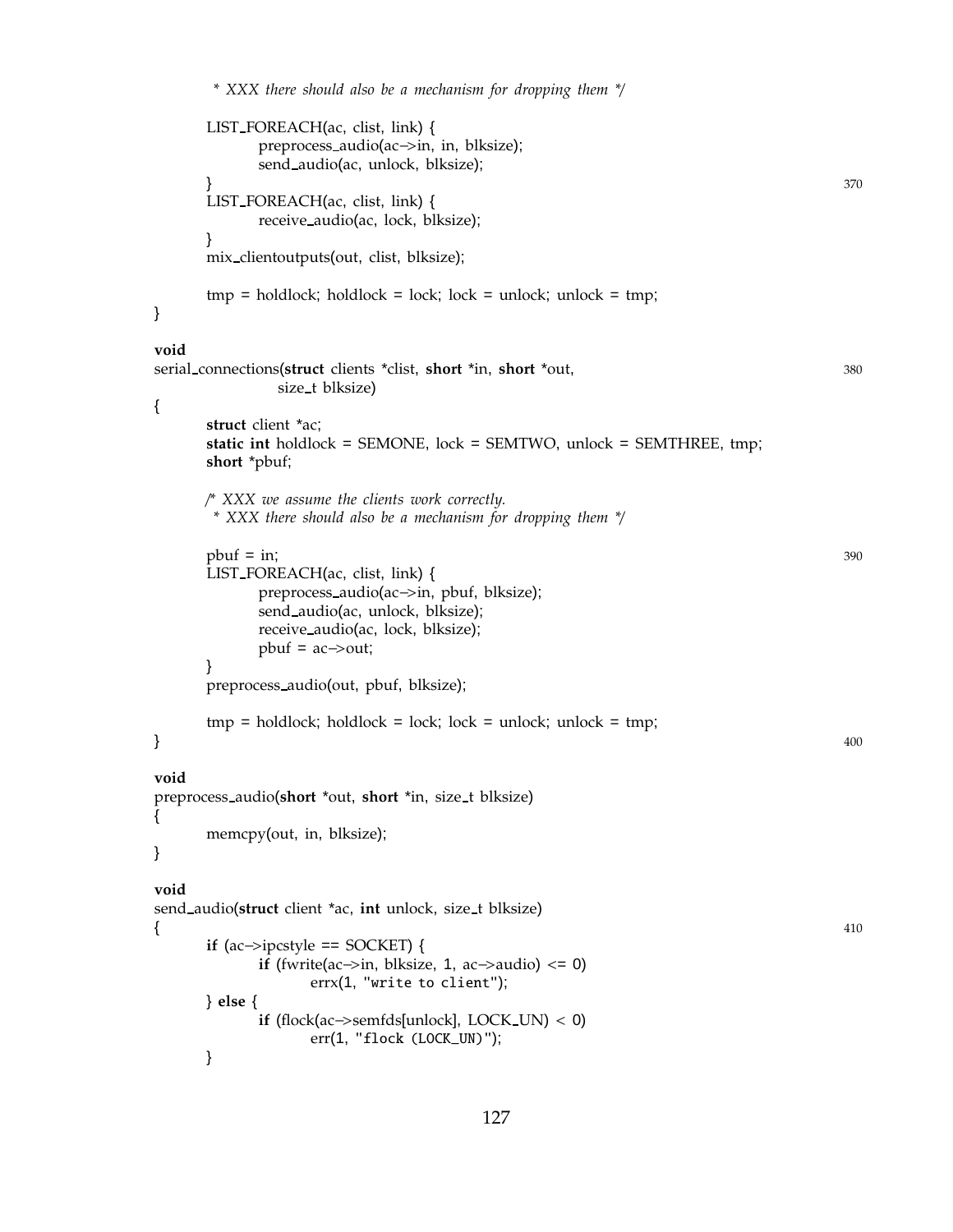}

{

{

}

{

```
void 420
receive audio(struct client *ac, int lock, size t blksize)
     if (ac−>ipcstyle == SOCKET) {
          if (fread(ac→out, blksize, 1, ac→audio) \leq 0)
               errx(1, "read from client");
     } else {
          if (flock(ac\rightarrowsemfds[lock], LOCK EX) < 0)
               err(1, "flock (LOCK_EX)");
     }
\} 430
void
mix clientoutputs(short *out, struct clients *clist, size t blksize)
     struct client *ac;
     int i;
     LIST FOREACH(ac, clist, link) {
          for (i = 0; i < blksize / sizeof(short); i++)
               out[i] + = ac→out[i] / MIXDIVIDE; 440
     }
void
send fds(int sckt, int *fds, int fdcount)
     struct iovec empty;
     struct msghdr msg;
     struct cmsghdr *fdmsg;
     struct { 450
          struct cmsghdr hdr;
          int fd[FDSENDMAX];
     } fddata;
     int i;
     if (fdcount > FDSENDMAX)
          errx(1, "too many file descriptors for send_fds");
     empty.iov_base = &empty;
     empty.iov_len = 1; 460
     msg.msg name = NULL;
     msg.msg_namelen = 0;msg.msg.iov = \∅msg.msg iovlen = 1;
     msg.msg control = &fddata;
     msg.msg controllen = sizeof(struct cmsghdr) + fdcount * sizeof(int);
     msg.msg_flags = 0;fdmsg = CMSG_FIRSTHDR(&msg); 470
```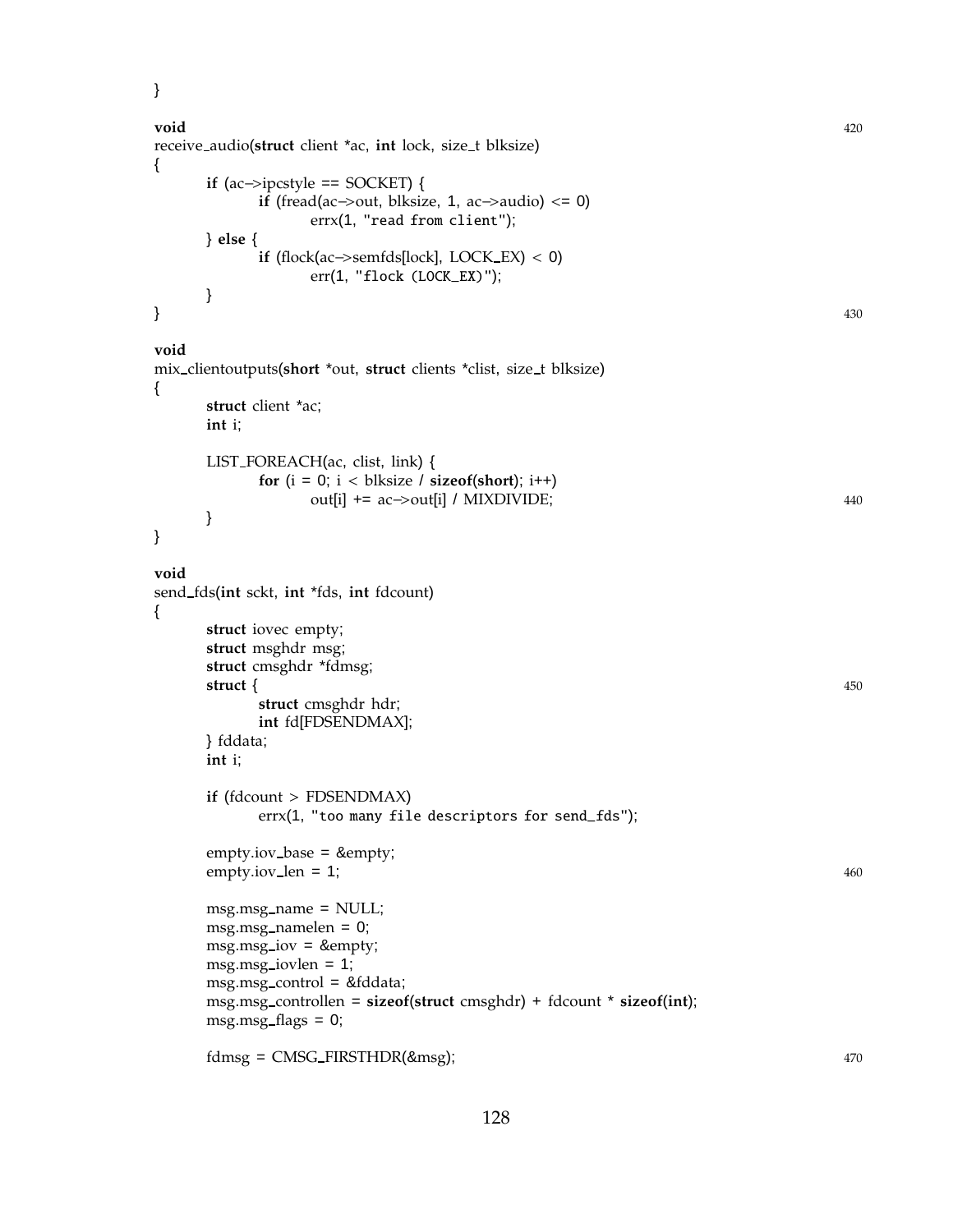```
fdmsg−>cmsg len = msg.msg controllen;
    fdmsg−>cmsg level = SOL SOCKET;
    fdmsg−>cmsg type = SCM RIGHTS;
    for (i = 0; i < fdcount; i++1((int *) CMSG DATA(fdmsg))[i] = fds[i];
    if (sendmsg(sckt, &msg, 0) < 0)
         err(1, "sending access rights");
\} 480
```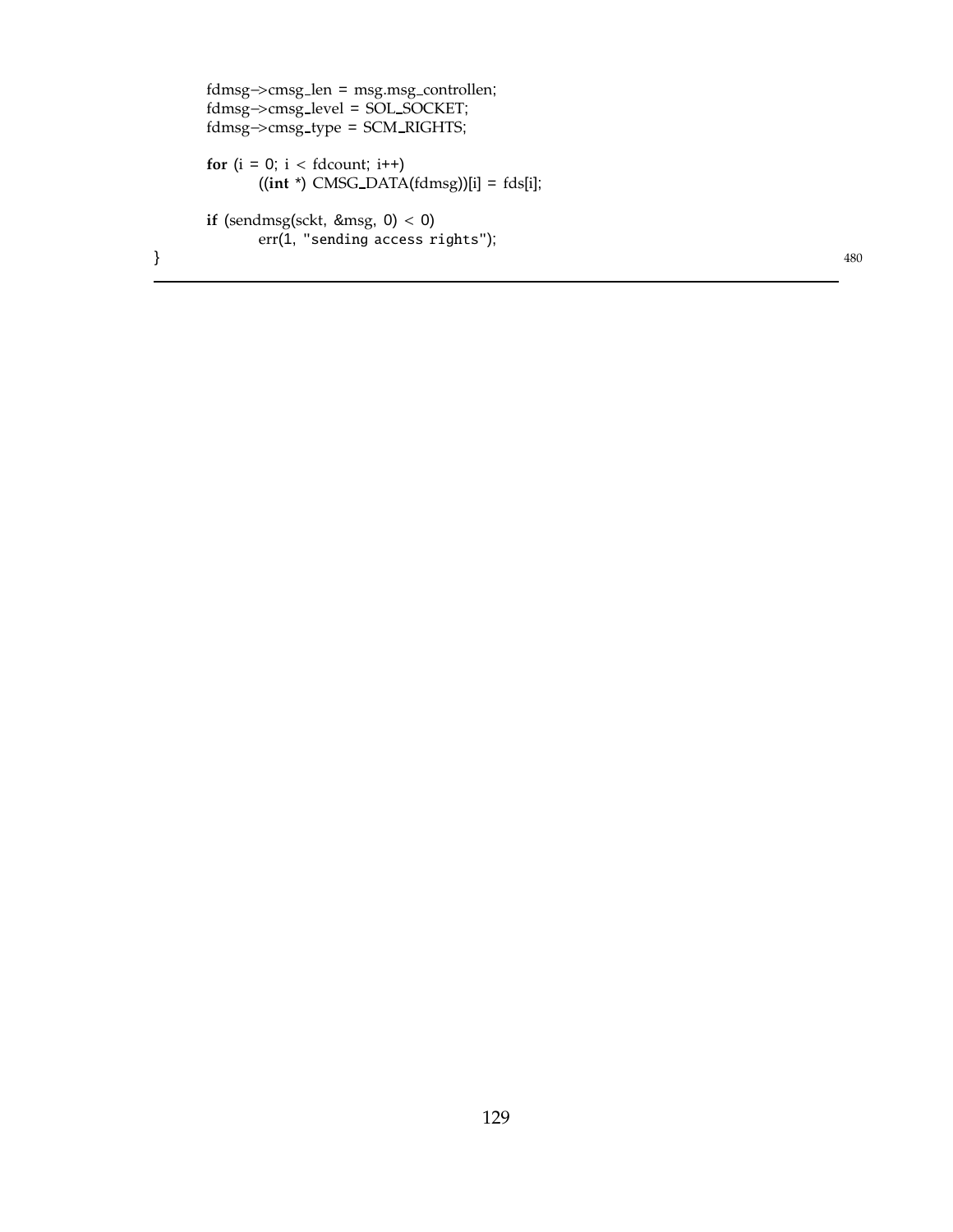# <span id="page-138-0"></span>**B Client source code**

```
#include <sys/types.h>
#include <sys/socket.h>
#include <sys/un.h>
#include <sys/uio.h>
#include <sys/mman.h>
#include <unistd.h>
#include <stdlib.h>
#include <limits.h>
#include <stdio.h>
#include <util.h> 10
#include <fcntl.h>
#include <math.h>
#include "common.h"
struct client {
     enum ipc used ipcstyle;
     FILE *audio, *control;
     int mmapfds[MMAPFDCOUNT], semfds[SEMFDCOUNT];
     short *in, *out; 20
     size t blksize;
};
int contact_server(void);
struct client * connect_to_server(void);
void handle connection(struct client *);
void receive audio(struct client *, int);
void process audio(struct client *);
void send audio(struct client *, int);
void recv fds(int, int *, int); 30
int
main(int argc, char **argv)
{
     struct client *ac;
     int ctrlsckt;
     extern char *malloc options;
     if (mlockall(MCL CURRENT|MCL FUTURE) < 0)
           warn("locking process pages to physical memory failed"); 40
     malloc options = "X";
     ac = connect_to_server();handle connection(ac);
```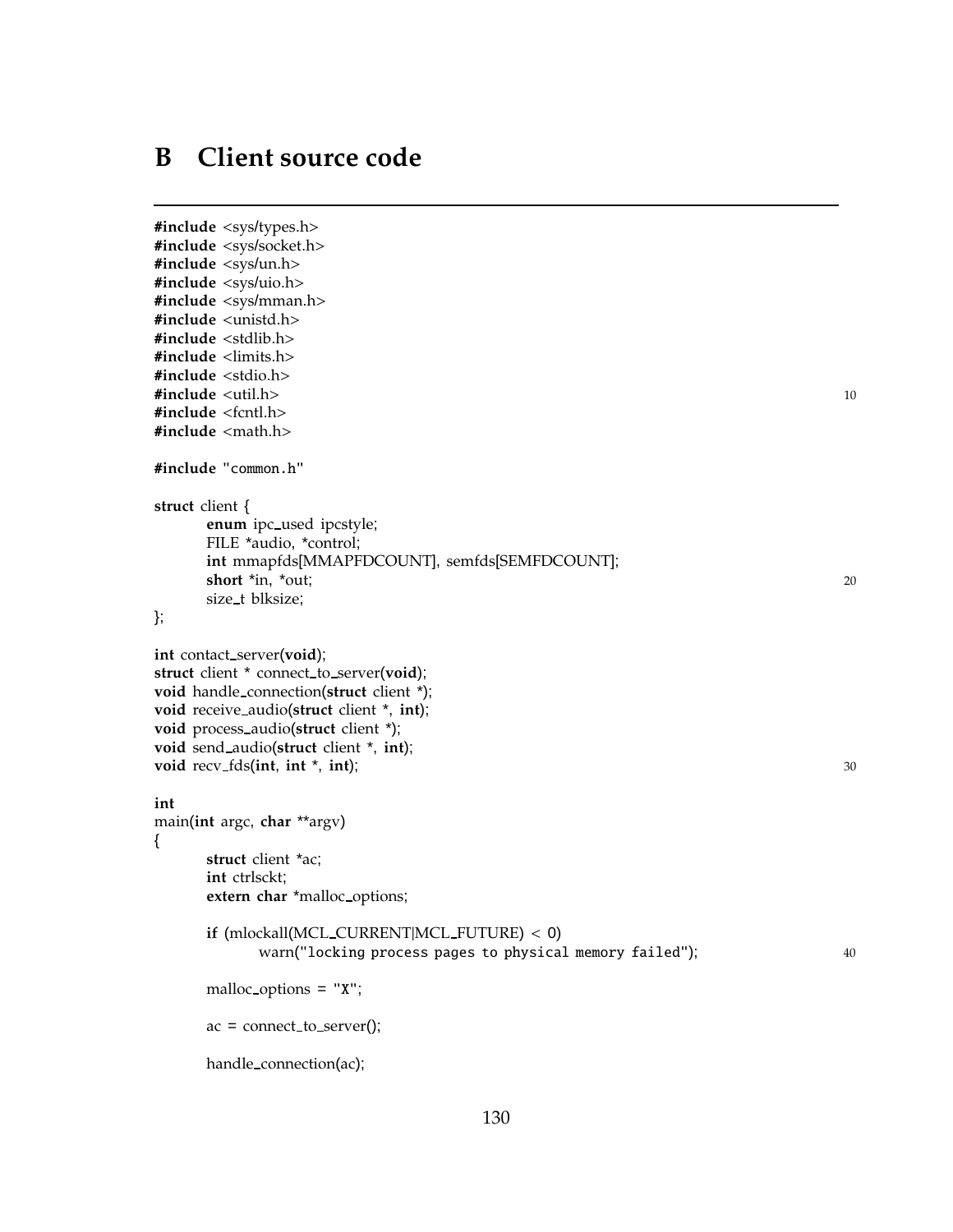```
return 0;
}
                                                                                        50
struct client *
connect to server()
{
      struct sockaddr_un server;
      struct client *ac;
      int ctrlsckt, audiosckt, i;
      char file[PATH MAX], *line;
      ac = malloc(sizeof(struct client));
                                                                                        60
      /* establish a control socket connected to server,
       * and receive an audio data socket */
      if ((ctrlsckt = socket(AF_UNIX, SOCK STREAM, 0)) < 0)
             err(1, "socket");
      server.sun_family = AF_UNIX;
      strlcpy(server.sun path, ACCEPTSOCKET, sizeof(server.sun path));
      if (connect(ctrlsckt, (struct sockaddr *) &server,
          sizeof(struct sockaddr un)) < 0)
             err(1, "connect"); 70
      recv fds(ctrlsckt, &audiosckt, 1);
      /* create control stream */
      if ((ac \rightarrow control = fdopen(ctrlsckt, "r+")) == NULL)err(1, "fdopen ctrlsckt");
      if (setvbuf(ac\rightarrowcontrol, NULL, _IOLBF, 0) != 0)
             errx(1, "could not set control stream to linebuffering mode");
      /* receive protocol information (ipcstyle and blocksize) */ 80
      if ((line = fparseln(ac−>control, NULL, NULL, NULL, 0)) == NULL)
             err(1, "fparseln");
      if (strcmp(line, PROT SOCKET) == 0)
             ac−>ipcstyle = SOCKET;
       else if (strcmp(line, PROT SHM) == 0)
             ac−>ipcstyle = SHAREDMEMORY;
      else
             errx(1, "received protocol is strange");
       free(line); 90
      if ((line = fparseln(ac−>control, NULL, NULL, NULL, 0)) == NULL)
             err(1, "fparseln");
      if ((ac\rightarrowblksize = strtonum(line, 1, BLKSIZE_MAX, NULL)) == 0)
             errx(1, "received blocksize is strange");
      free(line);
      /* now that we have the blocksize, we create the audio stream */
      if ((ac→audio = fdopen(audiosckt, "r+")) == NULL)
```
131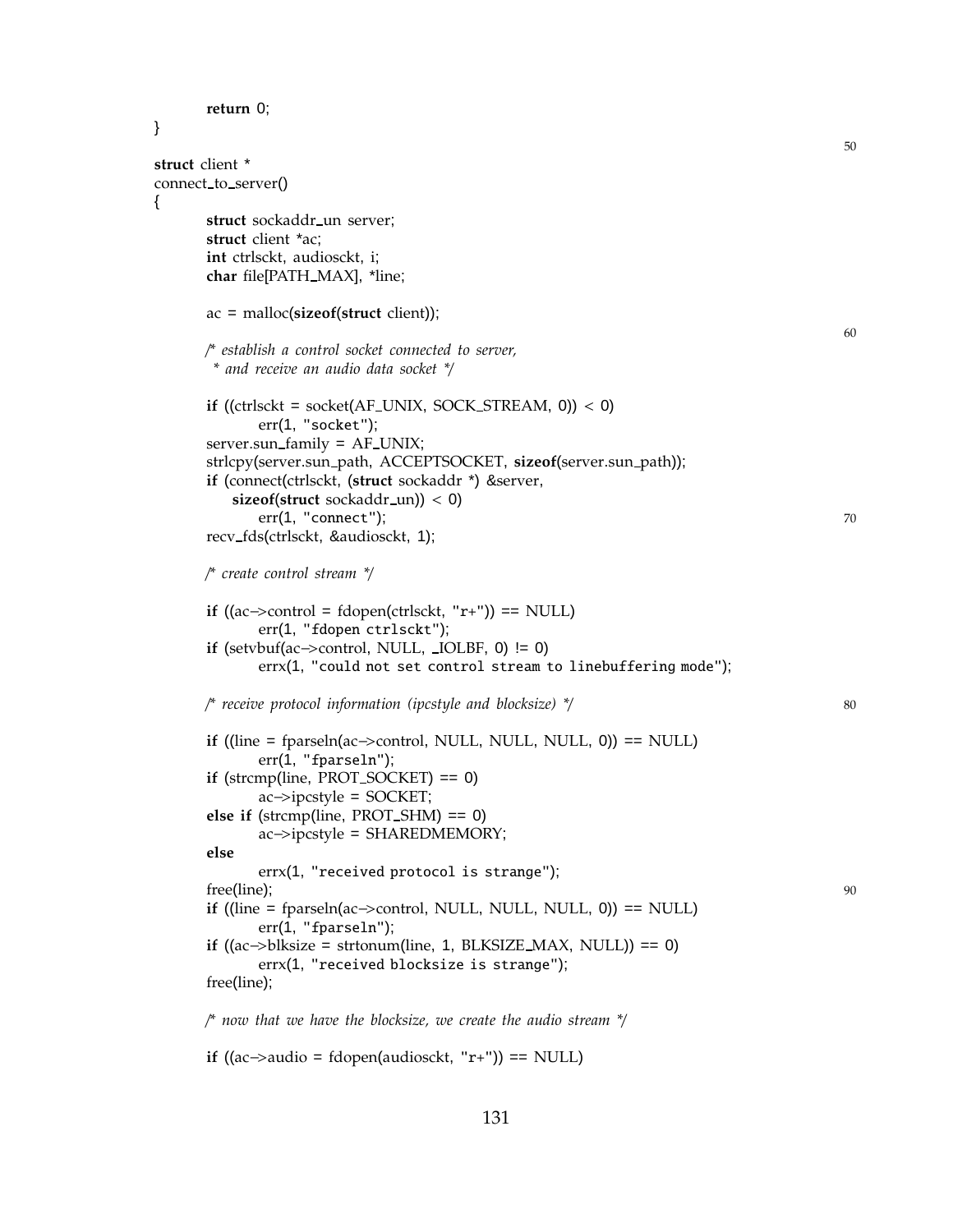err(1, "fdopen audiosckt"); 100 **if** (setvbuf(ac−>audio, NULL, IOFBF, ac−>blksize) != 0) errx(1, "could not set audio stream blocksize"); /*\* receive client directory information, \* and hook up shared memory and semaphore files to client \**/ **if** ((line = fparseln(ac−>control, NULL, NULL, NULL, 0)) == NULL)  $err(1, "fparseln");$ **for**  $(i = 0; i < MMAPFDCOUNT; i++)$  { snprintf(file, **sizeof**(file), "%s/shm.%d", line, i); 110 **if** ((ac−>mmapfds[i] = open(file, O RDWR, 0644)) < 0) /*\* XXX \**/ err(1, "open a shared memory file"); } for  $(i = SEMONE; i < SEMFDCOUNT; i++)$  { snprintf(file, **sizeof**(file), "%s/sem.%d", line, i); **if** ((ac−>semfds[i] = open(file, O\_RDWR, 0644)) < 0) err(1, "open a semaphore file"); } **if** (flock(ac−>semfds[SEMTWO], LOCK EX) < 0) err(1, "flock"); 120 ac−>in = mmap(0, ac−>blksize, PROT READ|PROT WRITE, MAP SHARED, ac−>mmapfds[MMAPINPUT], 0); ac−>out = mmap(0, ac−>blksize, PROT READ|PROT WRITE, MAP SHARED, ac−>mmapfds[MMAPOUTPUT], 0); free(line); /*\* tell server we are ready \**/ fprintf(ac−>control, "%s\n", READYMSG); **return** ac; 130 **void** handle connection(**struct** client \*ac) **int** nolock, unlock, lock, tmp; nolock = SEMONE; unlock = SEMTWO; lock = SEMTHREE; /*\* XXX we assume the server works correctly \**/ 140 **for** (;;) { receive audio(ac, lock); process audio(ac); /*\* we have two locks \**/ send audio(ac, unlock);  $tmp = nolock; nolock = unlock; unlock = lock; lock = tmp;$ } /*\* NOTREACHED \**/  $\}$  150

**void**

}

{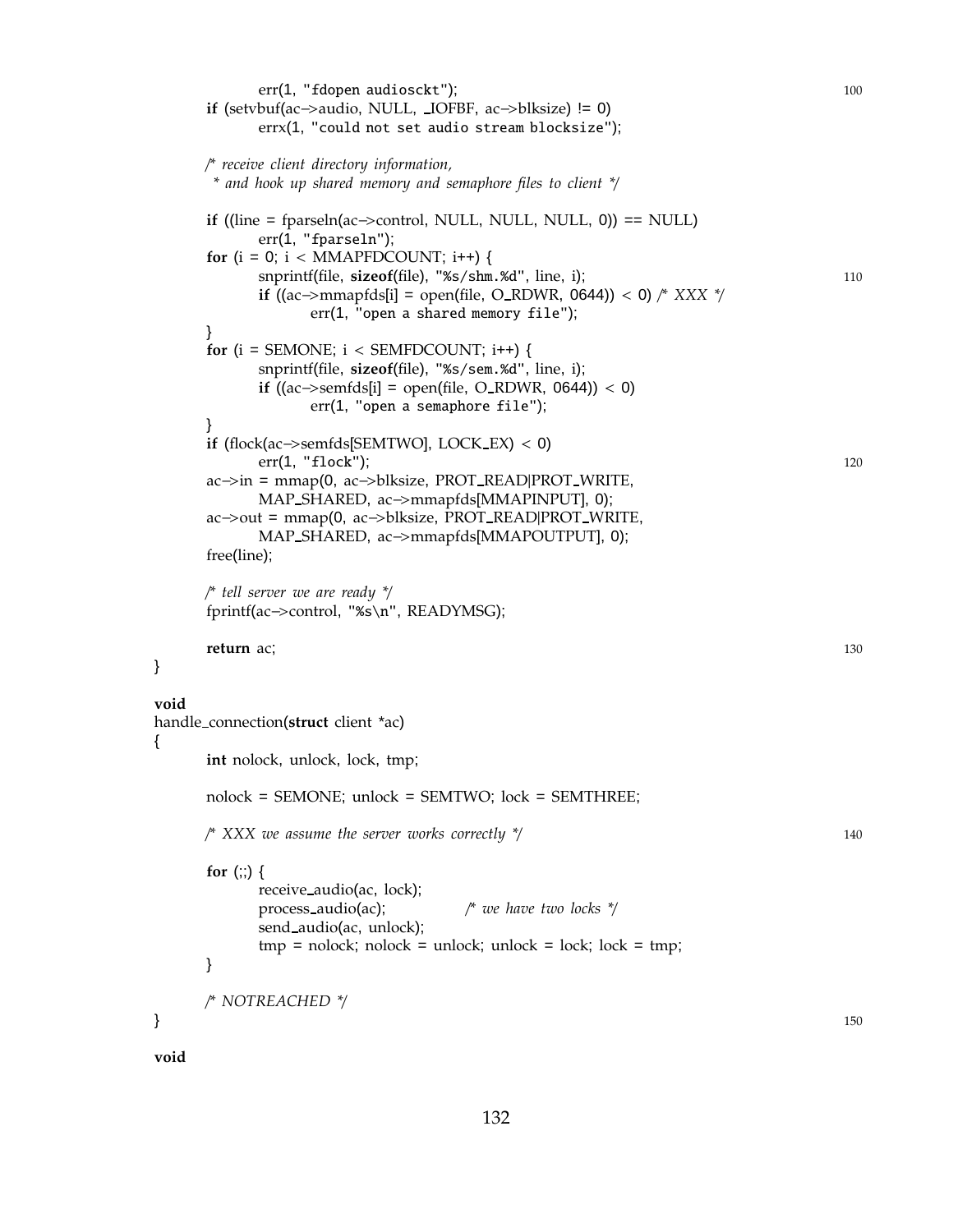```
receive audio(struct client *ac, int lock)
{
      if (ac−>ipcstyle == SOCKET) {
            if (fread(ac\rightarrowin, ac\rightarrowblksize, 1, ac\rightarrowaudio) <= 0)
                   err(1, "read from server");
      } else {
            if (flock(ac\rightarrowsemfds[lock], LOCK_EX) < 0)
                   err(1, "float"); 160
      }
}
void
process audio(struct client *ac)
{
      int i;
      for (i = 0; i < ac \rightarrow blksize / sizeof(short); i++)/* ''process'' only every fourth sample, gives a nice load */ 170
            ac \rightarrow \text{out}[i] = i \% 4 == 0 ?powf<mark>(\text{cbrtf}(ac\rightarrow in[i]), 3)</b> :</mark>
                         ac−>in[i];
}
void
send audio(struct client *ac, int unlock)
{
      if (ac\rightarrowipcstyle == SOCKET) {
            if (fwrite(ac–>out, ac–>blksize, 1, ac–>audio) <= 0) 180
                   err(1, "write to server");
      } else {
            if (flock(ac−>semfds[unlock], LOCK UN) < 0)
                   err(1, "flock (LOCK_UN)");
      }
}
void
recv fds(int sckt, int *fds, int fdcount)
{ 190
      struct iovec empty;
      struct msghdr msg;
      struct cmsghdr *fdmsg;
      struct {
            struct cmsghdr hdr;
            int fd[FDSENDMAX];
      } fddata;
      int i;
      if (fdcount > FDSENDMAX) 200
            errx(1, "too many file descriptors for recv_fds");
      empty.iov_base = ∅empty.iov len = 1;
```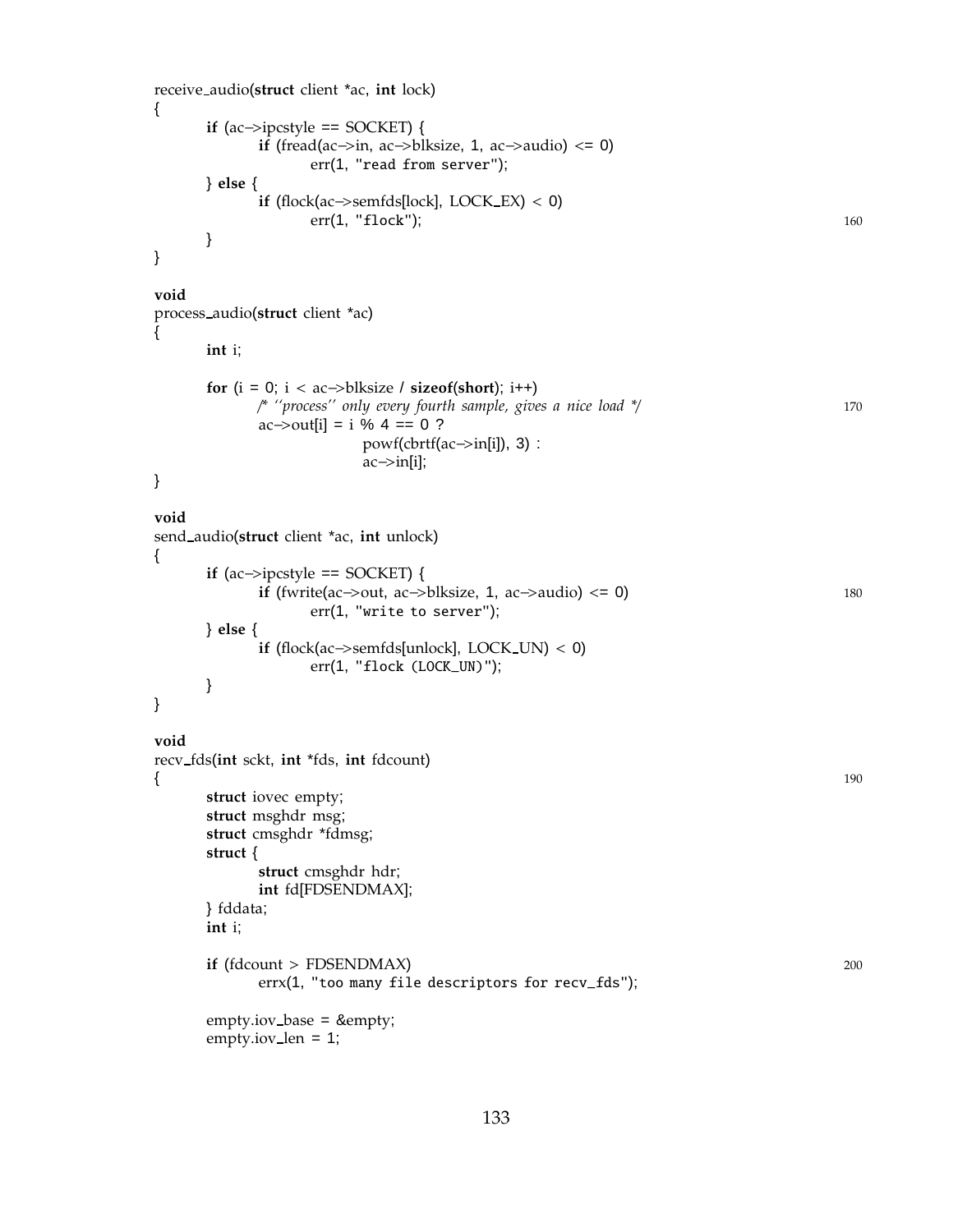```
msg.msg name = NULL;
msg.msg namelen = 0;
msg.msg.iov = \∅msg.msg iovlen = 1;
msg.msg control = &fddata; 210
msg.msg controllen = sizeof(struct cmsghdr) + fdcount * sizeof(int);
msg.msg_flags = 0;fdmsg = CMSG FIRSTHDR(&msg);
fdmsg−>cmsg len = msg.msg controllen;
fdmsg−>cmsg level = SOL SOCKET;
fdmsg−>cmsg type = SCM RIGHTS;
for (i = 0; i < fdcount; i++1)
     ((int *) CMSG DATA(fdmsg))[i] = −1; 220
if (recvmsg(sckt, &msg, MSG WAITALL) < 0)
     err(1, "receiving file descriptors");
for (i = 0; i < fdcount; i++1)
     fds[i] = fddata.fd[i];
```
}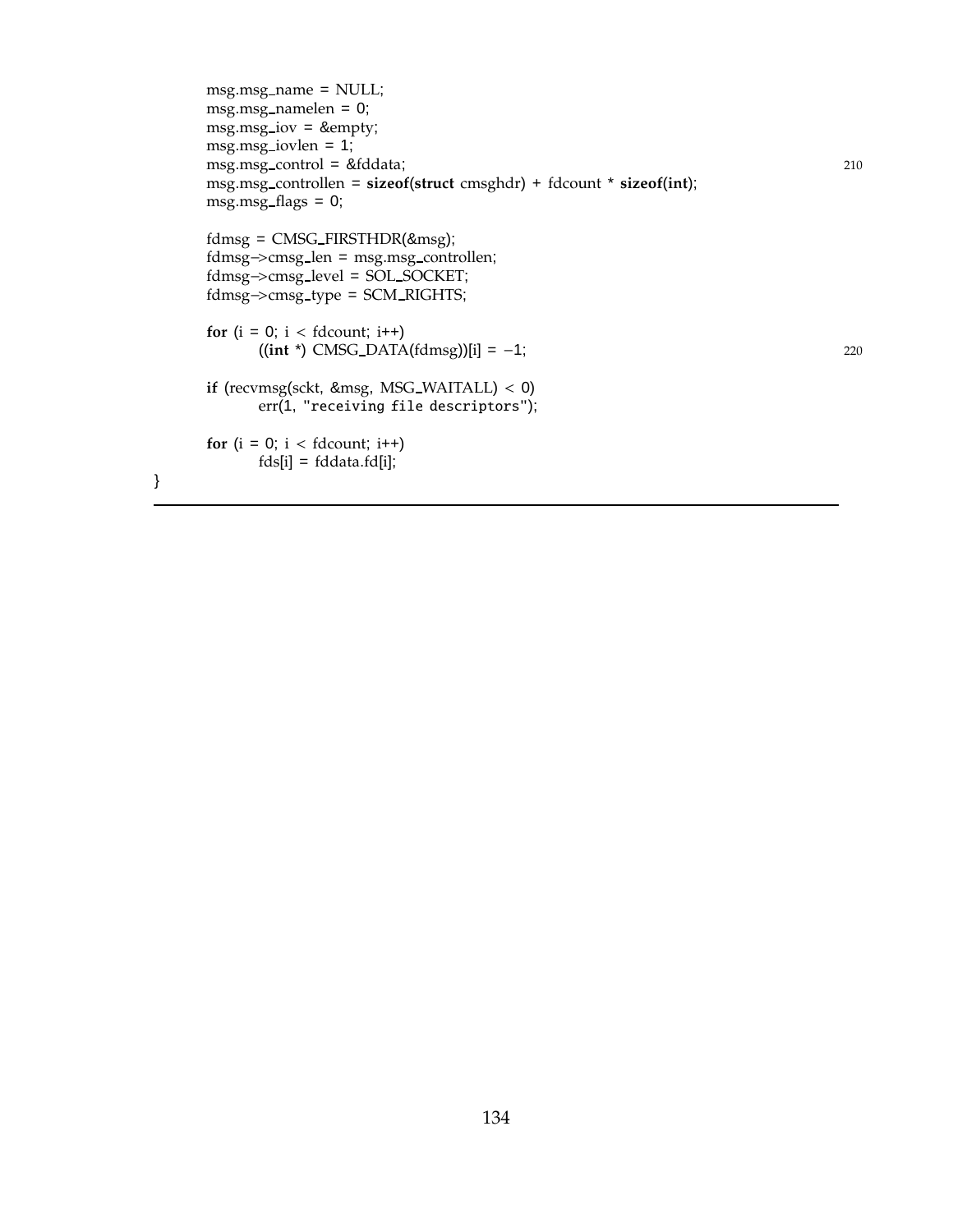# **C Other files**

### **C.1 Common definitions for server and client**

#**define** ACCEPTSOCKET (AUDIODDIR "/accept") #**define** AUBLKSIZE 1024 #**define** AUDIODDIR "/tmp/audiod" #**define** BLKSIZE MAX (1 << 15)

#**define** FDSENDMAX 64

#**define** PROT SOCKET "socket" #**define** PROT SHM "shared memory" #**define** READYMSG "client ready" <sup>10</sup>

**enum** mmapfds { MMAPINPUT, MMAPOUTPUT, MMAPFDCOUNT }; **enum** semfds { SEMONE, SEMTWO, SEMTHREE, SEMFDCOUNT }; **enum** ipc used { SOCKET, SHAREDMEMORY };

## <span id="page-143-0"></span>**C.2 Patch to OpenBSD kernel**

```
−−− sys/arch/i386/include/param.h Sat Aug 7 05:21:04 2004
+++ sys/arch/i386/include/param.h Mon May 30 20:15:16 2005
@@ −100,7 +100,7 @@
#define USPACE ALIGN (0) /* u−area alignment 0−none */
#ifndef MSGBUFSIZE
−#define MSGBUFSIZE 4*NBPG /* default message buffer size */
+#define MSGBUFSIZE 1024*NBPG /* default message buffer size */
#endif
/*
−−− sys/dev/audio.c Sat Jul 10 20:29:22 2004
+++ sys/dev/audio.c Sun May 29 10:29:50 2005
@@ −2020,6 +2020,7 @@ audio pint(v)
     int cc, ccr;
     int blksize;
     int error;
+ static int blockid = 0;
     if (!sc→sc_open) 20
           return; /* ignore interrupt if not open */
@@ −2068,6 +2069,7 @@ audio pint(v)
#endif
```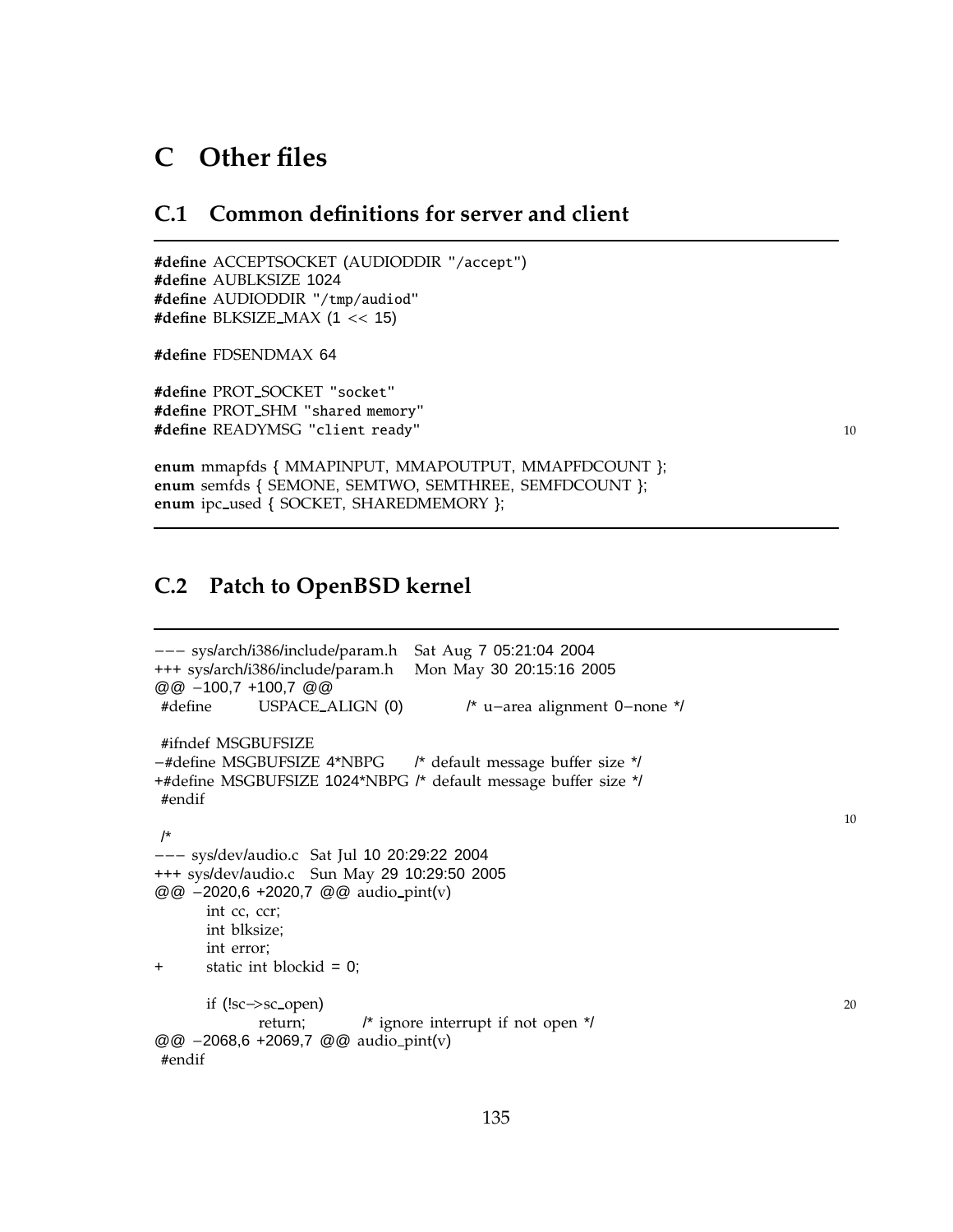cb−>used −= blksize;

```
+ printf("ALD used=%d id=%d\n", cb−>used, blockid++);
```

```
if (cb−>used < blksize) {
```

```
/* we don't have a full block to use */
```

```
if (cb−>copying) {
```
## **C.3 Test hardware configuration (dmesg)**

OpenBSD 3.7 (AUDIOLATENCYDEBUG) #0: Mon May 30 21:19:06 EEST 2005 je@zero.purplesea.net:/home/je/share/university/thesis/sys/arch/i386/compile/AUDIOLATENCYDEBUG cpu0: Intel Celeron ("GenuineIntel" 686−class, 128KB L2 cache) 434 MHz cpu0: FPU,V86,DE,PSE,TSC,MSR,PAE,MCE,CX8,SEP,MTRR,PGE,MCA,CMOV,PAT,PSE36,MMX,FXSR real mem = 133787648 (130652K) avail mem = 111476736 (108864K) using 1658 buffers containing 6791168 bytes (6632K) of memory mainbus0 (root) bios0 at mainbus0: AT/286+(75) BIOS, date 08/18/99, BIOS32 rev. 0 @ 0xf0530 apm0 at bios0: Power Management spec V1.2 (BIOS mgmt disabled) 10 apm0: APM power management enable: unrecognized device ID (9) apm0: APM engage (device 1): power management disabled (1) apm0: AC on, battery charge unknown pcibios0 at bios0: rev 2.1 @ 0xf0000/0xbe2 pcibios0: PCI IRQ Routing Table rev 1.0 @ 0xf0b60/128 (6 entries) pcibios0: PCI Interrupt Router at 000:04:0 ("VIA VT82C586 ISA" rev 0x00) pcibios0: PCI bus #2 is the last bus bios0: ROM list: 0xc0000/0x8000 cpu0 at mainbus0 pci0 at mainbus0 bus 0: configuration mode 1 (no bios) 20 pchb0 at pci0 dev 0 function 0 "VIA VT82C691 PCI" rev 0x22 ppb0 at pci0 dev 1 function 0 "VIA VT82C598 AGP" rev 0x00 pci1 at ppb0 bus 1 vga1 at pci1 dev 0 function 0 "ATI Rage Pro" rev 0x5c wsdisplay0 at vga1: console (80x25, vt100 emulation) wsdisplay0: screen 1−5 added (80x25, vt100 emulation) pcib0 at pci0 dev 4 function 0 "VIA VT82C596A ISA" rev 0x09 pciide0 at pci0 dev 4 function 1 "VIA VT82C571 IDE" rev 0x06: ATA33, channel 0 configured to compatibility wd0 at pciide0 channel 0 drive 0: <Maxtor 91021U2> wd0: 16−sector PIO, LBA, 9770MB, 20010816 sectors 30 wd1 at pciide0 channel 0 drive 1: <ST33232A> wd1: 16−sector PIO, LBA, 3077MB, 6303024 sectors wd0(pciide0:0:0): using PIO mode 4, Ultra−DMA mode 2 wd1(pciide0:0:1): using PIO mode 4, Ultra−DMA mode 2 atapiscsi0 at pciide0 channel 1 drive 0 scsibus0 at atapiscsi0: 2 targets cd0 at scsibus0 targ 0 lun 0: <PLEXTOR, CD−R PX−320A, 1.03> SCSI0 5/cdrom removable atapiscsi1 at pciide0 channel 1 drive 1 scsibus1 at atapiscsi1: 2 targets st0 at scsibus1 targ 0 lun 0: <HP, COLORADO 8GB, 2.06> SCSI2 1/sequential removable 40